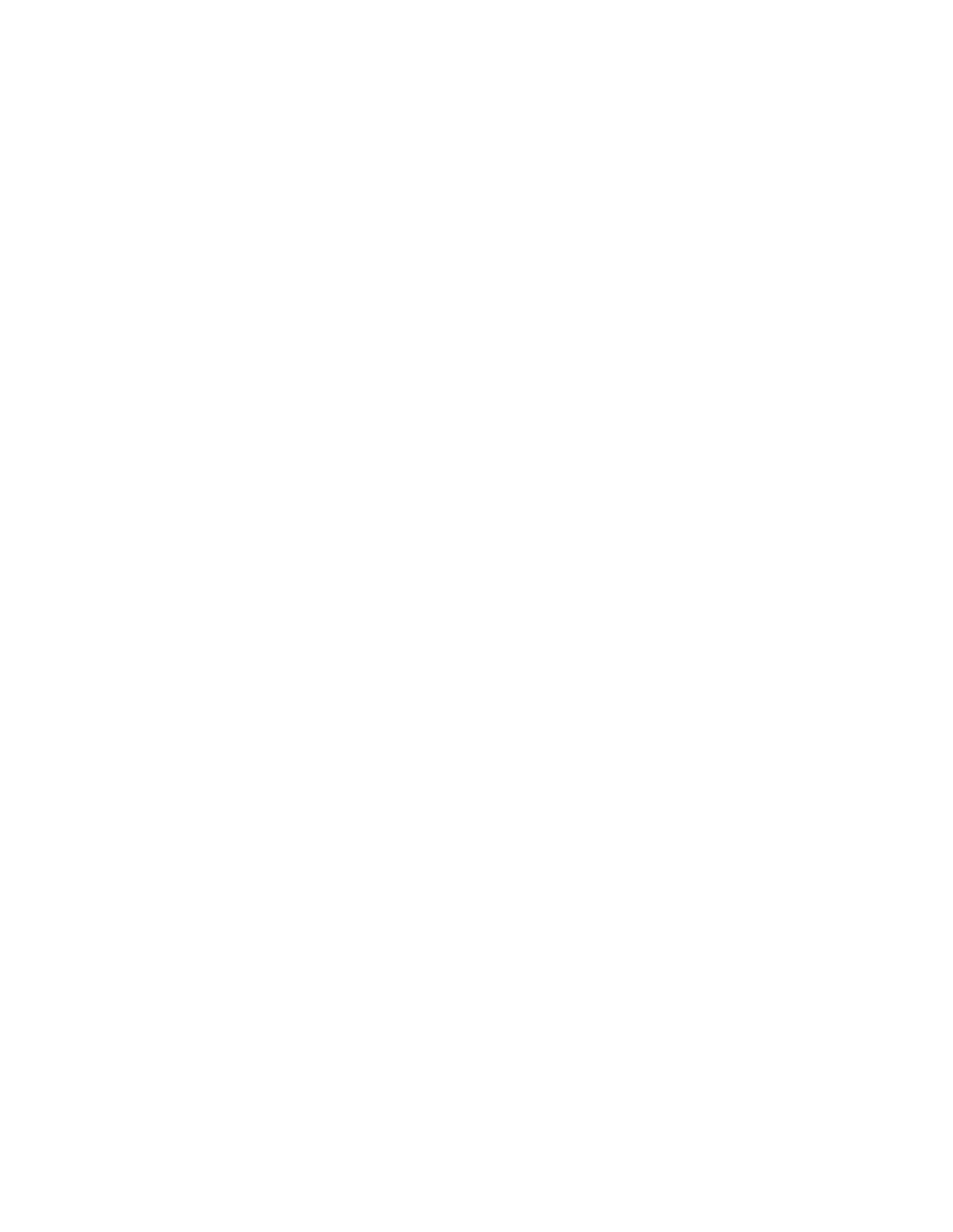# THE HOMOLOGICAL NATURE OF ENTROPY

### PIERRE BAUDOT AND DANIEL BENNEQUIN

Abstract. We propose that entropy is a universal co-homological class in a theory associated to a family of observable quantities and a family of probability distributions. Three cases are presented:

(1) classical probabilities and random variables;

(2) quantum probabilities and observable operators;

(3) dynamic probabilities and observation trees.

This gives rise to a new kind of topology for information processes, that accounts for the main information functions: entropy, mutual-informations at all orders, and Kullback-Leibler divergence and generalizes them in several ways. The article is divided into two parts, that can be read independently. In the first part, the introduction, we provide an overview of the results, some open questions, future results and lines of research, and discuss briefly the application to complex data. In the second part we give the complete definitions and proofs of the theorems A, C and E in the introduction, which show why entropy is the first homological invariant of a structure of information in four contexts: static classical or quantum probability, dynamics of classical or quantum strategies of observation of a finite system.

# CONTENTS

| Introduction                                                         | $\overline{2}$ |
|----------------------------------------------------------------------|----------------|
| What is Information?<br>1.1.                                         | $\overline{2}$ |
| Information Homology<br>1.2.                                         | 3              |
| Extension to Quantum Information<br>1.3.                             | $\overline{4}$ |
| Concavity and Convexity Properties of Information Quantities<br>1.4. | 5              |
| Monadic Cohomology of Information<br>1.5.                            | 7              |
| 1.6. The Forms of Information Strategies                             | 9              |
| 1.7. Conclusion and Perspective                                      | 10             |
| Classical Information Topos. Theorem One<br>2.                       | 10             |
| Information Structures and Probability Families<br>2.1.              | 10             |
| Non-Homogeneous Information Co-Homology<br>2.2.                      | 15             |
| 2.3.<br>Entropy                                                      | 18             |
| Appendix. Complex of Possible Events<br>2.4.                         | 22             |
| Higher Mutual Informations. A Sketch<br>3.                           | 23             |
| Quantum Information and Projective Geometry<br>4.                    | 24             |
| Quantum Measure, Geometry of Abelian Conditioning<br>4.1.            | 24             |
|                                                                      |                |

<sup>1991</sup> Mathematics Subject Classification. 20J06, 94A17, 81P45, 18D50, 62F15, 14F35.

We thank MaxEnt14 for the opportunity to present these researches to the information science community. We thank Guillaume Marrelec for discussions and notably his participation to the research of the last part on optimal discrimination. We thank Frederic Barbaresco, Alain Chenciner, Alain Proute and Juan-Pablo Vigneaux for discussions and comments on the manupscript. We thank the "Institut des Systemes complexes" (ISC-PIF) region Ile-de-France, and Max Planck Institute For Mathematic in the Science for the financial support and hosting of P. Baudot.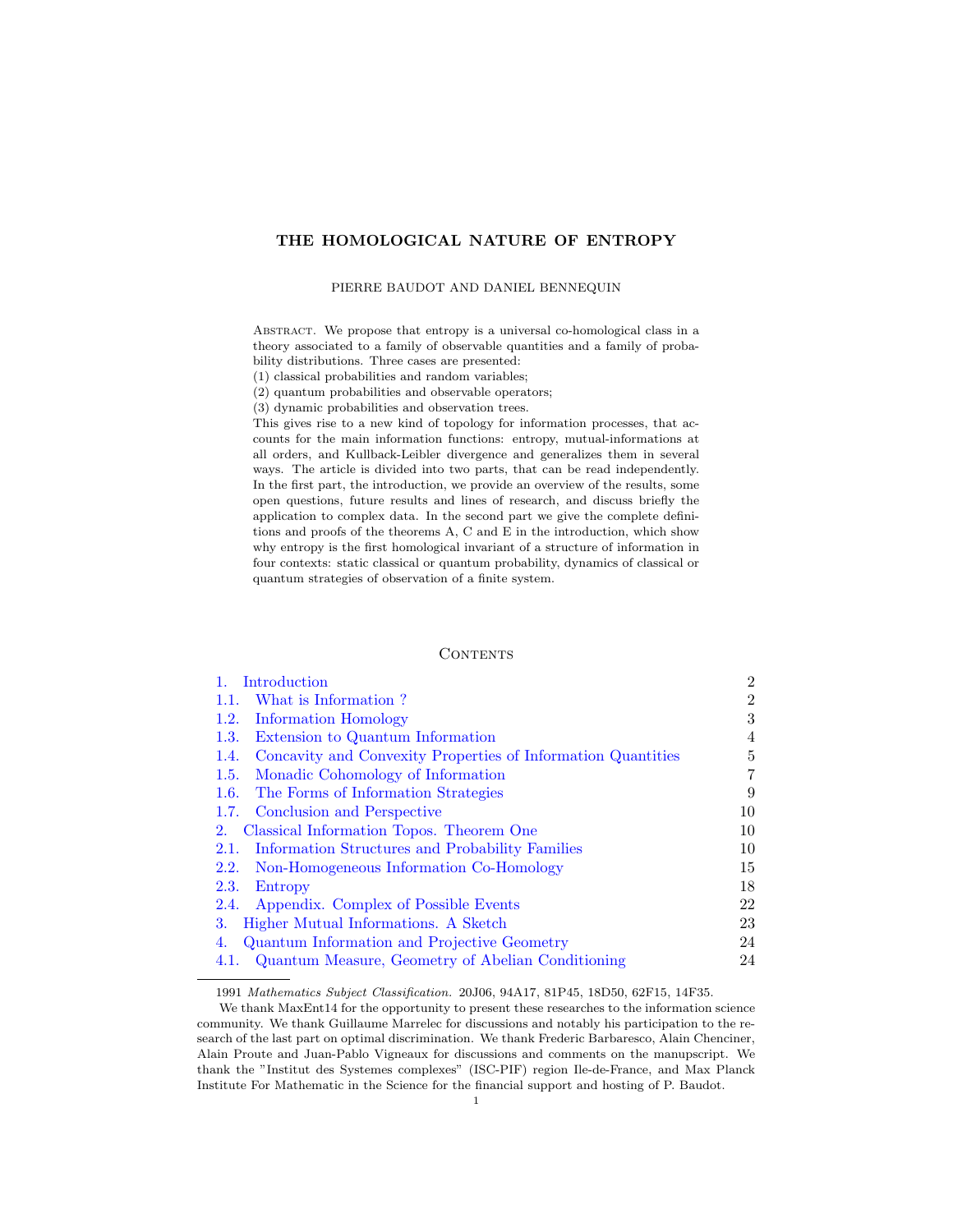| Quantum Information Structures and Density Functors<br>4.2.         | 29 |
|---------------------------------------------------------------------|----|
| 4.3. Quantum Information Homology                                   | 34 |
| 5. Product Structures, Kullback-Leibler Divergence, Quantum Version | 41 |
| 6. Structure of Observation of a Finite System                      | 44 |
| 6.1. Problems of Discrimination                                     | 44 |
| 6.2. Observation Trees. Galois Groups and Probability Knowledge     | 46 |
| 6.3. Co-Homology of Observation Strategies                          | 50 |
| 6.4. Arborescent Mutual Information                                 | 60 |
| References                                                          | 62 |

#### 1. Introduction

## <span id="page-3-1"></span><span id="page-3-0"></span>1.1. What is Information ?

"What is information ?" is a question that has received several answers according to the different problems investigated. The best known definition was given by Shannon [\[49\]](#page-65-0), using random variables and a probability law, for the problem of optimal message compression. However, the first definition was given by Fisher, as a metric associated to a smooth family of probability distributions, for optimal discrimination by statistical tests; it is a limit of the Kullback-Leibler divergence, which was introduced to estimate the accuracy of a statistical model of empirical data, and which can be also viewed as a quantity of information. More generally Kolmogorov considered that the concept of information must precede probability theory (cf. [\[33\]](#page-64-0)). However, Evariste Galois saw the application of group theory for discriminating solutions of an algebraic equation as a first step toward a general theory of ambiguity, that was developed further by Riemann, Picard, Vessiot, Lie, Poincare and Cartan, for systems of differential equations; it is also a theory of information. In another direction Rene Thom claimed that information must have a topological content (see  $[51]$ ); he gave the example of the unfolding of the coupling of two dynamical systems, but he had in mind the whole domain of algebraic or differential topology.

All these approaches have in common the definition of secondary objects, either functions, groups or homology cycles, for measuring in what sense a pair of objects departs from independency. For instance, in the case of Shannon, the mutual information is  $I(X;Y) = H(X) + H(Y) - H(X,Y)$ , where H denotes the usual Gibbs entropy  $(H(X) = -\sum_{x} P(X = x) \ln_2 P(X = x))$ , and for Galois it is the quotient set  $IGal(L_1; L_2|K) = (Gal(L_1|K) \times Gal(L_2|K))/Gal(L|K)$ , where  $L_1, L_2$ are two fields containing a field K in an algebraic closure  $\Omega$  of K, where L is the field generated by  $L_1$  and  $L_2$  in  $\Omega$ , and where  $Gal(L_i|K)$  (for  $i = \emptyset, 1, 2$ ) denotes the group introduced by Galois, made by the field automorphisms of  $L_i$  fixing the elements of K.

We suggest that all information quantities are of co-homological nature, in a setting which depends on a pair of categories  $(cf. [39, 38])$  $(cf. [39, 38])$  $(cf. [39, 38])$  $(cf. [39, 38])$  $(cf. [39, 38])$ ; one for the data on a system, like random variables or functions of solutions of an equation, and one for the parameters of this system, like probability laws or coefficients of equations; the first category generates an algebraic structure like a monoid, or more generally a monad  $(cf. [39])$  $(cf. [39])$  $(cf. [39])$ , and the second category generates a representation of this structure, as do for instance conditioning, or adding new numbers; then information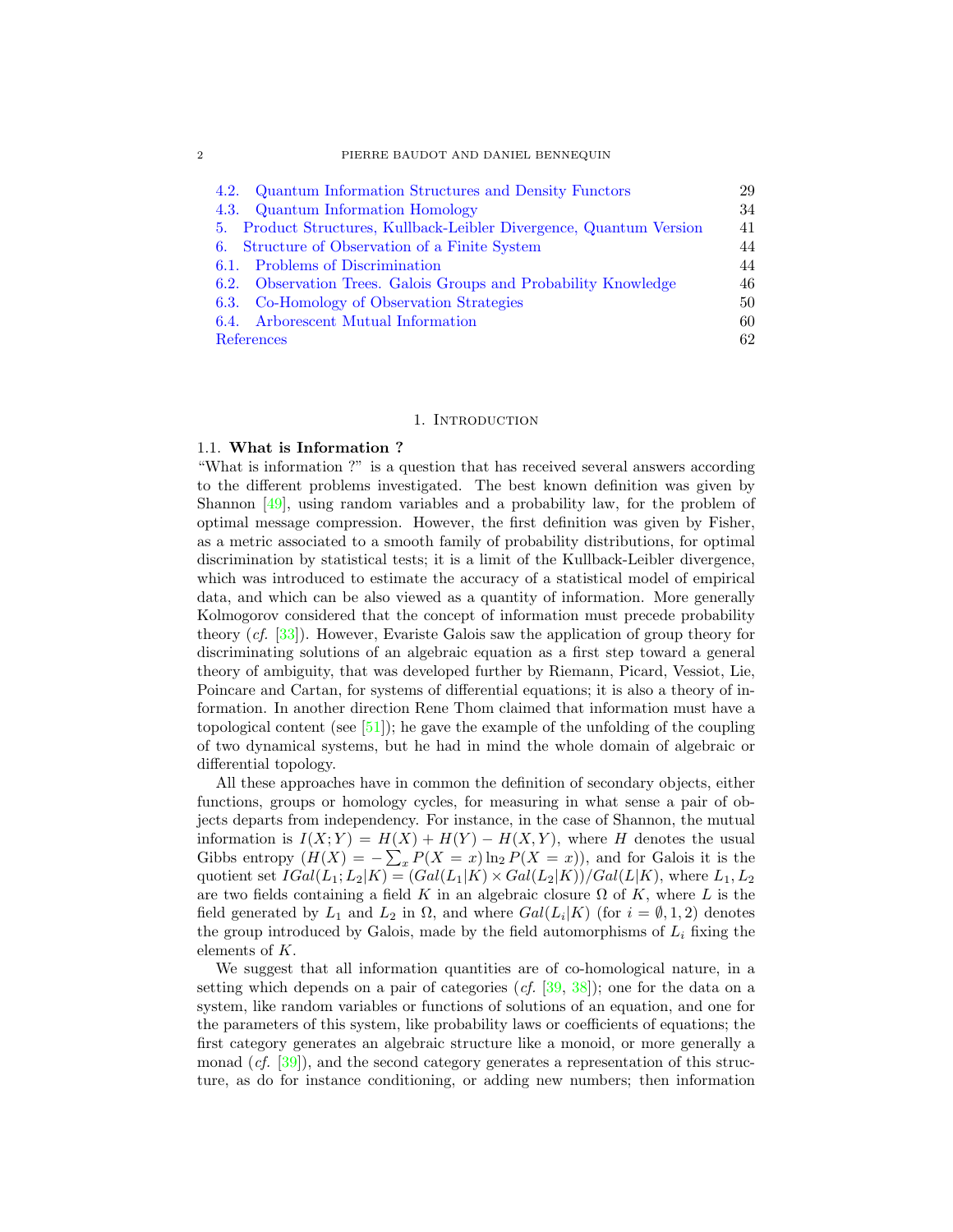quantities are co-cycles associated with this module.

We will see that, given a set of random variables on a finite set  $\Omega$  and a simplicial subset of probabilities on  $\Omega$ , the *entropy* appears as the only one universal co-homology class of degree one. The higher mutual information functions that were defined by Shannon are co-cycles (or twisted co-cycles for even orders), and they correspond to higher homotopical constructions. In fact this description is equivalent to the theorem of Hu Kuo Ting  $[27]$ , that gave a set theoretical interpretation of the mutual information decomposition of the total entropy of a system. Then we can use information co-cycles to describe forms of the information distribution between a set of random data; figures like ordinary links, or chains or Borromean links appear in this context, giving rise to a new kind of topology.

# <span id="page-4-0"></span>1.2. Information Homology.

Here we call random variables (r.v) on a finite set  $\Omega$  congruent when they define the same partition (remind that a partition of  $\Omega$  is a family of disjoint non-empty subsets covering  $\Omega$  and that the partition associated to a r.v X is the family of subsets  $\Omega_x$  of  $\Omega$  defined by the equations  $X(\omega) = x$ ; the join r.v YZ, also denoted by  $(Y, Z)$ , corresponds to the less fine partition that is finer than Y and Z. This defines a monoid structure on the set  $\Pi(\Omega)$  of partitions of  $\Omega$ , with 1 as a unit, and where each element is idempotent, *i.e.*,  $\forall X, XX = X$ . An *information category* is a set S of r.v such that, for any  $Y, Z \in S$  less fine than  $U \in S$ , the join YZ belongs to S, cf. [\[5\]](#page-63-1). An ordering on S is given by  $Y \leq Z$  when Z refines Y, which also defines the morphisms  $Z \to Y$  in the category S. In what follows we always assume that 1 belongs to S. The simplex  $\Delta(\Omega)$  is defined as the set of families of numbers  $\{p_{\omega}; \omega \in \Omega\}$ , such that  $\forall \omega, 0 \leq p_{\omega} \leq 1$  and  $\sum_{\omega} p_{\omega} = 1$ ; it parameterizes all probability laws on  $\Omega$ . We choose a simplicial sub-complex  $\mathcal P$  in  $\Delta(\Omega)$ , which is stable by all the conditioning operations by elements of S. By definition, for  $N \in \mathbb{N}$ , an information N-cochain is a family of measurable functions of  $P \in \mathcal{P}$ , with values in R or C, indexed by the sequences  $(S_1; \ldots; S_N)$  in S majored by an element of S, whose values depend only of the image law  $(S_1, ..., S_N)_*P$ . This condition is natural from a topos point of view,  $cf.$  [\[39\]](#page-65-2); we interpret it as a "locality" condition. Note that we write  $(S_1; \ldots; S_N)$  for a sequence, because  $(S_1, \ldots, S_N)$  designates the joint variable. For  $N = 0$  this gives only the constants. We denote by  $\mathcal{C}^N$  the vector space of N-cochains of information. The following formula corresponds to the averaged conditioning of Shannon [\[49\]](#page-65-0):

<span id="page-4-1"></span>(1) 
$$
S_0.F(S_1; ...; S_N; \mathbb{P}) = \sum \mathbb{P}(S_0 = v_j)F(S_1; ...; S_N; \mathbb{P}|S_0 = v_j),
$$

where the sum is taken over all values of  $S_0$ , and the vertical bar is ordinary conditioning. It satisfies the associativity condition  $(S'_0S_0)$ .  $F = S'_0$ .  $(S_0.F)$ . The coboundary operator  $\delta$  is defined by

$$
(2) \qquad \delta F(S_0; \dots; S_N; \mathbb{P})
$$
  
=  $S_0.F(S_1; \dots; S_N; \mathbb{P}) + \sum_{0}^{N-1} (-1)^{i+1} F(\dots; (S_i, S_{i+1}); \dots; S_N; \mathbb{P}) + (-1)^{N+1} F(S_0; \dots; S_{N-1}; \mathbb{P}),$ 

It corresponds to a standard non-homogeneous bar complex  $(cf. [38])$  $(cf. [38])$  $(cf. [38])$ . Another co-boundary operator on  $\mathcal{C}^N$  is  $\delta_t$  (t for twisted or trivial action or topological complex), that is defined by the above formula with the first term  $S_0.F(S_1; \ldots; S_N; \mathbb{P})$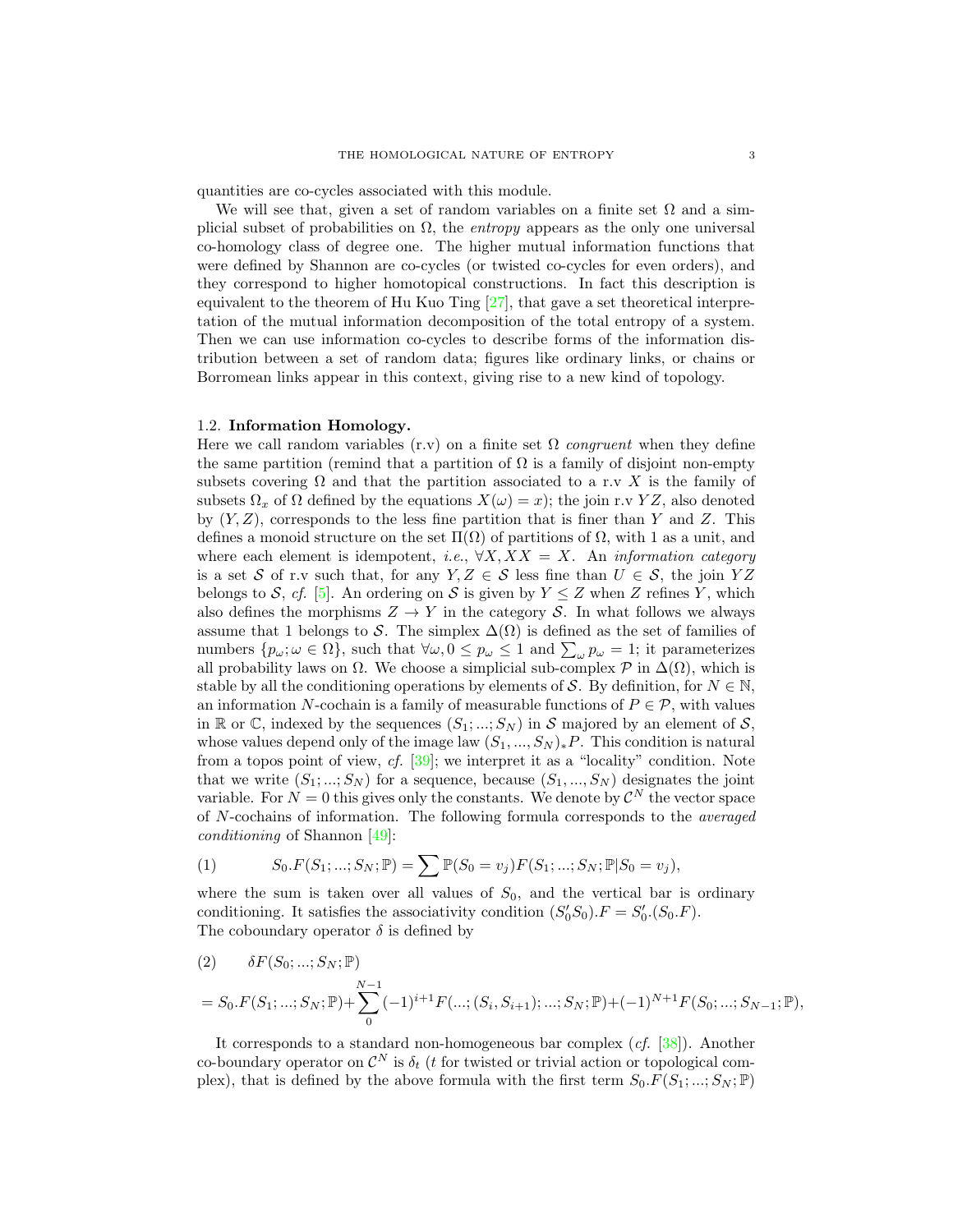replaced by  $F(S_1; ...; S_N; \mathbb{P})$ . The corresponding co-cycles are defined by the equations  $\delta F = 0$  or  $\delta_t F = 0$ , respectively. We easily verify that  $\delta \circ \delta = 0$  and  $\delta_t \circ \delta_t = 0$ ; then co-homology  $H^*(\mathcal{S}; \mathcal{P})$  resp.  $H_t^*(\mathcal{S}; \mathcal{P})$  is defined by taking co-cycles modulo the elements of the image of  $\delta$  resp.  $\delta_t$ , called co-boundaries. The fact that classical entropy  $H(X; \mathbb{P}) = -\sum_i p_i \log_2 p_i$  is a 1-co-cycle is the fundamental equation  $H(X, Y) = H(X) + X.H(Y).$ 

**Theorem A.** (cf. Theorem [1](#page-22-0) section [2.3,](#page-19-0) [\[5\]](#page-63-1)): For the full simplex  $\Delta(\Omega)$ , and if  $S$  is the monoid generated by a set of at least two variables, such that each pair takes at least four values, then the information co-homology space of degree one is one-dimensional and generated by the classical entropy.

#### **Problem 1.** Compute the homology of higher degrees.

We conjecture that for binary variables it is zero, but that in general non-trivial classes appear, deduced from polylogarithms. This could require us to connect with the works of Dupont, Bloch, Goncharov, Elbaz-Vincent, Gangl et al. on motives  $(cf. [19])$  $(cf. [19])$  $(cf. [19])$ , which started from the discovery of Cathelineau (1988) that entropy appears in the computation of the degree one homology of the discrete group  $SL<sub>2</sub>$ over  $\mathbb C$  with coefficients in the adjoint action  $(cf. [14])$  $(cf. [14])$  $(cf. [14])$ .

Suppose  $S$  is the monoid generated by a finite family of partitions. The higher mutual informations were defined by Shannon as alternating sums:

(3) 
$$
I_N(S_1; ...; S_N; \mathbb{P}) = \sum_{k=1}^{k=N} (-1)^{k-1} \sum_{I \subset [N]: card(I) = k} H(S_I; \mathbb{P}),
$$

where  $S_I$  denotes the join of the  $S_i$  such that  $i \in I$ . We have  $I_1 = H$  and  $I_2 = I$  is the usual mutual information:  $I(S;T) = H(S) + H(T) - H(S,T)$ .

**Theorem B.** (*cf.* section [3,](#page-24-0) [\[5\]](#page-63-1)):  $I_{2m} = \delta_t \delta \delta_t ... \delta \delta_t H$ ,  $I_{2m+1} = -\delta \delta_t \delta \delta_t ... \delta \delta_t H$ , where there are  $m-1$  δ and m  $\delta_t$  factors for  $I_{2m}$  and m  $\delta$  and m  $\delta_t$  factors for  $I_{2m+1}$ .

Thus odd information quantities are information co-cycles, because they are in the image of  $\delta$ , and even information quantities are twisted (or topological) cocycles, because they are in the image of  $\delta_t$ .

In [\[5\]](#page-63-1) we show that this description is equivalent to the theorem of Hu Kuo Ting (1962) [\[27\]](#page-64-2), giving a set theoretical interpretation of the mutual information decomposition of the total entropy of a system: mutual information, join and averaged conditioning correspond respectively to intersection, union and difference  $A \backslash B = A \cap B^c$ . In special cases we can interpret  $I_N$  as homotopical algebraic invariants. For instance for  $N = 3$ , suppose that  $I(X; Y) = I(Y; Z) = I(Z; X) = 0$ , then  $I_3(X; Y; Z) = -I((X, Y); Z)$  can be defined as a Milnor invariant for links, generalized by Massey, as they are presented in  $[37]$  (*cf.* page 284), through the 3-ary obstruction to associativity of products in a subcomplex of a differential algebra, cf.  $[5]$ . The absolute minima of  $I_3$  correspond to Borromean links, interpreted as synergy,  $cf. [41, 12]$  $cf. [41, 12]$  $cf. [41, 12]$  $cf. [41, 12]$ .

# <span id="page-5-0"></span>1.3. Extension to Quantum Information.

Positive hermitian  $n \times n$ -matrices  $\rho$ , normalized by  $Tr(\rho) = 1$ , are called density of states (or density operators) and are considered as quantum probabilities on  $E =$  $\mathbb{C}^n$ . Real quantum observables are  $n \times n$  hermitian matrices, and, by definition, the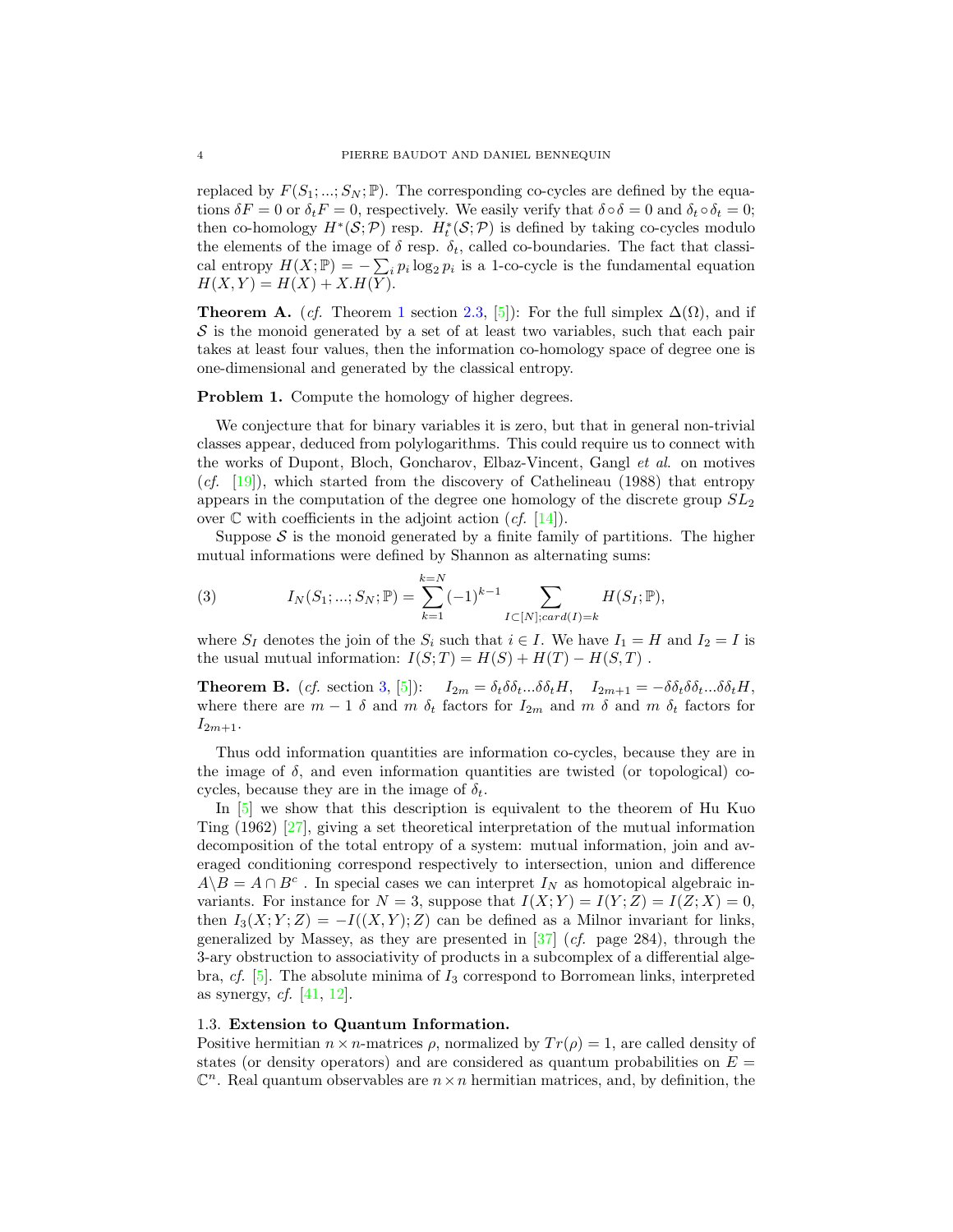amplitude, or expectation, of the observable Z in the state  $\rho$  is given by the formula  $\mathbb{E}(Z) = Tr(Z\rho)$  (see e.g., [\[46\]](#page-65-4)). Two real observables Y, Z are said *congruent* if their eigenspaces are the same, thus orthogonal decomposition of  $E$  are the quantum analogs of partitions. The join is well defined for commuting observables. An information structure  $S$  is given by a subset of observables, such that, if  $Y, Z$  have common refined eigenspaces decomposition in  $S$ , their join  $(Y, Z)$  belongs to  $S$ . We assume that  ${E}$  belongs to S. What plays the role of a probability functor is a map  $Q$  from  $S$  to sets of positive hermitian forms on  $E$ , which behaves naturally with respect to the quantum direct image, thus **Q** is a covariant functor. We define information N-cochains as for the classical case, starting with the numerical functions on the sets  $\mathbf{Q}_X$ ;  $X \in \mathbf{S}$ , which behave naturally under direct images.

The restriction of a density  $\rho$  by an observable Y is  $\rho_Y = \sum_A E_A^* \rho E_A$ , where the  $E_A$ 's are the spectral projectors of the observable Y. The functor  $\bf{Q}$  is said to match **S** (or to be complete and minimal with respect to **S**) if, for each  $X \in S$ , the set  $\mathbf{Q}_X$  is the set of all possible densities of the form  $\rho_X$ .

The action of a variable on the cochains space  $\mathcal{C}_Q^*$  is given by the *quantum averaged* conditioning:

(4) 
$$
Y.F(Y_0; ...; Y_m; \rho) = \sum_{A} Tr(E_A^* \rho E_A) F(Y_0; ...; Y_m; E_A^* \rho E_A)
$$

From here we define coboundary operators  $\delta_Q$  and  $\delta_{Qt}$  by the formula [\(22\)](#page-17-0), then the notions of co-cycles, co-boundaries and co-homology classes follow. We have  $\delta_Q \circ \delta_Q = 0$  and  $\delta_{Qt} \circ \delta_{Qt} = 0$ ; cf. [\[5\]](#page-63-1).

When the unitary group  $U_n$  acts transitively on **S** and **Q**, there is a notion of invariant cochains, forming a subcomplex of information cochains, and giving a more computable co-homology than the brut information co-homology. We call it the invariant information co-homology and denote it by  $H^*_{U}(\mathbf{S};\mathbf{Q})$ .

The Von-Neumann entropy of  $\rho$  is  $S(\rho) = \mathbb{E}_{\rho}(-\log_2(\rho)) = -Tr(\rho \log_2(\rho));$  it defines a 0-cochain  $S_Y$  by restricting S to the sets  $\mathbf{Q}_X$ . The classical entropy is  $H(Y; \rho) = -\sum_{A} Tr(E_A^* \rho E_A) \log_2(Tr(E_A^* \rho E_A)).$  Both these co-chains are invariant. It is well known that  $S_{(X,Y)}(\rho) = H(X;\rho) + X.S_Y(\rho)$  when X, Y commute, *cf.* [\[46\]](#page-65-4). In particular, by taking  $Y = 1_E$  we see that classical entropy measures the default of equivariance of the quantum entropy, i.e.,  $H(X; \rho) = S_X(\rho) - (X.S)(\rho)$ . But using the case where  $X$  refines  $Y$ , we obtain that the entropy of Shannon is the co-boundary of (minus) the Von Neumann entropy.

**Theorem C.** (cf. Theorem [3](#page-39-0) section [4.3\)](#page-35-0): For  $n \geq 4$  and when **S** is generated by at least two decompositions such that each pair has at least four subspaces, and when **Q** is matching **S**, the invariant co-homology  $H_U^1$  of  $\delta_Q$  in degree one is zero, and the space  $H_U^0$  is of dimension one. In particular, the only invariant 0-cochain such that  $\delta S = -H$  is the Von Neumann entropy.

(This statement, which will be proved below, corrects a similar statement which was made in the announcement [\[8\]](#page-63-2).)

# <span id="page-6-0"></span>1.4. Concavity and Convexity Properties of Information Quantities.

The simplest classical information structure  $S$  is the monoid generated by a family of "elementary" binary variables  $S_1, ..., S_n$ . It is remarkable that in this case, the information functions  $I_{N,J} = I_N(S_{j_1};...S_{j_N})$  over all the subsets  $J = \{j_1,...,j_N\}$  of  $[n] = \{1, ..., n\}$ , different from [n] itself, give algebraically independent functions on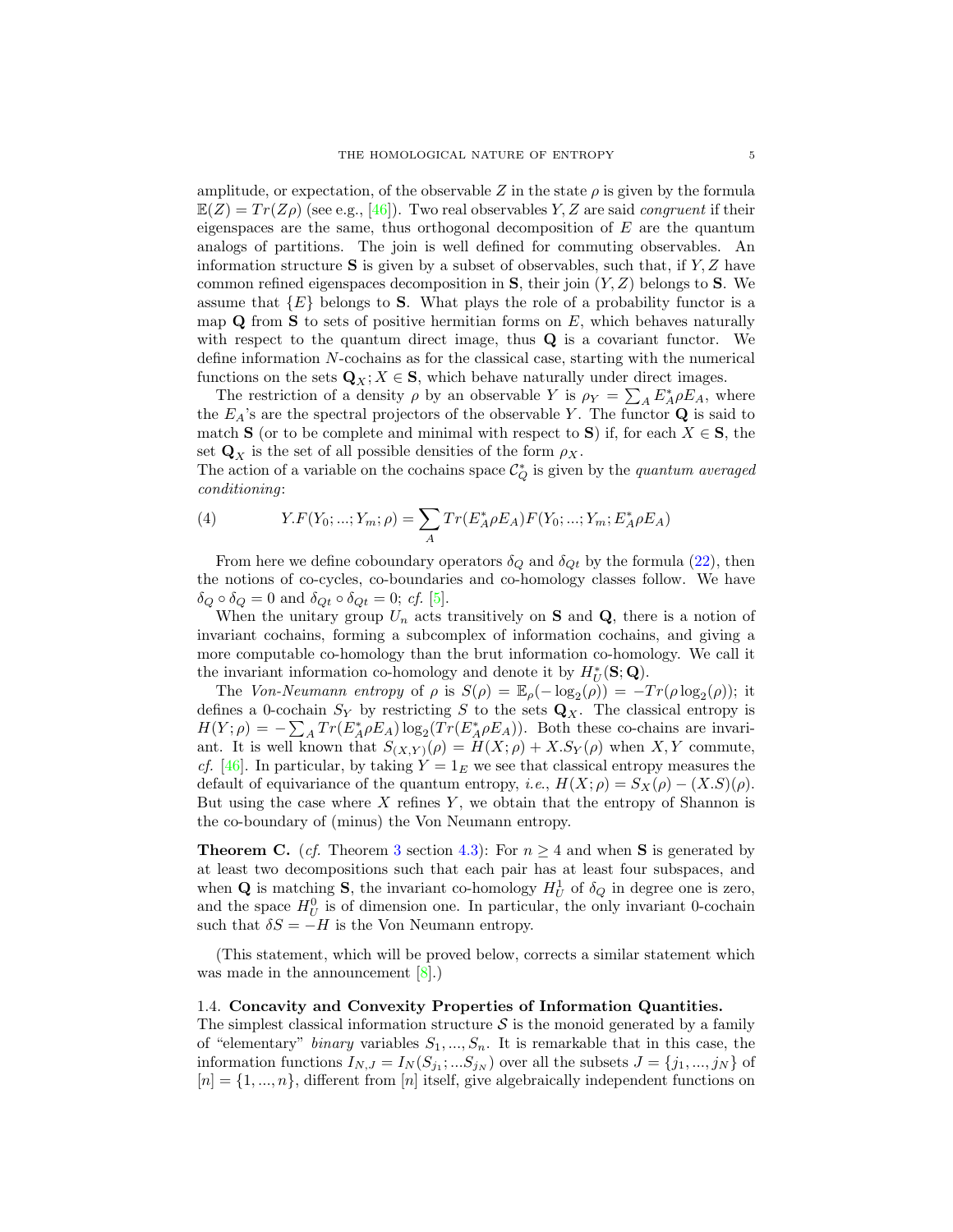the probability simplex  $\Delta(\Omega)$  of dimension  $2^{n} - 1$ . They form coordinates on the quotient of  $\Delta(\Omega)$  by a finite group.

Let  $\mathcal{L}_d$  denotes the Lie derivative with respect to  $d = (1, ..., 1)$  in the vector space  $\mathbb{R}^{2^n}$ , and  $\triangle$  the Euclidian Laplace operator on  $\mathbb{R}^{2^n}$ , then  $\Delta = \triangle - 2^{-n} \mathcal{L}_d \circ \mathcal{L}_d$  is the Laplace operator on the simplex  $\Delta(\Omega)$  defined by equating the sum of coordinates to 1.

**Theorem D.** (*cf.* [\[6\]](#page-63-3)): On the affine simplex  $\Delta(\Omega)$  the functions  $I_{N,J}$  with N odd (resp. even) satisfies the inequality  $\Delta I_N \geq 0$  (resp.  $\Delta I_N \leq 0$ ).

In other terms, for N odd the  $I_{N,J}$  are super-harmonic which is a kind of weak concavity and for  $N$  even they are sub-harmonic which is a kind of weak convexity. In particular, when N is even (resp. odd)  $I_{N,J}$  has no local maximum (resp. minimum) in the interior of  $\Delta(\Omega)$ .

**Problem 2.** What can be said of the other critical points of  $I_{N,J}$ ? What can be said of the restriction of one information function on the intersection of levels of other information functions? Information topology depends on the shape of these intersections and on the Morse theory for them.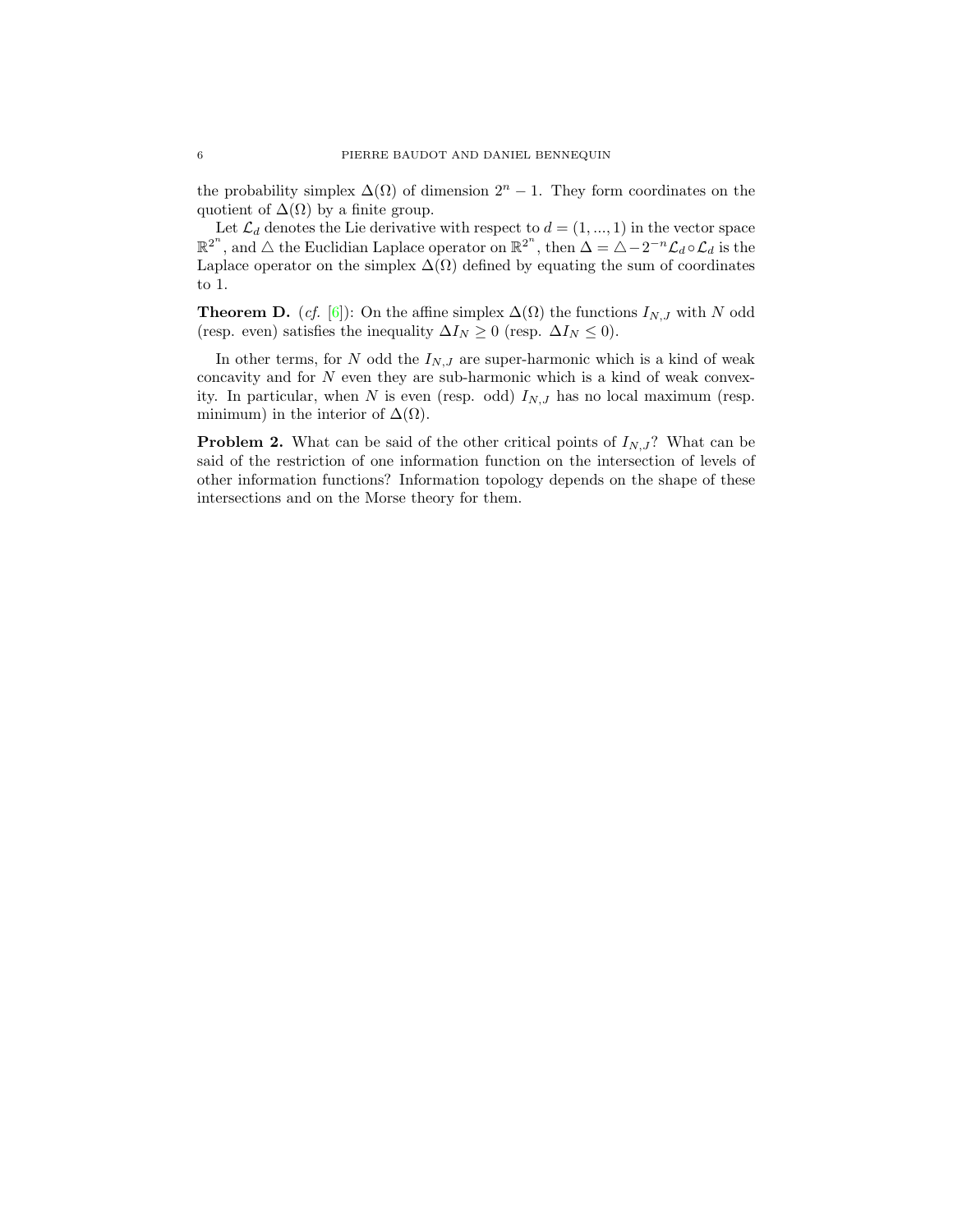#### <span id="page-8-0"></span>1.5. Monadic Cohomology of Information.

Now we consider the category  $S^*$  of *generalized ordered partitions* of  $\Omega$  over S: they are sequences  $S = (E_1, ..., E_m)$  of subsets of  $\Omega$  such that  $\cup_j E_j = \Omega$  and  $E_i \cap E_j = \emptyset$ as soon as  $i \neq j$ . The number m is named the degree of S. Note the important technical point that some of the sets  $E_i$  can be the empty set. In the same spirit we introduce *generalized ordered orthogonal decompositions* of E for the quantum case; but in this summary, for simplicity we restrict ourselves to the classical case. Also we forget to add generalized to ordered up to now in this summary. A rooted tree decorated by  $S^*$  is an oriented finite planar tree  $\Gamma$ , with a marked initial vertex s<sub>0</sub>, named the root of Γ, where each vertex s is equipped with an element  $F_s$  of  $S^*$ , such that edges issued from s correspond to the values of  $F_s$ . When we want to mention that we restrict to partitions less fine than a partition  $X$  we put an index X, like in  $S_X^*$ .

The notation  $\mu(m; n_1, ..., n_m)$  denotes the operation which associates to an ordered partition S of degree m and to m ordered partitions  $S_i$  of respective degrees  $n_i$ , the ordered partition that is obtained by cutting the pieces of S using the pieces of  $S_i$  and respecting the order. An evident unit element for this operation is the unique partition  $\pi_0$  of degree 1. The symbol  $\mu_m$  denotes the collection of those operations for  $m$  fixed. The introduction of empty subsets in ordered partitions insures that the result of  $\mu(m; n_1, ..., n_m)$  is a partition of length  $n_1 + ... + n_m$ , thus the  $\mu_m$  do define what is named an *operad*; *cf.* [\[37,](#page-64-5) [20\]](#page-64-7). The axioms of unity, associativity and covariance for permutations are satisfied. See  $[42, 43, 20, 37]$  $[42, 43, 20, 37]$  $[42, 43, 20, 37]$  $[42, 43, 20, 37]$  $[42, 43, 20, 37]$  $[42, 43, 20, 37]$  for the definition of operads.

The most important algebraic object which is associated to an operad is a *monad* (cf. [\[39,](#page-65-2) [20\]](#page-64-7)), *i.e.*, a functor  $V$  from a category A to itself, equipped with two natural transformations  $\mu : \mathcal{V} \circ \mathcal{V} \to \mathcal{V}$  and  $\eta : \mathbb{R} \to \mathcal{V}$ , which satisfy to the following axioms:

(5) 
$$
\mu \circ (\mathcal{V}\mu) = \mu \circ (\mu \mathcal{V}), \quad \mu \circ (\mathcal{V}\eta) = Id = \mu \circ (\eta \mathcal{V})
$$

In our situation, we can apply the Schur construction (*cf.* [\[20\]](#page-64-7)) to the  $\mu_m$  to get a monad: take for V the real vector space freely generated by  $S^*$ ; it is naturally graded, so it is the direct sum of spaces  $V(m); m \geq 1$  where the symmetric group  $\mathfrak{S}_m$  acts naturally to the right, then introduce, for any real vector space W the real vector space  $V(W) = \bigoplus_{m \geq 0} V(m) \otimes_{\mathfrak{S}_m} W^{\otimes m}$ ; the Schur composition is defined by  $\mathcal{V} \circ \mathcal{V} = \bigoplus_{m \geq 0} V(m) \otimes_{\mathfrak{S}_m} \bar{\mathcal{V}}^{\otimes m}$ . It is easy to verify that the collection  $(\mu_m; m \in \mathbb{N})$ defines a natural transformation  $\mu : \mathcal{V} \circ \mathcal{V} \to \mathcal{V}$ , and the trivial partition  $\pi_0$  defines a natural transformation  $\eta : \mathbb{R} \to \mathcal{V}$ , that satisfied to the axioms of a monad.

Also we fix a functor of probability laws  $Q_X$  over the category S. Let  $\mathcal{M}_X(m)$  be the vector space freely generated over  $\mathbb R$  by the symbols  $(P, i, m)$  where P belongs to  $Q_X$ , and  $1 \leq i \leq m$ . In the last section of the second part we show how this space arises from the consideration of divided probabilities. This is apparent on the following definition of the right action of the operad V on the family  $\mathcal{M}_X(m)$ ;  $m \in$ N<sup>∗</sup>: a sequence  $S_1, ..., S_m$  or ordered partitions in  $S_X^*$  acts to a generator  $(P, i, m)$ by giving the vector  $\sum_j p_j(P_j, (i, j), n)$  where  $p_j$  is the probability  $P(S_i = j)$  and  $P_j$ is the conditioned probability  $P|(S_i = j)$ . We denote by  $\theta_m((P, i, m), (S_1, ..., S_m))$ this vector.

Now we consider the Schur functor  $\mathcal{M}_X(W) = \bigoplus_m \mathcal{M}_X(m) \otimes_{\mathfrak{S}_m} W^{\otimes m}$ ; the operations  $\theta_m$  define a natural transformation  $\theta : \mathcal{M} \circ \mathcal{V} \to \mathcal{M}$ , which is an action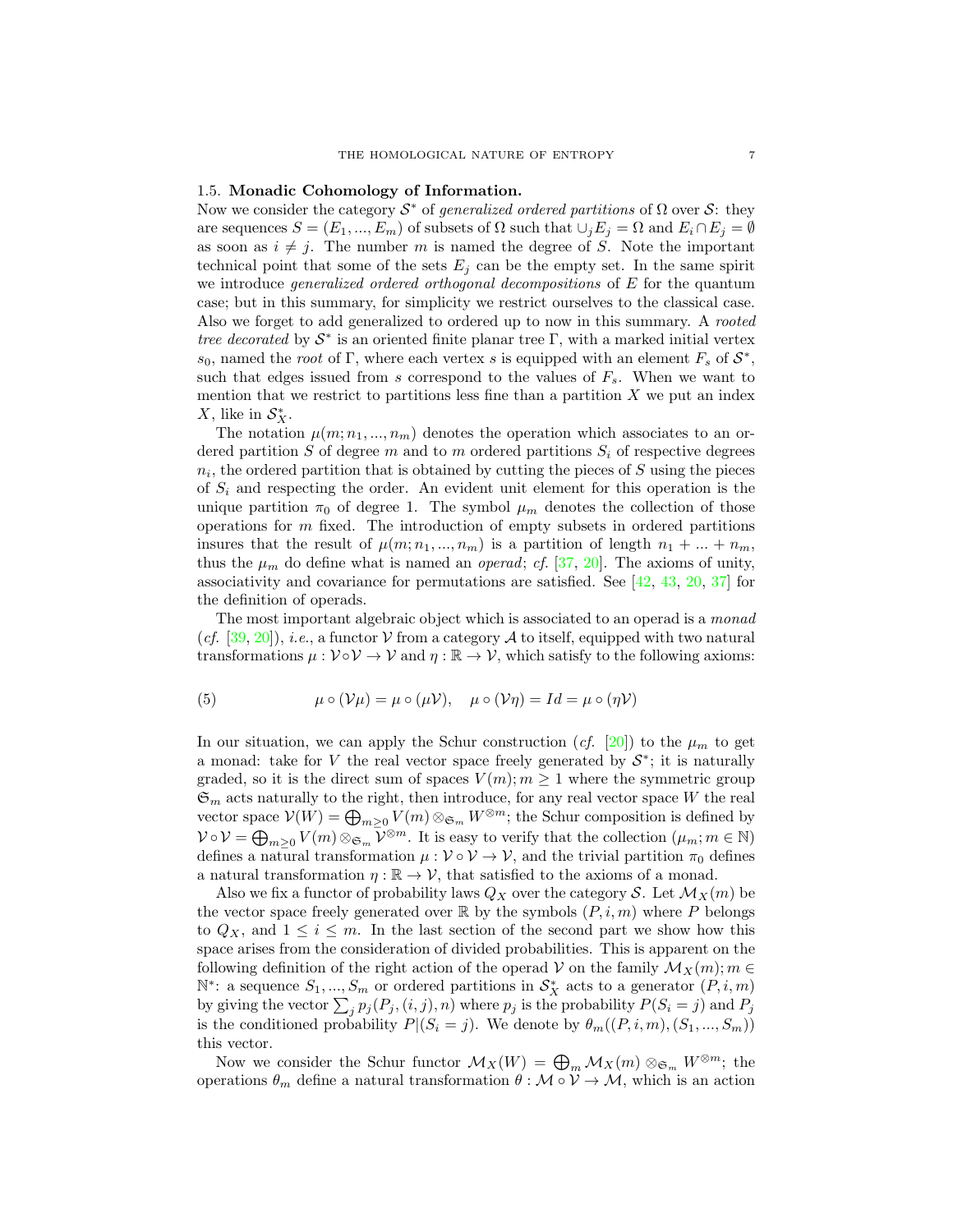to the right in the sense of monads, *i.e.*,  $\theta \circ (\mathcal{F}\mu) = \theta \circ (\theta \mathcal{V}); \quad \theta \circ (\mathcal{F}\eta) = Id.$  (We forgot the index  $X$  for simplicity.)

Now we consider the bar resolution of M: ....  $\to \mathcal{M} \circ \mathcal{V}^{\circ(k+1)} \to \mathcal{M} \circ \mathcal{V}^{\circ k} \to \dots$ , as in Beck (triples, ...) [\[9\]](#page-64-8), and Fresse  $[20]$ , with its simplicial structure deduced from θ and μ, and the complex of natural transformations of V-right modules  $C^*(\mathcal{M}) =$  $Hom_V(\mathcal{M} \circ \mathcal{V}^{o*}, \mathcal{R})$ , where  $\mathcal R$  is the trivial right module given by  $\mathcal{R}(m) = \mathbb R$ . As in the classical case, we restrict us to co-chains that are measurable in the probability  $(P, i, m)$ .

The co-boundary is defined by the Hochschild formula, extended by MacLane and Beck to monads (see Beck [\[9\]](#page-64-8)):

(6) 
$$
\delta F = F \circ (\theta \mathcal{V}^{\circ k}) - \sum_{i=0,...,k-1} (-1)^i F \circ \mathcal{M} \mathcal{V}^{\circ i} \mu \mathcal{V}^{\circ k-i-1} - (-1)^k F \circ \mathcal{M} \mathcal{V}^{\circ k} \epsilon.
$$

The cochains are described by families of scalar measurable functions  $F_X(S_1; ..., S_k; (P, i, m),$ where  $S_1; \ldots; S_k$  is a forest of m trees of level k labelled by  $S_X^*$ , and where the value on  $(P, i, m)$  depends only on the tree  $S_1^i, S_2^i, ..., S_k^i$ .

We impose now the condition, named *regularity*, that  $F_X(S_1; ..., S_k; (P, i, m)) =$  $F_X(S_1^i; S_2^i; \ldots; S_k^i; P)$ . The regular co-chains form a sub-complex  $C_r^*(\mathcal{M})$ ; by definition, its homology is the arborescent information co-homology.

The regular cochains of degree k are determined by their values for  $m = 1$  and decorated trees of level  $k$ , where the co-boundary takes the form:

$$
\delta F(S; S_1; ...; S_k; \mathbb{P})
$$
\n
$$
= \bigotimes_i \mathbb{P}(S = i) F(S_1^i; ...; S_k^i; \mathbb{P} | (S = i)) + \sum_{i=1}^{i=k} (-1)^i F(S; ...; \mu(S_{i-1} \circ S_i); S_{i+1}; ...; S_k; \mathbb{P})
$$
\n
$$
+ (-1)^{k+1} F(S; ...; S_{k-1}; \mathbb{P})
$$

This gives co-homology groups  $H^*_{\tau}(S, \mathcal{P}), \tau$  for tree. The fact that entropy  $H(S_*\mathbb{P}) =$  $H(S; \mathbb{P})$  defines a 1-cocycle is a result of an equation of Fadeev, generalized by Baez, Fritz and Leinster [\[3\]](#page-63-4), who gave another interpretation, based on the operad structure of the set of all finite probability laws. See also Marcolli and Thorngren [\[40\]](#page-65-7).

**Theorem E.** (cf. Theorem [4](#page-61-1) section [6.3,](#page-51-0) [\[7\]](#page-63-5)): If  $\Omega$  has more than four points,  $H^1_\tau(\Pi(\Omega), \Delta(\Omega))$  is the one dimensional vector space generated by the entropy.

Another co-boundary  $\delta_t$  on  $\mathcal{C}_r^*(\mathcal{M})$  corresponds to another right action of the monad  $\mathcal{V}_X$ , which is deduced from the maps  $\theta_t$  that send  $(P, i, m) \otimes S_1 \otimes ... \otimes S_m$ to the sum of the vectors  $(P,(i,j),n)$  for  $j=1,\ldots,n_i$  that are associated to the end branches of  $S_i$ . It gives a twisted version of information co-homology as we have done in the first paragraph. This allows us to define higher information quantities for strategies: for  $N = 2M + 1$  odd,  $I_{\tau,N} = -(\delta \delta_t)^M H$ , and for  $N = 2M + 2$  even,  $I_{\tau,N} = \delta_t(\delta \delta_t)^M H$ .

This gives for  $N = 2$ , a notion of mutual information between a variable S of length m and a collection T of m variables  $T_1, ..., T_m$ :

(8) 
$$
I_{\tau}(S;T; \mathbb{P}) = \sum_{i=1}^{i=m} (H(T_i; \mathbb{P}) - \mathbb{P}(S = i)H(T_i; \mathbb{P}|S = i)).
$$

When all the  $T_i$  are equals we recover the ordinary mutual information of Shannon plus a multiple of the entropy of  $T_i$ .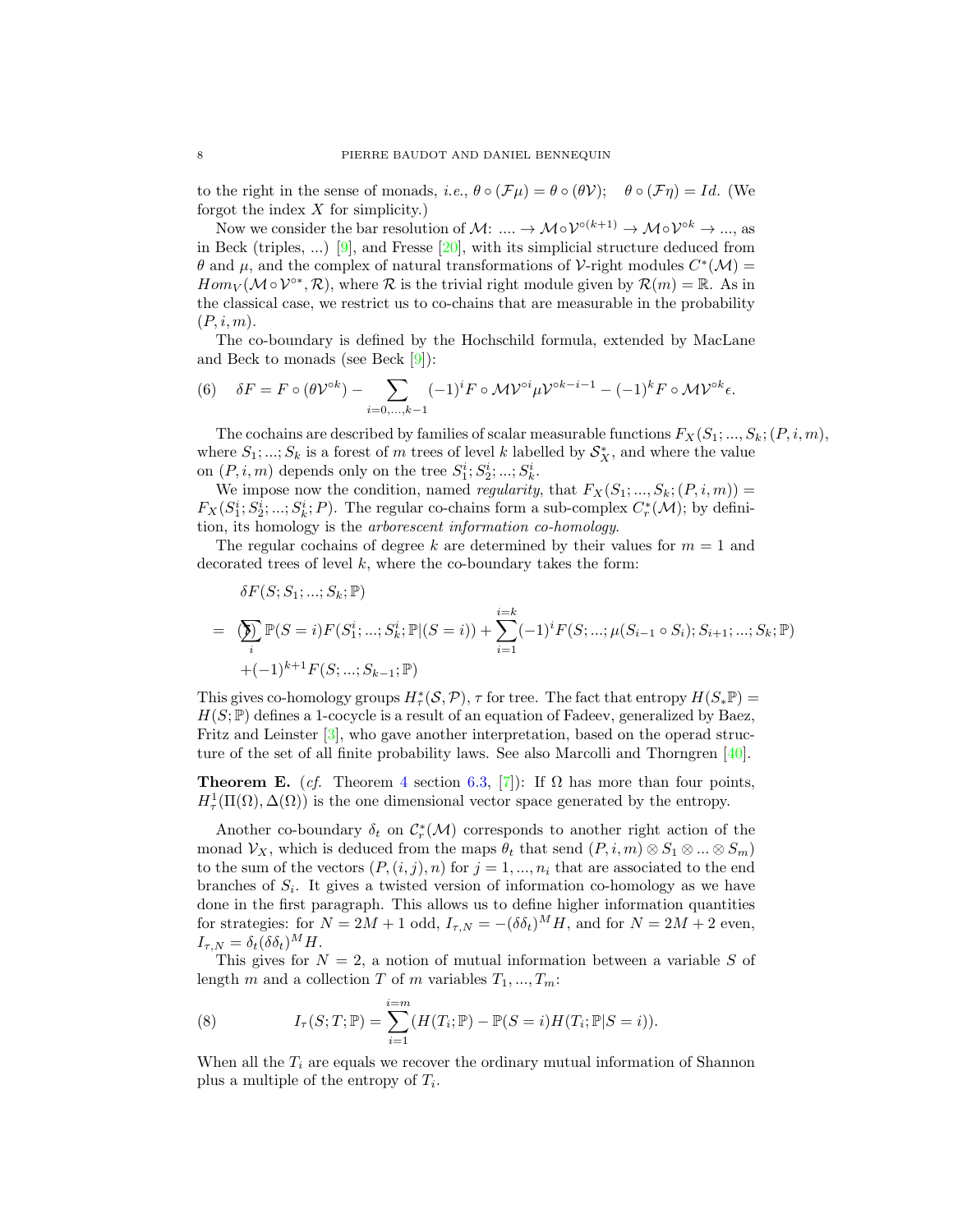#### <span id="page-10-0"></span>1.6. The Forms of Information Strategies.

A rooted tree Γ decorated by  $S_*$  can be seen as a strategy to discriminate between points in  $\Omega$ . For each vertex s there is a minimal set of chained edges  $\alpha_1, ..., \alpha_k$ connecting  $s_0$  to s; the cardinal k is named the *level* of s; this chain defines a sequence  $(F_0, v_0; F_1, v_1; \ldots; F_{k-1}, v_{k-1})$  of observables and values of them; then we can associate to s the subset  $\Omega_s$  of  $\Omega$  where each  $F_j$  takes the value  $v_j$ . At a given level k the sets  $\Omega_s$  form a partition π<sub>k</sub> of  $\Omega$ ; the first one π<sub>0</sub> is the unit partition of length 1, and  $\pi_l$  is finer than  $\pi_{l-1}$  for any l. By recurrence over k it is easy to deduce from the orderings of the values of  $F_s$  an embedding in the Euclidian plane of the subtrees  $\Gamma(k)$  at level k such that the values of the variables issued from each vertex are oriented in the direct trigonometric sense, thus  $\pi_k$  has a canonical ordering  $\omega_k$ . Remark that many branches of the tree gives the empty set for  $\Omega_s$ after some level; we name them dead branches. It is easy to prove that the set  $\Pi(\mathcal{S})_*$  of ordered partitions that can be obtained as a  $(\pi_k, \omega_k)$  for some tree Γ and some level k is closed by the natural ordered join operation, and, as  $\Pi(\mathcal{S})_*$  contains  $\pi_0$ , it forms a monoid, which contains the monoid  $M(\mathcal{S}_*)$  generated by  $\mathcal{S}_*$ .

Complete discrimination of  $\Omega$  by  $\mathcal{S}_*$  exists when the final partition of  $\Omega$  by singletons is attainable as a  $\pi_k$ ; optimal discrimination correspond to minimal level k. When the set  $\Omega$  is a subset of the set of words  $x_1, ..., x_N$  with letters  $x_i$  belonging to given sets  $M_i$  of respective cardinalities  $m_i$ , the problem of optimal discrimination by observation strategies  $\Gamma$  decorated by  $S_*$  is equivalent to a problem of minimal rewriting by words of type  $(F_0, v_0), (F_1, v_1), ..., (F_k, v_k)$ ; it is a variant of optimal coding, where the alphabet is given. The topology of the poset of discriminating strategies can be computed in terms of the free Lie algebra on  $\Omega$ , cf. [\[20\]](#page-64-7).

Probabilities  $\mathbb P$  in  $\mathcal P$  correspond to a priori knowledge on  $\Omega$ . In many problems  $P$  is reduced to one element, that is the uniform law. Let s be a vertex in a strategic tree Γ, and let  $P_s$  be the set of probability laws that are obtained by conditioning through the equations  $F_i = v_i; i = 0, ..., k-1$  for a minimal chain leading from  $s_0$ to s. We can consider that the sets  $P_s$  for different s along a branch measure the evolution of knowledge when applying the strategy. The entropy  $H(F; \mathbb{P}_s)$  for F in  $\mathcal{S}_*$  and  $\mathbb{P}_s$  in  $\mathcal{P}_s$  gives a measure of information we hope to obtain when applying F at s in the state  $\mathbb{P}_s$ . The maximum entropy algorithm consists in choosing at each vertex s a variable that has the maximal conditioned entropy  $H(F; \mathbb{P}_s)$ .

**Theorem F.** (cf. [\[7\]](#page-63-5)): To find one false piece of different weight among N pieces for  $N \geq 3$ , when knowing the false piece is unique, by the minimal numbers of weighing, one can use the maximal entropy algorithm.

However we have another measure of information of the resting ambiguity at s, by taking for the Galois group  $G_s$  the set of permutations of  $\Omega_s$  which respects globally the set  $\mathcal{P}_s$  and the set of restrictions of elements of  $\mathcal{S}_*$  to  $\Omega_s$ , and which preserves one by one the equations  $F_i = v_i$ . Along branches of  $\Gamma$  this gives a decreasing sequence of groups, whose successive quotients measure the evolution of acquired information in an algebraic sense.

Problem 3. Generalize Theorem F. Can we use algorithms based on the Galoisian measure of information? Can we use higher information quantities associated to trees for optimal discrimination?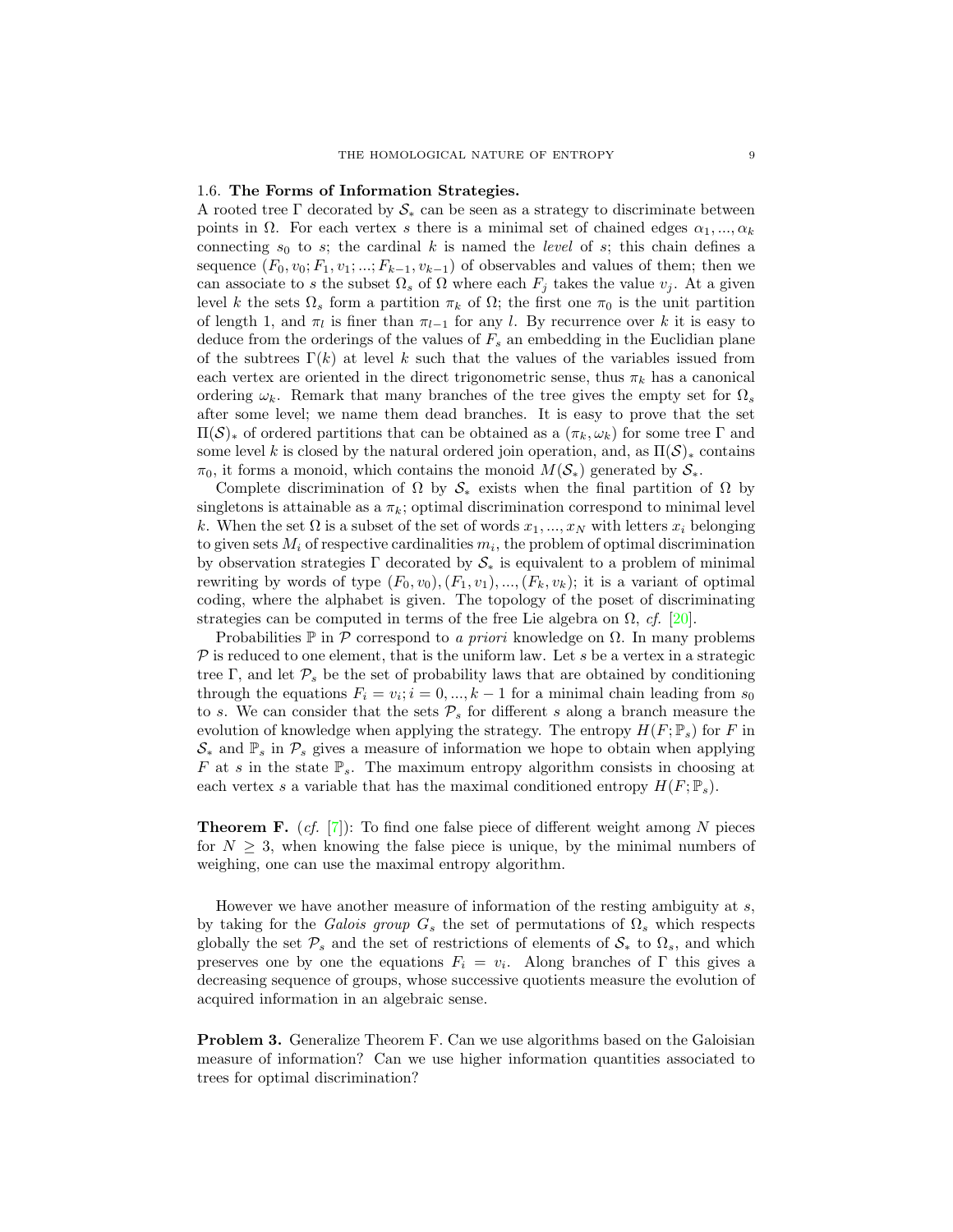#### <span id="page-11-0"></span>1.7. Conclusion and Perspective.

Concepts of Algebraic topology were recently applied to Information theory by several researchers. In particular notions coming from category theory, homological algebra and differential geometry were used for revisiting the nature and scope of entropy, cf. for instance Baez et al. [\[3\]](#page-63-4), Marcolli and Thorngren [\[40\]](#page-65-7) and Gromov [\[24\]](#page-64-9). In the present note we interpreted entropy and Shannon information functions as co-cycles in a natural co-homology theory of information, based on categories of observable and complexes of probability. This allowed us to associate topological figures, like Borromean links, with particular configuration of mutual dependency of several observable quantities. Moreover we extended these results to a dynamical setting of system observation, and we connected probability evolutions with the measures of ambiguity given by Galois groups. All those results provide only the first steps toward a developed Information Topology. However, even at this preliminary stage, this theory can be applied to the study of distribution and evolution of Information in concrete physical and biological systems. This kind of approach already proved its efficiency for detecting collective synergic dynamic in neural coding  $[12]$ , in genetic expression  $[54]$ , in cancer signature  $[32]$ , or in signaling pathways [\[53\]](#page-65-9). In particular, information topology could provide the principles accounting for the structure of information flows in biological systems and notably in the central nervous system of animals.

# 2. Classical Information Topos. Theorem One

# <span id="page-11-2"></span><span id="page-11-1"></span>2.1. Information Structures and Probability Families.

Let  $\Omega$  be a finite set, the set  $\Pi(\Omega)$  of all partitions of  $\Omega$  constitutes a category with one arrow  $Y \to Z$  from Y to Z when Y is more fine than Z, we also say in this case that Y divides Z. In  $\Pi(\Omega)$  we have an initial element, which is the partition by points, denoted  $\omega$  and a final element, which is  $\Omega$  itself and is denoted by 1. The joint partition  $YZ$  or  $(Y, Z)$ , of two partitions  $Y, Z$  of  $\Omega$  is the less fine partition that divides Y and Z, i.e., their gcd. For any X we get  $XX = X$ ,  $\omega X = \omega$  and  $1.X = X$ .

By definition an *information structure* S on  $\Omega$  is a subset of  $\Pi(\Omega)$ , such that for any element X of S, and any pair of elements  $Y, Z$  in S that X refines, the joint partition  $YZ$  also belongs to  $S$ .

In addition we will always assume that the final partition 1 belongs to  $S$ . In terms of observations, it means that at least something is a certitude.

Examples: start with a set  $\Sigma = \{S_i; 1 \leq i \leq n\}$  of partitions of  $\Omega$ . For any subset  $I = \{i_1, ..., i_k\}$  of  $[n] = \{1, ..., n\}$ , the joint  $(S_{i_1}, ..., S_{i_k})$ , also denoted  $S_I$ , divides each  $S_{i_j}$ . The set  $W = W(\Sigma)$  of all the  $S_I$ , when I describes the subsets of [n] is an information struture. It is even a commutative monoid, because any product of elements of W belongs to W, and the partition associated to  $\Omega$  itself gives the identity element of W. The product  $S_{[n]}$  of all the  $S_i$  is maximal; it divides all the other elements. As  $\Pi(\Omega)$  the monoid  $W(\Sigma)$  is idempotent, *i.e.*, for any X we have  $XX = X$ .

By definition, the faces of the abstract simplex  $\Delta(|n|)$  are the subsets of  $|n|$ ; its vertices are the singletons. Thus the monoid  $W(\Sigma)$  can be identified with the first barycentric subdivision of the simplex  $\Delta([n])$ .

Remind that a simplicial subcomplex of  $\Delta([n])$  is a subset of faces that contains all faces of any of its elements. Then any simplicial sub-complex K of  $\Delta([n])$  gives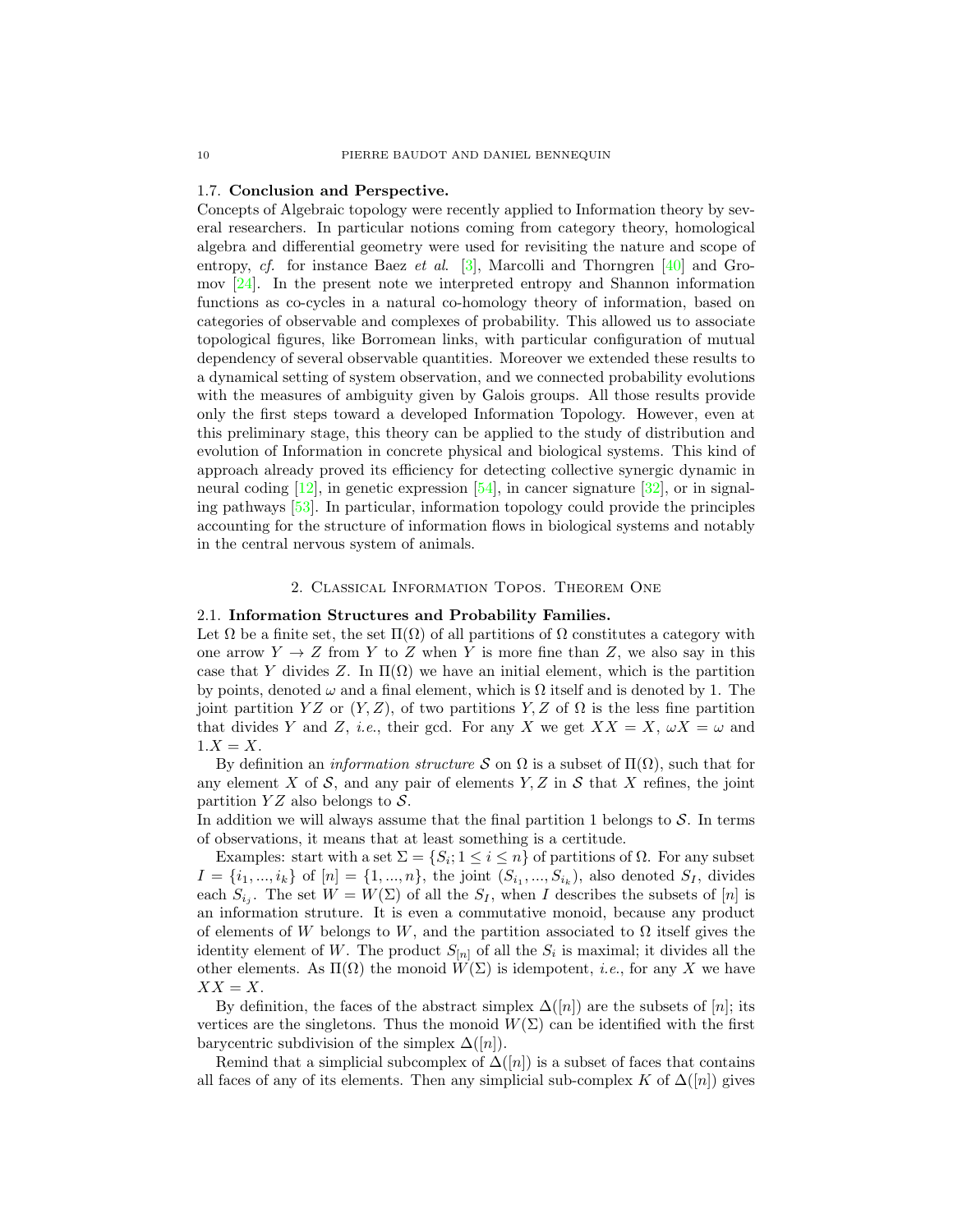a simplicial information structure  $\mathcal{S}(K)$ , embedded in  $W(\Sigma)$ . In fact, if Y and Z are faces of a simplex X belonging to  $K, YZ$  is also a face in X, thus it belongs to K. The maximal faces  $\Sigma_a$ ;  $a \in A$  of K correspond to the finest elements in  $\mathcal{S}(K)$ ; the vertices of a face  $\Sigma_a$  gives a family of partitions, which generates a sub-monoid  $W_a = W(\Sigma_a)$  of W; it is a sub-information structures (full sub-category) of  $\mathcal{S}(K)$ , having the same unit, but having its own initial element  $\omega_a$ . These examples arise naturally when formalizing measurements if some obstructions or a *priori* decisions forbid a set of joint measurements.

This kind of examples were considered by Han [\[26\]](#page-64-11) see also McGill [\[44\]](#page-65-10).

<span id="page-12-0"></span>Example 1.  $\Omega$  has four elements  $(00), (01), (10), (11)$ ; the variable  $S_1$  (resp.  $S_2$ ) is the projection  $pr_1$  (resp.  $pr_2$ ), on  $E_1 = E_2 = \{0, 1\}; \Sigma$  is the set  $\{S_1, S_2\}.$ The monoid  $W(\Sigma)$  has four elements  $1, S_1, S_2, S_1S_2$ . The partition  $S_1S_2 = S_2S_1$ corresponds to the variable  $Id: \Omega \to \Omega$ .

Example 2. Same  $\Omega$  as before, with the same names for the elements, but we take all the partitions of  $\Omega$  in S. In addition to  $1, S_1, S_2$  and  $S = S_1S_2$ , there is  $S_3$ , the last partition in two subsets of cardinal two, which can be represented by the sum of the indices:  $S_3(00) = 0, S_3(11) = 0, S_3(01) = 1, S_3(10) = 1$ , the four partitions  $Y_\omega$ , for  $\omega \in \Omega$ , formed by a singleton  $\{\omega\}$  and its complementary, and finally the six partitions  $X_{\mu,\nu} = Y_{\mu}Y_{\nu}$ , indexed by pairs of points in  $\Omega$  satisfying  $\mu < \nu$  in the lexical order. The product of two distinct  $Y$  is a  $X$ , the product of two distinct  $X$ or two distinct  $S_i$  is S, the product of one Y and a  $S_i$  is a X, of one Y and a X is this X or S, of one S and a X is this X or S. In particular the monoid  $W$  is also generated by the three  $S_i$  and the four  $Y_{\omega}$ ; it is called the monoid of partitions of  $Ω$ , and the associative algebra  $Λ(δ)$  of this monoid is called the partition algebra of Ω.

**Example 3.** Same  $\Omega$  as before, that is  $\Omega = \Delta(4)$ , with the notations of example 2 for the partitions; but we choose as generating family the set Υ of the four partitions  $Y_{\mu}$ ;  $\mu \in \Omega$ ; the joint product of two such partitions is either a  $Y_{\mu}$  (when they coincide) or a  $X_{\mu\nu}$  (when they are different). The monoid  $W(\Upsilon)$  has twelve elements.

Example 4.  $\Omega$  has 8 elements, noted  $(000), ..., (111)$ , and we consider the family  $\Sigma$ of the three binary variables  $S_1, S_2, S_3$  given by the three projections. If we take all the joints, we have a monoid of eight elements. However, if we forbid the maximal face  $(S_1, S_2, S_3)$ , we have a structure S which is not a monoid; it is the set formed by 1,  $S_1, S_2, S_3$  and the three joint pairs  $(S_1, S_2), (S_1, S_3), (S_2, S_3)$ .

On the side of probabilities, we choose a Boolean algebra  $\mathcal B$  of sets in  $\Omega$ , *i.e.*, a subset B of the set  $\mathcal{P}(\Omega)$  of subsets of  $\Omega$  that contains the empty set  $\emptyset$  and the full set  $\Omega$ , and is closed by union and intersection. In this finite context, it is easy to prove that  $\beta$  is constituted by all the unions of its minimal elements (called atoms). Associated to this case, we will consider only information structures that are made by partitions whose each element belongs to  $\beta$ . Consequently we could replace everywhere  $\Omega$  by the finite set  $\Omega_B$  of the atoms of  $\mathcal{B}$ , but we will see that several Boolean sub-algebras appear naturally in the process of observation, thus we prefer to mention the choice of  $\beta$  at the beginning of observations.

Then we consider the set  $\Delta(\Omega_{\mathcal{B}})$ , or  $\Delta(\mathcal{B})$ , of all probability laws on  $(\Omega, \mathcal{B})$ , *i.e.*, all real functions  $p_x$  of the atoms x of B (the points of  $\Omega_{\mathcal{B}}$ ), satisfying  $p_x \geq 0$  and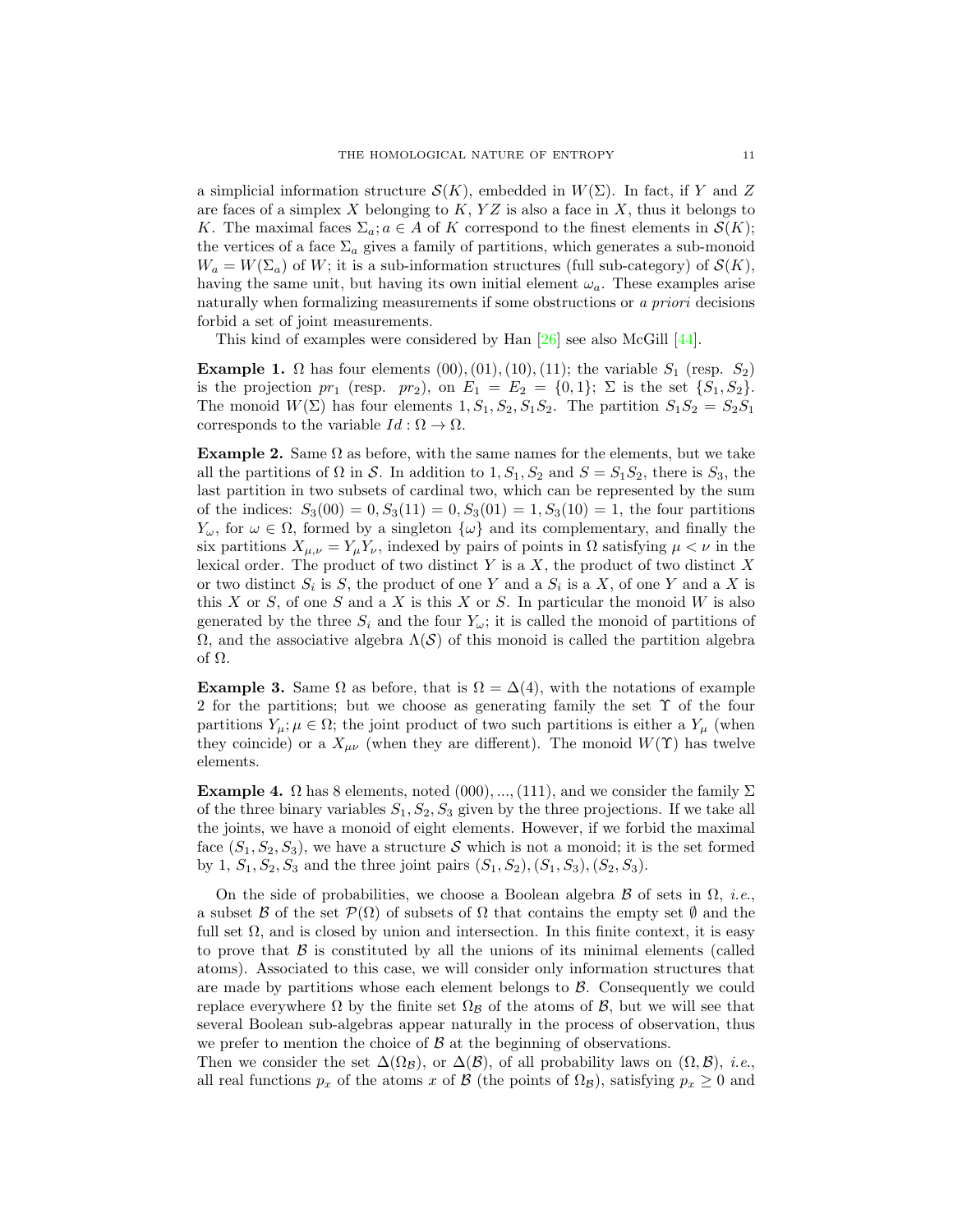$\sum_{x} p_x = 1$ . We see that this set of probabilities is also a simplex  $\Delta([N])$ , where N is the cardinality of  $\Omega_{\mathcal{B}}$ .

As on the side of partitions, we will consider more generally any simplicial subcomplex Q of  $\Delta(\mathcal{B})$ , and call it a probability complex. In the appendix, we show that this kind of examples correspond to natural forbidding rules, that can express physical constraints on the observed system.

A partition Y which is measurable with respect to  $\mathcal{B}$  is made by elements  $Y_i$ for  $i = 1, ..., m$ , belonging to B. Let P be an element of  $\Delta(\mathcal{B})$ ; the conditioning of P by the element  $Y_i$  is defined only if  $P(Y_i) \neq 0$ , and given by the formula  $P(B|Y = y_i) = P(B \cap Y_i)/P(Y_i)$ . We will consider it as a probability on  $\Omega$  equipped with  $\mathcal{B}$ , not as a probability on  $Y_i$ . Remark that if P belongs to a simplicial family Q, the probability  $P(B|Y = y_i)$  is also contained in Q. In fact, if the smallest face of Q which contains P is the simplex  $\sigma$  on the vertices  $x_1, ..., x_k$ , then the conditioning of P by  $Y_i$ , being equal to 0 for the other atoms x, belongs to a face of  $\sigma$ , which is in  $\mathcal{Q}$ , because  $\mathcal Q$  is a complex.

For a probability family  $Q$ , *i.e.*, a set of probabilities on  $\Omega$ , and a set of partitions  $S$ , we say that  $Q$  and  $S$  are adapted one to each other if the conditioning of every element of  $\mathcal Q$  by every element of S belongs to  $\mathcal Q$ .

By definition, the algebra  $\mathcal{B}_Y$  is the set of unions of elements of the partition Y. We can consider it as a Boolean algebra on  $\Omega$  contained in  $\beta$  or as Boolean algebra on the quotient set  $\Omega/Y$ .

The image  $Y_*Q$  of a probability Q for B by the partition Y is the probability on  $\Omega$  for the sub-algebra  $\mathcal{B}_Y$ , that is given by  $Y * Q(t) = Q(t)$  for  $t \in \mathcal{B}_Y$ . It is the forgetting operation, also frequently named marginalization by Y .

By definition, the set  $\mathcal{Q}_Y$  is the image of  $Y_*$ . Let us prove that it is a simplicial sub-complex of  $\Delta(\mathcal{B}_Y)$ : take a simplex  $\sigma$  of  $\mathcal{Q}$ , denote its vertices by  $x_1, ..., x_k$ , note  $\delta_i$  the Dirac mass of  $x_i$ , and look at the partition  $\sigma_i = Y_i \cap \sigma$  of  $\sigma$  induced by Y, then for all the  $x_j \in \sigma_i$  the images  $Y_*\delta_j$  coincide. Let us denote this image by  $\delta(Y, \sigma_i)$ ; it is an element of  $\mathcal{Q}_Y$ . For every law Q in  $\sigma$ , the image  $Y_*Q$  belongs to the simplex on the laws  $\delta(Y, \sigma_i)$ , and any point in this simplex belongs to  $\mathcal{Q}_Y$ . Q.E.D.

If  $X \to Y$  is an arrow in  $\Pi(\Omega_{\mathcal{B}})$ , the above argument shows that the map  $\mathcal{Q}_X \to \mathcal{Q}_Y$  is a simplicial mapping.

Conditioning by Y and marginalization by  $Y_*$  are related by the barycentric law (or theorem of total probability, Kolmogorov 1933 [\[34\]](#page-64-12)): for any measurable set A in  $\beta$  we have

(9) 
$$
P(A) = P(Y = y_1)P|(Y = y_1)(A) + ... + P(Y = y_m)P|(Y = y_m)(A).
$$

Remark that the notions of information structures and probability complexes extend to infinite sets; this is developed in paper [\[5\]](#page-63-1).

In this context, we have a formula for any integrable function  $\varphi$  on  $\Omega$  with respect to P:

(10) 
$$
\int_{\Omega} \varphi(\omega) dP(\omega) = \int_{\Omega/Y} d(Y_*P)(\omega') \int_{\Omega} \varphi(\omega) d(P|(Y=\omega'))(\omega).
$$

Consider a finite set  $\Omega$ , equipped with a Boolean algebra  $\mathcal{B}$ , a probability family  $Q$  for it and an information structure S adapted to  $B$ .

For each object X in S, the set  $S_X$  made by the partitions Y that are divided by  $X$  is a closed sub-category, possessing an internal law of monoid. The object  $X$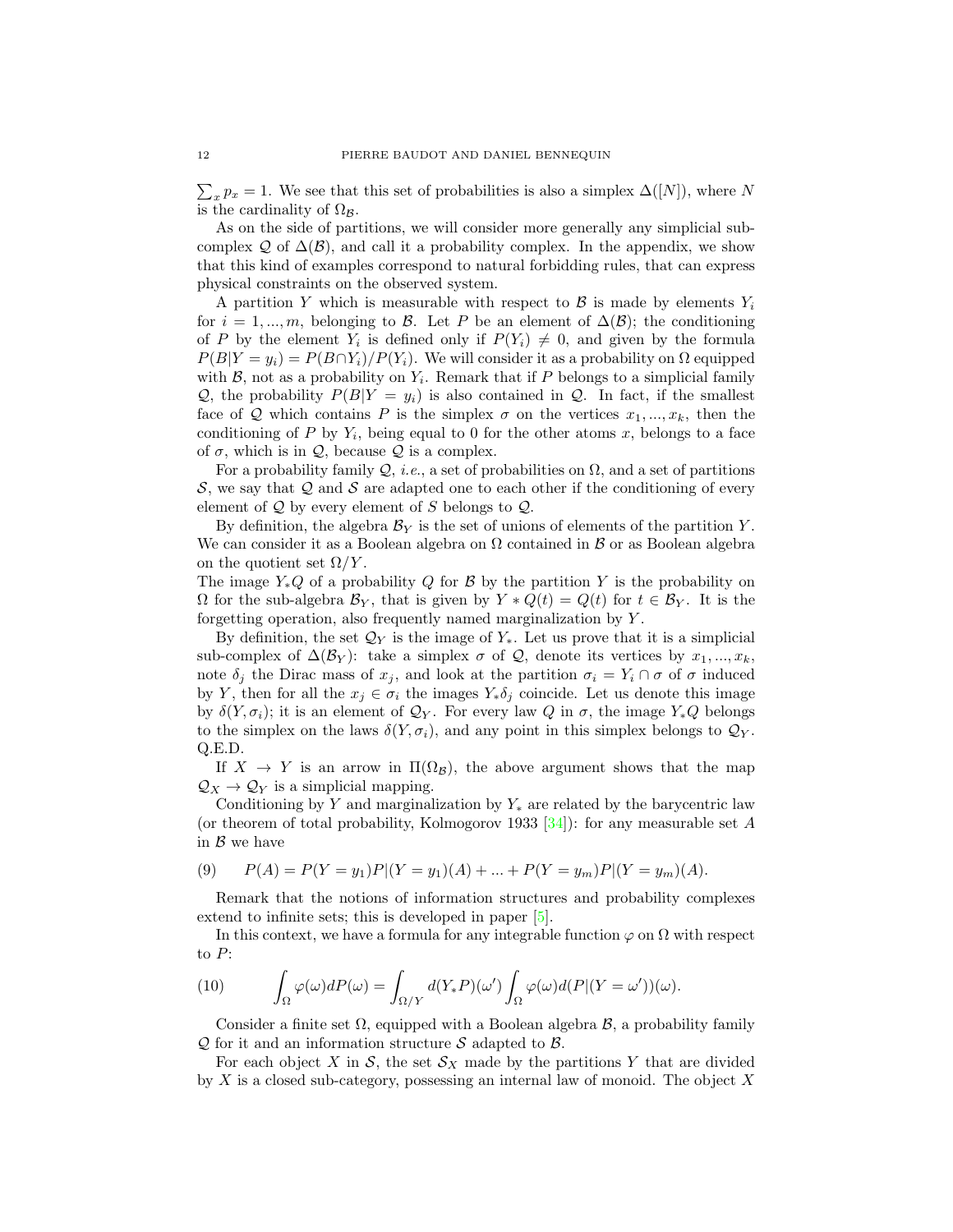is initial. To any arrow  $X \to Y$  is associated the inclusion  $S_Y \to S_X$ , thus we get a contra-variant functor from  $S$  to the category of monoids.

On the other side we have a natural co-variant functor of  $S$  to the category of sets, which associates to each partition  $X \in \mathcal{S}$  the set  $\mathcal{Q}_X$  of probability laws in the image of Q on the quotient set  $\Omega/X$ , and which associates to each arrow  $X \to Y$ the surjection  $\mathcal{Q}_X \to \mathcal{Q}_Y$  which is given by direct image  $P_X \mapsto Y_*P_X$ . If  $\mathcal Q$  is simplicial the functor goes to the category of simplicial complexes.

**Definition 1.** For  $X \in \mathcal{S}$ , the *functional module*  $\mathcal{F}_X(\mathcal{Q})$  is the real vector space of measurable functions on the space  $\mathcal{Q}_X$ ; for each arrow of divisibility  $X \to Y$ , we have an injective linear map  $f \mapsto f^{Y|X}$  from  $\mathcal{F}_Y$  to  $\mathcal{F}_X$ , given by

(11) 
$$
f^{Y|X}(P_X) = f(Y_* P_X).
$$

In this manner, we obtain a contra-variant functor  $\mathcal F$  from the category  $\mathcal S$  to the category of real vector spaces.

If  $Q$  and  $S$  are adapted one to each other, the functor  $\mathcal F$  admits a canonical action of the monoid functor  $X \mapsto \mathcal{S}_X$ , given by the average formula

<span id="page-14-0"></span>(12) 
$$
(Y.f)(P) = \int dY_* P(y) f(P|(Y = y)).
$$

To verify this is an action of monoid, we must verify that for any Z which divides Y, and any  $f \in \mathcal{F}_Y$ , we have, in  $\mathcal{F}_X$  the identity

(13) 
$$
(Z.f)^{Y|X} = Z.(f^{Y|X});
$$

that means, for any  $P \in \mathcal{Q}_X$ :

(14) 
$$
\int_{E_Z} dZ_* P(z) f^{Y|X}(P|(Z=z)) = \int_{E_Z} dZ_* P(z) f((Y_* P)|(Z=z)).
$$

But this results from the identity  $Y_*(P|(Z = z)) = (Y_*P)|(Z = z)$  due to  $Y_*P(Z = z) = P(Z = z).$ 

The arrows of direct images and the action of averaged conditioning satisfy the axiom of distributivity: if Y and Z divide X, but not necessarily Z divides Y, we have

(15) 
$$
Z.(f^Y)(P,X) = (Z.f)((Z,Y)_*P,(Y,Z)) = (Z.f)^{(Z,Y)}(P,X).
$$

*Proof.* The first identity comes from the fact that  $(Z, Y)_*(P|(Z = z)) = Y_*(P|(Z = z))$ z)); the second one follows from the fact that we have an action of the monoid  $S_X$ .

As the formula [\(12\)](#page-14-0) is central in our work, we insist a bit on it, and comment its meaning, at least in this finite setting:

Let  $P \mapsto f(P)$  be an element of  $\mathcal{F}_X$ , and Y be the goal of an arrow  $X \to Y$ , we have

(16) 
$$
Y.f(P) = \sum_{j} \mathbb{P}(Y = y_j) f(\mathbb{P}|Y = j).
$$

where  $j$  describes the indices of the partition  $Y$ .

We will see when discussing functions of several partitions that this formula is due to Shannon and correspond to conditional information.

<span id="page-14-1"></span>**Lemma 1.** for any pair  $(Y, Z)$  of variables in  $\mathcal{S}_X$ , and any F for which the integrals converge, we have  $(Y, Z)$ .  $F = Y(Z.F)$ .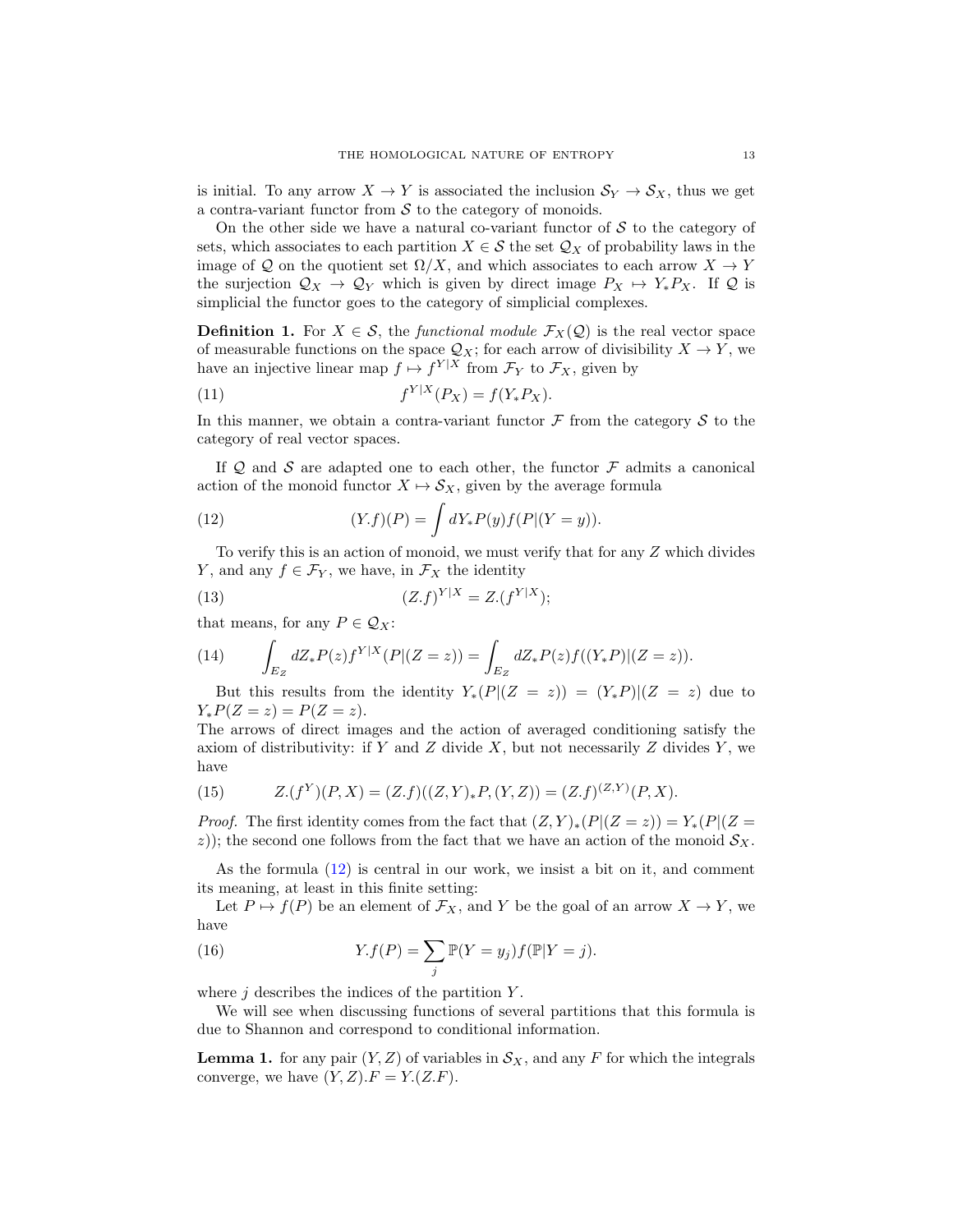*Proof.* We note  $p_i$  the probability that  $Y = y_i$ ,  $\pi_{ij}$  the joint probability of  $(Y =$  $y_i, Z = z_j$ , and  $q_{ij}$  the conditional probability of  $Z = z_j$  knowing that  $Y = y_i$ , then

$$
(Y, Z).F(\mathbb{P}) = \sum_{i} \sum_{j} \pi_{ij} F(\mathbb{P} | (Y = y_i, Z = z_j))
$$
  
= 
$$
\sum_{i} p_i (\sum_{j} q_{ij} F(\mathbb{P} | (Y = y_i, Z = z_j))
$$
  
= 
$$
\sum_{i} p_i (\sum_{j} q_{ij} F(\mathbb{P} | (Y = y_i)) | (Z = z_j))
$$
  
= 
$$
\sum_{i} p_i (Z.F)(\mathbb{P} | (Y = y_i))
$$
  
= 
$$
Y.(Z.F)(\mathbb{P}).
$$

**Remark 1.** In the general case, where  $\Omega$  is not necessarily finite and  $\beta$  is any sigma-algebra, the Lemma [1](#page-14-1) is a version of the Fubini theorem.

Let us consider the category  $\mathcal S$  equipped with the discrete topology, to get a site  $(cf. SGA [1])$  $(cf. SGA [1])$  $(cf. SGA [1])$ . Over a discrete site every presheaf is a sheaf. The contravariant functor  $X \mapsto S_X$  gives a structural sheaf of monoids, and by passing to the algebras  $\mathcal{A}_X$  over  $\mathbb R$  which are generated by the (finite) monoids, we get a sheaf in rings, thus S becomes a ringed site. Moreover, by considering all contra-variant functors  $X \mapsto \mathcal{N}_X$  from S to modules over the algebra functor A, we obtain a ringed topos, that we name the *information topos* associated to  $\Omega$ ,  $\mathcal{B}$ ,  $\mathcal{S}$ . This ringed topos concerns only the observables given by partitioning.

Take now in account a probability family  $\mathcal Q$  which is adapted to  $\mathcal S$ , for instance a simplicial family; we obtain a functor  $X \mapsto Q_X$  translating the marginalization by the partitions, considered as observable quantities, and the conditioning by observables is translated by a special element  $X \mapsto \mathcal{F}_X$  of the information topos.

In this way it is natural to expect that topos co-homology, as introduced by Grothendieck, Verdier and their collaborators (see SGA  $4$  [\[1\]](#page-63-6)), captures the invariant structure of observation, and defines in this context what information is. This is the main outcome of our work.

As a consequence of Grothendieck's article (Tohoku, 1957 [\[25\]](#page-64-13)), a ringed topos possesses enough injective objects, i.e., any object is the sub-object of an injective object, moreover, up to isomorphism, there is a unique minimal injective object containing a given object, called its injective envelope (cf. Gabriel, seminaire Dubreil, exp. 17 [\[21\]](#page-64-14)). Thus each object in the category  $\mathcal{D}_{\mathcal{S}}$  of modules over a ringed site  $\mathcal{S}$ possesses a canonical injective resolution  $I_*(N)$ ; then the group  $Ext^n_{\mathcal{D}}(M, N)$  can be defined as the homology of the complex  $Hom_{\mathcal{D}}(M, I_n(N))$ . Those groups are denoted by  $H^n(M;N)$ .

The "comparison theorem" (cf. Bourbaki, Alg.X Th1, p.100 [\[11\]](#page-64-15), or MacLane 1975, p. 261  $[38]$ ) asserts that, for any projective (resp. injective) resolution of M (resp. N) there exists a natural map of complexes between the resulting complex of homomorphisms and the above canonical complex, and that this map induces an isomorphism in co-homology.

In our context, we take for M the trivial constant module  $\mathbb{R}_{\mathcal{S}}$  over  $\mathcal{S}$ , and we take for N the functional module  $\mathcal{F}(\mathcal{Q})$ .

The existence of free resolutions of  $\mathbb{R}_{\mathcal{S}}$  makes things easier to handle.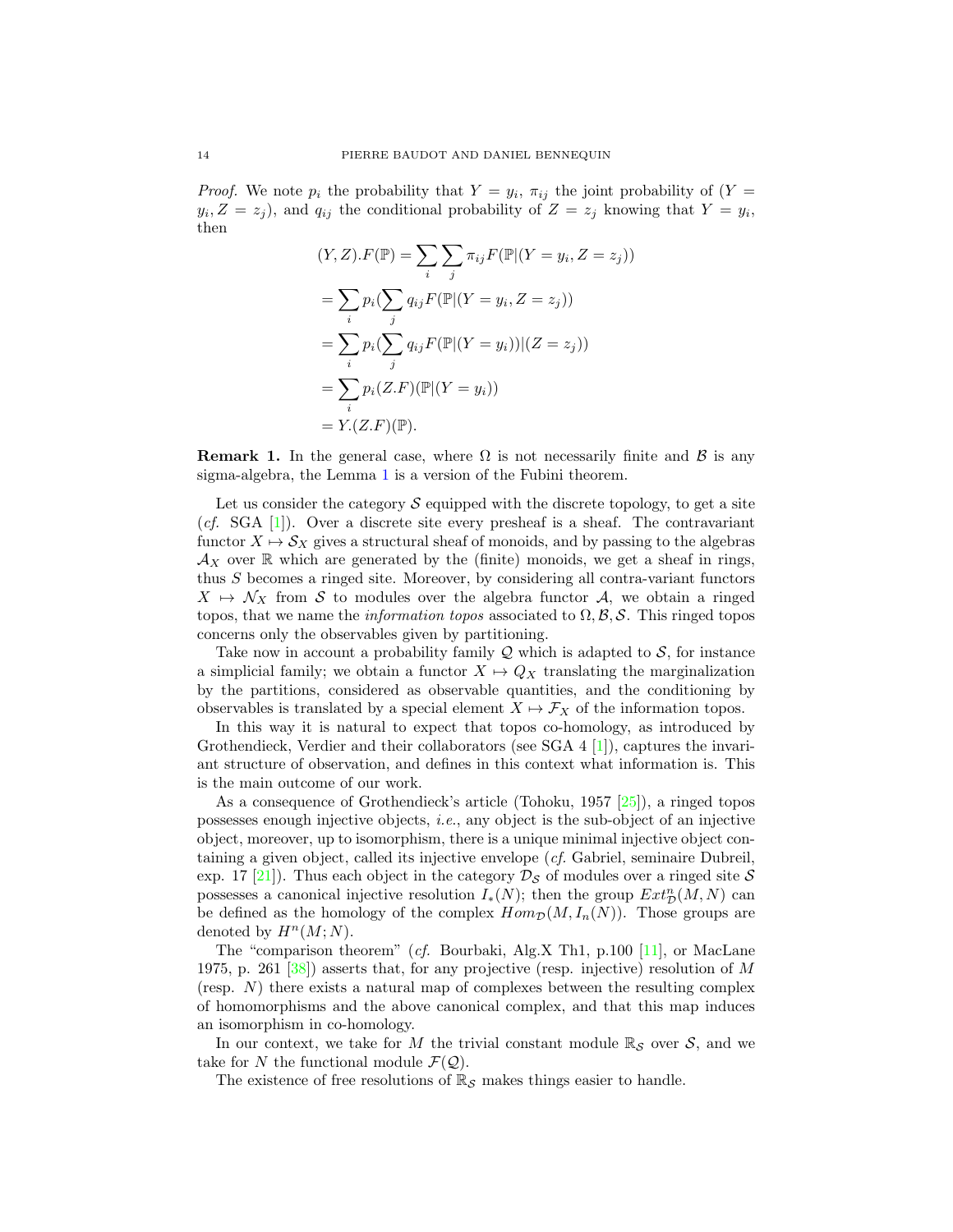Hence we propose that the natural information quantities are classes in the cohomology groups  $H^*(\mathbb{R}_{\mathcal{S}}, \mathcal{F}(\mathcal{Q})).$ 

This is reminiscent of Galois co-homology see SGA  $[1]$ , where M is also taken as the constant sheaf over the category of G-objects seen as a site.

In [\[5\]](#page-63-1) we develop further this more geometric approach, by considering several resolutions. But in this paper, in order to be concrete, we will only focus on a more elementary approach, associated to a special resolution, called the non-homogeneous bar-resolution, which also leads to the general result. This is the object of the next section.

# <span id="page-16-0"></span>2.2. Non-Homogeneous Information Co-Homology.

For each relative integer  $m \geq 0$ , and each object  $X \in \mathcal{S}$ , we consider the real vector space  $S_m(X)$ , freely generated by the m-uples of elements of the monoid  $S_X$ , and we define  $C^m(X)$  as the real vector space of linear functions from  $S_m(X)$  to the space  $\mathcal{F}_X$  of measurable functions from  $\mathcal{Q}_X$  to  $\mathbb{R}$ .

Then we define the set  $\mathcal{C}^m$  of m-cochains as the set of collections  $F_X \in C^m(X)$ satisfying the following condition, named *joint locality*:

For each Y divided by X, when each variable  $X_j$  is divided by Y, we must have

(17) 
$$
F_Y(X_1; ...; X_m; Y_*\mathbb{P}) = F_X(X_1; ...; X_m; \mathbb{P}).
$$

Thus a co-chain F is a natural transformation from the functor  $S_m(X)$  from S to the category of real vector spaces to the functor  $\mathcal F$  of measurable functions on  $\mathcal{Q}_X$ . Hence, F is not an ordinary numerical function of probability laws P and a set  $(X_1, ..., X_m)$  of m random variables, but we can speak of its value  $F_X(X_1; ...; X_m; \mathbb{P})$ for each X in S. For X given the co-chains form a sub-vector space  $\mathcal{C}^m(X)$  of  $C^m(X)$ .

If we apply the condition to  $Y = (X_1, ..., X_m)$  we find that  $F(X_1; ...; X_m; \mathbb{P})$ depends only on the direct image of  $\mathbb P$  by the joint variable of the  $X_i$ 's. This implies that, if F belongs to  $\mathcal{C}^m(X)$ , we have

<span id="page-16-1"></span>(18) 
$$
F(X_1; ...; X_m; \mathbb{P}) = F(X_1; ...; X_m; (X_1...X_n)_{*}\mathbb{P}),
$$

Conversely, suppose that  $F$  satisfies the conditions  $(18)$  and consider  $X, Y$  two variables such that X divides Y, and that Y divides each  $X_i$ , and let P be a probability in  $\mathcal{Q}_X$ ; then the joint variable  $Z = (X_1, ..., X_m)$  divides Y and X, thus we have  $Z_*P = Z_*(X_*P) = Z_*(Y_*P)$ , and

(19) 
$$
F(X_1; \ldots; X_m; Y_*P) = F(X_1; \ldots; X_m; Z_*P) = F(X_1; \ldots; X_m; X_*P).
$$

Which proves that F belongs to  $\mathcal{C}^m(X)$ .

<span id="page-16-2"></span>Let F be an element of  $\mathcal{C}^m(X)$ , and Y an element of  $\mathcal{S}_X$ ; then we define

(20) 
$$
Y.F(X_1; ...; X_m; \mathbb{P}) = \sum \mathbb{P}(Y = y_j)F(X_1; ...; X_m; \mathbb{P}|Y = y_j).
$$

It follows from the equivalent condition [\(18\)](#page-16-1) that Y.F also belongs to  $\mathcal{C}^m(X)$ .

Moreover, the proof of Lemma [1](#page-14-1) applies and give that, for any pair  $(Y, Z)$  of variables in  $S_X$ , and any F in  $\mathcal{C}^m(X)$ , we have  $(Y, Z)$ .  $F = Y(Z.F)$ .

Thus [\(1\)](#page-4-1) defines an action of the semigroup  $S_X$  on the vector spaces  $\mathcal{C}^m(X)$ .

**Remark 2.** The operation of  $S_X$  can be rewritten more compactly by using integrals:

(21) 
$$
Y.F(X_1; \ldots; X_m; \mathbb{P}) = \int_{\Omega} F(X_1; \ldots; X_m; \mathbb{P} | (Y = Y(\omega))) dP(\omega).
$$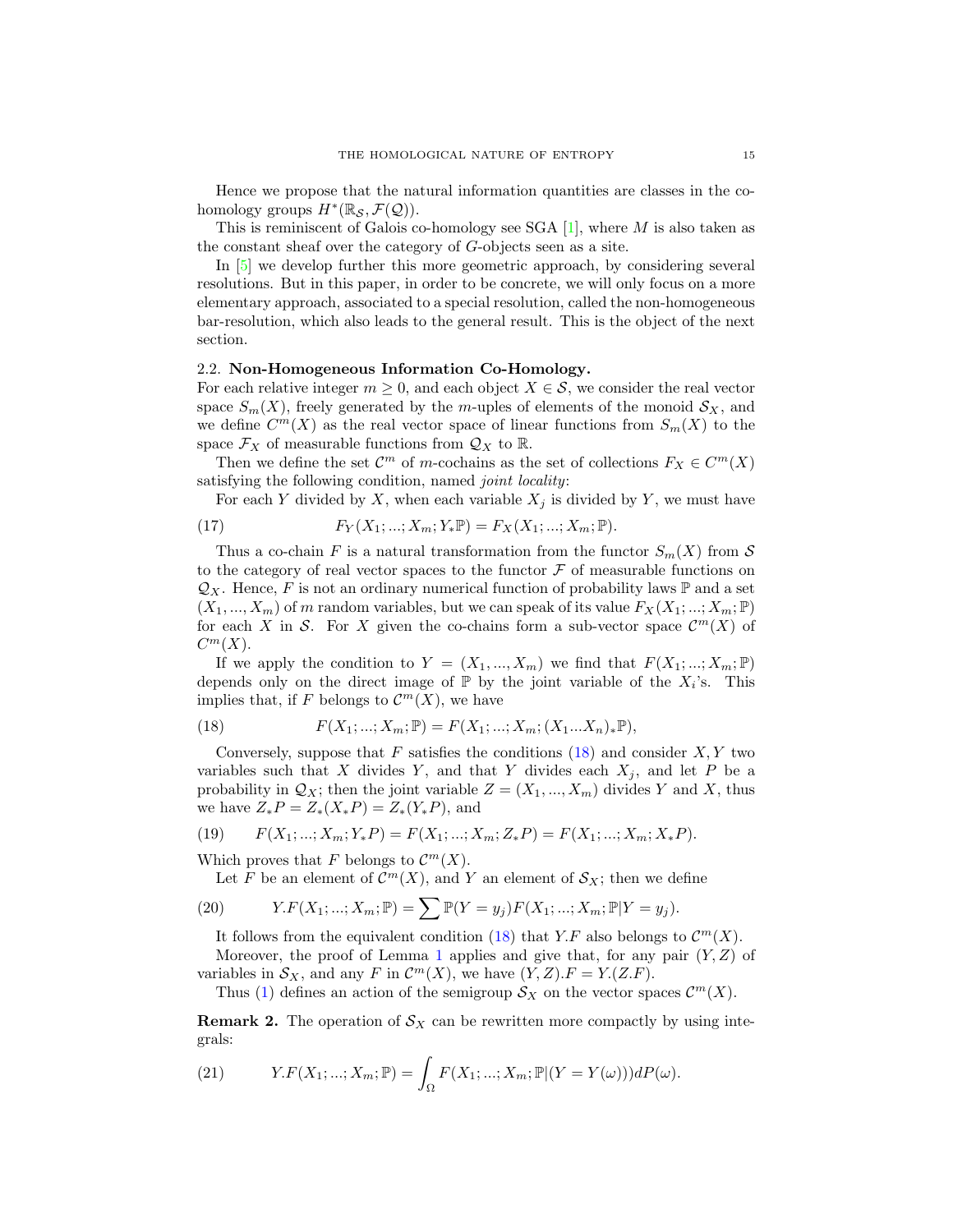The differential  $\delta$  for computing co-homology is given by the Eilenberg-MacLane formula (1943):

<span id="page-17-0"></span>(22)  
\n
$$
\delta^m F(Y_1; \dots; Y_{m+1}; P)
$$
\n
$$
= Y_1 \cdot F(Y_2; \dots; Y_{m+1}; P) + \sum_{1}^{m} (-1)^i F(\dots; (Y_i, Y_{i+1}); \dots; Y_{m+1}; P) + (-1)^{m+1} F(Y_1; \dots; Y_m; P).
$$

Since this formula corresponds to the standard inhomogeneous bar-resolution in the case of semi-groups and algebras (Cf. MacLane p.115 [\[39\]](#page-65-2) and Cartan-Eilenberg pp.174–175. [\[13\]](#page-64-16)), we name  $\delta$  the Hochschild co-boundary, as in the case of semigroups, and algebras.

Remark that a function  $F$  satisfying the joint locality condition, (*i.e.*, the hypothesis that  $F(Y_1; ...; Y_m; P)$  depends only on  $(Y_1, ..., Y_m)_*P$ , has a co-boundary which is also jointly local, because the variables appearing in the definition are all joint variables of the  $Y_i$ . (This this would not have been true for the stronger locality hypothesis asking that F depends only on the collection  $(Y_j)_*P; j = 1, ..., m$ .)

It is easy to verify that  $\delta^m \circ \delta^{m-1} = 0$ . We denote by  $Z^m$  the kernel of  $\delta^m$  and by  $B^m$  the image of  $\delta^{m-1}$ . The elements of  $Z^m$  are named m-cocycles, we consider them as *information quantities*, and the elements of  $B<sup>m</sup>$  are *m*-coboundaries.

**Definition 2.** For  $m \geq 0$ , the quotient

$$
(23) \t\t\t H^m(\mathcal{C}^*) = Z^m/B^m
$$

is the m-th cohomology group of information of the information structure  $S$  on the simplicial family of probabilities  $\mathcal{Q}$ . We denote it by  $H^m(\mathcal{S}; \mathcal{Q})$ .

The information co-homology satisfies functoriality properties:

Consider two pairs of information structures and probability families,  $(S, Q)$  and  $(S', Q')$  on two sets  $\Omega, \Omega'$  equipped with the  $\sigma$ -algebras  $\mathcal{B}, \mathcal{B}'$  respectively, and  $\varphi$ a surjective measurable map from  $(\Omega, \mathcal{B})$  to  $(\Omega', \mathcal{B}')$ , such that  $\varphi_*(\mathcal{Q}) \subseteq \mathcal{Q}'$  (i.e.,  $\varphi_*(Q) \in \mathcal{Q}'$  for every  $Q \in \mathcal{Q}$ ), and such that  $\mathcal{S} \subseteq \varphi^* \mathcal{S}'$  (*i.e.*,  $\forall X \in \mathcal{S}, \exists X' \in \mathcal{S}', X =$  $X' \circ \varphi$ ; then we have the following construction:

**Proposition 1.** For each integer  $m \geq 0$ , a natural linear map

(24) 
$$
\varphi^*: H^m(\mathcal{Q}'; \mathcal{S}') \to H^m(\mathcal{Q}; \mathcal{S}),
$$

is defined by the following application at the level of local co-chains:

(25) 
$$
\varphi^*(F')(X_1; \dots; X_m; P) = F'(X'_1; \dots; X'_m; \varphi_*(P)),
$$

for a collection of variables  $X'_j$ ;  $j = 1, ..., m$  satisfying  $X_j = X'_j \circ \varphi$  for each j.

*Proof.* First, remark that  $X_j = X^{\prime\prime}{}_j \circ \varphi$  implies  $X'_j = X^{\prime\prime}{}_j$  because  $\varphi$  is surjective. As F' is (jointly) local, the co-chain  $F = \varphi^*(F')$  is also (jointly) local. Finally, it is evident that the map  $F' \mapsto F$  commutes with the co-boundary operator. Therefore the proposition follows.

Another co-homological construction works in the reversed direction:

Consider two information structures  $(S, Q)$  and  $(S', Q')$  on two sets  $\Omega, \Omega'$  equipped with  $\sigma$ -algebras  $\mathcal{B}, \mathcal{B}'$  respectively, and  $\varphi$  a measurable map from  $(\Omega, \mathcal{B})$  to  $(\Omega', \mathcal{B}')$ ,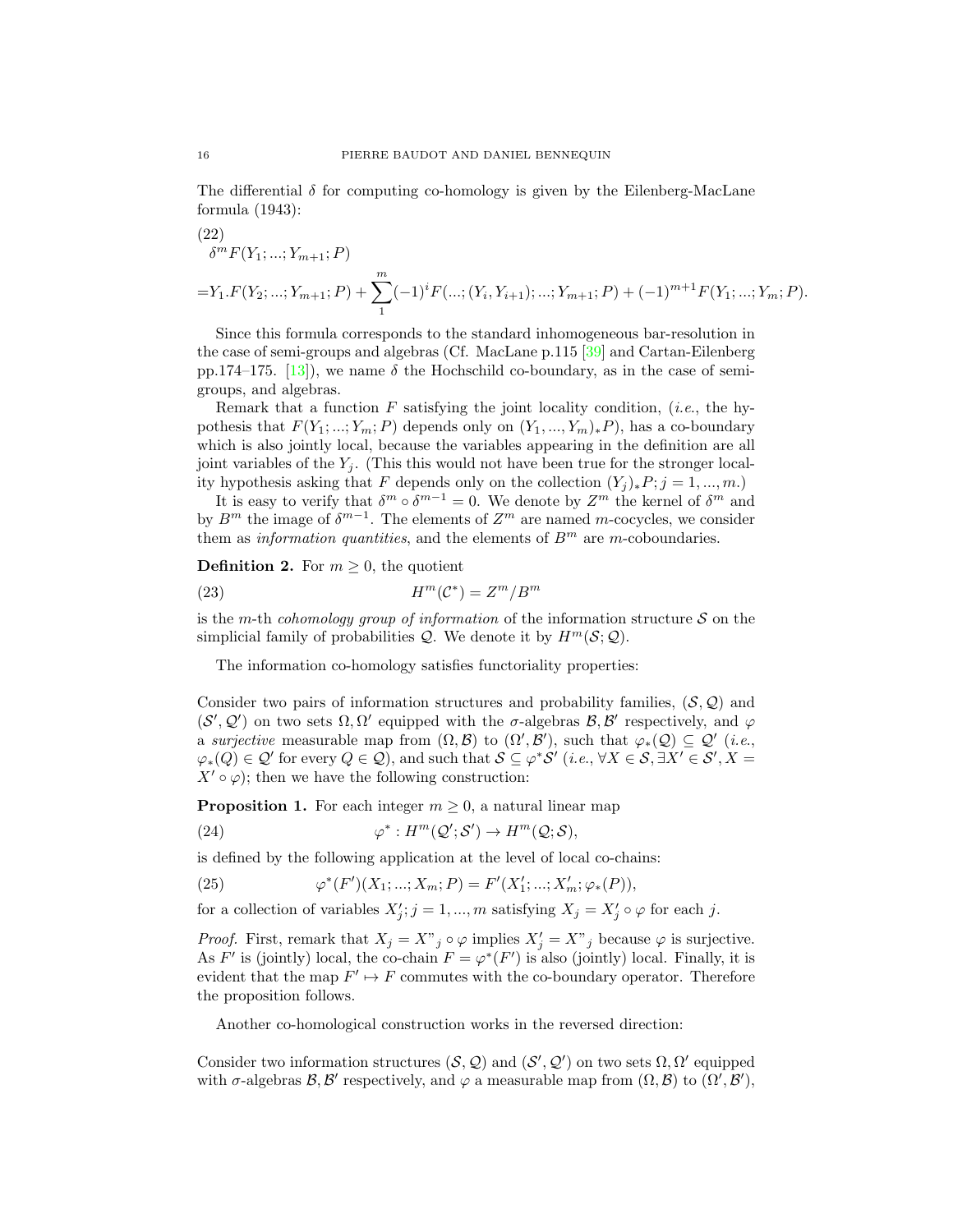such that  $\mathcal{Q}' \subseteq \varphi_*(\mathcal{Q})$  (*i.e.*,  $\forall Q' \in \mathcal{Q}', \exists Q \in \mathcal{Q}, Q' = \varphi_*(Q)$ ), and such that  $\varphi^* \mathcal{S}' \subseteq \mathcal{S}$  (i.e.,  $\forall X' \in \mathcal{S}', X = X' \circ \varphi \in \mathcal{S}$ ); then the following result is true:

**Proposition 2.** For each integer  $m \geq 0$ , a natural linear map

(26)  $\varphi_*: H^m(\mathcal{Q}';\mathcal{S}') \to H^m(\mathcal{Q};\mathcal{S}),$ 

is defined by the following application at the level of co-chains:

(27) 
$$
\varphi_*(F)(X'_1; ...; X'_m; P') = F(X'_1 \circ \varphi; ...; X'_m \circ \varphi; P),
$$

for a probability law  $P \in \mathcal{Q}$  and its image  $P' = \varphi_*(P)$ .

*Proof.* First, remark that, if Q also satisfies  $P' = \varphi_*(Q)$ , we have  $F(X'_1 \circ \varphi; \dots; X'_m \circ$  $(\varphi; P) = F(X'_1 \circ \varphi; ...; X'_m \circ \varphi; Q)$ . To establish that point, let us denote  $X_j =$  $X'_{j} \circ \varphi$ ;  $j = 0, ..., m$ , and  $X' = (X'_{1}, ..., X'_{m})$ ,  $X = (X_{1}, ..., X_{m})$  the joint variables; the quantity  $F(X'_1 \circ \varphi; \ldots; X'_m \circ \varphi; P)$  depends only on  $X_*P$ , but this law can be rewritten  $X_*'P'$ , which is also equal to  $X_*Q$ . In particular, if F is local, then  $F' = \varphi_* F$  is local.

As it is evident that the map  $F \mapsto F'$  commutes with the co-boundary operator, the proposition follows.

Remark this way of functoriality uses the locality of co-cycles.

**Corollary 1.** In the case where  $Q' = \varphi_*(Q)$  and  $S = \varphi^* S'$ , the maps  $\varphi^*$  and  $\varphi_*$ in information co-homology are inverse one of each other.

This is our formulation of the invariance of the information co-homology for equivalent information structures.

When  $m = 0$ , co-cochains are functions f of  $P_X$  in  $\mathcal{Q}_X$  such that  $f(Y_*P_X) =$  $f(P_X)$  for any Y multiple of X (*i.e.*, coarser than X). As we assume 1 belongs to  $S$ , and the set  $Q_1$  has only one element,  $f$  must be a constant. And every constant is a co-cycle, because

$$
(28)
$$

$$
\delta.f(X_0; P) = X_0.f(P) - f(P) = \sum_j P(X_0 = x_j)f(P|X_0 = x_j) - f(P) = f(1)(1-1) = 0.
$$

Consequently  $H^0$  is  $\mathbb R$ . This corresponds to the hypothesis  $1 \in \mathcal S$ , meaning connexity of the category. If m components exist, we recover them in the same way and  $H^0$  is isomorphic to  $\mathbb{R}^m$ .

We now consider the case  $m = 1$ . From what precedes we know that there is no non-trivial co-boundary.

Non-homogeneous 1-cocycles of information are families of functions  $f_X(Y; P_X)$ , measurable in the variable P in Q, labelled by elements  $Y \in S_X$ , which satisfies the locality condition, stating that each time we have  $Z \to X \to Y$  in S, we have

$$
(29) \t\t fX(Y; X_*P_Z) = fZ(Y; P_Z)
$$

and the co-cycle equation, stating that for two elements  $Y, Y'$  of  $S_X$ , we have

<span id="page-18-0"></span>(30) 
$$
f((Y,Y');P) = f(Y;P) + Y.f(Y';P).
$$

Remark that locality implies that it is sufficient to know the  $f_Y(Y; Y_*P)$  to recover  $f_X(Y; P)$  for all partition X in S that divides Y.

It is in this sense that we frequently omit the index  $X$  in  $f_X$ . Remark also that for any 1-cocycle f we have  $f(1; P) = 0$ .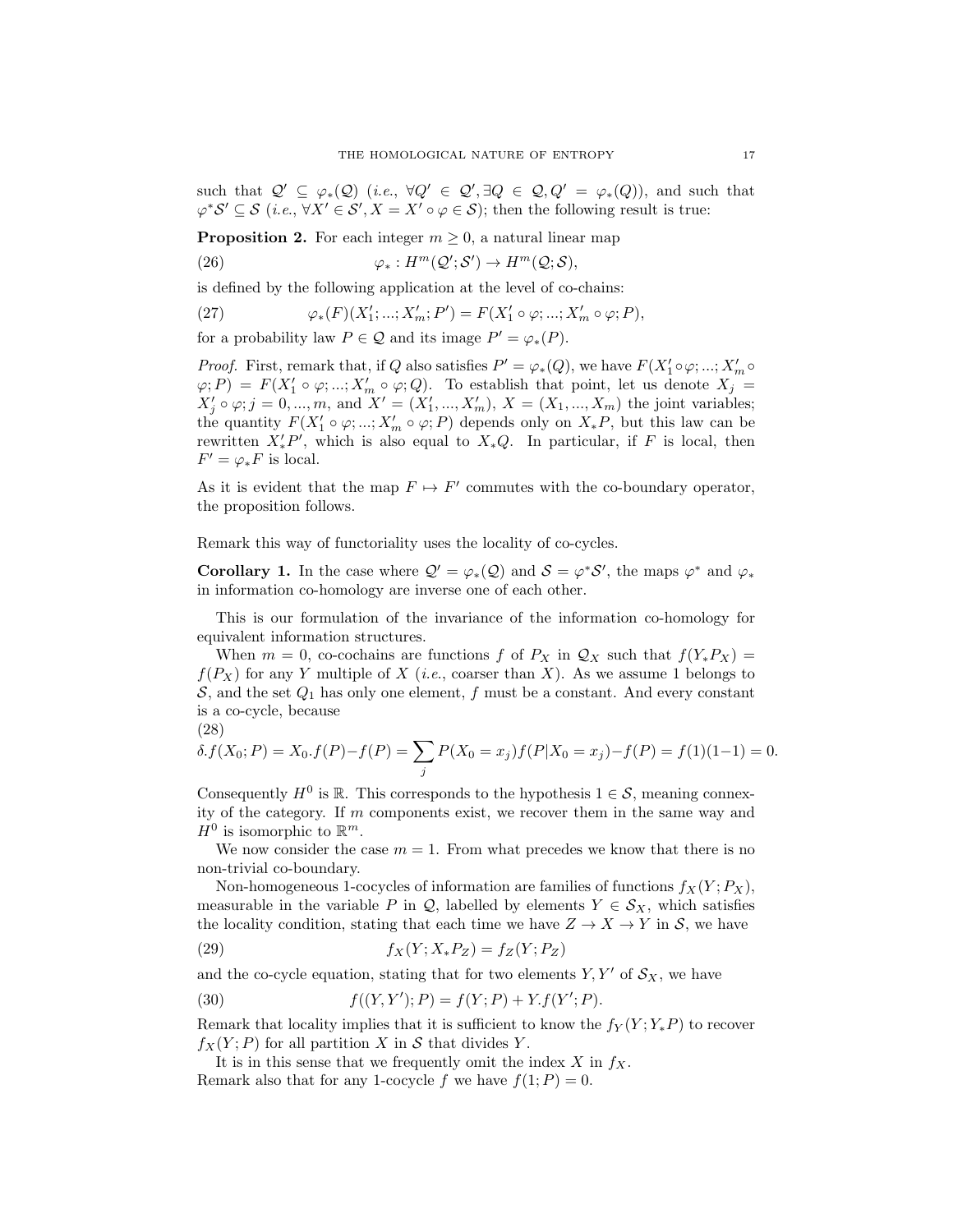In fact, the co-cycle equation tells that

(31) 
$$
f((1,1);P) = f(1;P) + 1.f(1;P).
$$

$$
but
$$

(32) 
$$
1.f(1;P) = f(1;P|1 = 1) = f(1;P),
$$

and  $(1, 1) = 1$ , thus  $f(1; P) = 0$ .

More generally, for any  $X$ , and any value  $x_i$  of  $X$ , we have

(33) 
$$
f(X;P|(X = x_i)) = 0,
$$

<span id="page-19-1"></span>In fact a special case of Equation  $(30)$  is

(34) 
$$
f((X,X);P) = f(X;P) + X.f(X;P).
$$

which implies  $X.f(X; P) = 0$ ; however, by definition,

(35) 
$$
X.f(X; P) = \sum_{i} P(X = x_i) f(X; P | (X = x_i)),
$$

thus for every *i* we must have  $f(X; P|(X = x_i)) = 0$ , due to  $P \ge 0$ . This generalizes  $f(1;P) = 0$  for any P, because, for a probability conditioned by  $X = x_i$ , the partition  $X$  appears the same as 1, that is a certitude.

Remark also that for each pair of variables  $(X, Y)$ , a 1-cocycle must satisfy the following symmetric relation:

<span id="page-19-2"></span>(36) 
$$
f(Y; \mathbb{P}) - Z.f(Y; \mathbb{P}) = f(Z; \mathbb{P}) - Y.f(Z; \mathbb{P}).
$$

<span id="page-19-0"></span>2.3. Entropy.

Any multiple of the Shannon entropy is a non-homogeneous information co-cycle. Remind that entropy  $H$  is defined for one partition  $X$  by the formula

(37) 
$$
H(X; \mathbb{P}) = -\sum_{i} p_i \log p_i,
$$

where the  $p_i$  denotes the values of  $\mathbb P$  on the elements of the partition X. In particular the function H depends only on  $X_*(\mathbb{P})$ , which is locality. The co-cycle equation expresses the fundamental property for an information quantity, writen by Shannon:

$$
(38)\qquad H(X,Y) = H(X) + H_X(Y)
$$

Thus every constant multiple  $f = \lambda H$  of H defines a co-cycle. Remark that the corresponding "homogeneous 1-cocycle" is the *entropy variation*:

(39) 
$$
F(X;Y; \mathbb{P}) = H(X; \mathbb{P}) - H(Y; \mathbb{P}).
$$

This means that it satisfies the "invariance property":

$$
F((Z, X); (Z, Y)) = H(Z, X) - H(Z, Y)
$$
  
= H(Z) + H<sub>Z</sub>(X) - H(Z) - H<sub>Z</sub>(Y)  
= Z.F(X;Y),

and the "simplicial equation":

(40) 
$$
F(Y;Z) - F(X;Z) + F(X;Y) = 0
$$

Note that the entropy variation  $H(X; P) - H(Y; P)$  exists in a wider range of condition, *i.e.*, when  $\Omega$  is infinite, if the laws of X and Y are absolutely continuous with respect to a same probability law  $\mathbb{P}_0$ : we only have to replace the finite sum by the integral of the function  $-\varphi \log \varphi$  where  $\varphi$  denotes the density with respect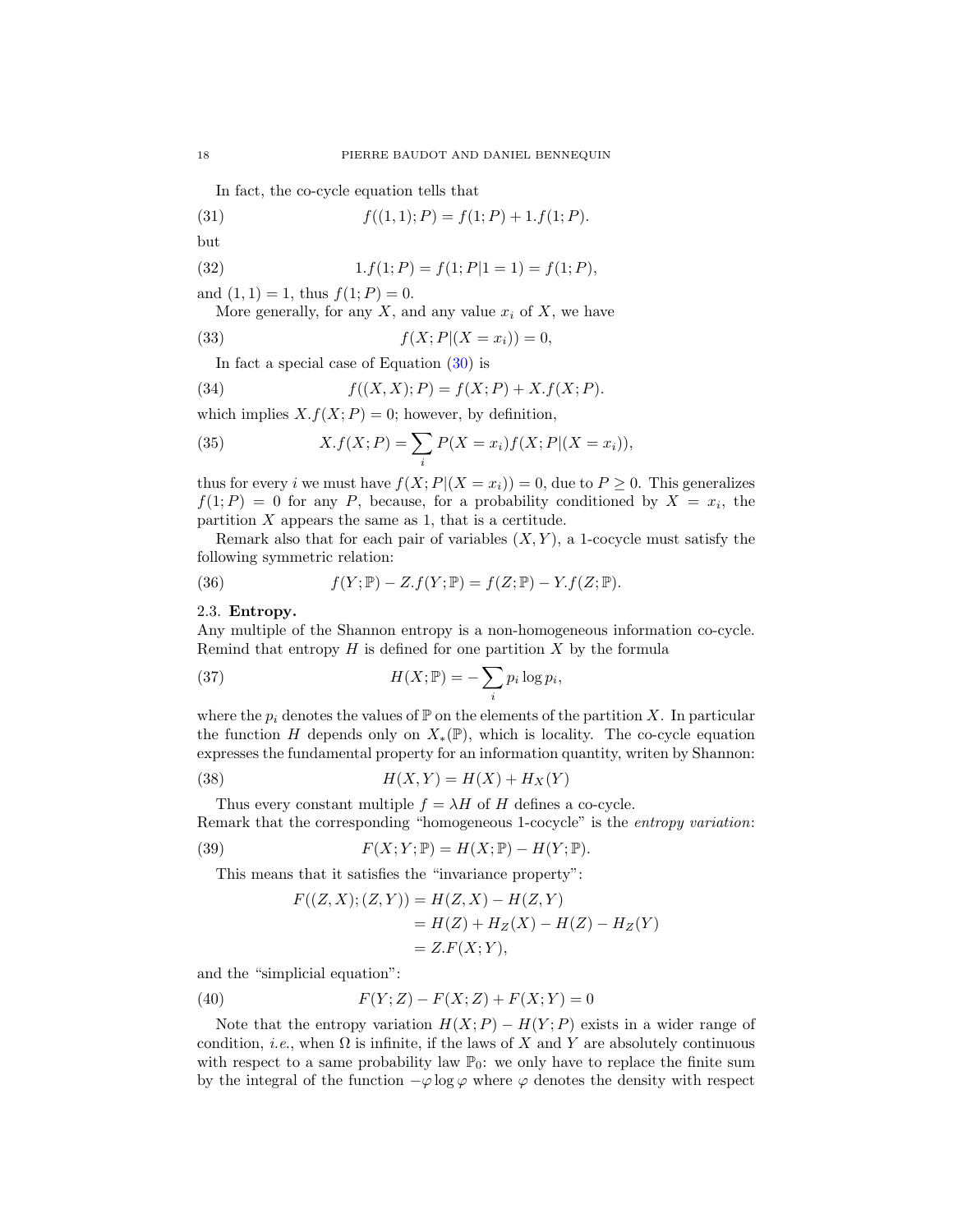to  $\mathbb{P}_0$ . Changing the reference law  $\mathbb{P}_0$  changes the quantities  $H(X)$  and  $H(Y)$  by the same constant, thus does not change the variation  $H(X; P) - H(Y; P)$ .

We will prove now that, for many *simplicial* structures  $S$ , and sufficiently large adapted probability complexes Q, any information co-homology class of degree one is a multiple of the entropy class.

In particular this would be true for  $S = W(\Sigma)$  and  $\mathcal{Q} = \Delta(\Omega)$ , when  $\Sigma$  has more than two elements and  $\Omega$  more than four elements, but this is also true in more refined situation, as we will see.

We assume that the functor of probabilities  $\mathcal{Q}_X$  contains all the laws on  $\Omega/X$ , when X belongs to S. In such a case, by definition, we say that  $Q$  is *complete* with respect to  $S$ .

Let us consider a probability law  $P$  in  $Q$  and two partitions  $X, Y$  in the structure S, such that the joint XY belongs to S. We denote by Greek letters  $\alpha, \beta, ...$  the indices labelling the partition Y and by Latin letters  $k, l, \ldots$  the indices of the partition X; the probability that  $X = \xi_k$ ,  $Y = \eta_\alpha$  is noted  $p_{k,\alpha}$ , then the probability of  $X = \xi_k$  is equal to  $p_k = \sum_{\alpha} p_{k,\alpha}$  and the probability of  $Y = \eta_\alpha$  is equal to  $q_{\alpha} = \sum_{k} p_{k,\alpha}.$ 

To simplify the notations, let us write  $F = f(X; \mathbb{P}), G = f((Y, X); \mathbb{P}), H = f(Y; \mathbb{P}),$  $F_{\alpha} = f(X; \mathbb{P} | (Y = \eta_{\alpha})), H_k = f(Y; \mathbb{P} | (X = \xi_k)).$ 

<span id="page-20-1"></span>The Hochschild co-cycle equation gives

(41) 
$$
\sum_{\alpha} q_{\alpha} F_{\alpha}(\frac{p_{k_1,\alpha}}{q_{\alpha}}, ..., \frac{p_{k_m,\alpha}}{q_{\alpha}}) = G((p_{k,\alpha})) - H(q_{\alpha_1}, ..., q_{\alpha_n})
$$

<span id="page-20-0"></span>But we also have the relation obtained by exchanging  $X$  and  $Y$ , which gives

(42) 
$$
\sum_{k} p_{k} H_{k}(\frac{p_{k,\alpha_1}}{p_k}, ..., \frac{p_{k,\alpha_n}}{p_k}) = G((p_{k,\alpha})) - F(p_{k_1}, ..., p_{k_m}).
$$

Suppose that  $p_{k,\alpha} = 0$  except when  $\alpha = \alpha_1$  and  $k = k_2, k_3, ..., k_m$  or  $\alpha = \alpha_2$ and  $k = k_1$ ; we put  $p_{k_i, \alpha_1} = x_i$ ;  $i = 2, ..., m$  and  $p_{k_1, \alpha_2} = x_1$ , which implies that we have  $x_1 + x_2 + ... + x_m = 1$ . Then Equation [\(33\)](#page-19-1) implies that each term H in Equation [\(42\)](#page-20-0) is zero, because only one value of the image law is non-zero, thus we can replace the only term G by  $F(p_{k_1},...,p_{k_m})$ , and we get from Equation [\(41\)](#page-20-1):

(43) 
$$
H(1-x_1, x_1, 0, ..., 0) = F(x_1, x_2, ..., x_m) - (1-x_1)F_{\alpha_1}(0, \frac{x_2}{1-x_1}, ..., \frac{x_m}{1-x_1}).
$$

Only the term F for  $\alpha_1$  subsists because, the possible other one, for  $\alpha_2$ , concerns a certitude.

Consequently, by imposing  $x_2 = 1 - x_1 = a, x_3 = ... = x_m = 0$ , we deduce the identity  $H(a, 1 - a, 0, ..., 0) = F(1 - a, a, 0, ..., 0)$ . This gives a recurrence equation to calculate  $F$  from the binomial case:

(44) 
$$
F(x_1, x_2, ..., x_m) = F(x_1, 1 - x_1, 0, ..., 0) + (1 - x_1)F(0, \frac{x_2}{1 - x_1}, ..., \frac{x_m}{1 - x_1}).
$$

That is due to the fact that  $F_{\alpha_1}$  is a special case of F, thus independent from Y and  $\alpha_1$ .

Then coming back to the co-cycle equation, we obtain in particular a functional equation for the binomial variables.

<span id="page-20-2"></span>**Lemma 2.** With the notations of the example 1 (*cf.* example [1\)](#page-12-0),  $\Omega = \{(00), (01), (10), (11)\},$  $S_1$  (resp.  $S_2$ ) the projection  $pr_1$  (resp.  $pr_2$ ), on  $E_1 = E_2 = \{0, 1\}$ ,  $S = \{S_1, S_2\}$ ; then the (measurable) information co-homology of degree one is generated by the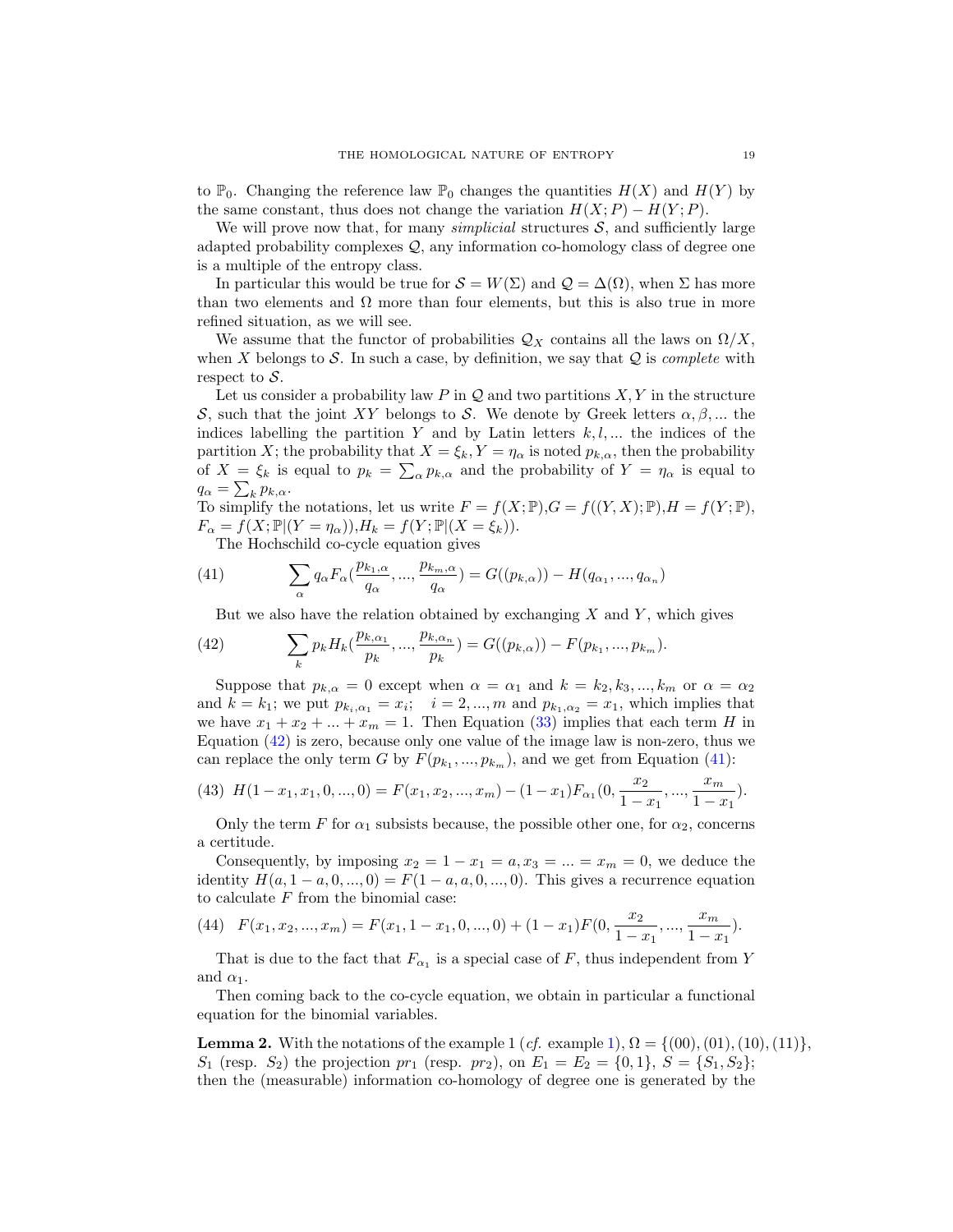entropy, i.e., there exists a constant C such that, for any X in  $W(\Sigma)$ ,  $P \in \mathcal{P}$ ,  $f(X; P) = CH(X; P).$ 

*Proof.* We consider a 1-cocycle f. We have  $f(1; P) = 0$ . Let us note  $f_i(P) =$  $f(S_i; P)$ , and  $f_{ijk}(u)$  the function  $f(S_i; P | (S_j = k))$ , the variable u representing the probability of the first point in the fiber  $S_j = k$  in the lexicographic order. For each tableau  $2 \times 2$ ,  $P = (p_{00}, p_{01}, p_{10}, p_{11})$ , the symmetry formula [\(36\)](#page-19-2) gives

(45) 
$$
(p_{00} + p_{10})f_{120}(\frac{p_{00}}{p_{00} + p_{10}}) + (p_{01} + p_{11})f_{121}(\frac{p_{01}}{p_{01} + p_{11}}) - f_1(P)
$$

$$
= (p_{00} + p_{01})f_{210}(\frac{p_{00}}{p_{00} + p_{01}}) + (p_{10} + p_{11})f_{211}(\frac{p_{10}}{p_{10} + p_{11}}) - f_2(P)
$$

imposing  $p_{10} = 0, p_{00} = u, p_{11} = v, p_{01} = 1 - u - v$  in this relation, we obtain the equation:

(46) 
$$
(1-u)f_1(0, \frac{1-u-v}{1-u}, 0, \frac{v}{1-u}) - f_1(u, 1-u-v, 0, v)
$$

$$
= (1-v)f_2(\frac{u}{1-v}, \frac{1-u-v}{1-v}, 0, 0) - f_2(u, 1-u-v, 0, v).
$$

By hypothesis,  $f_1, f_2$  depend only on the image law by  $S_1, S_2$  respectively, thus, again by noting a binomial probability from the value of the first element in lexicographic order, we get

(47) 
$$
(1-u)f_1(\frac{1-u-v}{1-u}) - f_1(1-v) = (1-v)f_2(\frac{u}{1-v}) - f_2(u).
$$

By equating u to  $1 - v$ , we find that  $f_1(u) = f_2(u)$ ; then we arrive to the following functional equation for  $h = f_1 = f_2$ :

(48) 
$$
h(u) - h(v) = (1 - v)h(\frac{u}{1 - v}) - (1 - u)h(\frac{v}{1 - u})
$$

This is the functional equation which was considered by Tverberg in 1958 [\[52\]](#page-65-11). As a result of the works of Tverberg [\[52\]](#page-65-11), Kendall [\[30\]](#page-64-17) and Lee (1964, [\[36\]](#page-64-18)), (see also Kontsevich, 1995 [\[35\]](#page-64-19)), it is known that every measurable solution of this equation is a multiple of the entropy function:

(49) 
$$
h(x) = C(x \log(x) + (1 - x) \log(1 - x)).
$$

From here it follows that, for any m-uple  $(x_1, ..., x_m)$  of real numbers such that  $x_1 + ... + x_m = 1,$ 

(50) 
$$
F(x_1, x_2, ..., x_m) = C \sum_i x_i \log(x_i).
$$

The same is true for  $H$  and  $G$  with the appropriate number of variables.

A pair of variables  $X, Y$ , such that  $X, Y, (XY)$  belong to S, is called an edge of S; we says this edge is *rich* if X and Y contain at least two elements and  $(X, Y)$ at least four elements which cross the elements of  $X$  and  $Y$ , in such a manner that the Lemma [2](#page-20-2) applies if  $\mathcal Q$  is complete. We say that S is *connected*, if every pair of elements  $X, X'$  in S can be joined by a sequence of edges. We say that  $\mathcal S$  is sufficiently rich if each vertex belongs to at least one rich edge. By the the recurrence Equation  $(100)$ , these two conditions guaranty that the constant C which appears in the Lemma [2](#page-20-2) is the same for all rich edges. Then the same recurrence Equation [\(100\)](#page-40-0) implies that the whole co-cycle is equal to  $CH$ . If S has m connected components, we get necessarily m independent constants.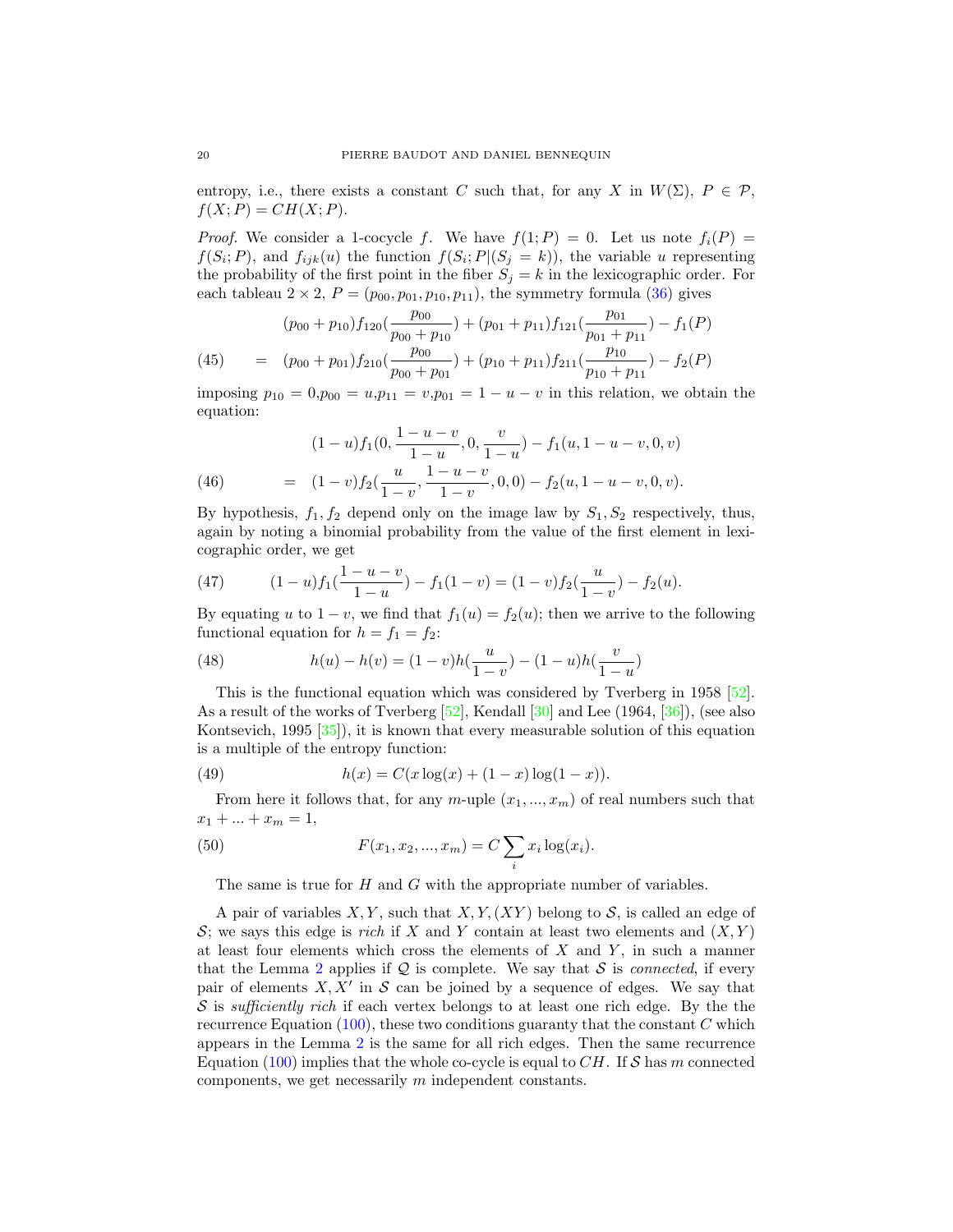Thus we have established the following result:

<span id="page-22-0"></span>**Theorem 1.** For every connected structure of information  $S$ , which is sufficiently rich, and every set of probability  $Q$ , which is complete with respect to  $S$ , the information co-homology group of degree one is one-dimensional and generated by the classical entropy.

The theorem applies to rich simplicial complexes, in particular to the full simplex  $S = W(\Sigma)$ , which is generated by a family  $\Sigma$  of partitions  $S_1, ..., S_n$ , when  $n \geq 2$ , such that, for every i at least of the pairs  $(S_i, S_j)$  is rich.

Note that most of the axiomatic characterizations of entropy have used convexity, and recurrence over the dimension, see Khintchin [\[31\]](#page-64-20), Baez et al. [\[3\]](#page-63-4).

In our characterization, we assumed no symmetry hypothesis, this was a consequence of co-homology. Moreover, we do not assume any stability property relating to a higher dimensional simplex, this was also a consequence of the homological definition.

There exists a notion of symmetric information co-homology:

The group of permutations  $\mathfrak{S}(\Omega,\mathcal{B})$ , made by the permutations of  $\Omega$  that respect the algebra B, acts naturally on the set of partitions  $\Pi(\Omega)$ ; in fact, if  $X \in$  $\Pi(Ω)$  is made by the subsets  $Ω_1, ..., Ω_k$ , the partition  $σ^*X$  is made by the subsets  $\sigma^{-1}(\Omega_1), ..., \sigma^{-1}(\Omega_1)$ , in such a manner that, if  $\sigma, \tau$  are two permutations of  $\Omega$ , we have  $\tau^*(\sigma^* X) = (\sigma \circ \tau)^* X$ .

We say that a classical information structure S on  $(\Omega, \mathcal{B})$  is symmetric if it is closed by the action of the group of permutations  $\mathfrak{S}(\Omega,\mathcal{B})$ , *i.e.*, if  $X \in \mathcal{S}$ , and  $\sigma \in \mathfrak{S}(\Omega)$ , the partition  $\sigma^* X$  also belongs to S.

In the same way, we say that a probability functor  $\mathcal Q$  is *symmetric*, if it is stable under local permutations, *i.e.*, if  $X \in S$  and  $P \in \mathcal{Q}_X$ , and if  $\sigma \in \mathfrak{S}(\Omega/X)$ , then the probability law  $\sigma^* P = P \circ \sigma$  on  $\Omega/X$  also belongs to  $\mathcal{Q}_X$ .

Remark that we also have  $\tau^* \sigma^* P = (\sigma \circ \tau)^* P$ . Thus the actions of symmetric groups are defined here on the right. However, we have actions to the left by taking  $\sigma_* = (\sigma^{-1})^*$ . For the essential role of symmetries in information theory, see the article of Gromov in this volume.

A *m*-cochain  $F_X : \mathcal{S}^m \times \mathcal{Q}_X \to \mathbb{R}$  is said symmetric, when, for every  $X \in \mathcal{S}$ , every probability  $P \in \mathcal{Q}_X$ , every collection of partitions  $Y_1, ..., Y_m$  in  $\mathcal{S}_X$ , we have

(51) 
$$
F_{\sigma_* X}(\sigma_* Y_1; \dots; \sigma_* Y_m; \sigma_* P) = F_X(Y_1; \dots; Y_m; P).
$$

It is evident that symmetric cochains form a subcomplex of the information cochains complex; i.e., the coboundary of a symmetric cochain being a symmetric cochain. Consequently we get a symmetric information co-homology, that we name  $H^*_{\mathfrak{S}}(\mathcal{S};\mathcal{Q}).$ 

In particular the entropy is a symmetric 1-cocycle.

The above proof of Theorem [1](#page-22-0) applies to symmetric cocycle as well, thus, under the convenient hypothesis of connexity, richness, and completeness for  $S$  and  $Q$  we have  $H^1_{\mathfrak{S}}(\mathcal{S};\mathcal{Q}) = \mathbb{R}H$ .

Remark that an equivalent way to look at symmetric information cochains, consists in enlarging the category S in a "symmetric category"  $S^{\mathfrak{S}}$ , by putting an arrow associated to each element  $\sigma_X \in \mathfrak{S}(\Omega/X)$  from X to  $\sigma_* X$ , and completing the category by composing the two kind of arrows, division and permutation. In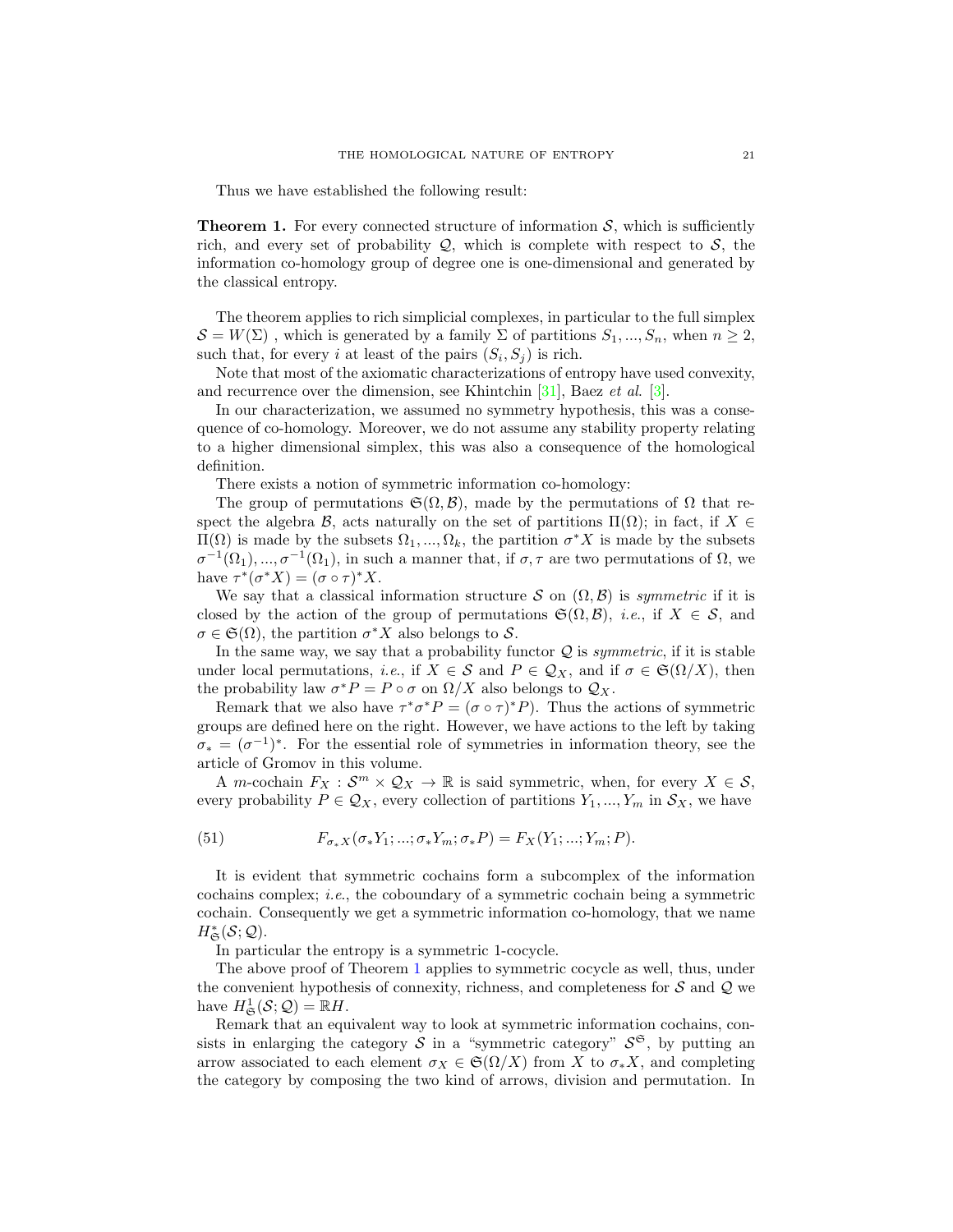this case, the probability functor  $\mathcal{Q}$  must behave naturally with respect to permutation, which implies it is symmetric. Moreover, the natural notion of functional sheaf and local cochains are a symmetric sheaf and symmetric cochains.

# <span id="page-23-0"></span>2.4. Appendix. Complex of Possible Events.

In each concrete situation, physical constraints produce exclusion rules between possible events, which select a sub-complex  $\mathcal{Q}$  in the full probability simplex  $\mathcal{P} =$  $\Delta_N$  on  $\Omega$ . The aim of this appendix is to make this remark more precise.

Let  $A^0, A^1, A^2, A^3, \dots$  the  $N+1$  vertices of the large simplex  $\Delta_N$ , a point of  $\Delta_N$ is interpreted as a probability  $\mathbb P$  on the set of thee vertices; each vertex can be seen as an elementary event, and we will say that a general event A is possible for  $\mathbb P$ when  $\mathbb{P}(A)$  is different from zero. An event A is said *impossible* for  $\mathbb{P}$  in the other case, that is when  $\mathbb{P}(A) = 0$ .

The star  $S(A)$  of a vertex A of  $\Delta_N$  is the complementary set of the opposite face to A, *i.e.*, it is the set of probabilities P in  $\Delta_N$  such that A is possible, *i.e.*, has non-zero probability. The relative star  $S(A|K)$  of A in subcomplex K is the intersection of the star of A with K.

We denote  $F = (A, B, C, D, ...)$  the face of  $\Delta_N$  whose vertices are  $A, B, C, D, ...$ We note  $L(F)$  the set of points p in  $\Delta_N$  such that at least one of the points  $A, B, C, D, \ldots$  is impossible for p. This is also the reunion of the faces which are opposite to the vertices  $A, B, C, D, \ldots$ . Then  $L(F)$  is a simplicial complex. The complementary set in F of the interior of F, *i.e.*, the boundary of F, is the reunion of the intersections of F with all faces opposite to  $A, B, C, D, \ldots$ ; it is also the set of probabilities p in F such that at least one of the points  $A, B, C, D, \dots$  is impossible for p, thus it is equal to  $L(F) \cap F$ . If G is a face containing F the complex  $L(G)$ contains the complex  $L(F)$ .

Let K be a simplicial complex contained in a  $N$ -simplex; then K is obtained by deleting from  $\Delta_N$  a set  $E = E_K$  of open faces. Let  $\overline{F} = F \backslash \partial F$  be an element of E, then each faces G of  $\Delta_N$  containing F belongs to E, because K is a complex.

In this case K is contained in  $L(F)$ . In fact  $L(F)$  is the smallest sub-complex of  $\Delta_N$  which does not contain  $\dot{F}$ . This can be proved as follows: if p in K makes that every vertices of F is possible, it belongs to a face  $G$  such that every vertex of F is a vertex of G, thus K contains G which contains F. So, if K does not contain  $\dot{F}$ , K is contained in  $L(F)$ .

Let  $L = L_K$  be the intersection of the  $L(F)$ , where F describe the faces in  $E_K$ . From what precedes we know that K is contained in L. However, every  $\dot{F}$  in E is included in the complementary set of  $L(F)$ , thus it is included in the complementary set of L, which is the union of the complementary sets of the  $L(F)$ . Consequently the complementary set of  $K$  is included in the complementary set of L. Then  $K = L$ .

This discussion establishes the following result:

**Theorem 2.** A subset K of the simplex  $\Delta_N$  is a simplicial sub-complex if and only if it is defined by a finite number of constraints of the type: "for any  $p$  in  $K$ , the fact that  $A, B, C, \dots$  are possible for p implies that D is impossible for  $p$ ".

In other terms, more imaged but also more ambiguous, every sub-complex  $K$  is defined by constraints of the type: "if  $A, B, C, \ldots$  are simultaneously allowed it is excluded that  $D$  can happen".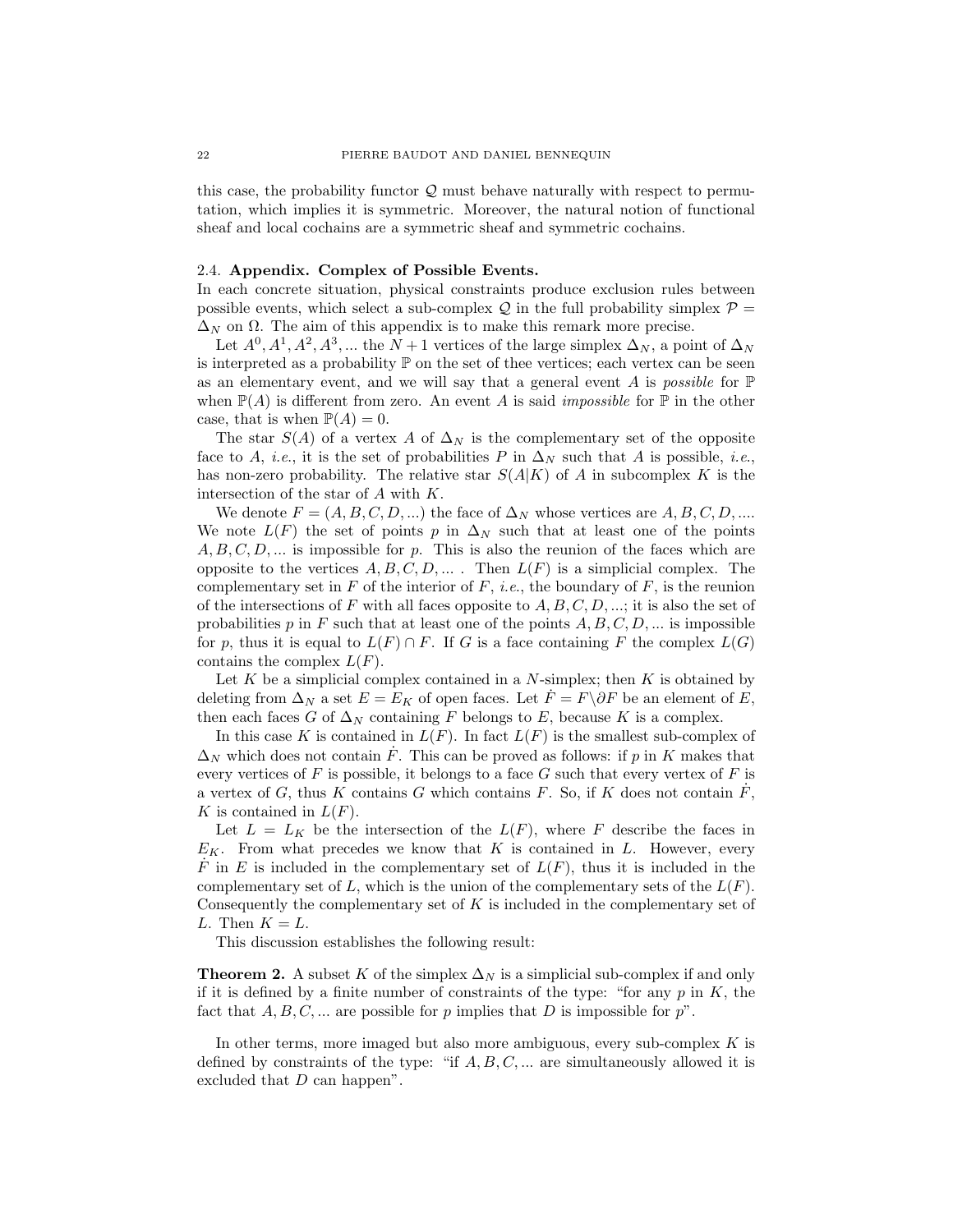The statement of the theorem is just a rewriting of the discussion, using elementary propositional calculus: let K be a sub-complex of  $\Delta_N$ , we have shown that K is the intersection of the  $L(F)$  where the open face  $\dot{F}$  is not in K, but if  $A, B, C, D, \dots$  denote the vertices of the face F, a point p belongs to  $L(F)$  if and only if " $(A \text{ is impossible for } p)$  or  $(B \text{ is impossible for } p)$  or ...", and this sentence is equivalent to "if (A is possible for p) and (B is possible for p) and ..., then  $(D)$ is impossible for p)". This results from the equivalence between " $(P \text{ implies } Q)$  is true" and "(no P or Q) is true". Reciprocally any  $L(F)$  is a simplicial complex, then every intersection of sets of the form  $L(F)$  is a simplicial complex too.

# 3. Higher Mutual Informations. A Sketch

<span id="page-24-0"></span>The topological co-boundary operator on  $\mathcal{C}^*$ , denoted by  $\delta_t$ , is defined by the same formula as  $\delta$ , except that the first term  $Y_1.F(Y_2; ...; Y_n; \mathbb{P})$  is replaced by the term  $F(Y_2; ...; Y_n; \mathbb{P})$  without  $Y_1$ :

(52)  
\n
$$
\delta_t^m F(Y_1; \ldots; Y_{m+1}; P_X)
$$
\n
$$
= F(Y_2; \ldots; Y_{m+1}; P_X) + \sum_{1}^{m} (-1)^i F(\ldots; (Y_i, Y_{i+1}); \ldots; Y_{m+1}; P_X) + (-1)^{m+1} F(Y_1; \ldots; Y_m; P_X).
$$

It is the coboundary of the bar complex for the trivial module  $\mathcal{F}_t$ , which is the same as F except no conditioning appears, *i.e.*,  $Y.F = F$ . Hence it is the ordinary simplicial co-homology of the complex  $S$  with local coefficients in  $\mathcal{F}$ .

Remark that this operator also preserves locality, because all the functions of  $\mathbb P$ which comes in the development depends only on  $(Y_2, ..., Y_n) * \mathbb{P}, (Y_1, ..., Y_n) * \mathbb{P}$  and  $(Y_1, ..., Y_{n-1}) * \mathbb{P}.$ 

By definition a topological cocycle of information is a cochain  $F$  that satisfies  $\delta_t F = 0$ , and a topological co-boundary is an element in the image of  $\delta_t$ .

It is easy to show that  $\delta_t \circ \delta_t = 0$ , which allows to define a co-homology theory that we will name topological co-homology.

Now assume that the information structure S is a set  $W(\Sigma) = \Delta(n)$  generated by a family  $\Sigma$  of partitions  $S_1, ..., S_n$ , when  $n \geq 2$ .

Higher mutual information quantities were defined by Hu Kuo Ting [\[27\]](#page-64-2) (see also Yeung  $[55]$ , generalizing the Shannon mutual information.

(53) 
$$
I_N(S_1; \dots; S_N; \mathbb{P}) = \sum_{k=1}^{k=N} (-1)^{k-1} H_k(S_1; \dots; S_N; \mathbb{P}),
$$

where

(54) 
$$
H_k(S_1; \ldots; S_N; \mathbb{P}) = \sum_{I \subset [N]; card(I) = k} H(S_I; \mathbb{P}),
$$

 $S_I$  denoting the joint partition of the  $S_i$  such that  $i \in I$ . We also define  $I_1 = H$ . The definition of  $I<sub>N</sub>$  makes evident it is a symmetric function, invariant by all permutation of the partitions  $S_1, ..., S_N$ .

For instance  $I_2(S;T) = H(S) + H(T) - H(S,T)$  is the usual mutual information.

It is easily seen that  $I_2 = \delta_t H$ . The following formula generalizes this remark to higher mutual informations of even orders:

<span id="page-24-1"></span>(55) 
$$
I_{2m} = \delta_t \delta \delta_t ... \delta \delta_t H,
$$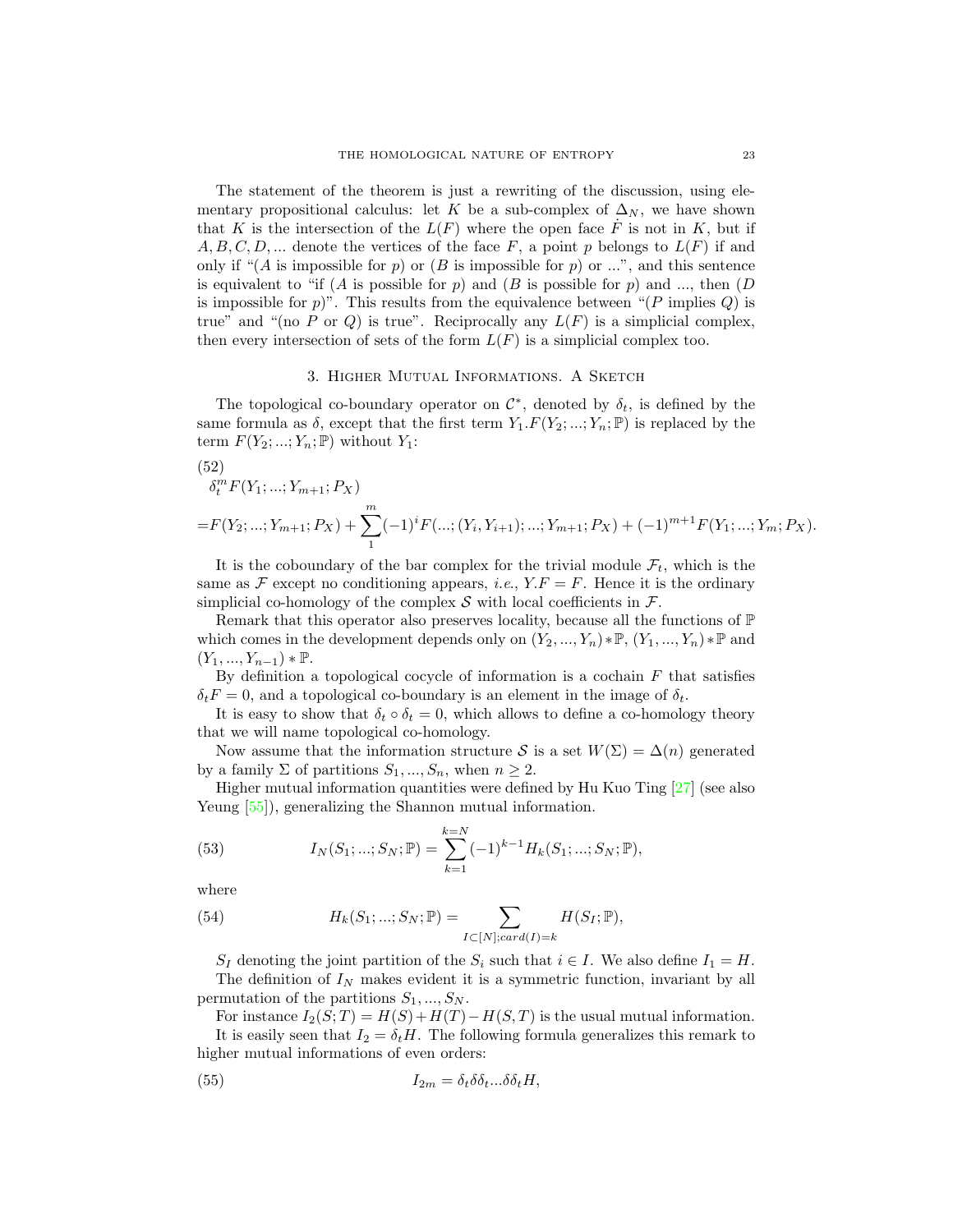where the right member contains  $2m - 1$  terms.

<span id="page-25-2"></span>And for odd mutual information we have

(56) 
$$
I_{2m+1} = -\delta \delta_t \delta \delta_t ... \delta \delta_t H,
$$

where the right member contains  $2m$  terms.

We deduce from here that higher mutual informations are co-boundaries for  $\delta$  or  $\delta_t$  according that their order is odd or even respectively.

The result which proves the two above formulas is the following:

**Lemma 3.** Let  $n$  be even or odd we have

$$
(57) \quad I_N((S_0, S_1); S_2; \dots; S_N; \mathbb{P}) = I_N(S_0; S_2; \dots; S_N; \mathbb{P}) + S_0.I_N(S_1; S_2; \dots; S_N; \mathbb{P})
$$

This lemma can be proved by comparing the completely developed forms of the quantities. It seems to signify that, with respect to one variable,  $I_N$  satisfies the equation of information 1-cocycle, thus  $I_N$  seems to be a kind of "partial 1-cocycle"; however this is misleading, because the locality condition is not satisfied. In fact  $I_N$  is a N-cocycle, either for  $\delta$ , either for  $\delta_t$  depending on the parity of N.

For any  $N$ -cochain  $F$  we have

(58) 
$$
(\delta - \delta_t) F(S_0; S_1; \dots; S_N; \mathbb{P}) = ((S_0 - 1).F)(S_1; \dots; S_N; P),
$$

where  $S_0 - 1$  denotes the sum of the two operators of mean conditioning and minus identity.

That implies:

$$
(59) \quad (\delta \delta_t - \delta_t \delta) F(S_0; S_1; S_2; \dots; S_N; \mathbb{P}) = ((1 + S_0 + S_1 - S_0 S_1).F)(S_2; \dots; S_N; \mathbb{P}),
$$

**Remark 3.** Reciprocally the functions  $I_N$  decompose the entropy of the finest joint partition:

(60) 
$$
H(S_1, S_2, ..., S_N; \mathbb{P}) = \sum_{k=1}^{k=N} (-1)^{k-1} \sum_{I \subset [N]; card(I) = k} I_k(S_{i_1}; S_{i_2}; ...; S_{i_k}; \mathbb{P})
$$

For example, we have  $H(S,T) = I_1(S) + I_1(T) - I_2(S;T)$ , and (61)

$$
H(S,T,U) = H(S) + H(T) + H(U) - I_2(S;T) - I_2(T;U) - I_2(S;U) + I_3(S;T;U).
$$

Let us also note the recurrence formula whose proof is left to the reader  $(cf.$  Cover and Thomas [\[17\]](#page-64-21)):

(62) 
$$
I_{N+1}(S_0; S_1; ...; S_N) = I_N(S_1; ...; S_N) - S_0 \cdot I(S_1; ...; S_N).
$$

# <span id="page-25-1"></span><span id="page-25-0"></span>4. Quantum Information and Projective Geometry 4.1. Quantum Measure, Geometry of Abelian Conditioning.

In finite dimensional quantum mechanics the role of the finite set  $\Omega$  of atomic events is played by a complex vector space  $E$  of finite dimension.

In fact, to each set  $\Omega$ , of cardinal N, is naturally associated a vector space of dimension N over  $\mathbb C$ , which is the space freely generated over  $\mathbb C$  by the elements of  $\Omega$ . Then we can identify E with  $\mathbb{C}^N$ , the canonical basis being the points x of  $\Omega$ . In this case the canonical positive hermitian metric on E corresponds to the quadratic mean: if f and q are elements of  $E$ , we have

(63) 
$$
h_0(f,g) = \langle f|g\rangle_0 = \int \bar{f}(\omega)g(\omega)d\omega = \frac{1}{N}\sum_j \overline{f_j}g_j
$$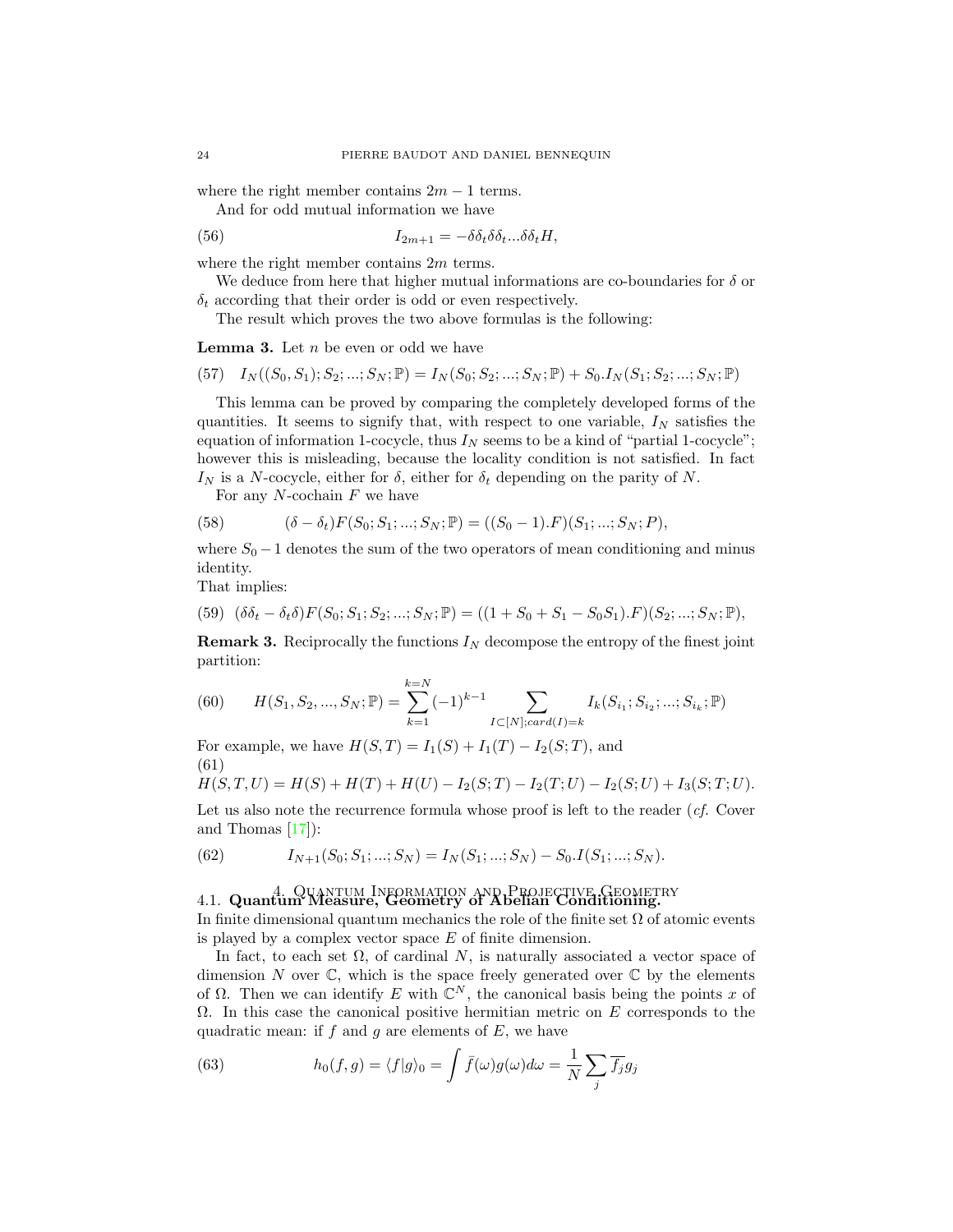Remark that, in the infinite dimensional situation, the space which would play the role of E is the space of  $L^2$  functions for a fixed probability  $P_0$ .

Probability laws  $\mathbb{P}$ , which are elements of the big simplex  $\Delta(N)$ , give other hermitian structures, the ones which are expressed by diagonal matrices, with positive coefficients, and trace equal to 1.

In the general quantum case, described by  $E$ , a quantum probability law is every positive non-zero hermitian product h. If a basis is chosen, h is described by an  $N \times N$ -matrix  $\rho$ . In the physical literature, every such  $\rho$  is called a *density of states*; and it is considered as a full description of the physical states of the finite quantum system. Usually  $\rho$  is normalized by  $Tr(\rho) = 1$ .

Note that this condition on the trace has no meaning for a positive hermitian form h if no additional structure is given, for instance a non-degenerate form  $h_0$ of reference. Why is it so? Because a priori a hermitian form h on E is a map from E to  $\overline{E}^*$ , where  $*$  denotes duality and *bar* denotes conjugation, the conjugate space  $\overline{E}$  being the same set E, with the same structure of vector space over the real numbers as  $E$ , but with structure of vector space over the complex numbers changed by changing the sign of the action of the imaginary unit  $i$ . The complexification of the real vector space H of hermitian forms is  $Hom_{\mathbb{C}}(E, \overline{E}^*) \cong E^* \otimes \overline{E}^*$ . The space H is the set of fixed points of the C-anti-linear map  $u \mapsto t \bar{u}$ . A trace is defined for an endomorphism of the space E, as a linear invariant quantity on  $E^* \otimes E$ . Here we could take the trace over  $\mathbb R$ , because E and  $\overline E$  are the same over  $\mathbb R$ , but the duality would be an obstacle, because even over the field  $\mathbb{R}$ , the spaces E and  $E^*$ cannot be identified, and there exits no linear invariant in  $E^* \otimes \overline{E}^*$ , even over R. In fact, a non-degenerate positive  $h_0$  is one of the way to identify E and  $\overline{E}^*$ . A basis is another way, also defining canonically a form  $h_0$ . More precisely, when  $h_0$ is given, every hermitian form h diagonalizes in an orthonormal basis for  $h_0$ , thus all the spectrum of h makes sense not only the trace.

This  $h_0$  is tacitly assumed in most presentations. However it is better to understand the consequences of this choice. In non-relativistic quantum mechanics, it is not too grave, however in relativist quantum mechanics, it is; for instance, considering the system of two states as a spinor on the Lorentz space of dimension 4, the choice of  $h_0$  is equivalent to the choice of a coordinate of time. See Penrose and Rindler [\[48\]](#page-65-13).

A much less violent way to do is to consider hermitian structures  $h$  up to multiplication by a strictly positive number. This would have the same effect as fixing the trace equals to one, without introducing any choice. In quantum mechanics only non-zero positive h are considered, not necessarily positive definite, but non-zero. This indicates that a good space of states is not the set  $H_+$  of all positive non-zero hermitian products but a convex part  $PH_+$  of the real projective space of real lines in the vector space  $H$  of hermitian forms. In this space, the complex projective space  $\mathbb{P}(E)$  of dimension  $N-1$  over C is naturally embedded, its image consists of the rank one positive hermitian matrices of trace 1; these matrices correspond to the orthogonal projectors on one dimensional directions in E.

When a basis of E is chosen, particular elements of  $\mathbb{P}(E)$  are given by the generators of  $\mathbb{C}^N$ ; they correspond to the Dirac distributions on classical states. We see here a point defended in particular by Von Neumann, that quantum states are projective objects not linear objects.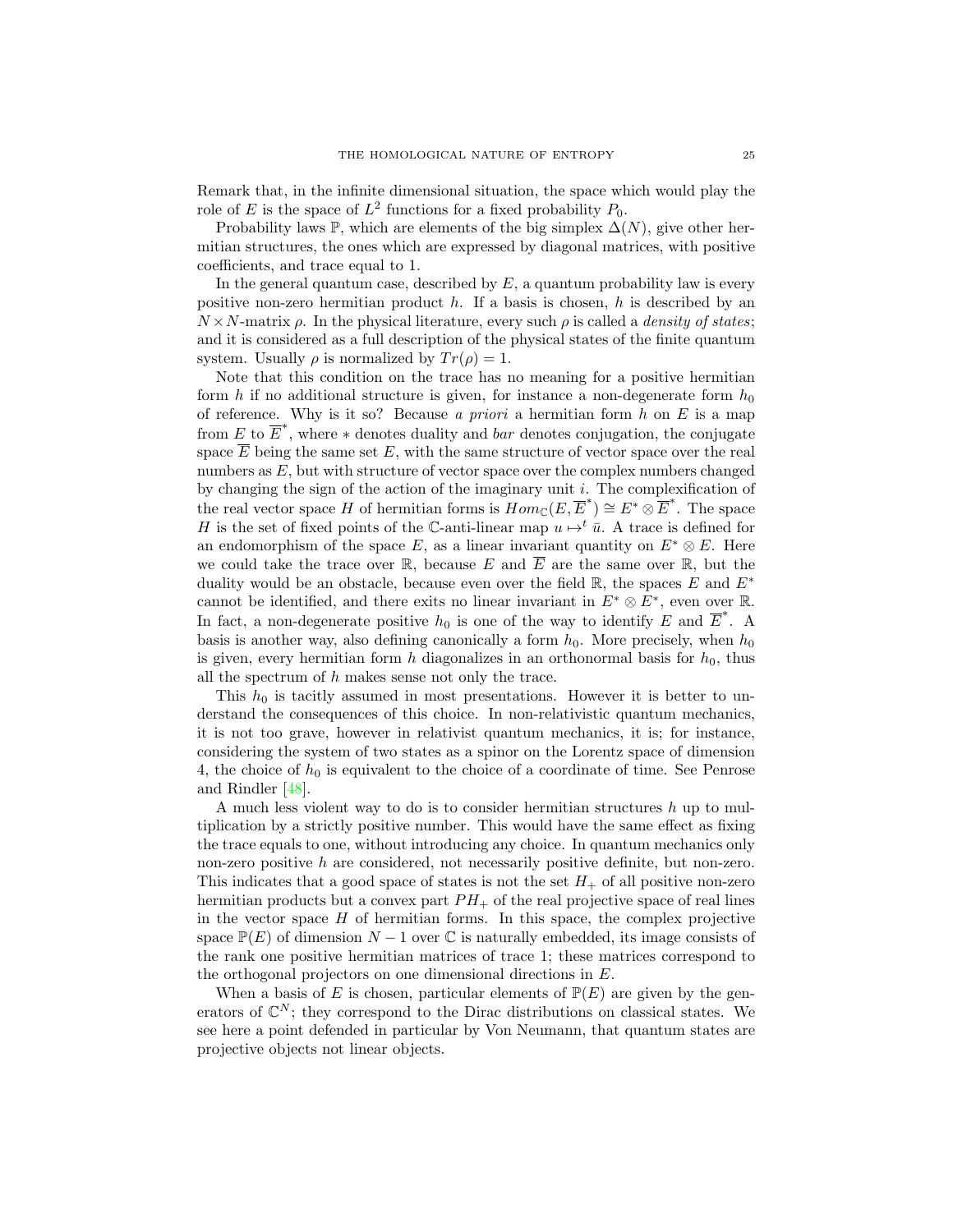The classical random variables, *i.e.*, the measurable functions on  $\Omega$  with values in  $\mathbb{C}$ , are generalized in Quantum Mechanics by the operators in  $E$ , they are all the endomorphisms, *i.e.*, any  $N \times N$ -matrix, and they are named *observables*. Classical observables are recovered by diagonal matrices, their action on E corresponding to the multiplication of functions. Real valued variables are generalized by hermitian operators. Again this supposes that a special probability law  $h_0$  is given. If not "to be hermitian" for an operator has no meaning. (What could have a meaning for an operator is to be diagonalizable over R, which is something else.)

Then if  $h_0$  is chosen, the only difference between real observable and density of states is the absence of the positivity constraint.

By definition, the *amplitude*, or *expectation*, of the observable Z in the state  $\rho$  is the number given by the formula

(64) 
$$
\mathbb{E}_{\rho}(Z) = Tr(Z\rho).
$$

It is important to note that  $h_0$  plays a role in this formula. Consequently the definition of expectation requires to fix an  $h_0$  not only a  $\rho$ . This imposes a departure from the relativistic case, which shall not be surprising, since considerations in relativistic statistical physics show that the entropy, for instance, depends on the choice of a coordinate for time. Cf. Landau-Lifschitz, Fluid Mechanics, second edition [?].

The partitions of  $\Omega$  associated to random variables are replaced in the quantum context by the spectral decompositions of the hermitian operators X. As  $h_0$  is given, this decomposition is given by a set of positive hermitian commuting projectors of sum equal to the identity. The additional data for recovering the operator  $X$  is one real eigenvalue for each projector. The underlying fact from linear algebra is that every hermitian matrix is diagonalizable in a unitary basis, which means that

(65) 
$$
Z = \sum_{j} z_j E_j,
$$

where the number  $z_i$  are real, two by two different, and where the matrices  $E_i$  are hermitian projectors, which satisfy, for any j and  $k \neq j$ ,

(66) 
$$
E_j^2 = E_j; \quad E_j^* = E_j; \quad E_j E_k = E_k E_j = 0;
$$

and

$$
\sum_{j} E_j = Id_N
$$

When the hermitian operator  $Z$  commutes with the canonical projectors on the axis of  $\mathbb{C}^N$ , its spectral measure gives an ordinary partition of the canonical basis, and we recover the classical situation.

Note that the extension of the notion of partition is given by any decomposition of the vector space  $E$  in orthogonal sum, not necessarily compatible with a chosen basis. Again this assumes a given positive definite  $h_0$ .

To generalize what we presented in the classical setting, quantum information theory must use only the spectral support of the decomposition, not the eigenvalues.

It would have been tempting to consider any decomposition of E in direct sum as a possible observable, however not every linear operator, or projective transformation, corresponds to such a decomposition, due to the existence of non-trivial nilpotent operators. What could be their role in quantum information? Moreover, the presence of  $h_0$  fully justifies the limitation to orthogonal decompositions.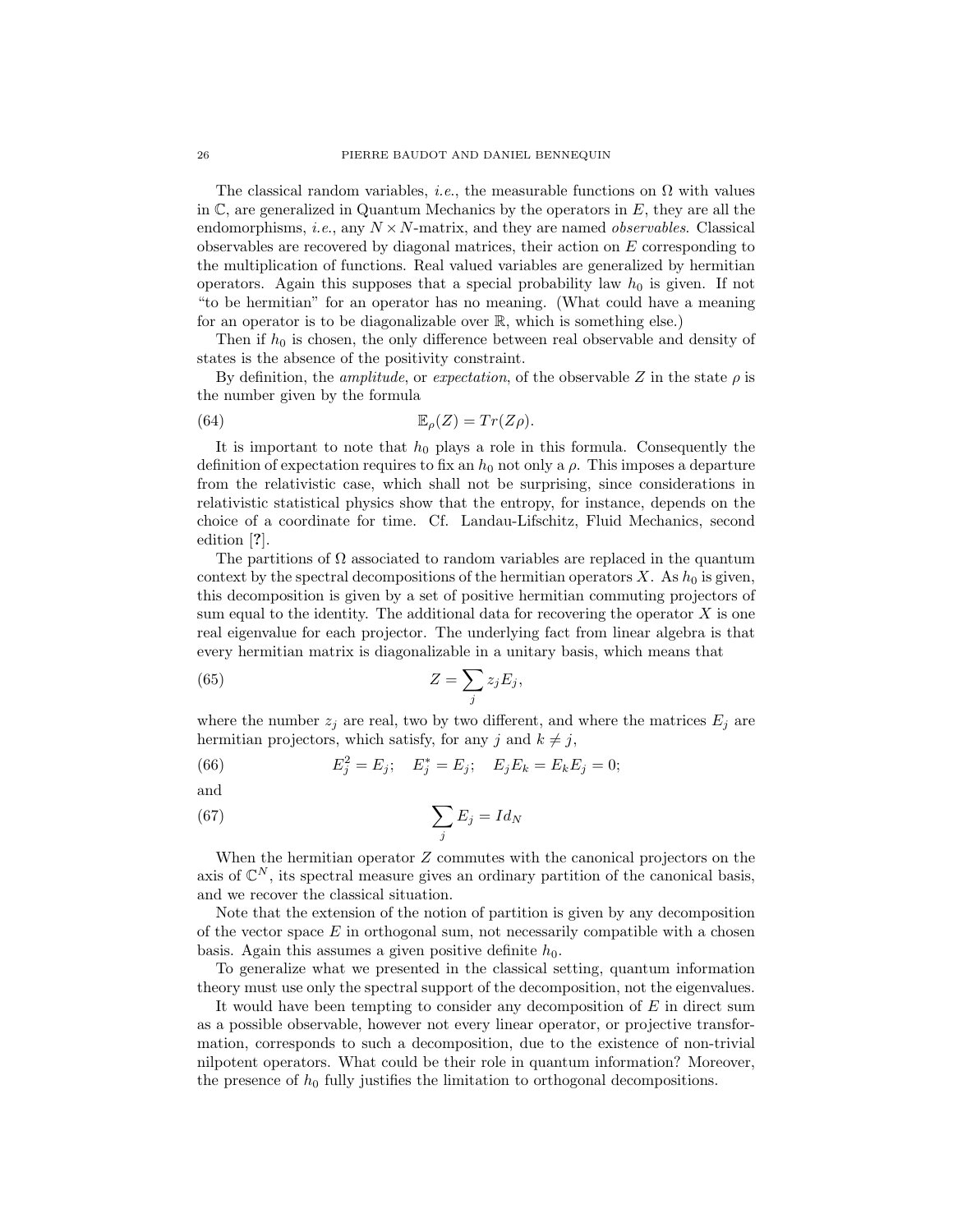In the general case, hermitian but not necessarily diagonal, we define the probability of the elementary events  $Z = z_j$  by the following formula

(68) 
$$
\mathbb{P}_{\rho}(Z=z_j) = Tr(E_j^* \rho E_j)
$$

And we define the conditional probability  $\rho|(Z=z_i)$  by the formula

(69) 
$$
\rho|(Z=z_j) = E_j^* \rho E_j / Tr(E_j^* \rho E_j).
$$

One can notice that this definition can be extended to any projector, not necessarily hermitian. By definition, the conditioning of  $\rho$  by a projector Y is the matrix  $Y^*\rho Y$ , normalized to be of trace 1. However, here, as it is done in most of the texts on Quantum Mechanics, we will mostly restrict ourselves to the case of hermitian projectors, *i.e.*,  $Y^* = Y$ .

Remark 4. What justifies these definitions of probability and conditioning? First they allow to recover the classical notions when we restrict to diagonal densities and diagonal observables, *i.e.*, when  $\rho$  is diagonal, real, positive, of trace 1, Z is diagonal, and the  $E_i$  are diagonals, in which case they give a partition of  $\Omega$ . The mean of Z is its amplitude. The probability of the event  $Z = z_j$  is the sum of the probabilities  $p(\omega) = \rho_{\omega\omega}$  for  $\omega$  in the image of  $E_j$ ; this the trace of  $\rho E_j$ . Moreover, the conditioning by this event is the probability obtained by projection on this image, as prescribed by the above formula.

Second, pure states are defined as rank one hermitian matrices. In this case  $\rho$  is the orthogonal projection on a vector  $\psi$  of norm equal to 1 (the finite dimensional version of the Schrodinger wave vector), the exact relation is

$$
\rho = |\psi\rangle\langle\psi|
$$

or, in coordinates, if  $\psi$  has for coordinates the imaginary numbers  $\psi(\omega)$ , we have

(71) 
$$
\rho_{\omega\omega'} = \overline{\psi(\omega)}\psi(\omega').
$$

Let Z be any hermitian operator, the result of quantum experiments indicate that the probability of the event  $Z = z_i$ , for the state  $\psi$ , is equal to

(72) 
$$
P_j = \langle \psi | E_j \psi \rangle.
$$

But this quantity can also be written

(73) 
$$
P_j = Tr_{\mathbb{C}}(\langle \psi | E_j \psi \rangle) = Tr_E(|\psi\rangle \langle \psi | E_j) = Tr(\rho E_j).
$$

Starting from this formula and the fact any  $\rho$  can be written as a classical mixture of commuting quantum pure states,

<span id="page-28-0"></span>(74) 
$$
\rho = \sum_{a} p_a |\psi_a\rangle \langle \psi_a|,
$$

we get the general formula of a quantum probability that we recalled.

Moreover, physical experiments indicate that after the measurement of an observable Z, giving the quantity  $z_i$ , the system is reduced to the space  $E_i$ , and every pure state  $\psi$  is reduced to its projection  $E_i\psi$ , which is compatible with the above definition of conditioning for pure states. Here again, the general formula can be deduced by Equation [\(74\)](#page-28-0). The division by the probability is achieved to normalize to a trace 1. Thus conditioning in general is given by orthogonal projection in  $E$ , and it corresponds to the operation of measurement.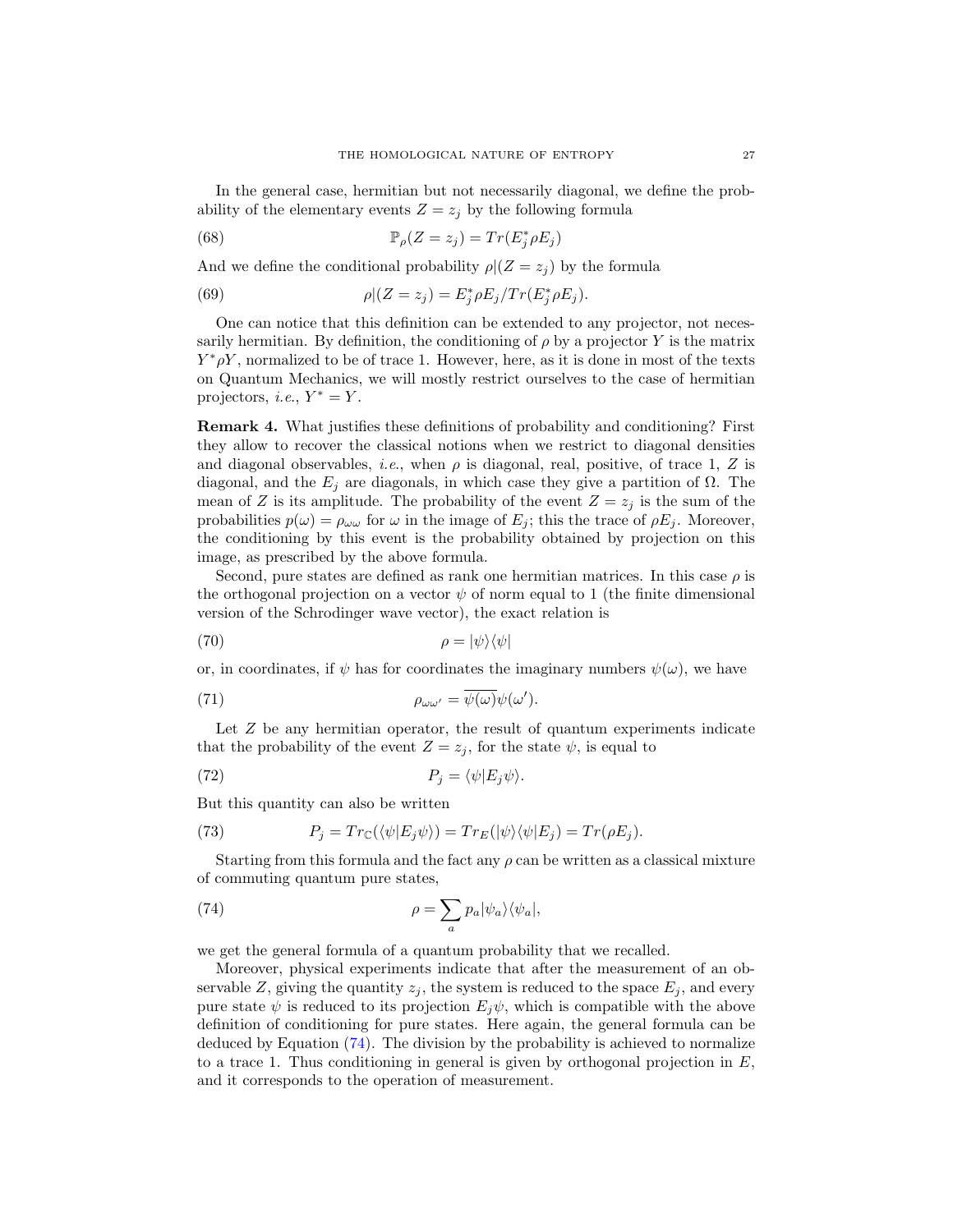However, as claimed in particular by Roger Balian [\[4\]](#page-63-7), the fact that the decomposition in pure states is non-unique implies that pure states cannot be so pertinent for understanding quantum information.

**Definition 3.** The density of states associated to a given variable  $Z$  and a given density  $\rho$  is given by the sum:

(75) 
$$
\rho_Z = \sum_j \mathbb{P}_\rho(Z = z_j) \rho | (Z = z_j) = \sum_j E_j^* \rho E_j,
$$

where  $(E_j)_{j\in J}$  designates the spectral decomposition of Z, also named spectral measure of Z. Thus  $\rho_Z$  is usually seen as representing the density of states after the measurement of the variable Z. This formula is usually interpreted by saying that the statistical analysis of the repeated measurements of the observable Z transforms the density  $\rho$  into the density  $\rho_Z$ .

Remark that  $\rho_Z$  is better understood as being a collection of conditional probabilities  $\rho|(Z=z_i)$ , indexed by j.

In quantum physics as in classical physics the symmetries, discrete and continuous, have always played a fundamental role. For example, in quantum mechanics, a fundamental principle is the unitarity of the evolution in time, which claims that the states evolve as  $\rho_t = U_t \rho$  and that the observables evolve as  $Z_t = U_t Z U_t^{-1}$ , with  $U_t$  respecting the fundamental scalar product  $h_0$ . In fact, as we already mentioned, a deeper principle associates the choice of a time coordinate t to the choice of  $h_0$ , which gives birth to a unitary group  $U(E; h_0)$ , isomorphic to  $U_N(\mathbb{C})$ . For stationary systems the family  $(U_t)_{t \in \mathbb{R}}$  forms a one parameter group, *i.e.*,  $U_{t+s} = U_t U_s = U_s U_t$ , and there exists a hermitian generator H of  $U_t$  in the sense that  $U_t = \exp(2\pi i t H/h);$ by definition, this particular observable  $H$  is the energy, the most important observable. Even if we have a privileged basis, like  $\Omega$  in the relation with classical probability, the consideration of another basis which makes the energy  $H$  diagonal is of great importance. In the stationary case, a symmetry of the dynamical system is defined as any unitary operator, which commutes with the energy  $H$ . The set of symmetries forms a Lie group  $G$ , a closed sub-group in  $U_N$ . The infinitesimal generators are considered as hermitian observables (obtained by multiplying the elements of the Lie algebra  $L(G)$  by i); in general they do not commute between themselves.

All these axioms extend to the infinite dimensional situation when  $E$  has a structure of an Hilbert space, but the spectral analysis of the un-bounded operators is more delicate and diverse than the analysis in finite dimension. Three kinds of spectrum appear, discrete, absolutely continuous and singular continuous. The symmetries could not form a Lie group in general, and so on.

In our simple case of elementary quantum probability, without fixed dynamics, the classical symmetries of the set of probabilities are given by the permutations of  $\Omega$ , the vertices of  $\Delta(N)$ . They correspond to the unitary matrices which have one and only one non-zero element in each line and each column. They do not diagonalize in the same basis because they do not commute, but they form a group  $\mathfrak{S}_N$ . Another subgroup of  $U_N$  is natural for semi-classical study, it is the diagonal torus  $\mathbb{T}^N$ , its elements are the diagonal matrices with elements of modulus 1, they correspond to sets of angles. The group  $\mathfrak{S}_N$  normalizes the torus  $\mathbb{T}^N$ , *i.e.*, for each permutation  $\sigma$  and each diagonal element Z, the matrix  $\sigma Z \sigma^{-1}$  is also diagonal; its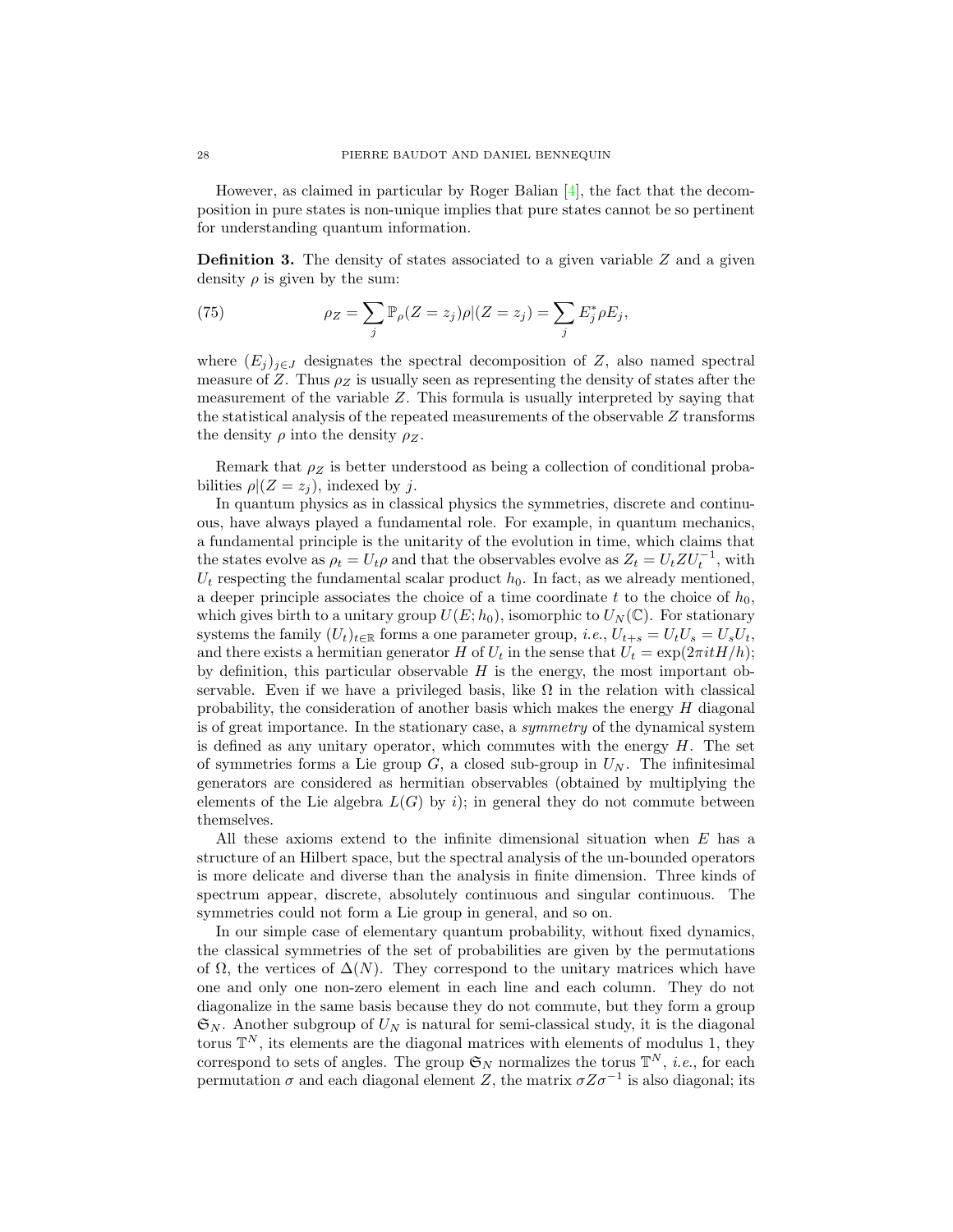elements are the same as the elements of Z but in a different orders. The subgroup generated by  $\mathfrak{S}_N$  and  $\mathbb{T}^N$  is the full normalizer of  $\mathbb{T}^N$ .

One of the strengths of the quantum theory, with respect to the classical theory, is that it gives a similar status to the states, the observables and the symmetries. States are hermitian forms, generalizing points in the sphere (or in the projective space) which are pure states, observables are hermitian operators, or better spectral decompositions, and symmetries are unitary operators, infinitesimal symmetries being anti-hermitian matrices.

All classical groups should appear in this framework. First, by choosing a special structure on E we restrict the linear group  $GL_N(\mathbb{C})$  to an algebraic subgroup  $G_{\mathbb{C}}$ . For instance, by choosing a symmetric invertible bilinear form on  $E$  we obtain  $O<sub>N</sub>(\mathbb{C})$ , or, when N is even, by choosing an antisymmetric invertible bilinear form on E we obtain  $Sp_N(\mathbb{C})$ . In each of these cases there exists a special maximal torus (formed by the complexification of a maximal abelian subgroup  $T$  of unitary operators in  $G_{\mathbb{C}}$ ), and a Weyl group, which is the quotient of the normalizer  $N(T)$ by the torus  $T$  itself. This Weyl group generalizes the permutation group when more algebraic structures are given in addition to the linear structure. The compact group of symmetries is the intersection G of  $G_{\mathbb{C}}$  with  $U_N$ . In fact, given any compact Lie group  $G_c$ , and any faithful representation  $r_c$  of  $G_c$  in  $\mathbb{C}^N$ , we can restrict real observables to generators of elements in  $C_c$ , and general observables to complex combinations of these generators, which integrate in a reductive linear group G. The spectral decomposition corresponds to the restriction to parabolic sub-groups of  $G_{\mathbb{C}}$ . The densities of states are restricted to the Satake compactification of the symmetric space  $G_{\mathbb{C}}/G_c$  [\[10\]](#page-64-22).

### <span id="page-30-0"></span>4.2. Quantum Information Structures and Density Functors.

To define information quantities in the quantum setting, we have a priori to consider families of operators  $(Y_1, Y_2, ..., Y_m)$  as joint variables. However, the efforts made in Physics and Mathematics were not sufficient to attribute a clear probability to the joint events  $(Y_1 = y_1, Y_2 = y_2, ..., Y_m = y_m)$ , when  $Y_1, ..., Y_m$  do not commute; we even suspect that this difficulty is revelator of a principle, that information requires a form of commutativity. Thus, in our study, we will adopt the convention that every time we consider joint observables, they do commute. Hence we will consider only collections of commuting hermitian observables; their natural amplitudes in a given state are vectors in  $\mathbb{R}^m$ . However we do not exclude the consideration in our theory of sequences  $(Y_1; \ldots; Y_m)$  such that the  $Y_i$  do not commute.

A joint observable  $(Y_1, Y_2, ..., Y_m)$  define a linear decomposition of the total space E in direct orthogonal sum

(76) 
$$
E = \bigoplus_{\alpha \in A} E_{\alpha},
$$

where  $E_{\alpha}$ ;  $\alpha \in A$  is the collection of joint eigenspaces of the operators  $Y_i$ . Note that any orthogonal decomposition can be defined by a unique operator.

Another manner to handle the joint variables is to consider linear families of commuting operators

(77) 
$$
Y(\lambda_1, ..., \lambda_m) = \lambda_1 Y_1 + ... + \lambda_m Y_m,
$$

or in equivalent terms, linear maps from  $\mathbb{R}^m$  to  $End(E)$ . Then assigning a probability number and perform probability conditioning can be seen as functorial operations.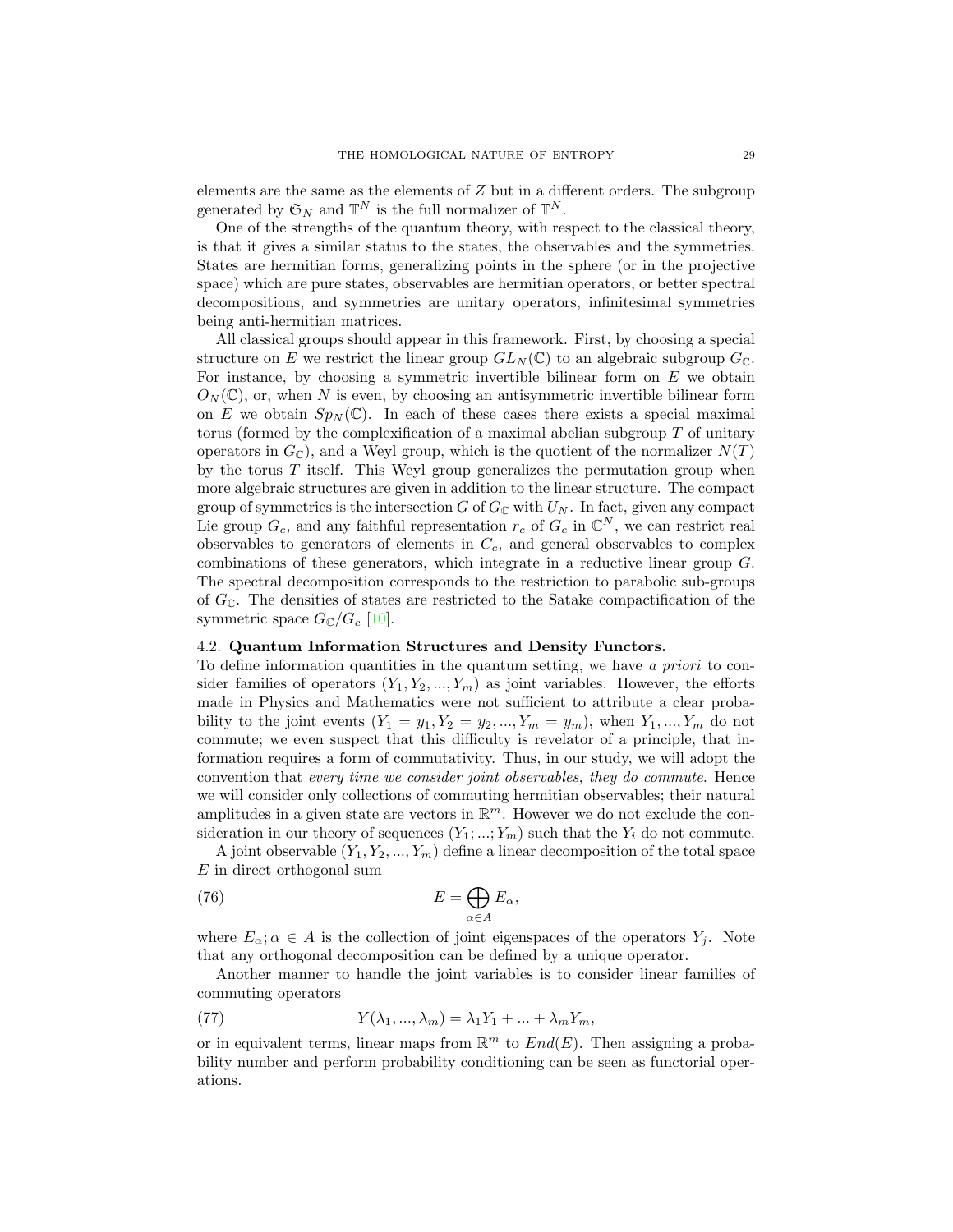In what follows we denote indifferently by  $E_{\alpha}$  the subspace of E or the orthogonal projection on this subspace.

From the point of view of information, two sets of observables are equivalent if they give the same linear decomposition of  $E$ . We say that a decomposition  $E_{\alpha}$ ;  $\alpha \in A$  refines a decomposition  $E_{\beta}'$ ;  $\beta \in B$ , when each  $E_{\beta}'$  is a sum of spaces  $E_{\alpha}$ for  $\alpha$  in a subset  $A_{\beta}$  of A. In such a case, we say that  $E_{\alpha}$ ;  $\alpha \in A$  divides  $E'_{\beta}$ ;  $\beta \in B$ .

For instance, for commuting decompositions  $Y, Z$  it is possible to define the joint variable, as the less fine decomposition which is finer than Y and Z.

We insist that only decompositions have a role in information study at this moment. We will see that observation trees in the last section imposes to consider a supplementary structure, which consists in an *ordering* of the factors in the decomposition.

An *information structure* on E is a set **S** of decompositions X of E in direct sum, such that when Y and Z are elements of S which refine  $X \in S$ , then  $Y, Z$ commute and the finer decomposition  $(Y, Z)$  they generate belongs to **S**. In this text, we will only consider orthogonal decompositions.

Remark: in fact, the necessity of this condition in the quantum context was the original motivation to introduce the definition of classical information structure, as exposed in the first section. This can be seen as a comfortable flexibility in the classical context, or as a step from classical to quantum information theory.

As in the classical case, an information structure gives a category, denoted by the letter **S**, whose objects are the elements of **S**, and whose arrows  $X \to Y$  are given by the divisions  $X|Y$  between the decompositions in S.

In what follows we always assume that 1, which corresponds to the trivial partition  $E$ , belongs to  $S$ , and is a final object. If not we will not get a topos.

Note that we are not the first to use categories and topos to formulate quantum or classical probability. In particular Doring and Isham propose a reformulation of the whole quantum and classical physics by using topos theory, see [\[18\]](#page-64-23) and references inside. This theory followed remarkable works of Isham, Butterfield and Hamilton, made beween 1998 and 2002, and was further developed by Flori, Heunen, Landsman, Spitters, specially in the direction of a quantum logic. A common point between these works and our work is the consideration of sheaves over the category made by the partial ordering in commutative subalgebras. However, Doring et al. consider only the set of maximal algebras, and do not look at decompositions, *i.e.*, they consider also the spectral values. In  $[18]$ , Doring and Isham defined topos associated to quantum and classical probabilities. However, they focused on the definition of truth values in this context. For instance, in the classical setting, the topos they define is the topos of ordinary topological sheaves over the space  $(0, 1)<sub>L</sub>$ which has for open sets the intervals  $[0, r]$  for  $0 \le r \le 1$ , and particular points in their topos are given by arbitrary probabilized spaces, which is far from the objects we consider, because our classical topos are attached to sigma-algebras over a given set. In fact, our aim is more to develop a kind of geometry in this context, by using homological algebra, in the spirit of Artin, Grothendieck, Verdier, when they developed topos for studying the geometry of schemes.

Example 5. The most interesting structures S seem to be provided by the quantum generalization of the simplicial information structure in classical finite probability. A finite family of commuting decompositions  $\Sigma = \{S_1, ..., S_n\}$  is given, they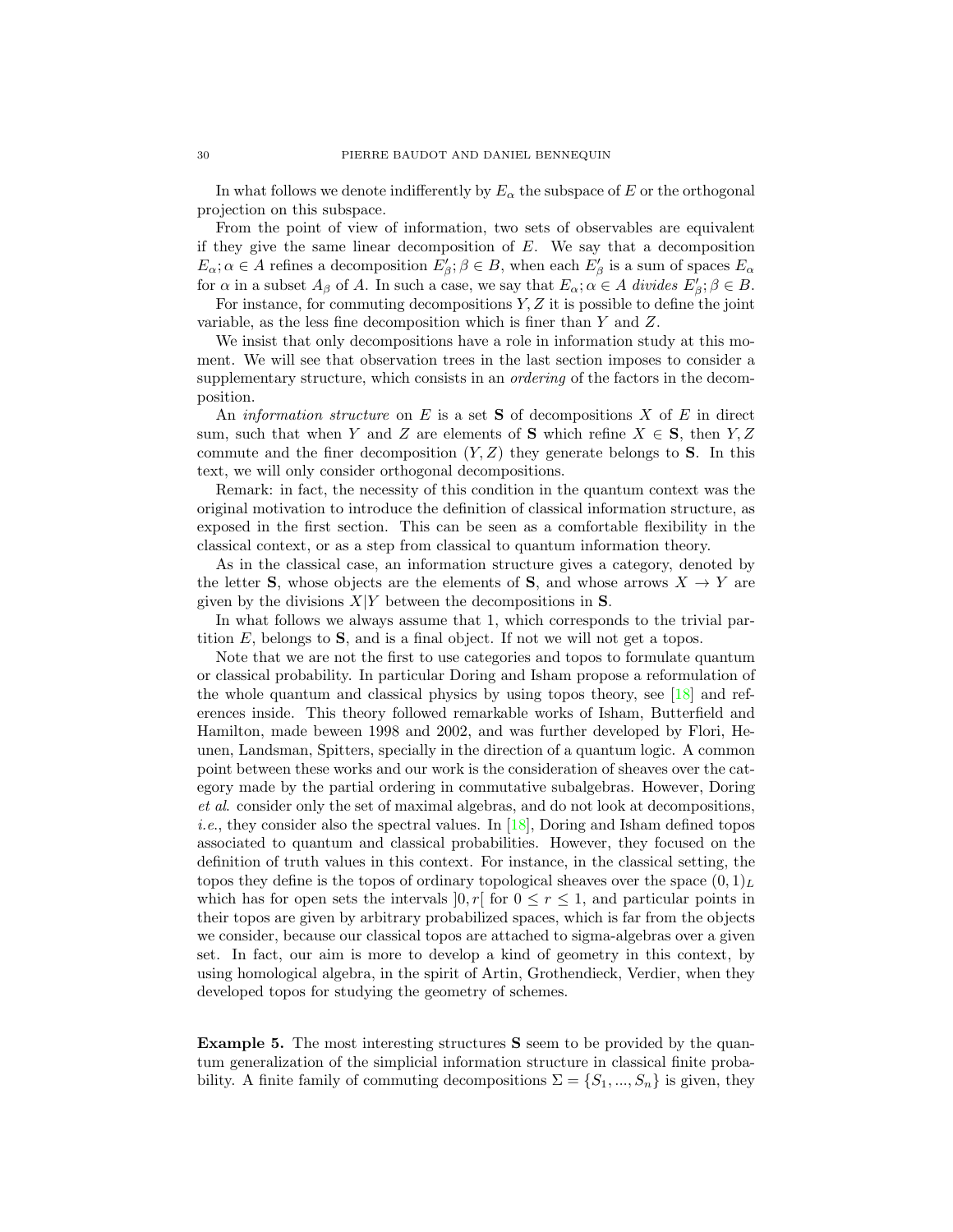diagonalize in a common orthogonal basis, but it can happen that not all diagonal decompositions associated to the maximal torus belongs to the set of joints  $W(\Sigma)$ . In such a case a subgroup  $G_{\Sigma}$  appears, which corresponds to the stabilizer of the finest decomposition  $S_{[n]} = (S_1...S_n)$ . This group is in general larger than a maximal torus of  $U_N$ , it is a product of unitary groups (corresponding to common eigenvalues of observables in  $W(\Sigma)$ , and it is named a Levy subgroup of the unitary group. In addition we consider a closed subgroup G in the group  $U(E; h_0)$ (which could be identified with  $U_N$ ), and all the conjugates  $gYg^{-1}$  of elements of  $W(\Sigma)$  by elements of G; this gives a manifold of commutative observable families  $\Sigma_g$ ;  $g \in G$ . More generally we could consider several families  $\Sigma_\gamma$ ;  $\gamma \in \Gamma$  of commuting observables, where  $\Gamma$  is any set. It can happen that an element of  $\Sigma_{\gamma}$  is also an element of  $\Sigma_{\lambda}$  for  $\lambda \neq \gamma$ . The family  $\Gamma * \Sigma$  of the  $\Sigma_{\gamma}$  when  $\gamma$  describes the set Γ forms a quantum information structure. The elements of this structure are (perhaps ambiguously) parameterized by the product of an abstract simplex  $\Delta(n)$ with the set  $\Gamma$  (in particular  $\Gamma = G$  for conjugated families).

A simplicial information structure is a subset of  $\Gamma * \Sigma$  which corresponds to a family  $K_{\gamma}$  of simplicial sub-complexes of  $\Delta(n)$ . In the invariant case, when  $\Gamma = G$ , several restrictions could be usefull, for instance using the structure of the manifold of the conjugation classes of  $G_{\Sigma}$  under G. The simplest case is given by taking the same complex K for all conjugates  $g\Sigma g^{-1}$ . By definition this latter case is a simplicial invariant family of quantum observables.

An event associated to S is a subspace  $E_A$ , which is an element of one of the decompositions  $X \in \mathbf{S}$ . For instance, if  $Y = (Y_1, ..., Y_m)$ , the joint event  $A = (Y_1 =$  $y_1, Y_2 = y_2, ..., Y_m = y_m$  gives the space  $E_A$  which is the maximal vector subspace of  $E$  where  $A$  happens, *i.e.*,

(78) 
$$
(f \in E_A) \Leftrightarrow (Y_1(f) = y_1 f, Y_2(f) = y_2 f, ..., Y_m(f) = y_m f).
$$

We say that  $A$  is measurable for a decomposition  $Y$  whenever it is obtained by unions of elements of Y .

The role of the Boolean algebra  $\beta$  introduced in the first section, could have been accounted here by a given decomposition  $\bf{B}$  of E such that any decomposition in S is divided by B.

However this choice of  $\bf{B}$  is too rigid, in particular it forbids invariance by the unitary group  $U(h_0)$ . Thus we decided that a better analog of the Boolean algebra  $\beta$  is the set UB of all decompositions that are deduced from a given **B** by unitary transformations.

On the side of density of states, *i.e.*, quantum probabilities, we can consider a subspace  $\mathbf{Q}_1$  of the space  $\mathbf{P} = \mathbb{P}\mathbf{H}_+$  of hermitian positive matrices modulo multiplication by a constant. Concretely, we identify the elements of  $\mathbf{Q}_1$  with positive hermitian operators  $\rho$  such that  $Tr \rho = 1$ . The space **P** is naturally stratified by the rank of the form; the largest cell  $\mathbb{P}H_{++}$  corresponds to the non-degenerate forms; the smallest cells correspond to the rank one forms, which are called pure states in Quantum Mechanics.

We will only consider subsets  $\mathbf{Q}_1$  of **P** which are *adapted* to **S**, *i.e.*, which satisfy that if  $\rho$  belongs to  $\mathbf{Q}_1$ , the conditioning of  $\rho$  by elements of **S** also belongs to  $\mathbf{Q}_1$ . This means that  $\mathbf{Q}_1$  is closed by orthogonal projections on all the elements  $E_A$  of the orthogonal decompositions  $X$  belonging to  $S$ . Note that a subset of  $P$  which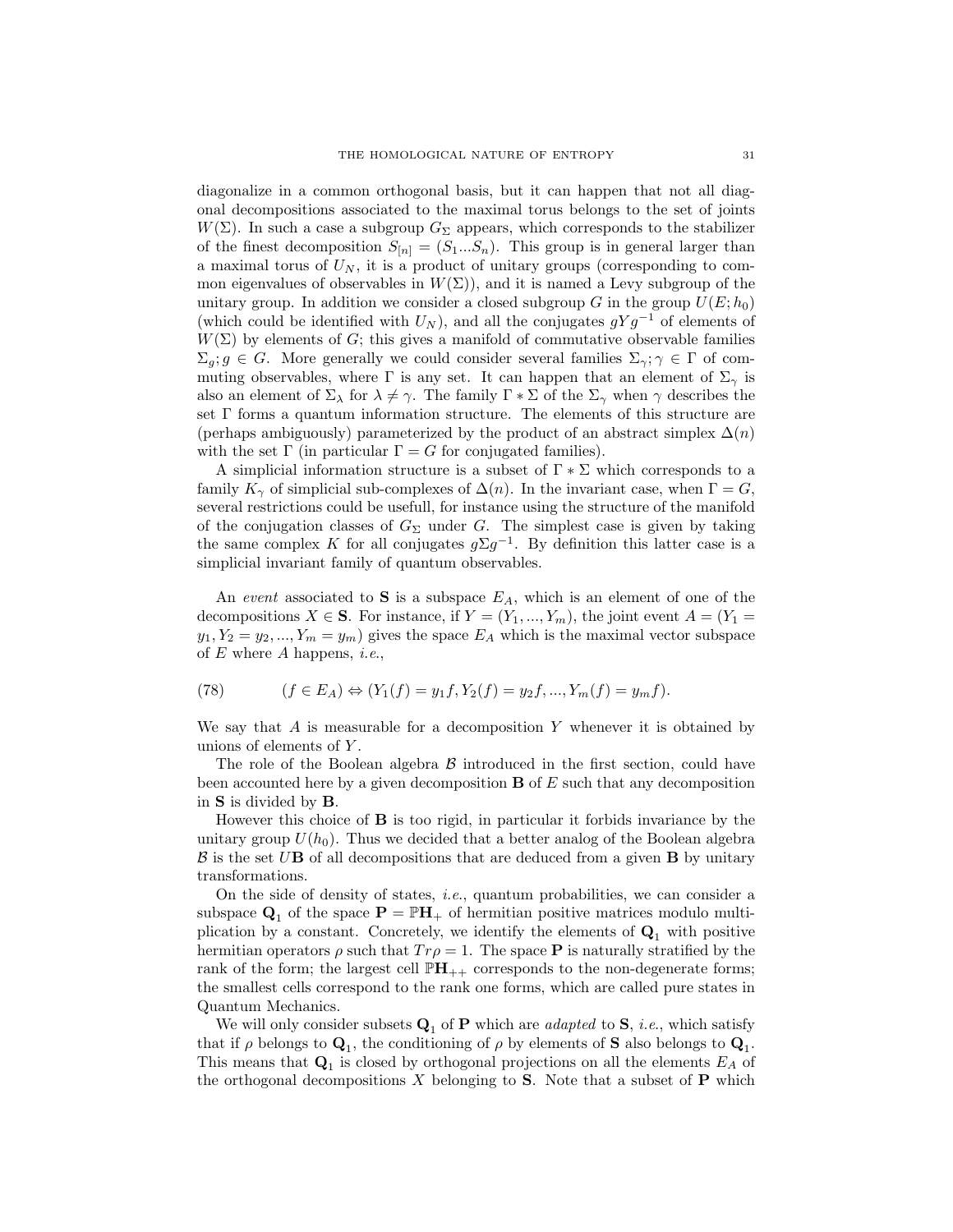is closed by all orthogonal projections is automatically adapted to any information category S.

Remind that, if  $\rho$  is a density of states and  $E_A$  is an elementary event (*i.e.*, a subspace of E), we define the conditioning of  $\rho$  by A by the hermitian matrix

(79) 
$$
\rho|A = E_A^* \rho E_A / Tr(E_A^* \rho E_A).
$$

And we define the *probability of the event*  $E_A$  for  $\rho$  as the trace:

(80) 
$$
\mathbb{P}_{\rho}(A) = Tr(E_A^* \rho E_A),
$$

In the same manner we define the density of a joint observable by

(81) 
$$
\rho_Y = \sum_A \mathbb{P}_{\rho}(A)\rho|A = \sum_A E_A^* \rho E_A,
$$

A nice reference studying important examples is Paul-Andre Meyer, Quantum probability for probabilists [\[45\]](#page-65-14).

If X is an orthogonal decomposition of E, we can associate to it a subset  $\mathbf{Q}_X$  of  $\mathbf{Q}_1$ , which contains at least all the forms  $\rho_X$  where  $\rho$  belongs to  $\mathbf{Q}_1$ . The natural axiom that we assume for the function  $X \mapsto \mathbf{Q}_X$ , is that for each arrow of division  $X \to Y$ , the set  $\mathbf{Q}_Y$  contains the set  $\mathbf{Q}_X$ ; then we note  $Y_*$  the injection from  $\mathbf{Q}_X$  to  $\mathbf{Q}_Y$ . The fact that  $\mathbf{Q}_X$  is stable by conditioning by every element of a decomposition  $Y$  which is less fine than  $X$  is automatic; it follows from the fact that  $\mathbf{Q}_1$  is adapted to **S**. We will use conditioning in this way.

In what follows we denote by the letter Q such a functor  $X \mapsto \mathbf{Q}_X$  from the category S to the category of quantum probabilities, with the arrows given by direct images. The set  $\mathbf{Q}_1$  is the value of the functor  $\mathbf{Q}$  for the certitude 1. We must remind that many choices are possible for the functor when  $Q_1$  is given; the two extreme being the functor  $\mathbf{Q}^{max}$  where  $\mathbf{Q}_X = \mathbf{Q}_1$  for every X, and the functor  $\mathbf{Q}^{min}$  where  $\mathbf{Q}_X$  is restricted to the set of forms  $\rho_X$  where  $\rho$  describes  $\mathbf{Q}_1$ ; in this last case the elements of  $\mathbf{Q}_X$  are positive hermitian forms on E, which are decomposed in blocs according to X.

From the physical point of view,  $\mathbf{Q}^{min}$  appears to have more sense than  $\mathbf{Q}^{max}$ , but we prefer to consider both of them.

A special probability functor, which will be noted  $\mathbf{Q}^{can}(\mathbf{S})$ , is canonically associated to a quantum information structure S:

**Definition 4.** The canonical density functor  $\mathbf{Q}_X^{can}(\mathbf{S})$  is made by all positive hermitian forms matched to X, i.e., all the forms  $\rho_X$  when  $\rho$  describes  $P\mathbf{H}_+$ .

It is equal to the functor  $\mathbf{Q}^{min}$  associated to the full set  $\mathbf{Q}_1 = P\mathbf{H}_+$ . When the context is clear, we will simply write  $\mathbf{Q}^{can}$ .

An important difference appears between the quantum and the classical frameworks: if X divides Y, there exist more (quantum) probability laws in  $\mathbf{Q}_Y$  than in  $\mathbf{Q}_X$ , but there exist less classical laws at the place Y than at the place X, because classical laws are defined on smaller sigma-algebras.

In particular, the trivial partition has only one classical state, which is  $Tr(\rho) = 1$ , but it has the richest structure in terms of quantum laws, any hermitian positive form.

Let us consider the classical probabilities, *i.e.*, the maps that associate the number  $P_o(A)$  to an event A; then, for an event which is measurable for Y, the law  $Y_*\rho_X$  gives the same result than the law  $\rho_X$ .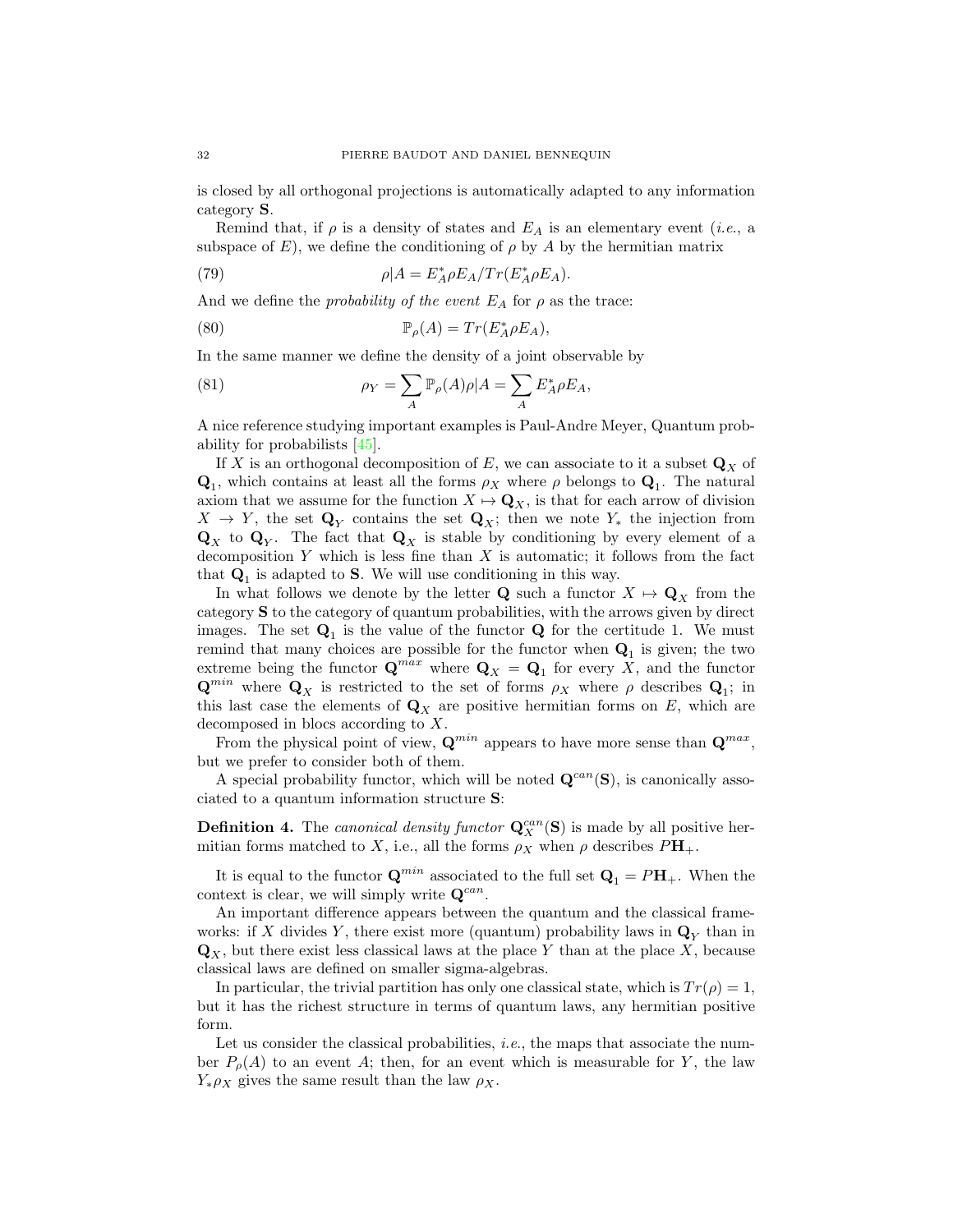Remark: This points to a generalized notion of direct image, which is a correspondence  $q_X Y_*$  between  $\mathbf{Q}_X$  and  $\mathbf{Q}_Y$ , not a map: we say that the pair  $(\rho_X, \rho_Y)$ in  $\mathbf{Q}_X \times \mathbf{Q}_Y$  belongs to  $q_X Y_*$ , if for any event which is measurable for Y, we have the equality of probabilities

(82) 
$$
\mathbb{P}_{\rho_X}(A) = \mathbb{P}_{\rho_Y}(A).
$$

Let us look at the relation of quantification, between a classical information structure and a quantum one:

Consider a maximal family of commuting observables  $S$  in the quantum information structure  $S$ , *i.e.*, the full subcategory associated to an initial object  $X_0$ . This family is a classical information structure. Conversely, if we start with a classical information structure S, made by partitions of a finite set  $\Omega$ , we can always consider it as a quantum structure associated to the vector space  $E = \mathbb{C}^{\Omega}$  freely generated over  $\mathbb C$  by the elements of  $\Omega$ . Note that E comes with a canonical positive definite form  $h_0$ , and, to be interesting from the quantum point of view, it is better to extend  $\mathcal S$  by applying to it all unitary transformations of  $E$ , generating a quantum structure  $S = U\mathcal{S}$ .

Remark 5. Suppose that S is unitary invariant, we can define a larger category  $S<sup>U</sup>$  by taking as arrows the isomorphisms of ordered decomposition, and close by all compositions of arrows of **S** with them. Such an invariant extended category  $S^U$  is not far to be equivalent to the category  $S^{\mathfrak{S}},$  made by adding arrows for permutations of the sets  $\Omega/X$  (cf. above section), from the point of view of category theory: let us work an instant, as we will do in the last part of this paper, with ordered partitions of  $\Omega$ , being itself equipped with an order, and ordered orthogonal decompositions of E. In this case we can associate to any ordered partition  $X = (E_1, ..., E_m)$  of E, the unique ordered partition  $\Omega$  compatible with the sequence of dimensions and the order of  $\Omega$ . It gives a functor  $\tau$  from **S** to S such that  $\iota \circ \tau = Id_{\mathcal{S}}$ , where  $\iota$  denotes the inclusion of  $\mathcal S$  in  $S$ . These two functors are extended, preserving this property, to the categories  $S^U$  and  $S^{\mathfrak{S}}$ . In fact, the functor  $\iota$  sends a permutation to the unitary map which acts by this permutation on the canonical basis, and the functor  $\tau$  sends a unitary transformation g between  $X \in \mathbf{S}$  and  $gXg^* \in \mathbf{S}$  to the permutation it induces on the orthogonal decompositions. Moreover, consider the map  $f$  which associates to any  $X \in S^U$  the unique morphism from the decomposition  $\iota \circ \tau(X)$ to X; it is a natural transformation from the functor  $\iota \circ \tau$  to the functor  $Id_{\mathbf{S}^U}$ , which is invertible, then it defines an equivalence of category between  $S^{\mathfrak{S}}$  and  $S^U$ . However a big difference begins with probability functors.

Let Q be a quantum density functor adapted to S, and note  $\iota^*{\bf Q}$  the composite functor on S; we can consider the map Q which associates to  $X \in \mathcal{S}$  the set of classical probabilities  $\mathbb{P}_{\rho}$  for  $\rho \in \mathbf{Q}_X$ . If X divides Y, the fact that the direct image  $Y_*\mathbb{P}(\rho)$  of  $\rho \in \mathbf{Q}_X$  coincides with the law  $\mathbb{P}_{Y_*(\rho)}$  gives the following result:

<span id="page-34-0"></span>**Lemma 4.**  $\rho \mapsto \mathbb{P}_{\rho}$  is a natural transformation from the functor  $\iota^* \mathbf{Q}$  to the functor Q.

Definition 5. This natural transformation is called the Trace, and we denote by  $Tr_X$  its value in X, i.e.,  $Tr_X(\rho) = \mathbb{P}_{\rho}$ , seen as a map from  $\mathbf{Q}_X$  to  $\mathcal{Q}_X$ .

In general there is no natural transformation in the other direction, from  $\mathcal{Q}_X$  to  $\mathbf{Q}_X$ .

Remark that the trace sends a unitary invariant functor to a symmetric functor.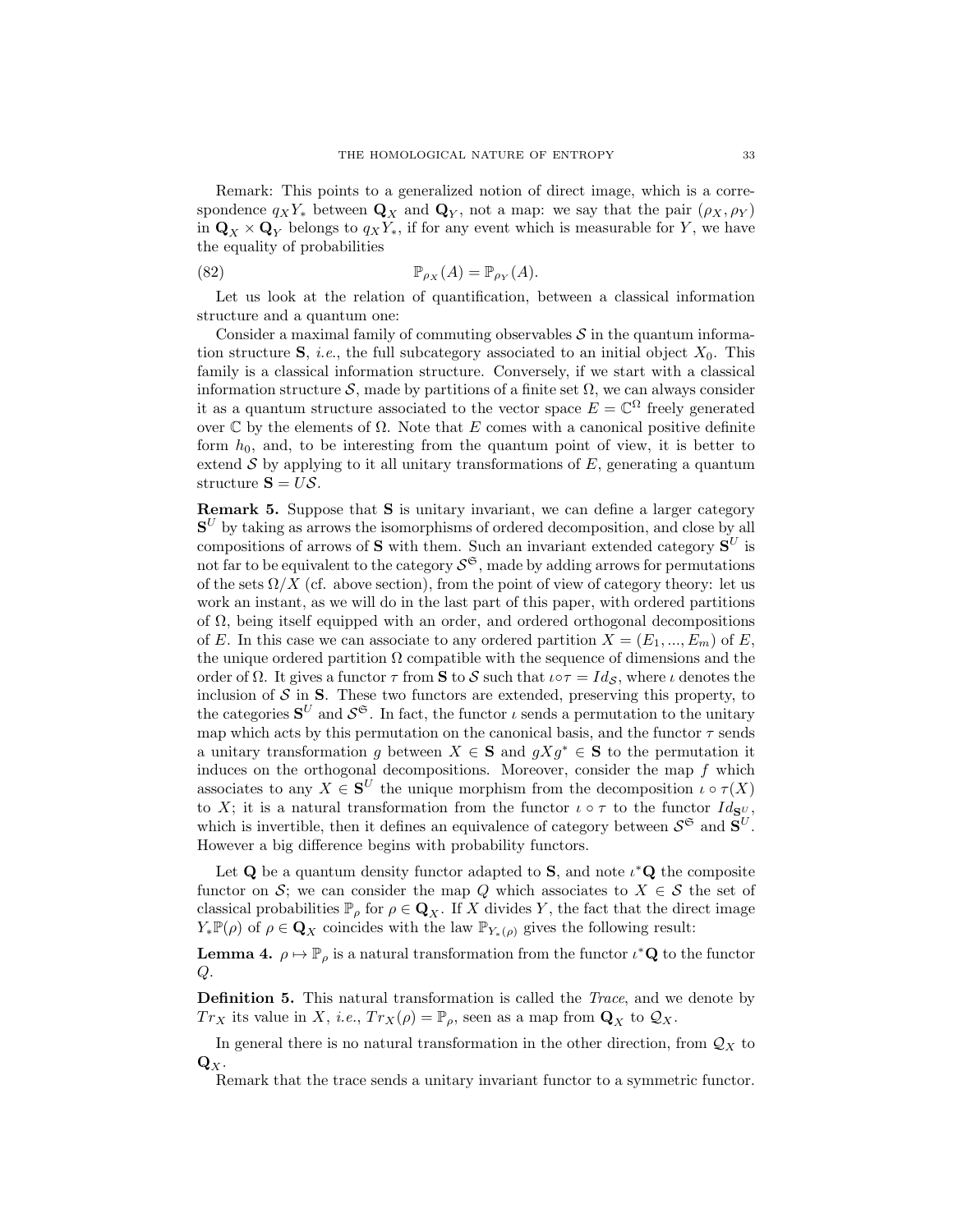#### <span id="page-35-0"></span>4.3. Quantum Information Homology.

As in the classical case, we can consider the ringed site given by the category S, equipped with the sheaf of monoids  $\{S_X; X \in \mathbf{S}\}\$ . In the ringed topos of sheaves of S-modules, the choice of a probability functor Q generates remarkable elements in this topos, formed by the functional space  $\bf{F}$  of measurable functions on  $\bf{Q}$ with values in  $\mathbb R$ . The action of the monoid (or the generated ring) being given by averaged conditioning, and the arrows being given by transposition of direct images. Then, the quantum information co-homology is the topos co-homology:

(83) 
$$
H^m(\mathbf{S}, \mathbf{Q}) = Ext^m_{\mathbf{S}}(\mathbb{R}; \mathbf{F})
$$

However, as in the classical case, we can define directly the co-homology with a bar resolution of the constant sheaf, as follows:

A set of functions  $F_X$  of m observables  $Y_1, ..., Y_m$  divided by X, and one density  $\rho$  indexed by  $X \in \mathbf{S}$ , is said *local*, when for any decomposition X dividing a decomposition Y, we have, for each  $\rho$  in  $\mathbf{Q}_X$ ,

(84) 
$$
F_X(Y_1; ...; Y_m; \rho) = F_X(Y_1; ...; Y_m; Y_*(\rho)).
$$

For  $m = 0$  this equation expresses that the family  $F_X$  is an element of the topos. For every m, a collection  $F_X, X \in \mathbf{S}$  is a natural transform F from a free functor  $\mathbf{S}_m$  to the functor **F**.

Be careful that in the quantum context, it is not true in general that locality is equivalent to the condition saying that the value  $F_X(Y_1; \ldots; Y_n; \rho)$  depends only on the family of conditioned densities  $E_{A_i}^* \rho E_{A_i}$ ;  $i = 0, ..., m$ , where  $A_i$  is one of the possible events defined by  $Y_i$ .

In fact it depends on the choice of  $\mathbf{Q}$ ; for instance it is false for a  $\mathbf{Q}^{max}$ , but it is true for a  $\mathbf{Q}^{min}$ .

The counter-example in the case of  $\mathbf{Q}^{max}$  is given by a function  $F(\rho)$  which is independent of X. It is local (in the sense of topos that we adopt) but it is non-local in the apparently more natural sense that it depends only of  $\rho_X$ . This is important to have this quantum particularity in the mind for understanding the following discussion.

As in the classical case, the action of observables on local functions is given by the average of conditioning, in the manner of Shannon, but using the Von Neumann conditioning:

(85) 
$$
Y.F(Y_0; ...; Y_m; \rho) = \sum_{A} Tr(E_A^* \rho E_A) F(Y_0; ...; Y_m; \rho | A)
$$

where the  $E_A$ 's are the spectral projectors of the bundle Y. In this definition there is no necessity to assume that Y commutes with the  $Y_j$ 's.

Remind that, when  $E_A^* \rho E_A$  is non-zero,  $\rho | A$  is equal to  $E_A^* \rho E_A / Tr(E_A^* \rho E_A)$ , and verifies the normalization condition that the trace equals to one. When  $E_A^* \rho E_A$  is equal to zero, the factor  $Tr(E_A^*\rho E_A)$  is zero, then by convention the corresponding term  $F$  is absent.

The proof of the Lemma [1](#page-14-1) applies without significant change to prove that the above formula defines an action of the monoid functor  $S_X$ .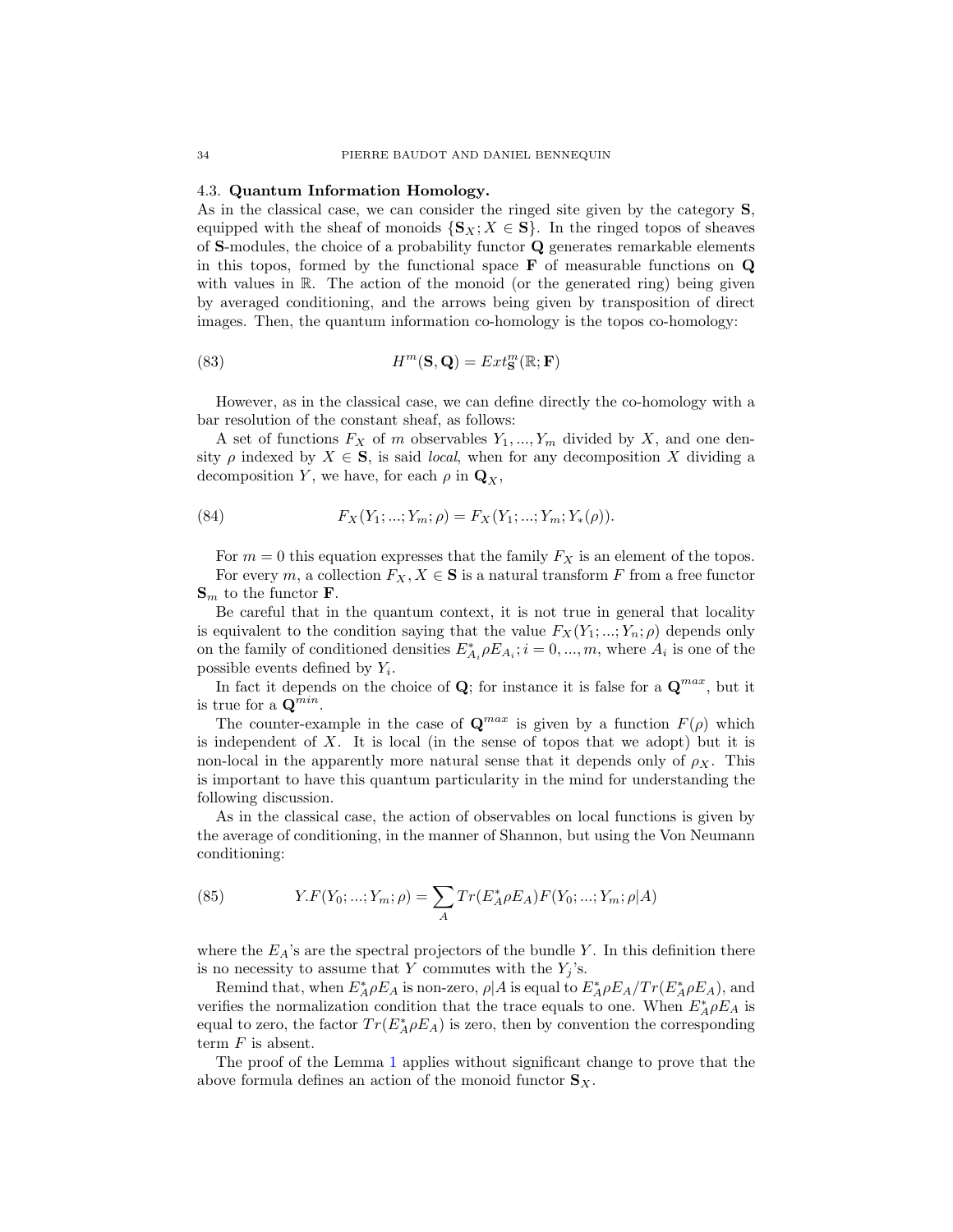Then, the definition of co-homology is given exactly as we have done for the classical case, by introducing the Hochschild operator:

(86)  
\n
$$
\hat{\delta}^m F(Y_1; \dots; Y_{m+1}; \rho)
$$
\n
$$
= Y_1.F(Y_2; \dots; Y_{m+1}; \rho) + \sum_{1}^{m} (-1)^i F(\dots; (Y_i, Y_{i+1}); \dots; Y_{m+1}; \rho) + (-1)^{m+1} F(Y_1; \dots; Y_m; \rho).
$$

The Von-Neumann entropy is defined by the following formula

(87) 
$$
S(\rho) = \mathbb{E}_{\rho}(-\log_2(\rho)) = -Tr(\rho \log_2(\rho)).
$$

For any density functor Q which is adapted to S, the Von-Neumann entropy defines a local 0-cochain, that we will call  $S_X$ , and is simply the restriction of S to the set  $\mathbf{Q}_X$ . If  $\rho$  belongs to  $\mathbf{Q}_X$  and if X divides Y, the law  $Y_*\rho$ , which is the same hermitian form as  $\rho$  belongs to  $\mathbf{Q}_Y$  by functoriality, thus  $S(Y_*\rho) = S(\rho)$  is translated by  $S_X(\rho) = S_Y(Y_*\rho)$ . This 0-cochain will be simply named the Von Neumann entropy.

In the case of  $\mathbf{Q}^{max}$ ,  $S_X$  gives the same value at all places X. In the case of  $\mathbf{Q}^{min}$ it coincides with  $S(\rho_X)$ , where  $\rho_X$  denotes the restriction to the decomposition X.

Be careful:  $\rho \mapsto S(\rho_X)$  is not a local 0-cochain for  $\mathbf{Q}^{max}$ . In fact in the case of  $\mathbf{Q}^{max}$  we have the same set  $\mathbf{Q} = \mathbf{Q}_X$  for every place X, thus, if we take for X a strict divisor of Y and if we take a density  $\rho$  such that, for the restrictions of  $\rho$ , the spectrum of  $\rho_Y$  and  $\rho_X$  are different, then, in general, we do not have  $S_X(\rho) = S_Y(Y_*\rho)$ , even if, as it is the case in the quantum context,  $Y_*\rho = \rho$ .

Remark that in the case of  $\mathbf{Q}^{max}$ , where every function of  $\rho$  independent of X is a cochain of degree zero, the particular functions which depends only on the spectrum of  $\rho$  are invariant under the action of the unitary group, and they are the only 0-cochains which are invariant by this group.

**Definition 6.** Suppose that **S** and **Q** are invariant by the unitary group, as is  $UB$ , we say that an *m*-cochain F is *invariant*, if for every X in S dividing  $Y_1, ..., Y_m$  in **S**, every  $\rho$  in  $\mathbf{Q}_X$  and every g in the group  $U(h_0)$ , we have

(88) 
$$
F_{g.X}(g.Y_1,...,g.Y_m; g.\rho) = F_X(Y_1; ...; Y_m; \rho);
$$

where  $g.X = gXg^*, g.Y_i = gY_ig^*; i = 1, ..., m$  and  $g.\rho = g\rho g^*$ .

This is compatible with the naturality assumption (functoriality by direct images), because direct image is a covariant operation.

Note that conditioning is also covariant if we change all variables and laws coherently. Thus the action of the monoids  $S_X$  on cochains respects the invariance.

Then the coboundary  $\hat{\delta}$  preserves invariance. Thus the co-homology of the invariant co-chains is well defined. We call it the invariant information co-homology, and we will denote it by  $H^*_{U}(\mathbf{S};\mathbf{Q}), U$  for unitary.

Invariant co-cochains form a subcomplex of ordinary cochains, then we have a well defined map from  $H^*_{U}(\mathbf{S};\mathbf{Q})$  to  $H^*(\mathbf{S};\mathbf{Q})$ .

The invariant 0-co-chains depend only on the spectrum of  $\rho$  in the sets  $\mathbf{Q}_x$ .

The invariant co-homology is probably a more natural object from the point of view of Physics. It is also on this co-homology that we were able to obtain constructive results.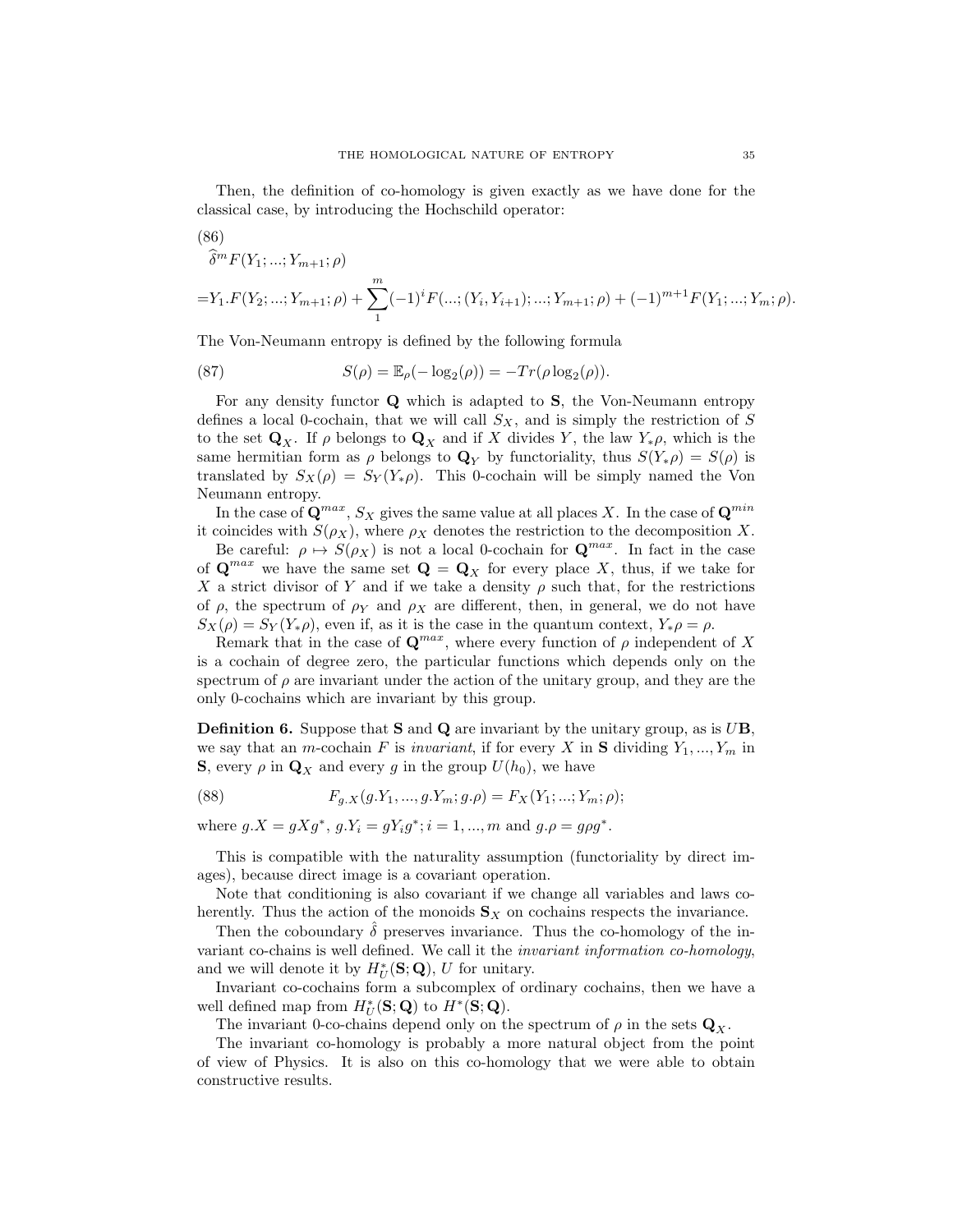The classical entropy of the decomposition  ${E_i}$  and the quantum law  $\rho$  is

(89) 
$$
H(X; \rho) = -\sum_{j} Tr(E_{j}^{*} \rho E_{j}) \log_{2}(Tr(E_{j}^{*} \rho E_{j}))
$$

In general it is not true that  $H(X; \rho) = H(Y; Y_*\rho)$  when X divides Y. Thus the Shannon (or Gibbs) entropy is not a local 0-cochain, but it is a local 1-cochain, *i.e.*, if  $X \to Y \to Z$  we have

(90) 
$$
H_X(Z; \rho_X) = H_Y(Z; Y_*\rho_X),
$$

Moreover it is a spectral 1-cochain for any  $\mathbf{Q}^{min}$ .

The following result is well known,  $cf.$  Nielsen and Chuang  $[46]$ .

<span id="page-37-0"></span>**Lemma 5.** Let  $X, Y$  be two commuting families of observables; we have

(91) 
$$
S_{(X,Y)}(\rho) = H(Y;\rho) + Y.S_X(\rho)
$$

*Proof.* We denote by  $\alpha, \beta, ...$  the indices of the different values of X, by k,l,... the indices of the different values of Y, and by  $i, j, ...$  the indices of a basis  $I_{k,\alpha}$ of eigenvectors of the conditioned density  $\rho_{k,\alpha} = E_{k,\alpha}^* \rho E_{k,\alpha}$  constrained by the projectors  $E_{k,\alpha}$  of the pair  $(Y, X)$ . The probability  $p_k = P_{\rho}(X = \xi_k)$  is equal to the sum over  $i, \alpha$  of the eigenvalues  $\lambda_{i,k,\alpha}$  of  $\rho_{k,\alpha}$ . We have

$$
Y.S(X; \rho) = -\sum_{k} p_k \sum_{i,\alpha} \frac{\lambda_{i,k,\alpha}}{p_k} \log_2(\frac{\lambda_{i,k,\alpha}}{p_k})
$$
  
= 
$$
-\sum_{i,k,\alpha} \lambda_{i,k,\alpha} \log_2(\lambda_{i,k,\alpha}) + \sum_{i,k,\alpha} \lambda_{i,k,\alpha} \log_2(p_k)
$$
  
= 
$$
-\sum_{i,k,\alpha} \lambda_{i,k,\alpha} \log_2(\lambda_{i,k,\alpha}) + \sum_{k} p_k \log_2(p_k).
$$

**Remark 6.** Taking  $X = 1$ , or any scalar matrix, the preceding Lemma [5](#page-37-0) expresses the fact that classical entropy is a derived quantity measuring the default of equivariance of the quantum entropy:

(92) 
$$
H(Y; \rho) = S_Y(\rho) - (Y.S_Y)(\rho).
$$

<span id="page-37-1"></span>**Lemma 6.** For any  $X \in \mathbf{S}$ , dividing  $Y \in \mathbf{S}$  and  $\rho \in \mathbf{Q}_X$ ,

(93) 
$$
\hat{\delta}(S_X)(Y;\rho) = -H_X(Y;\rho).
$$

Proof. This is exactly what says the Lemma [5](#page-37-0) in this particular case, because in this case  $(X, Y) = X$ , and, by definition, we have  $\delta(S_X)(Y; \rho) = Y.S_X(\rho) - S_X(\rho)$ . To insist, we give a direct proof with less indices for this case:

$$
Y.S_X(\rho) = -\sum_i p_i \sum_k \frac{\lambda_{ik}}{p_i} \log_2 \frac{\lambda_{ik}}{p_i}
$$
  
= 
$$
-\sum_{ik} \lambda_{ik} \log_2 \lambda_{ik} + \sum_{ik} \lambda_{ik} \log_2 p_i
$$
  
= 
$$
S_X(\rho) + \sum_i \log_2 p_i \sum_k \lambda_{ik} = S_X(\rho) + \sum_i (\log_2 p_i) p_i
$$
  
= 
$$
S_X(\rho) - H_X(Y; \mathbb{P}_\rho) = S_X(\rho) - H_X(Y; \rho).
$$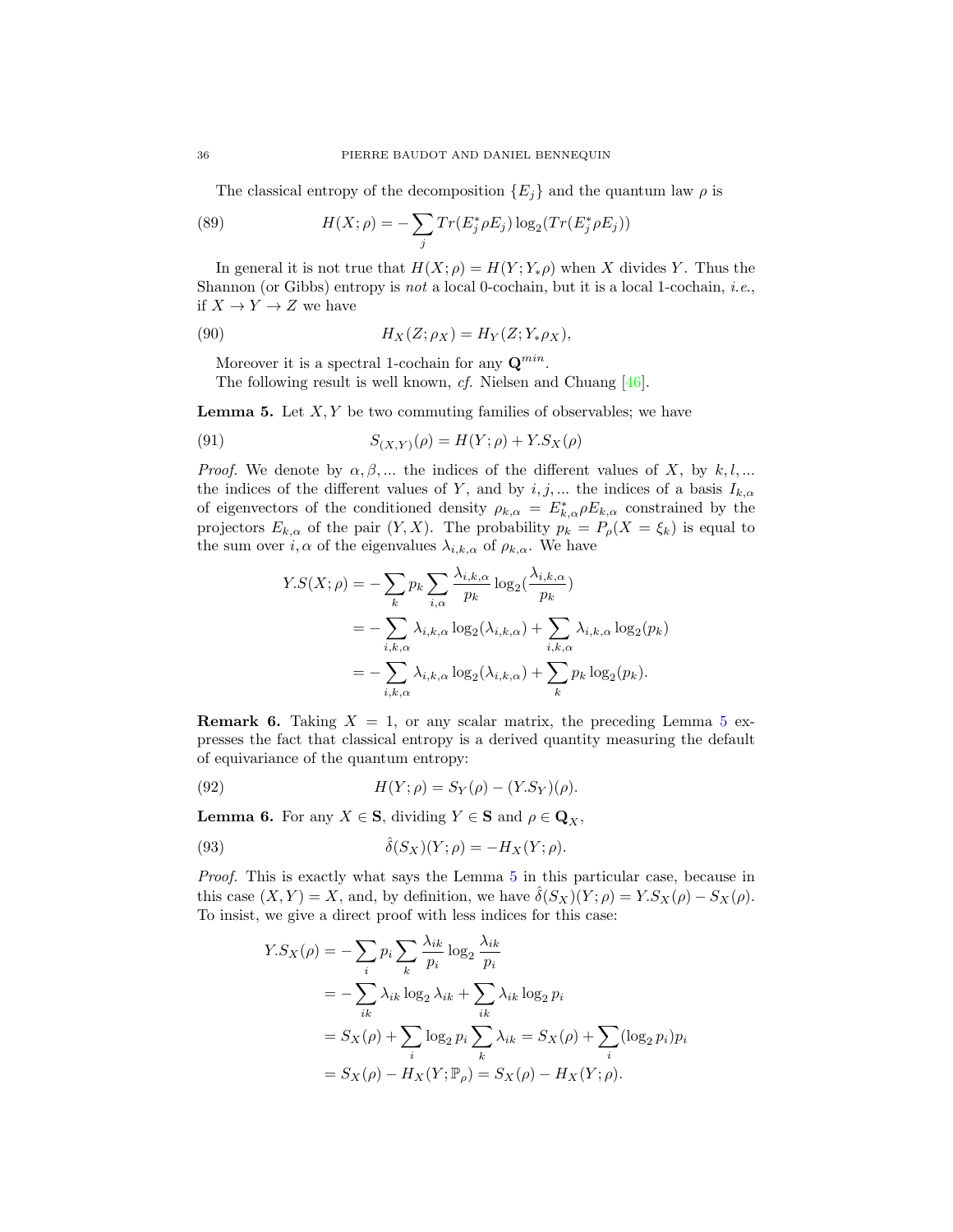The Lemma  $6$  says that (up to the sign) the Shannon entropy is the co-boundary of the Von-Neumann entropy. This implies that the Shannon entropy is a 1-co-cycle, as in the classical case, but now it gives zero in co-homology.

Note that the result is true for any **Q**, thus for  $\mathbf{Q}^{min}$  and for  $\mathbf{Q}^{max}$  as well.

Consider a maximal observable  $X_0$  in  $S$ , *i.e.*, a maximal set of commuting observables in S, the elements of this maximal partition form a finite set  $\Omega_0$ . If S is invariant by the group  $U(E; h_0)$ , all the maximal observables are deduced from  $X_0$  by applying a unitary base change. Suppose that the functor  $\bf{Q}$  is invariant also; then we get automatically a symmetric classical structure of information  $S$  on  $\Omega_0$ , given by the elements of S divided by  $X_0$ . And S is equipped with a symmetric classical functor of probability, given by the probability laws associated to the elements of  $S$ .

Remind that we defined the trace from quantum probabilities to classical probabilities, by taking the classical  $\mathbb{P}_{\rho}$  for each  $\rho$ , and we noticed that the trace is compatible with invariance and symmetry by permutations.

**Definition 7.** To each classical co-chain  $F^0$  we can associate a quantum co-chain  $F = tr^*F^0$  by putting

(94) 
$$
tr^*(F)_X(Y_1; ...; Y_m; \rho) = F_X^0(Y_1; ...; Y_m; tr_X(\rho)).
$$

The following result is straightforward:

<span id="page-38-0"></span>**Proposition 3.** (i) The trace of co-chains defines a map of the classical information Hochschild complex to the quantum one, which commutes with the co-boundaries, i.e., the map tr<sup>∗</sup> defines a map from the classical information Hochschild complex to the quantum Hochschild complex;  $(ii)$  this map sends symmetric cochains to invaraint cochains; it induces a natural map from the symmetric classical information co-homology  $H^*_{\mathfrak{S}}(\mathcal{S};\mathcal{Q})$  to the invariant quantum information co-homology  $H_U^*(\mathbf{S};\mathbf{Q})$ .

The Lemma [6](#page-37-1) says that the entropy class goes to zero.

Remark 7. In a preliminary version of these notes, we considered the expression  $s(X; \rho) = S(\rho_X) - S(\rho)$  and showed it satisfies formally the 1-cocycle equation. But we suppress this consideration now, because  $s$  is not local, thus it plays no interesting role in homology. For instance in  $\mathbf{Q}^{min}$ ,  $S(\rho_X)$  is local but  $S(\rho)$  is not and in  $\mathbf{Q}^{max}$ ,  $S(\rho)$  is local but  $S(\rho_X)$  is not.

Definition 8. In an information structure S we call edge a pair of decompositions  $(X, Y)$  such that X, Y and XY belong to S; we say that an edge is rich when both  $X$  and  $Y$  have at least two elements and  $XY$  cuts those two in four distinct subspaces of  $E$ . The structure  $S$  is connected if every two points are joined by a sequence of edges, and it is sufficiently rich when every point belongs to a rich edge. We assume a maximal set of subspaces  $UB$  is given in the Grassmannian of E, in such a way that the maximal elements  $X_0$  of **S** (i.e., initial in the category) are made by pieces in  $U$ **B**. The density functor  $Q$  is said *complete* with respect to S (or UB) if for every X, the set  $\mathbf{Q}_X$  contains the positive hermitian forms on the blocs of X, that give scalar blocs  $\rho_{\alpha\beta}$  for two elements  $E_{\alpha}$ ,  $E_{\beta}$  of a maximal decomposition. (All that is simplified when we choose a basis, and take maximal commutative subalgebras of operators, but we want to be free to consider simplicial complexes.)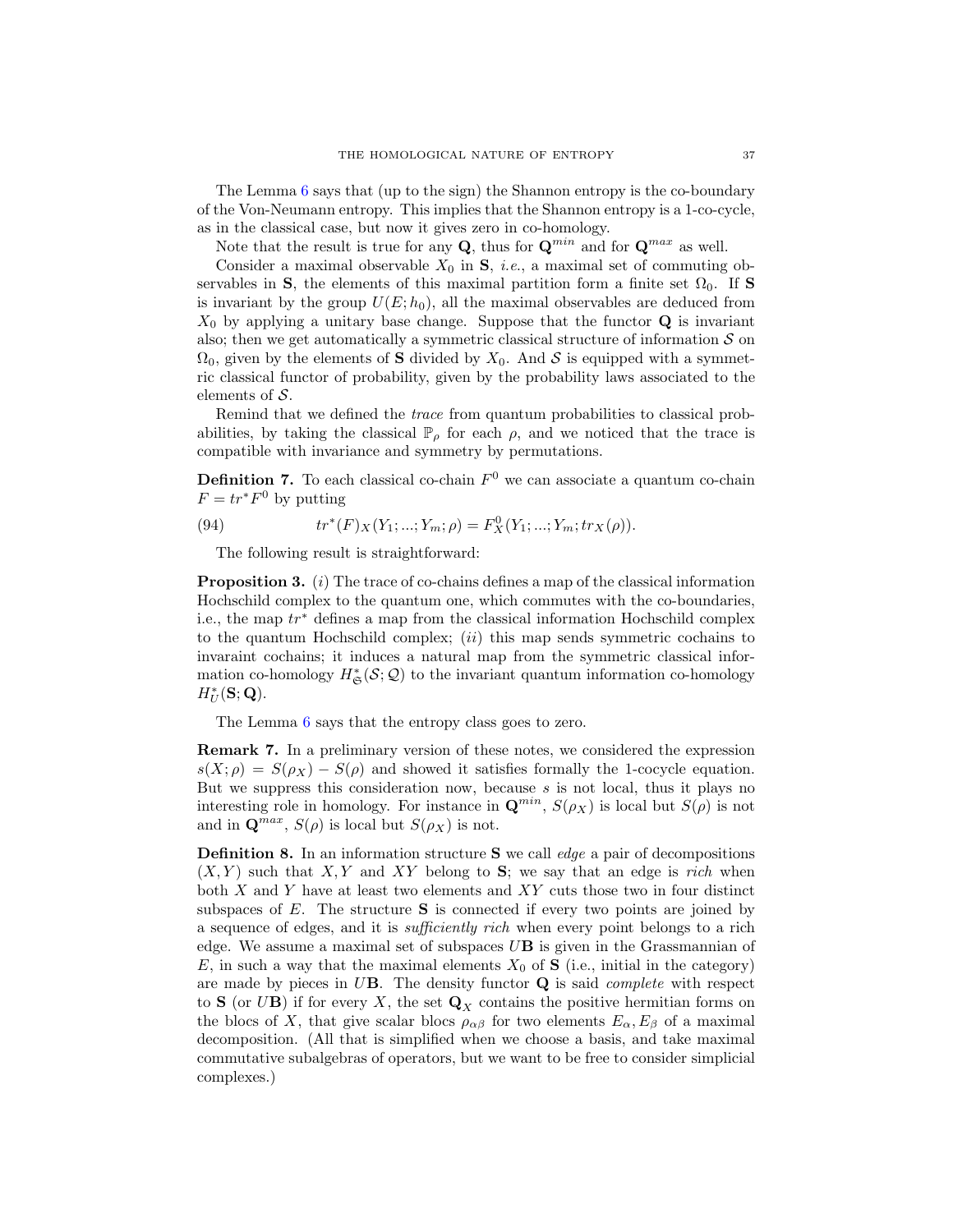<span id="page-39-0"></span>**Theorem 3.** (i) for any unitary invariant quantum information structure  $S$ , which is connected and sufficiently rich, and for the canonical invariant density functor  $\mathbf{Q}^{can}(\mathbf{S})$ , (i.e., the density functor which is minimal and complete with respect to S), the invariant information co-homology of degree one  $H_U^1(S; Q)$  is zero. (ii) Under the same hypothesis, the invariant co-homology of degree zero has dimension one, and is generated by the constants. Then, up to an additive constant, the only invariant 0-cochain which has the Shannon entropy as co-boundary is (minus) the Von-Neumann entropy.

*Proof.* (I) Let  $X, Y$  be two orthogonal decompositions of E belonging to S such that  $(X, Y)$  belongs to **S**, and  $\rho$  an element of **Q**. We name  $A_{k_i}; i = 1, ..., m$ the summands of X, and  $B_{\alpha_j}; j = 1,...,l$  the summands of Y; the projections  $E_{k_i} \rho E_{k_i}; i = 1, ..., m$  resp.  $E_{\alpha_j} \rho E_{\alpha_j}; j = 1, ..., l$  of  $\rho$  on the summands of X, resp. Y are denoted by  $\rho_{k_i}; i = 1, ..., m$  and  $\rho_{\alpha_j}; j = 1, ..., l$  respectively. The projections by the commutative products  $E_{k_i} E_{\alpha_j}$  are denoted by  $\rho_{k_i,\alpha_j}$ ;  $i = 1, ..., m, j = 1, ..., l$ .

Let f be a 1-cocycle, we write  $f(X; \rho) = F(\rho)$ ,  $f(Y; \rho) = H(\rho)$  and  $G(\rho) =$  $f(X, Y; \rho)$ . Note that in  $\mathbf{Q}^{min}$ , F is a function of the  $\rho_{k_i}$ , H a function of the  $\rho_{\alpha_j}$ and G a function of the  $\rho_{k_i,\alpha_j}$ , but there is no necessity too assume this property; we can always consider these functions restricted to diagonal blocs, which are arbitrary due to the completeness hypothesis.

For any positive hermitian  $\rho'$ , we write  $\rho'|\alpha$ , resp.  $\rho'|i$  the form conditioned by the event  $B_{\alpha}$  resp.  $A_i$ .

The co-cycle equation gives the two following equations, that are exchanged by permuting  $X$  and  $Y$ :

(95) 
$$
\sum_{\alpha_j} Tr(\rho_{\alpha_j}) F((\rho_{k_i} | \alpha_j); i = 1, ..., m) = G((\rho_{k_i, \alpha_j}); i, j) - H((\rho_{\alpha_j}); j),
$$

<span id="page-39-1"></span>(96) 
$$
\sum_{i} Tr(\rho_{k_i}) H((\rho_{\alpha_j}|k_i);j) = G((\rho_{k_i,\alpha_j});i,j) - F((\rho_{k_i});i).
$$

Now we consider a particular case, where the small blocs  $\rho_{k,\alpha}$  are zero except for  $(k_1, \alpha_2)$  and  $(k_j, \alpha_1)$  for  $j = 2, ..., m$ . We denote by  $h_1$  the forme  $\rho_{k_1, \alpha_2}$  and by  $h_i$  the form  $\rho_{k_i,\alpha_1}$ , for  $i = 2,...,m$ . Remark that  $Tr(h_1 + h_2 + ... + h_m) = 1$ .

(II) As in the classical case, it is a general fact for a 1-cocycle  $f$  and any variable  $Z$ the value  $f(Z; \rho)$  is zero if  $\rho$  is zero outside one of the orthogonal summand  $C_a$  of  $Z$ ; because the equation  $f_X(Z, Z; \rho) = f_X(Z; \rho) + Z.f_X(Z; \rho)$  implies  $Z.f_X(Z, \rho) = 0$ , and if  $\rho$  has only one non-zero factor  $\rho_a$ , we have

(97)

$$
Z.f(Z; \rho) = \sum_{b} Tr(\rho_b) f(Z; \rho_b / Tr(\rho_b)) = Tr(\rho_a) f(Z; \rho_a / Tr(\rho_a)) = 1.f(Z; \rho_a).
$$

Therefore in the particular case that we consider, we get for any i that  $H((\rho_{\alpha_j}|k_i); j) =$ 0. Consequently the Equation  $(96)$  equals the term in G to the term in F, and we can report this equality in the first equation. By denoting  $1 - x_1 = Tr(\rho_{\alpha_1})$ , this gives

(98)

$$
H((\rho_{\alpha_j}); j = 1, 2) = F((\rho_{k_i}); i = 1, ..., m) - (1 - x_1)F((0, \frac{h_2}{1 - x_2}, ..., \frac{h_m}{1 - x_m})).
$$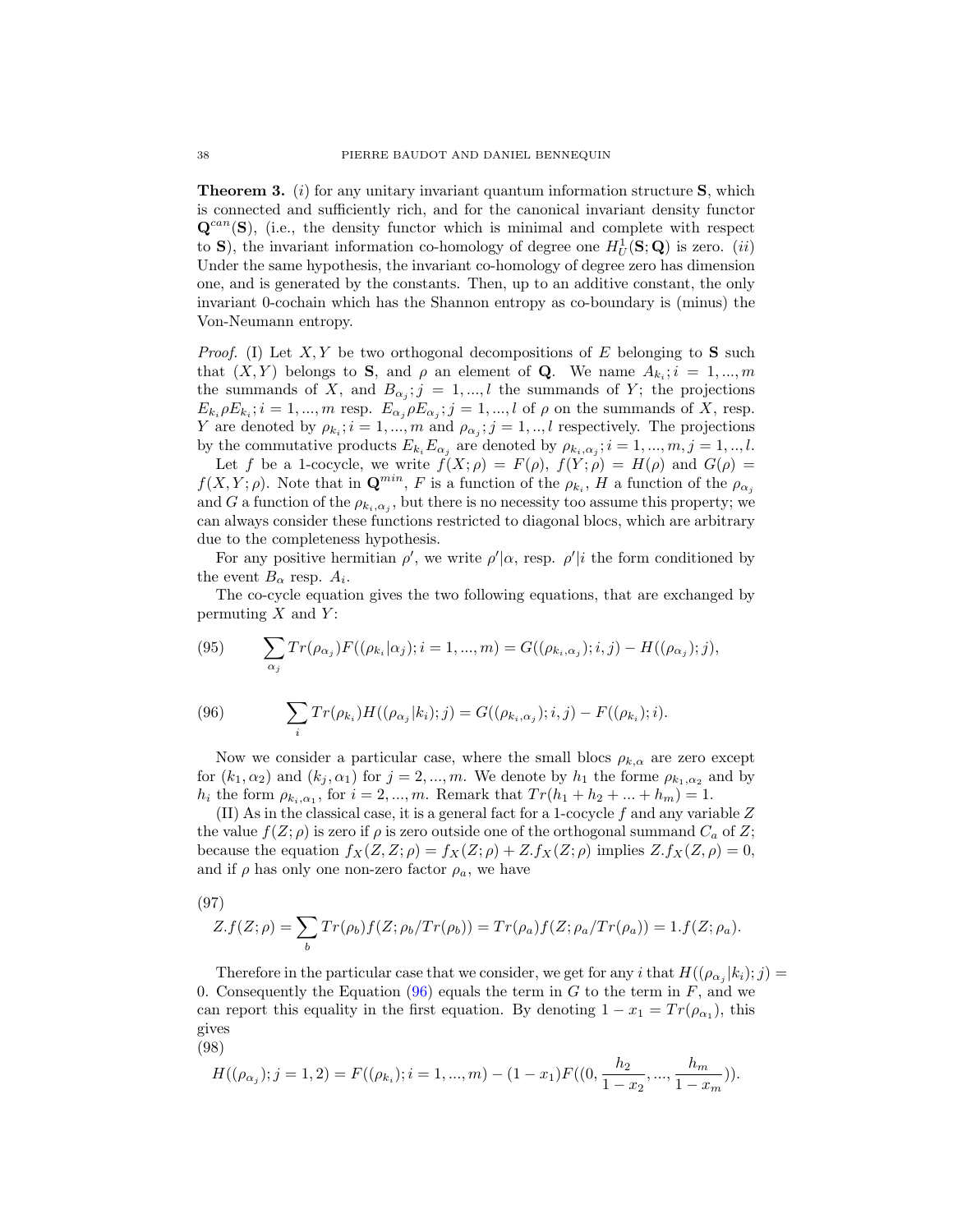Now if we add the condition  $h_3 = ... = h_m = 0$  we have  $F(0, h_2/(1-x_1), 0, ..., 0) =$ 0 for the reason which eliminated the  $H((\rho_{\alpha_j}|k_i);j)$ ; thus we obtain

(99) 
$$
H(\rho_{\alpha_1}); j = 1, 2) = F((\rho_{k_1}); i = 1, 2).
$$

This is a sufficiently strong constraints for implying that both terms are functions of  $h_1, h_2$  only, and that of course they coincide as functions of these small blocs. First this gives a recurrence equation, which, as in the classical case is able to reconstruct  $F((\rho_{k_i}); i = 1, ..., m)$  from the case of two blocs: (100)

<span id="page-40-0"></span>
$$
F(X; (\rho_{k_i}); i = 1, ..., m) = F(X; (\rho_{k_1}, \rho_{k_2}, 0, ..., 0) - (1 - x_1)F(X; (0, \frac{h_2}{1 - x_2}, ..., \frac{h_m}{1 - x_m})).
$$

(III) We are left with the study of two binary variables Y, Z, forming a rich edge.

The blocs of  $\rho$  adapted to the joint ZY are denoted by  $\rho_{00}, \rho_{01}, \rho_{10}, \rho_{11}$ , where the first index refers to  $Y$  and the second index refers to  $Z$ , but the blocs that are allowed for  $Y$  and  $Z$  are more numerous than four; there exist out of diagonal blocs, and their role will be important in our analysis. For Y we have matrices  $\rho_0^0$ and  $\rho_1^0$ , and for Z we have matrices  $\rho_0^1$  and  $\rho_1^1$ ;

(101) 
$$
\rho_0^0 = \begin{pmatrix} \rho_{00} & \rho_{001}^0 \\ \rho_{010}^0 & \rho_{01} \end{pmatrix} \quad \rho_1^0 = \begin{pmatrix} \rho_{10} & \rho_{101}^0 \\ \rho_{111}^0 & \rho_{11} \end{pmatrix}
$$

(102) 
$$
\rho_0^1 = \begin{pmatrix} \rho_{00} & \rho_{001}^1 \\ \rho_{010}^1 & \rho_{01} \end{pmatrix} \quad \rho_1^1 = \begin{pmatrix} \rho_{10} & \rho_{101}^1 \\ \rho_{111}^1 & \rho_{11} \end{pmatrix}
$$

They are disposed in sixteen blocs for  $\rho$ , but certain of them, noted with stars, cannot be seen from  $\rho_Y$  or  $\rho_Z$ :

(103) 
$$
\rho = \begin{pmatrix}\n\rho_{00} & \rho_{001}^0 & \rho_{001}^1 & \rho_{001}^* \\
\rho_{010}^0 & \rho_{01} & \rho_{101}^* & \rho_{001}^1 \\
\rho_{010}^1 & \rho_{010}^* & \rho_{10} & \rho_{101}^0 \\
\rho_{111}^* & \rho_{111}^1 & \rho_{111}^0 & \rho_{11}^1\n\end{pmatrix}
$$

Now the co-cycle equations are

(104) 
$$
F(Y, Z; \rho) = Y.F(Z; \rho) + F(Y; \rho) = Z.F(Y; \rho) + F(Z; \rho),
$$

giving the symmetrical relation:

(105) 
$$
Y.F(Z; \rho) - F(Z; \rho) = Z.F(Y; \rho) - F(Y; \rho).
$$

The conditioning makes many blocs disappear. Then, by denoting with latin letters the corresponding traces, and taking in account explicitly the blocs that must count, the symmetrical identity gives, for any  $\rho$ , the following developed equation:

<span id="page-40-1"></span>
$$
(p_{00} + p_{01})F_Z(\frac{\rho_{00}}{p_{00} + p_{01}}, \frac{\rho_{01}}{p_{00} + p_{01}}, 0, 0) + (p_{10} + p_{11})F_Z(0, 0, \frac{\rho_{10}}{p_{10} + p_{11}}, \frac{\rho_{01}}{p_{10} + p_{11}}) -F_Z(\rho_{00}, \rho_{001}^1, \rho_{01}, \rho_{001}^1, \rho_{100}^1, \rho_{10}, \rho_{111}^1, \rho_{11})
$$
  
=  $((\cancel{1006}) + \cancel{p_{10}})F_Y(\frac{\rho_{00}}{p_{00} + p_{10}}, 0, \frac{\rho_{10}}{p_{00} + p_{11}}, 0) + (\rho_{01} + p_{11})F_Y(0, \frac{\rho_{10}}{p_{01} + p_{11}}, 0, \frac{\rho_{11}}{p_{01} + p_{11}}) -F_Y(\rho_{00}, \rho_{001}^0, \rho_{01}, \rho_{001}^0, \rho_{100}^0, \rho_{111}^0, \rho_{11}).$ 

(IV) Now we make appeal to the invariance hypothesis: let us apply a unitary transformation  $g$  which respects the two summands of  $Y$  but does not necessarily respect the summands of Z we replace Z by  $gZg^*$ , and  $\rho$  by  $g\rho g^*$ , the value of  $F_Y(\rho_0^0, \rho_1^0)$  does not change. Our claim is that the only function  $F_Y$  which is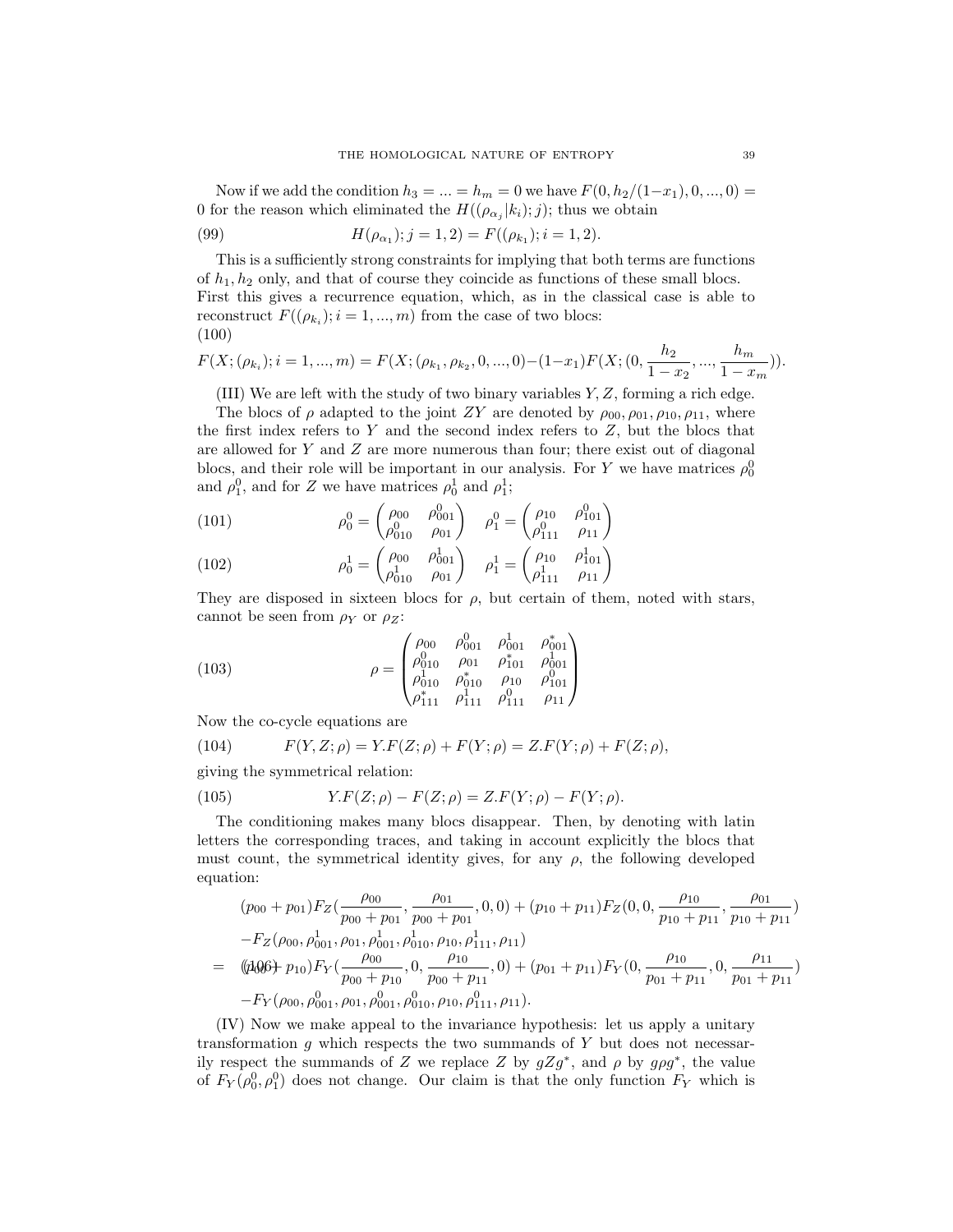compatible with the Equation [\(106\)](#page-40-1) for every  $\rho$  are functions of the traces of the blocs.

For the proof, we assume that all the blocs are zero except the eight blocs concerning Y. In this case, we see that the last function  $-F_Y$  of the right member, involves the eight blocs, but all the other functions involve only the four diagonal blocs. Thus our claim follows from the following result:

**Lemma 7.** A measurable function  $f$  on the set  $H$  of hermitian matrices which is invariant under conjugation by the unitary group  $U_n$  and invariant by the change of the coefficient  $a_{1n}$ , the farthest from the diagonal, is a function of the trace.

Proof. An invariant function for the adjoint representation is a function of the traces of the exterior powers  $\Lambda^k(\rho)$ , but these traces are coefficients in the basis  $e_{i_1} \wedge e_{i_1} \wedge ... \wedge e_{i_k}$ , and the elements divisible by  $e_1 \wedge e_n$  cannot be neglected, as soon as  $k \geq 2$ .

Therefore the co-cycle  $F_Y, F_Z$  comes from the image of  $tr^*$  in proposition [3.](#page-38-0) Then the recurrence relation  $(100)$  implies that the same is true for the whole co-cycle F.

 $(V)$  For concluding the proof of  $(i)$ , we appeal to the Theorem [1,](#page-22-0) that the only non-zero cocycles in this context, connected and sufficiently rich, are multiples of the classical entropy. However, the Lemma [5](#page-37-0) says that the entropy is a co-boundary.

(VI) To prove (ii), we have to show that every 0-cocycle  $X \mapsto f_X(\rho)$ , which depends only on the spectrum of  $\rho$ , is a constant. We know that a spectral function  $\sum_i \lambda_i, \sigma_2 = \sum_{i < j} \lambda_i \lambda_j, \dots$ is a measurable function  $\varphi(\sigma_1, \sigma_2, ...)$  of the elementary symmetric functions  $\sigma_1 =$ 

And, to be a 0-cocycle, f must verify, for every pair of decompositions,  $X \to Y$ , the equation

(107) 
$$
f_X(\rho) = \sum_i P_\rho(Y = i) f_X(\rho | (Y = i)).
$$

Explicitly, if  $f_X(\rho) = \varphi_X(\sigma_1, \sigma_2, \ldots),$ 

(108) 
$$
\varphi_X(\sigma_1, \sigma_2, \ldots) = \sum_i \sigma_1(\lambda_{k,i}) \varphi_X(\sigma_1(\lambda_{ki}), \ldots)
$$

where each bloc  $\rho|i$  has the spectrum  $\{\lambda_{k,i}; k \in J_i\}$ . For a sufficiently rich edge  $X =$ YZ, we have with four eigenvalues repeated as it must be to fulfill the dimensions:

(109) 
$$
f(\lambda_{00}^{(n_{00})}, n_{00}^{(n_{00})}, \lambda_{01}^{(n_{11})}, \lambda_{10}^{(n_{10})}, \lambda_{11}^{(n_{11})})
$$

$$
= (n_{00}\lambda_{00} + n_{01}\lambda_{01})f(\frac{\lambda_{00}^{(n_{00})}}{n_{00}\lambda_{00} + n_{01}\lambda_{01}}, \frac{\lambda_{01}^{(n_{01})}}{n_{00}\lambda_{00} + n_{01}\lambda_{01}})
$$

$$
+ (n_{10}\lambda_{10} + n_{11}\lambda_{11})f(\frac{\lambda_{10}^{(n_{10})}}{n_{10}\lambda_{10} + n_{11}\lambda_{11}}, \frac{\lambda_{11}^{(n_{11})}}{n_{10}\lambda_{10} + n_{11}\lambda_{11}}),
$$

and

$$
(110) \qquad = (n_{00}\lambda_{00} + n_{10}\lambda_{10})f(\frac{\lambda_{00}^{(n_{10})}, \lambda_{11}^{(n_{11})})}{n_{00}\lambda_{00} + n_{10}\lambda_{10}}, \frac{\lambda_{10}^{(n_{10})}}{n_{00}\lambda_{00} + n_{10}\lambda_{10}}, \frac{\lambda_{10}^{(n_{10})}}{n_{00}\lambda_{00} + n_{10}\lambda_{10}}) + (n_{01}\lambda_{01} + n_{11}\lambda_{11})f(\frac{\lambda_{01}^{(n_{11})}}{n_{01}\lambda_{01} + n_{11}\lambda_{11}}, \frac{\lambda_{11}^{(n_{11})}}{n_{01}\lambda_{01} + n_{11}\lambda_{11}}),
$$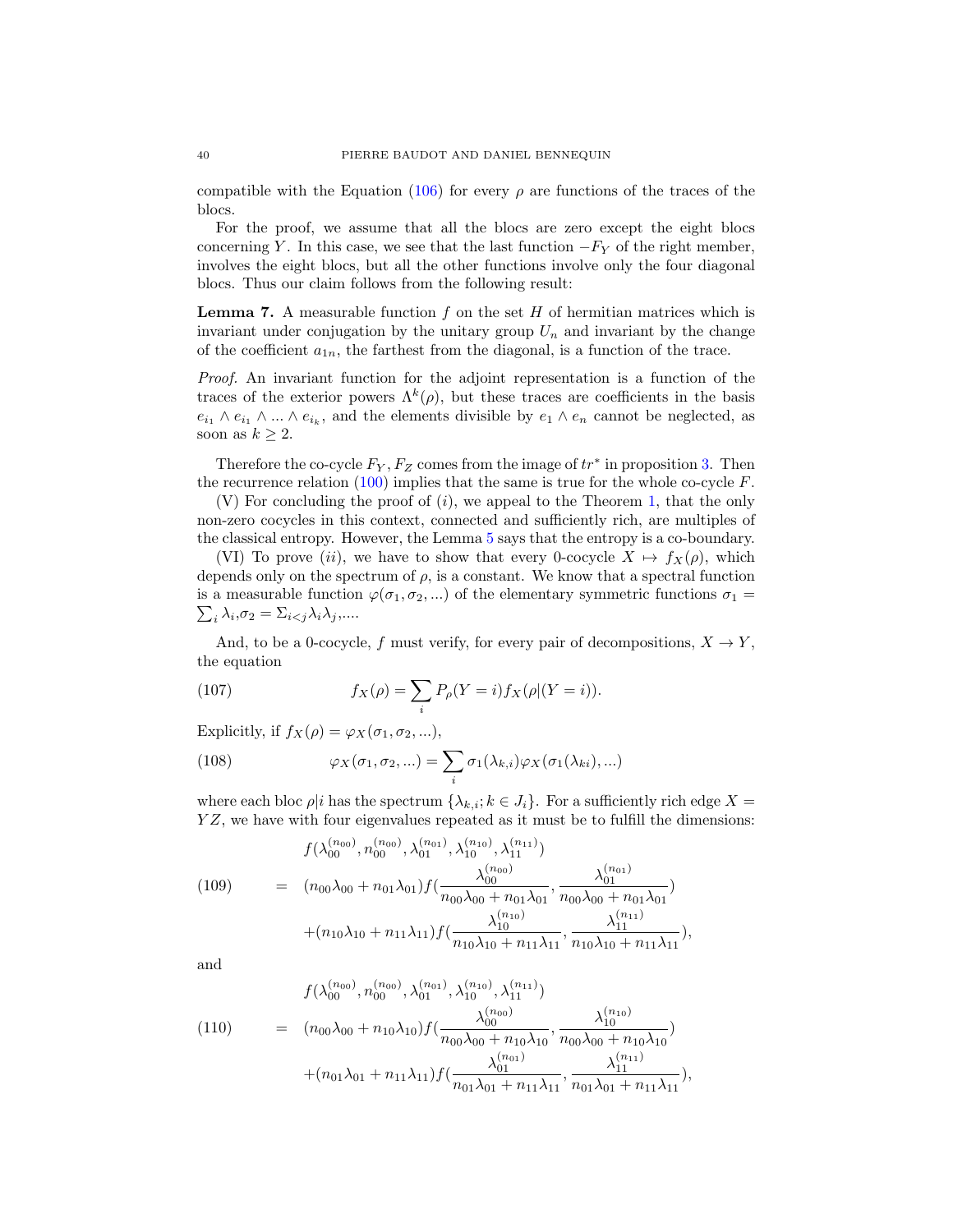By equating the two second members, taking  $\lambda_{01} = \lambda_{00} = 0$ , and varying  $\lambda_{10}, \lambda_{11}$ , we find that  $f(x, y)$  is the sum of a constant and a linear function.

At the end,  $f_X$  must be the sum of a constant and a linear function for every X. However, a linear symmetric function is a multiple of  $\sigma_1$ . As  $\rho$  is normalized by the condition  $Tr(\rho) = 1$ , only the constant survives.

Remark 8. In his book "Structure des Systemes Dynamiques", J-M. Souriau [\[50\]](#page-65-15) showed that the mass of a mechanical system is a degree one class of co-homology of the relativity group with values in its adjoint representation; this class being non-trivial for classical Mechanics, with the Galileo group, and becoming trivial for Einstein relativistic Mechanics, with the Lorentz-Poincare group. Even if we are conscious of the big difference with our construction, the above result shows the same thing happens for the entropy, but going from classical statistics to quantum statistics.

From the philosophical point of view, it is important to mention that the main difference between classical and quantum information co-homology in degree less than one, is the fact that the certitude, 1, becomes highly non-trivial in the quantum context. This point is discussed in particular by Gabriel Catren [\[15\]](#page-64-24). In geometric quantization the first ingredient, discovered by Kirillov, Kostant and Souriau in the sixties, is a circular bundle over the phase space that allows a non-trivial representation of the constants. The second ingredient also discovered by the same authors, is the necessity to choose a polarization, which correspond to the choice of a maximal commutative Poisson sub-algebra of observable quantities. This second ingredient appears in our framework through the limitations of information categories to collection of commutative Boolean algebras, coming from the impossibility to define manageable joints for arbitrary pair of observables.

# <span id="page-42-0"></span>5. Product Structures, Kullback-Leibler Divergence, Quantum **VERSION**

In this short section, we use both the homogeneous bar-complex and the nonhomogeneous complex.

A natural extension of the information co-cycles is to look at the measurable functions

(111) 
$$
F(X_0; X_1; \ldots; X_m; P_0; P_1, P_2, \ldots, P_n; X),
$$

of several probability laws  $P_i$  (or density of states respectively) on  $\Omega$  (or E respectively) belonging to the space  $\mathcal{Q}_X$  that are absolutely continuous with respect to  $P_0$ , and several decompositions  $Y_i$  less fine than X. To be homogeneous co-chains these functions have to behave naturally under direct image  $Y_*(P_i)$ , and to satisfy the equivariance relation:

(112) 
$$
F((Y, X_0); (Y, X_1); \dots; (Y, X_m); P_0; P_1, P_2, \dots, P_n; X)
$$

$$
= Y.F(X_0; X_1; \dots; X_m; P_0; P_1, P_2, \dots, P_n; X),
$$

for any  $Y \in \mathcal{S}_X$  (resp.  $\mathbf{S}_X$ ), where

$$
Y.F(X_0; X_1; ...; X_m; P_0; P_1, P_2, ..., P_n; X)
$$
  
(113) = 
$$
\int_{E_Y} dY_* P_0(y) F(X_0; X_1; ...; X_m; P_0|Y = y; P_1|Y = y, ..., P_n|Y = y; X).
$$

Note that a special role is played by the law  $P_0$ , which justifies the coma notation.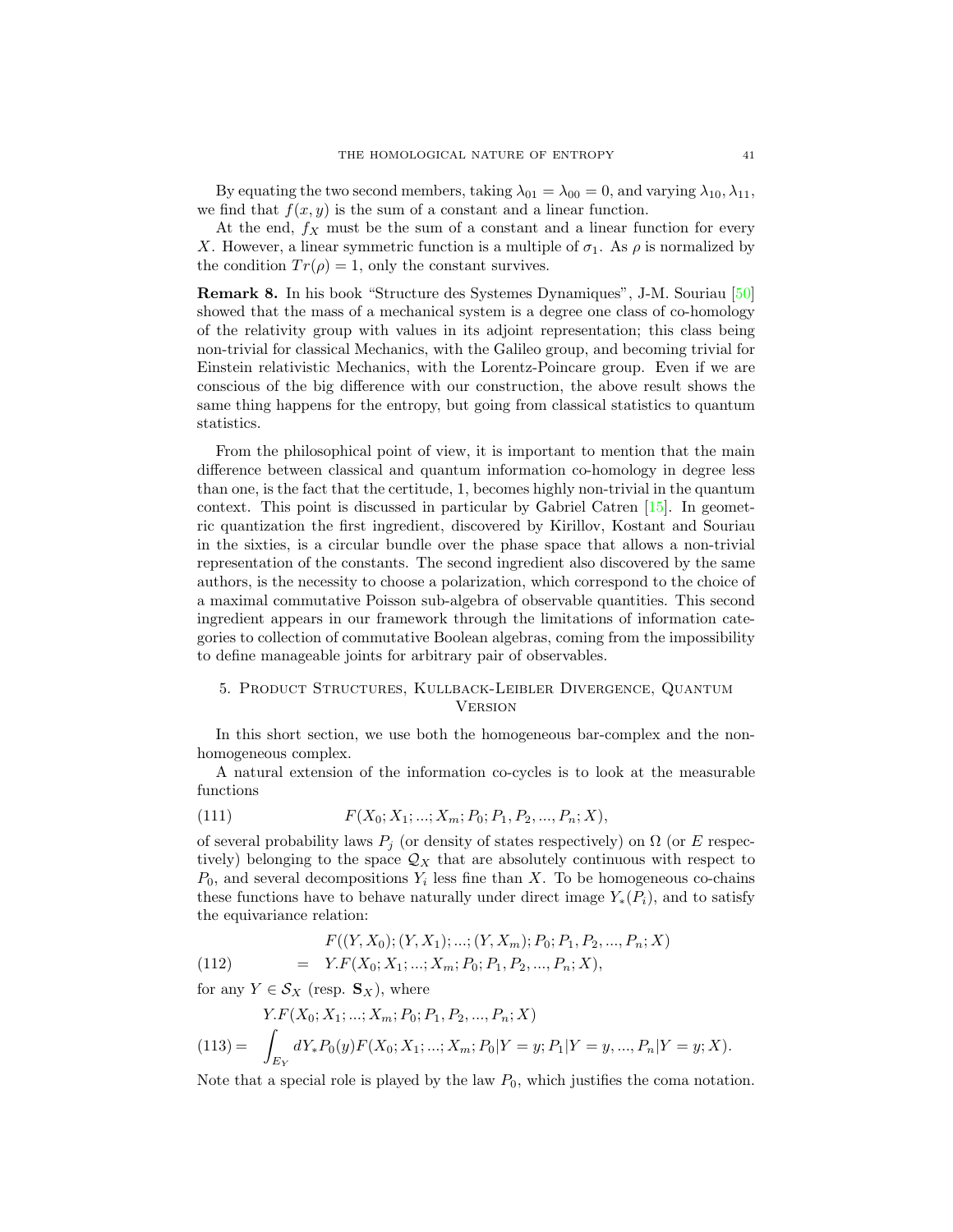The proof of the Lemma [1](#page-14-1) in Section [2.1](#page-11-2) extends without modification to show that this defines an action of semi-group.

Then we define the homogeneous co-boundary operator by

(114) 
$$
\delta F(X_0; X_1; \dots; \dots; X_m; X_{m+1}; P_0; P_1, P_2, \dots, P_n; X) = \sum_i (-1)^i F(X_0; \dots; \widehat{X}_i; \dots; X_m; X_{m+1}; P_0; P_1, P_2, \dots, P_n; X).
$$

The co-cycles are the elements of the kernel of  $\delta$  and the co-boundaries the elements of the image of  $\delta$  (with a shift of degree). The co-homology groups are the quotients of the spaces of co-cycles by the spaces of co-boundaries.

This co-homology is the topos co-homology  $H^*_{\mathcal{S}}(\mathbb{R},\mathcal{F}_n)$ , of the module functor  $\mathcal{F}_n$  of measurable functions of  $n + 1$ -uples of probabilities, in the ringed topos S (resp. S in the quantum case).

There is also the non-homogeneous version: a  $m$ -cocycle is a family of functions  $F_X(X_1; \ldots; \ldots; X_m; P_0; P_1, P_2, \ldots, P_n)$  which behave naturally under direct images, without equivariance condition.

The co-boundary operator is copied on the Hochschild operator: then we define the homogeneous co-boundary operator by

(115) 
$$
\delta F_X(X_0; X_1; \dots; \dots; X_m; P_0; P_1, P_2, \dots, P_n)
$$

$$
= (X_0.F_X)(X_1; \dots; \dots; X_m; P_0; P_1, P_2, \dots, P_n)
$$

$$
+ \sum_i (-1)^{i+1} F(X_0; \dots; \widehat{X_i}; \dots; X_m; P_0; P_1, P_2, \dots, P_n; X).
$$

Let us recall the definition of the Kullback-Leibler divergence (or relative entropy) between two classical probability laws  $P, Q$  on the same space  $\Omega$ , in the finite case:

(116) 
$$
H(P;Q) = -\sum_{i} p_i \log \frac{q_i}{p_i}.
$$

Over an infinite set, it is required that  $Q$  is absolutely continuous with respect to P with a  $L^1$ -density  $dQ/dP$ , and the definition is

.

(117) 
$$
H(P;Q) = -\int_{\Omega} dP(\omega) \log \frac{dQ(\omega)}{dP(\omega)}
$$

When  $dQ(\omega)/dP(\omega) = 0$ , the logarithm is  $-\infty$  and due to the sign minus, we get a contribution  $+\infty$  in H, thus, if this happens with probability non-zero for P the divergence is infinite positive. To get a finite number we must suppose also that  $P$ is absolutely continuous with respect to  $Q$ , *i.e.*,  $P$  and  $Q$  are equivalent.

The analogous formula defines the quantum Kullback-Leibler divergence (or quantum relative entropy),  $cf.$  Nielsen-Chuang [\[46\]](#page-65-4), between two density of states  $\rho, \sigma$  on the same Hilbert space E, in the finite dimensional case:

(118) 
$$
S(\rho; \sigma) = -Tr(\rho(\log \sigma - \log \rho)).
$$

In the case of an infinite dimensional Hilbert space, it is required that the trace is well defined.

These quantities are positive or zero, and they are zero only in the case of equality of the measures (resp. the densities of states). It is the reason why it is frequently used as a measure of distance between two laws.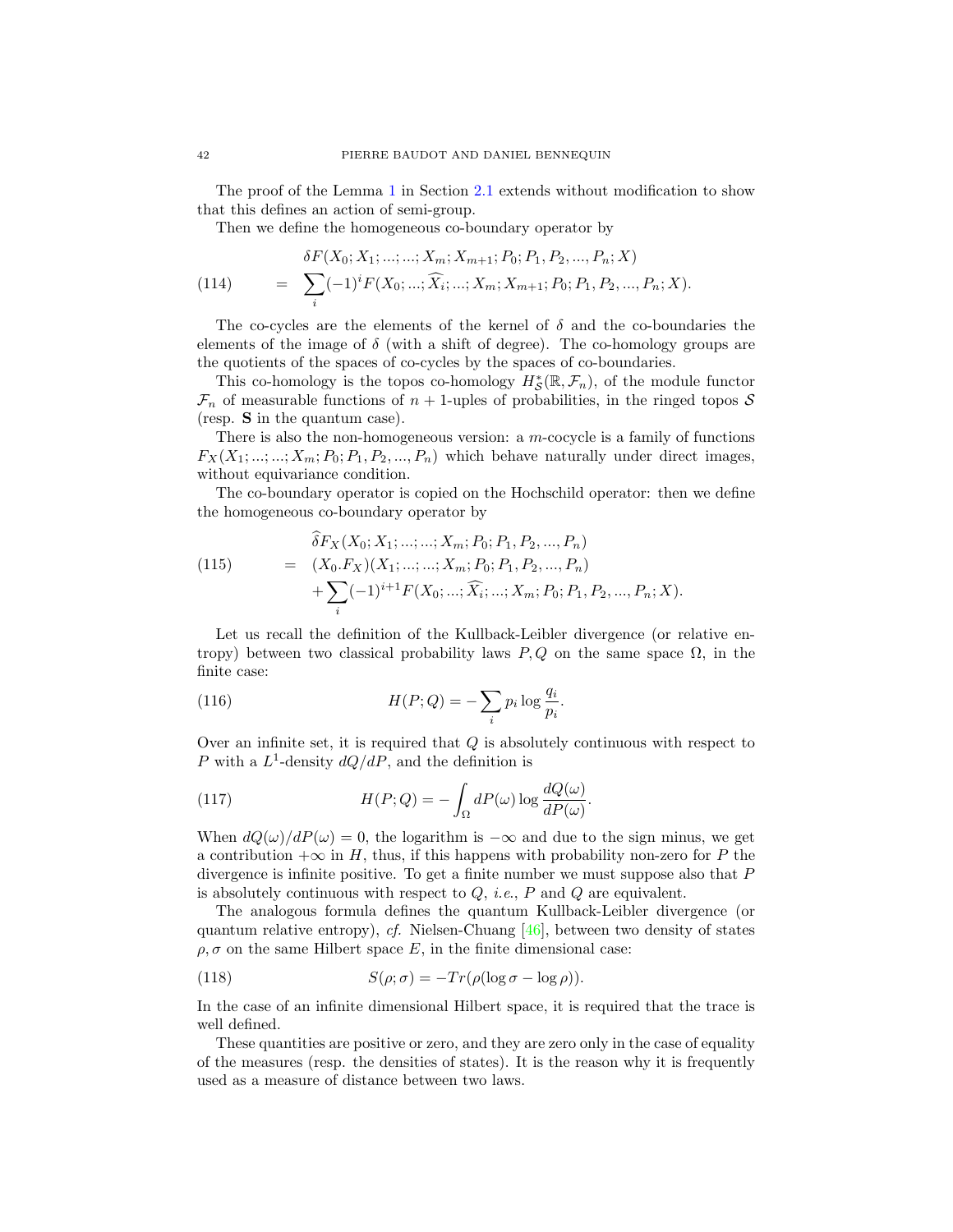**Proposition 4.** The map which associates to X in  $S$ , Y divided by X, and two laws P, Q the quantity  $H(Y_*P; Y_*Q)$  defines a non-homogeneous 1-cocycle, denoted  $H_X(Y; P; Q)$ .

Proof. As we already know that the classical Shannon entropy is a non-homogeneous 1-cocycle, it is sufficient to prove the Hochschild relation for the new function

<span id="page-44-0"></span>(119) 
$$
H_m(Y; P; Q) = -\sum_i p_i \log q_i.
$$

Let us denote by  $p_{ij}$  (resp.  $q_{ij}$ ) the probability for P (resp. Q) of the event  $Y = x_i, Z = y_j$ , and by  $p^j$  (resp.  $q^j$ ) the probability for P (resp. Q) of the event  $Z = y_j$ ; then the probability  $p_i^j$  (resp.  $q_i^j$ ) of  $Y = x_i$  knowing that  $Z = y_j$  for P (resp. for Q) is equal to  $p_{ij}/p^j$  (resp.  $q_{ij}/q^j$ ), and we have

(120) 
$$
H_m((Z, Y); P, Q) = -\sum_{i} \sum_{j} p_{ij} \log q_{ij}
$$

(121) 
$$
= -\sum_{j} p^{j} \sum_{i} p_{i}^{j} \log(q^{j} q_{i}^{j})
$$

(122) 
$$
= -\sum_{j} p^{j} \log q^{j} (\sum_{i} p_{i}^{j}) - \sum_{j} p^{j} \sum_{i} p_{i}^{j} \log q_{i}^{j}
$$

(123) 
$$
= -\sum_{j} p^{j} \log q^{j} - \sum_{j} p^{j} \sum_{i} p_{i}^{j} \log q_{i}^{j};
$$

the first term on the right is  $H_m(Z; P; Q)$  and the second is  $(Z,H_m)(Y; P; Q)$ , Q.E.D.

This defines a homogeneous co-cycle for pairs of probability laws  $H_X(Y;Z;P;Q)$  =  $H_X(Y; P; Q) - H_X(Z; P; Q)$ , named Kullback-divergence variation.

In the quantum case, for two densities of states  $\rho$ ,  $\sigma$  we define in the same manner a classical Kullback-Leibler divergence  $H_X(Y; \rho; \sigma)$  by the formula

(124) 
$$
H_X(Y; \rho; \sigma) = \sum_k (Tr(\rho_k \log(Tr(\rho_k)) - \log(Tr(\sigma_k))));
$$

where the index k parameterizes the orthogonal decomposition  $E_k$  associated to Y and where  $\rho_k$  (resp.  $\sigma_k$ ) denotes the matrix  $E_k^* \rho E_k$  (resp.  $E_k^* \sigma E_k$ ). It is the Kullback-Leibler divergence of the classical laws associated to the direct images  $\rho$ and  $\sigma$  respectively.

But in the case of quantum information theory, we can also define a quantum divergence, for any pair densities of states  $(\rho, \sigma)$  in  $\mathbf{Q}_X$ ,

(125) 
$$
S_X(\rho;\sigma) = -Tr(\rho \log \sigma).
$$

**Lemma 8.** For any pair  $(X, Y)$  of commuting hermitian operators, such that Y divides  $X$ , the function  $S_X$  satisfies the relation

(126) 
$$
S(X,Y)(\rho;\sigma) = H_Y(X;\rho;\sigma) + X.S_Y(\rho;\sigma);
$$

where  $H_X$  of two variables denotes the mixed entropy, defined by Equation [\(119\)](#page-44-0).

*Proof.* As in the proof of the Lemma [4,](#page-34-0) we denote by  $\alpha, \beta, ...$  (resp. k, l, ...) the indices of the orthogonal decomposition  $Y$  (resp.  $X$ ), and by  $i, j, ...$  the indices of a basis  $\phi_{i,k,\alpha}$  of the space  $E_{k,\alpha}$  made by eigenvectors of the matrix  $\rho_{k,\alpha}$  =  $E_{k,\alpha}^*\rho E_{k,\alpha}$  belonging to the joint operator  $(X,Y)$ . In a general manner if M is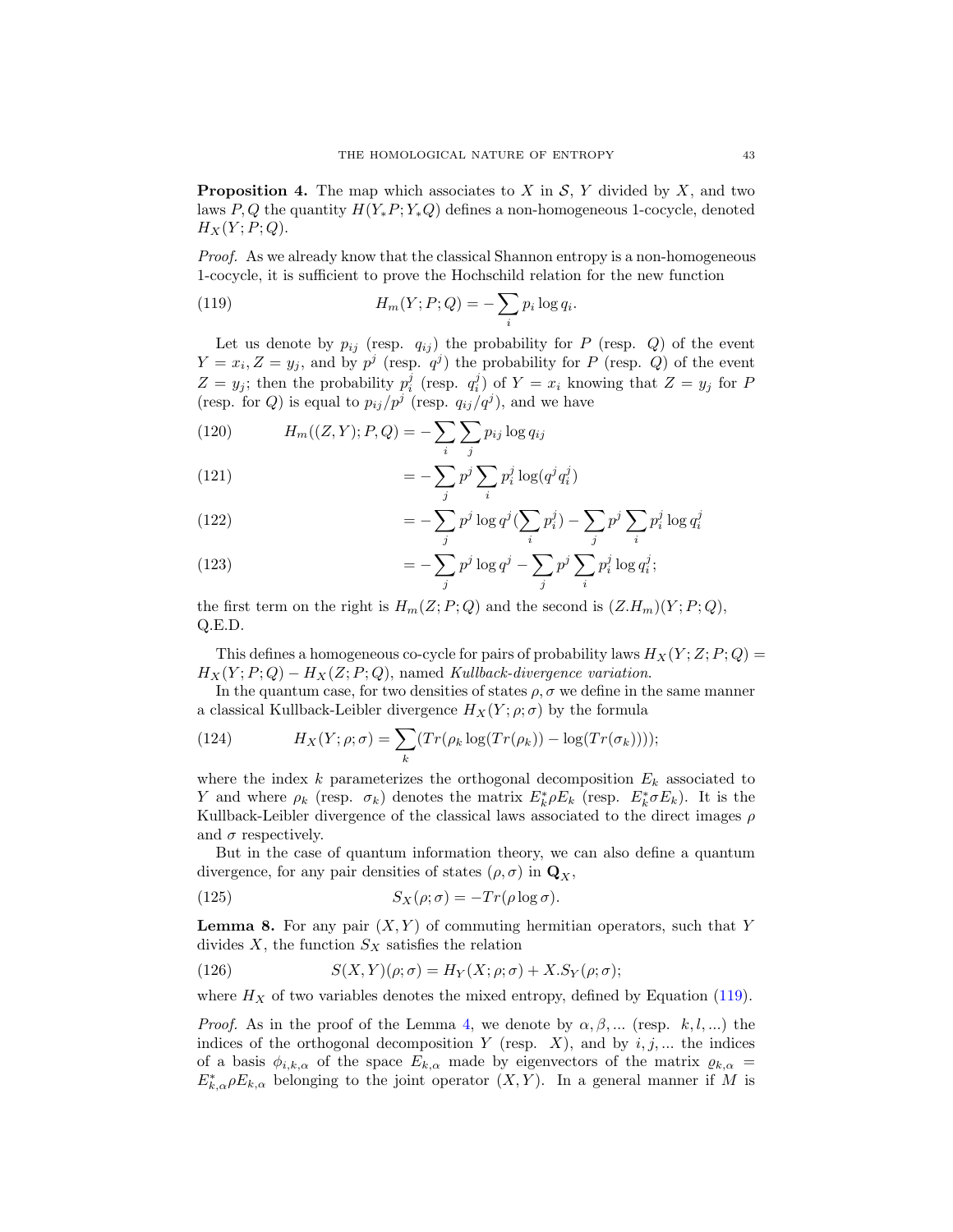an endomorphism of  $E_{k,\alpha}$  we denote by  $M_{i,k,\alpha}$  the diagonal coefficient of index  $(i, k, \alpha)$ . The probability  $p_k$  (resp.  $q_k$ ) for  $\rho$  (resp.  $\sigma$ ) of the event  $X = \xi_k$  is equal to the sum over  $i, \alpha$  of the eigenvalues  $\lambda_{i,k,\alpha}$  of  $\rho_{k,\alpha}$  (resp.  $\mu_{i,k,\alpha}$  of  $\sigma_{k,\alpha}$ ). And the restricted density  $\rho^{Y_k}$  (resp.  $\sigma^{Y_k}$ ), conditioned by  $X = \xi_k$ , is the sum over  $\alpha$  of  $\varrho_{k,\alpha}$ (resp. of  $\sigma_{k,\alpha}$ ) divided by  $p_k$  (resp.  $q_k$ ). We have

(127) 
$$
X.S_Y(\rho;\sigma) = -\sum_k p_k Tr(\rho_{Y_k} \log \sigma^{Y_k})
$$

(128) 
$$
= -\sum_{k} p_k \sum_{i,\alpha} \frac{\lambda_{i,k,\alpha}}{p_k} (\log \frac{\sigma_k}{q_k})_{i,k,\alpha}
$$

(129) 
$$
= \sum_{i,k,\alpha} \lambda_{i,k,\alpha} \log q_k - \sum_{i,k,\alpha} \lambda_{i,k,\alpha} (\log \sigma_k)_{i,k,\alpha}
$$

(130) 
$$
= \sum_{k} p_k \log q_k - Tr(\rho_{k,\alpha} \log(\sigma_{k,\alpha}))
$$

(131) 
$$
= -H_Y(X; \rho; \sigma) + S_{(X,Y)}(\rho; \sigma).
$$

As a corollary, with the argument proving the Lemma [5](#page-37-0) from the Lemma [4,](#page-34-0) we obtain that the classical Kullback divergence is minus the co-boundary of the 0-cochain defined by the quantum divergence.

This shows that the generating function of all the co-cycles we have considered so far is the quantum 0-cochain for pairs  $S(\rho;\sigma) = -Tr(\rho \log \sigma)$ .

# 6. Structure of Observation of a Finite System

<span id="page-45-0"></span>Up to now the considered structures and the interventions of entropy can be considered as forming a kind of statics in information theory. The aim of this section is to indicate the elements of dynamics which could correspond. This more dynamical study could be more adapted to the known intervention of entropy in the theory of dynamical systems, as defined by Kolmogorov and Sinai.

## <span id="page-45-1"></span>6.1. Problems of Discrimination.

The problem of *optimal discrimination* consists in separating the various states of a system, by using in the most economical manner, a family of observable quantities. One can also only want to detect a state satisfying a certain chosen property. A possible measure of the cost of discrimination is the number of step before ending the process.

First, let us define more precisely what we mean by a system, a state, an observable quantity and a strategy for using observations. As before, for simplicity, the setting is finite sets.

The symbol [n] denotes the set  $\{1, ..., n\}$ . We have n finite sets  $M_i$  of respective cardinalities  $m_i$ , and we consider the set M of sequences  $x_1, ..., x_n$  where  $x_i$  belongs to  $M_i$ ; by definition a *system* is a subset X of M and a *state* of the system is an element of X. The set of (classical) observable quantities is a (finite) subset A of the functions from  $X$  to  $\mathbb{R}$ .

A use of observables, named an *observation strategy*, is an oriented tree  $\Gamma$ , starting at its root, that is the smallest vertex, and such that each vertex is labelled by an element of A, and each arrow (naturally oriented edge) is labelled by a possible value of the observable at the initial vertex of the arrow.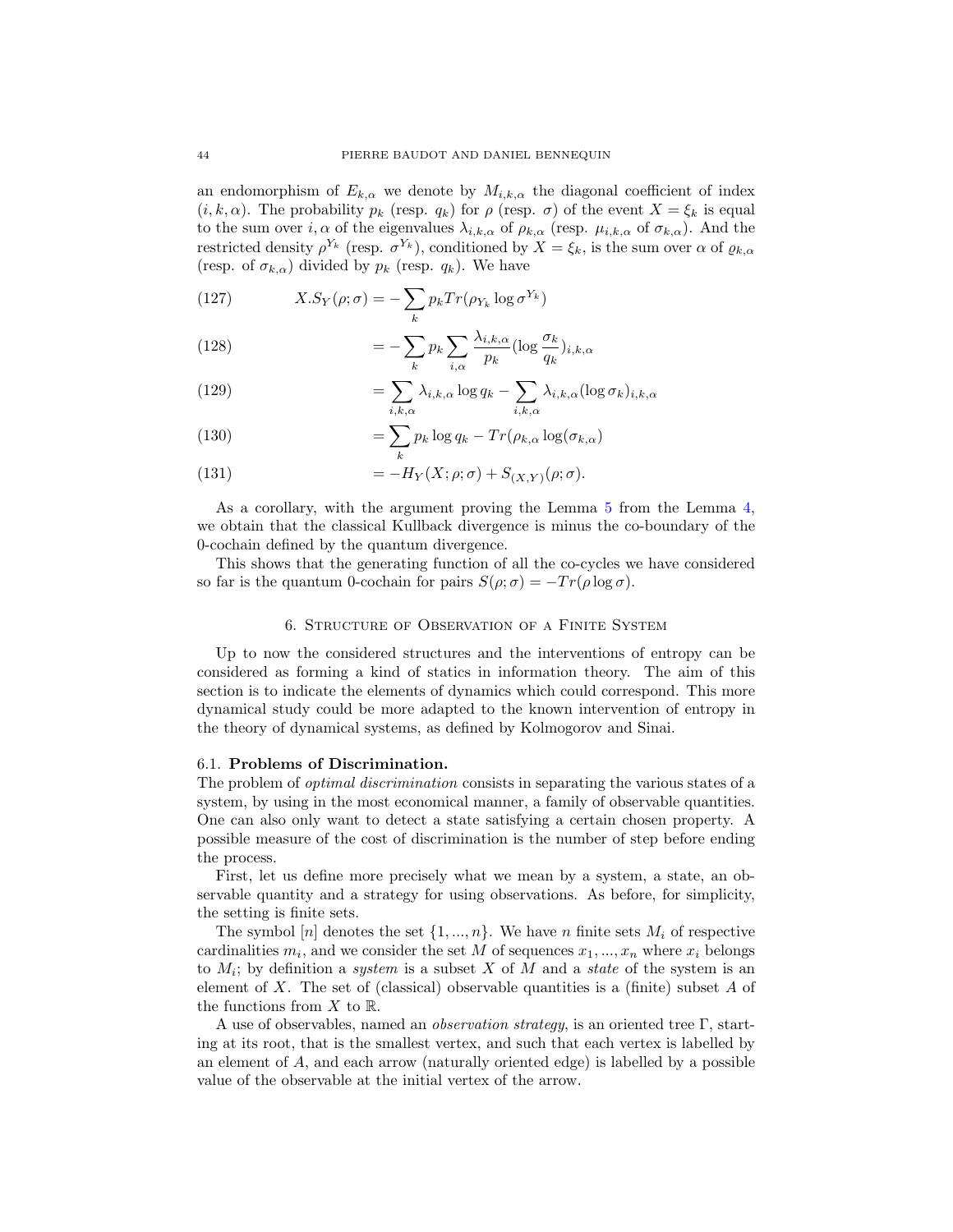For instance, if  $F_0$  marks the root  $s_0$ , it means that we aim to measure  $F_0(x)$ for the states; then branches issued from  $t_0$  are indexed by the values v of  $F_0$ , and to each branch  $F_0 = v$  corresponds a subset  $X_v$  of states, giving a partition of X. If  $F_{1,v}$  is the observable at the final vertex  $\alpha_v$  of the branch  $F_0 = v$ , the next step in the program is to evaluate  $F_{1,v}(x)$  for  $x \in X_v$ ; then branches issued from  $\alpha_v$ corresponds to values w of  $F_{1,v}$  restricted to  $X_v$ , and so on.

For each vertex s in  $\Gamma$  we note  $\nu(s)$  the number of edges that are necessary for joining s to the root  $s_0$ . The function  $\nu$  with values in N is called the *level* in the tree.

It can happen that a set  $X_v$  consists of one element only; in this case we decide to extend the tree to the next levels by a branch without bifurcation, for instance by labelling with the same observable and the same value, but it could be any labelling, and its value on  $X_v$ . In such a way, each level k gives a well defined partition  $\pi_k$  of X.

The level k also defines a sub-tree  $\Gamma_k$  of  $\Gamma$ , such that its final branches are bearing  $\pi_k$ . This gives a sequence  $\pi_0, \pi_1, ..., \pi_l$  of finer and finer partitions of X, i.e., a growing sequence of partitions (if the ordering on partition is the opposite of the sense of arrows in the information category  $\Pi(X)$ ). The tree is said fully discriminant if the last partition  $\pi_l$ , which is the finest is made by singletons.

The minimal number of steps that are necessary for separating the elements of X, or more modestly for detecting a certain part of states, can be seen as a measure of complexity of the system with respect to the observations A. A refined measure could take in account the cost of use of a given observable, for instance the difficulty to compute its values.

Standard examples are furnished by weighting problems: in this case the states are mass repartitions in  $n$  objects, and allowed observables are weighting, which are functions of the form

<span id="page-46-0"></span>(132) 
$$
F_{I,J}(x) = \sum_{i \in I} x_i - \sum_{j \in J} x_j
$$

where  $I$  et  $J$  are disjoint subsets of  $[n]$ .

We underline that such a function, which requires the choice of two disjoint subsets in  $[n]$ , makes use of the definition of M as a set of sequences, not as an abstract finite set.

The kind of problems we can ask in this framework were studied for instance in "Problemes plaisants et delectables qui se font par les nombres" from Bachet de Meziriac (1612, 1624) [\[2\]](#page-63-8).

The starting point of our research in this direction was a particular classical problem signaled to us by Guillaume Marrelec: given n objects  $\xi_1, ..., \xi_n$ , if we know that m have the same mass and  $n - m$  have another common mass, how many measures must be performed, to separate the two groups and decide which is the heavier?

Even for  $m = 1$  the solution is interesting, and follows a principle of choice by maximum of entropy. In the present text we only want to describe the general structures in relation to this kind of problem without developing a specific study, in particular we want to show that the co-homological nature of the entropy extends to a more dynamical context of discrimination in time.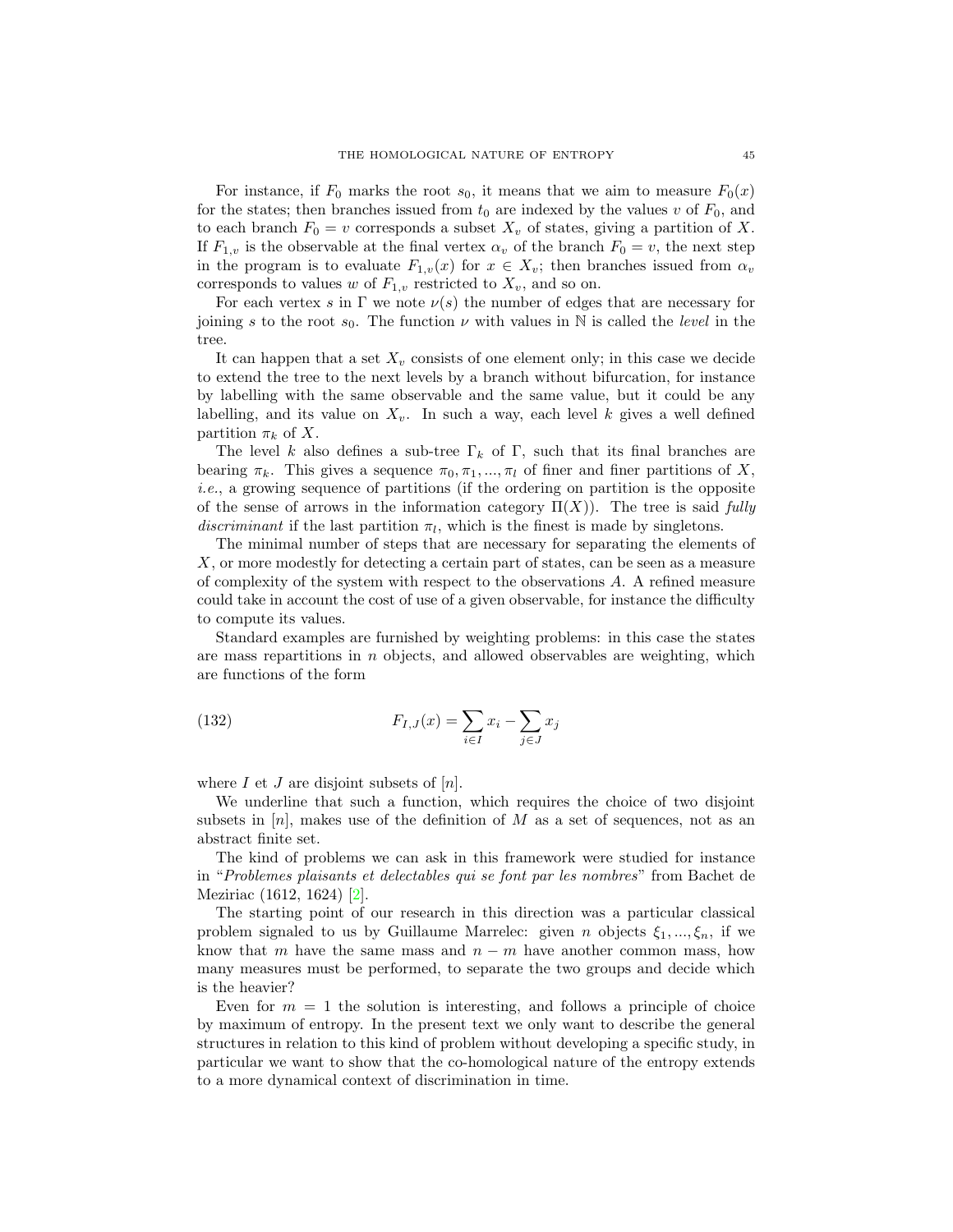Remark 9. The discrimination problem is connected with the coding problem. In fact a finite system  $X$  (as we defined it just before) is nothing else than a particular set of words of length  $n$ , where the letter appearing at place  $i$  belongs to an alphabet  $M_i$ . Distinguishing between different words with a set A of variables  $f$ , is nothing else than rewriting the words x of X with symbols  $v_f$  (labelling the image  $f(X)$ ). To determine the most economical manner to do that, consists to find the smallest maximal length l of words in the alphabet  $(f, v_f)$ ;  $f \in A$ ,  $v_f \in f(X)$  translating all the words  $x$  in  $X$ . This translation, when it is possible, can be read on the branches of a fully discriminating rooted tree, associated to an optimal strategy, of minimal level *l*. The word that translate x being the sequence  $(F_0, v_0), (F_1, v_1), ..., (F_k, v_k)$ ,  $k \leq l$ , of the variables put on the vertices along the branch going from 0 to x, and the values of these variables put along the edges of this branch.

# <span id="page-47-0"></span>6.2. Observation Trees. Galois Groups and Probability Knowledge.

More generally, we consider as in the first part (resp. in the second part) a finite set  $\Omega$ , equipped with a Boolean algebra  $\beta$  (resp. a finite dimensional complex vector space  $E$  equipped with a positive definite hermitian form  $h_0$  and a family of direct decompositions in linear spaces  $UB$ ). In each situation we have a natural notion of *observable quantity:* in the case of  $\Omega$  it is a partition Y compatible with  $\beta$  (*i.e.*, less fine than  $\mathcal{B}$ ) with numbering of the parts by the integers 1, .., k if Y has k elements; in the case of E it is a decomposition Y compatible with  $U\mathbf{B}$  (*i.e.*, each summand is direct sum of elements of one of the decompositions  $u\mathbf{B}$ ; for  $u \in U(h_0)$ , with a numbering of the summands by the integers  $1, \ldots, k$  if Y has k elements. We also have a notion of *probability*: in the case of  $(\Omega, Y)$  it is a classical probability law  $P_Y$  on the quotient set  $\Omega/Y$ ; in the case of  $(E, Y)$  it is a collection of non-negative hermitian forms  $h_{Y,i}$  on each summands of Y.

We will consider information structures, denoted by the symbol S, for both cases (which could be distinguished by the typography,  $S$  or  $S$ , if necessary): they are categories made by objects that are observables and arrows that are divisions, satisfying the condition that if  $X \in S$  divides Y and Z in S, then the joint  $(Y, Z)$ belongs to S.

We will also consider probability families adapted to these information structures; they form a covariant functor  $X \mapsto Q_X$  (which can be typographically distinguished in the two cases by  $\mathcal{Q}_X$  and  $\mathbf{Q}_X$ ) of direct images. When S is a classical subcategory of the quantum structure S, we suppose that we have a trace transformation from  $\iota^*{\bf Q}$  to  $\mathcal{Q}$ , and if **S** and **Q** are unitary invariant, we remind that, thanks to the ordering, we have an equivalence of category between  $S^U$  and S, and a compatible morphism from the functional module  $\mathcal{F}_{\mathcal{Q}}$  to the functional module  $\mathcal{F}_{\mathbf{Q}}$ .

Except the new ingredient of orderings, they are familiar objects for our reader. The letter **X** will denote both cases  $\Omega$  and E, then the letters **S**, **B**, **Q** will denote respectively  $S, \mathcal{B}, \mathcal{Q}$  or  $S, \mathcal{UB}, \mathbf{Q}$ . Be careful that now all observable quantities are ordered, either partitions, either direct decomposition. We will always assume the compatibility condition between Q and S, meaning that every conditioning of  $P \in \mathbf{Q}$  by an event associated to an element of **S** belongs to **Q**.

In addition we choose a subset  $A$  of observables in  $S$ , which play the role of allowed elementary observations.

We say that a bijection  $\sigma$  from  $\Omega$  to itself, measurable for  $\mathcal{B}$ , respects a set of observables A if for any  $Y \in \mathcal{A}$ , there exists  $Z \in \mathcal{A}$  such that  $Y \circ \sigma = Z$ . It means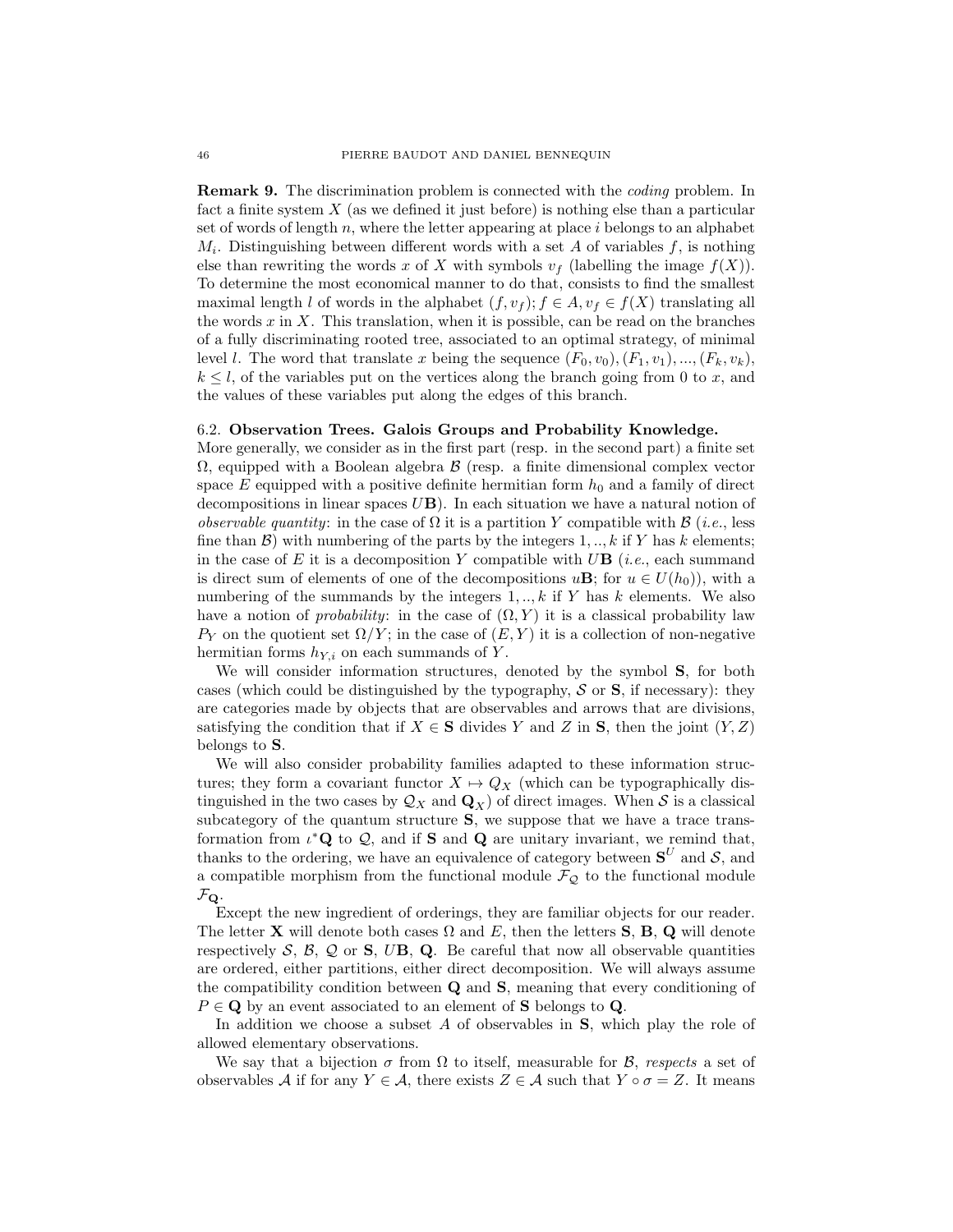that  $\sigma$  establishes an ordered bijection between the pieces  $Y(i)$  and the pieces  $Z(i)$ , *i.e.*,  $x \in Z(i)$  if and only if  $\sigma(x) \in Y(i)$ . In other words the permutation  $\sigma$  respects A when the map  $\sigma^*$  which associates the partition  $Y \circ \sigma$  to any partition Y, sends A into A.

In the same way, we say that  $\sigma$  respects a family of probabilities Q if the associated map  $\sigma_*$  sends an element of Q to an element of Q.

In the quantum case, with  $E$ ,  $h_0$  and  $U\mathbf{B}$ , we do the same by asking in addition that  $\sigma$  is a linear unitary automorphism of E.

**Definition 9.** If **X**, **S**, **Q**, **B** and *A* are given, the Galois group  $G_0$  is the set of permutations of X (resp. linear maps) that respect  $S$ ,  $Q$ ,  $B$  and  $A$ .

Example 6. Consider the system X associated to the simple classical weighting problem: states are parameterized by points with coordinates  $0, 1$  or  $-1$  in the sphere  $S^{n-1}$  of radius 1 in  $\mathbb{R}^n$ , according to their weights, either normal, heavier or lighter. Thus in this case  $\Omega = \mathbf{X}$  possesses 2n points. The set A of elementary observables is given by the weighting operations  $F_{I,J}$ , Equation [\(132\)](#page-46-0). For S we take the set  $\mathcal{S}(A)$  of all ordered partitions  $\pi_k$  obtained by applications of discrimination trees labelled by A. And we consider only the uniform probability  $P_0$  on X; in  $\mathcal Q$ this gives the images of this law by the elements of  $S$ , and the conditioning by all the events associated to  $S$ .

Then the Galois group  $G_0$  is the subgroup  $\mathfrak{S}_n \times C_2$  of  $\mathfrak{S}_{2n}$  made by the product of the permutation group of  $n$  symbols by the group changing the signs of all the  $x_i$  for i in [n].

*Proof*: the elements of  $\mathfrak{S}_n$  respect A, and the uniform law. Moreover if  $\sigma$  changes the sign of all the  $x_i$ , one can compensate the effect of  $\sigma$  on  $F_{I,J}$  by taking  $G_{I,J}$  $F_{J,I}$ , *i.e.*, by exchanging the two sides of the balance.

To finish we have to show that permutations of X outside  $\mathfrak{S}_n \times C_2$  do not respect A. First, consider a permutation  $\sigma$  that does not respect the indices i. In this case there exists an index  $i \in [n]$  such that  $\sigma(i^+)$  and  $\sigma(i^-)$  are states associated to different coins, for instance  $\sigma(i^+) = j^+$  and  $\sigma(i^-) = k^+$ , with  $j \neq k$ , or  $\sigma(i^+) = j^+$ and  $\sigma(i^{-}) = k^{-}$ , with  $j \neq k$ . Two cases are possible: these states have the same mass, or they have opposite mass. In both cases let us consider a weighting  $F_{j,h}(x) = x_j - x_h$ , where  $h \neq k$ ; by applying  $\sigma^* F_{j,h}$  to  $x = \sigma(i^+)$  we find +1 (or  $(-1)$ , and by applying  $\sigma^* F_{j,h}$  to  $x = \sigma(i^-)$  we find 0. However, this cannot happen for a weighting, because for a weighting, either the change of  $i^+$  into  $i^-$  has no effect, either it exchanges the results +1 and −1. Finally, consider a permutation  $\sigma$  that respects the indices but exchanges the signs of a subset  $I = \{i_1, ..., i_k\}$ , with  $0 < k < n$ . In this case let us consider a weighting  $F_{i,j}(x) = x_i - x_j$  with  $i \in I$ and  $j \in [n] \backslash I$ , the function  $F_{i,j} \circ \sigma$  takes the value +1 for the states  $i^-, j^-,$  the value  $-1$  for  $i^{+}$ ,  $j^{+}$  and the value 0 for the other states, which cannot happen for any weighting, because this weighting must involve both  $i$  and  $j$ , but it cannot be  $F_{j,i}(x) = x_j - x_i$ , which takes the value -1 for j<sup>-</sup>, and it cannot be  $F_{i,j}$  which takes the value  $+1$  for  $i^+$ .

The probability laws we are considering express the beliefs in initial knowledge on the system, in this case it is legitimate to consider that they constrain the initial Galois group  $G_0$ . This corresponds to the *Jaynes principle* [\[28,](#page-64-25) [29\]](#page-64-26).

We define in this framework the notion of *observation tree* adapted to a given subset A of S: it is a finite oriented rooted tree  $\Gamma$  where each vertex s is labelled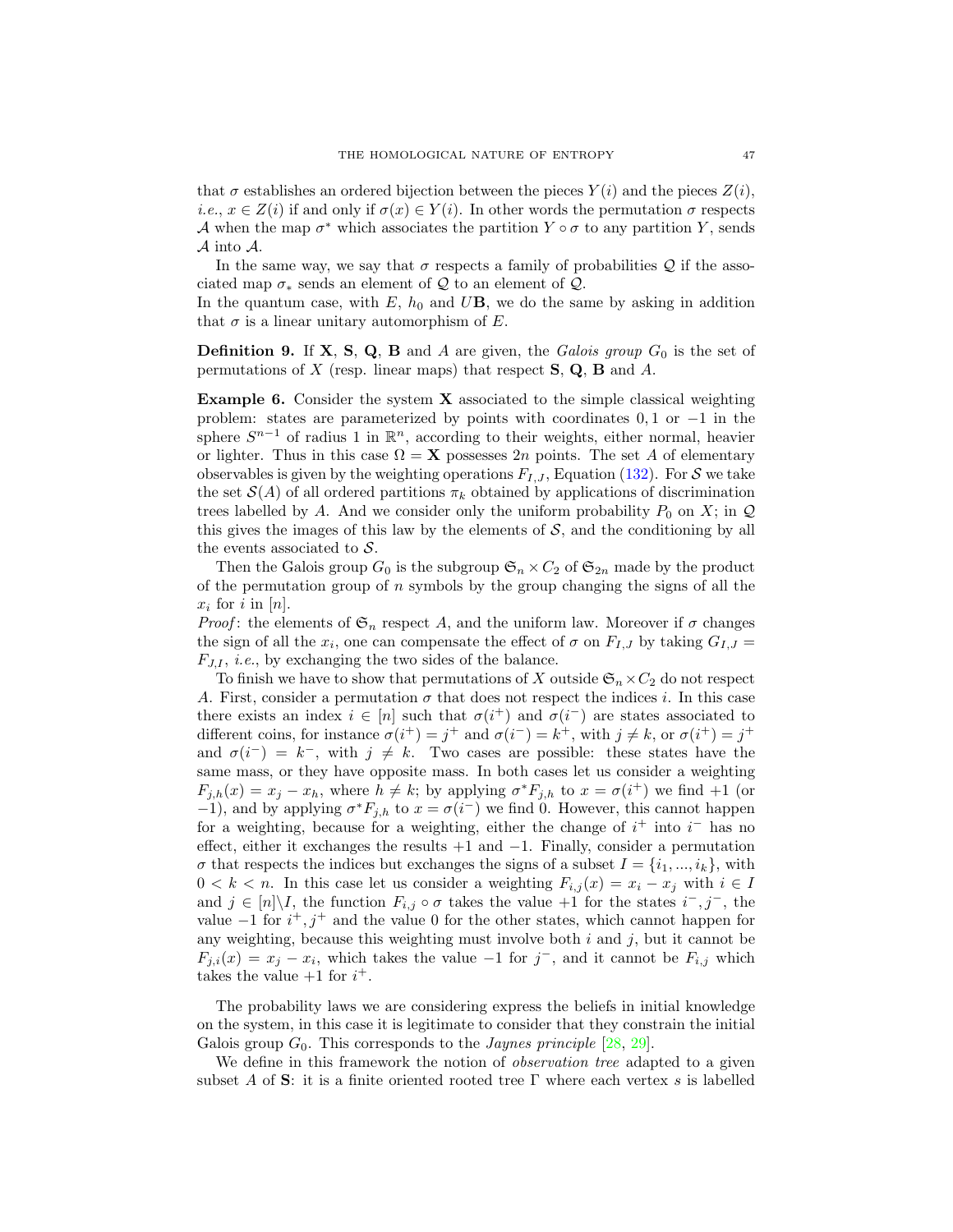by an observable  $F_s$  belonging to A and each arrow  $\alpha$  beginning at s is labelled by an element  $F_s(i)$  of  $F_s$ . A priori we introduce as many branches as there exist elements in  $F_s$ . The disposition of the arrows in the trigonometric circular order makes that the tree  $\Gamma$  is imbedded in the Euclidian plane up to homotopy.

A branch  $\gamma$  in the tree  $\Gamma$  is a sequence  $\alpha_1, ..., \alpha_k$  of oriented edges, such that, for each *i* the initial extremity of  $\alpha_{i+1}$  is the terminal extremity of  $\alpha_i$ . Then  $\alpha_{i+1}$ starts with the label  $F_i$  and ends with the label  $F_{i+1}$ . We will say that  $\gamma$  starts with the root if the initial extremity of  $\alpha_1$  is the root  $s_0$ , with a label  $F_0$ .

For any edge  $\alpha$  in Γ, there exists a unique branch  $\gamma(\alpha)$  starting from the root, and abutting in  $\alpha$ . Along this branch, the vertices are decorated with the variables  $F_i$ ;  $i = 0, ..., F_k$  and the edges are decorated with values  $v_i$  of these functions; we note

(133) 
$$
S(\alpha) = (F_0, v_0; F_1, v_1; ...; F_{k-1}, v_{k-1}; F_k)
$$

By definition, the set  $X(\alpha)$  of states which are *compatible with*  $\alpha$  is the subset of elements of X such that  $F_0(x) = v_0, ..., F_{k-1}(x) = v_{k-1}$ .

At any level k the sets  $X(\alpha)$  form a partition  $\pi_k$  de X.

**Definition 10.** We say that an observation tree Γ labelled by A is allowed by S, if all joint observable along each branch belongs to S. We say simply allowed if their is no risk of confusion.

In what follows this restriction is imposed on all considered tree. Of course if we start with the algebra of all ordered partitions this gives no restriction, but this would exclude the quantum case, where the best we can do is to take maximal commutative families.

**Definition 11.** Let  $\alpha$  be an edge of Γ, we note  $\mathcal{Q}(\alpha)$  the set of probability laws on  $X(\alpha)$  which are obtained by conditioning by the values  $v_0, v_1, \ldots, v_{k-1}$  of the observables  $F_0, F_1, ..., F_{k-1}$  along the branch  $\gamma(\alpha)$  starting in the root and ending with  $\alpha$ .

**Definition 12.** The Galois group  $G(\alpha)$  is the set of permutations of elements of  $X(\alpha)$  that belongs to  $G_0$ , preserve all the equations  $F_i(x) = v_i$  (resp. all the summands of the orthogonal decomposition  $F_i$  labelling the edges) and preserve the sets of probability  $Q(\alpha)$  (resp. quantum probabilities).

We consider  $G(\alpha)$  as embedded in  $G_0$  by fixing point by point all the elements of X outside  $X(\alpha)$ .

**Remark 10.** Let P be a probability law (either classical or quantum) on  $X$ ,  $\Phi =$  $(F_i; i \in I)$  a collection of observables, and  $\varphi = (v_i; i \in I)$  a vector of possible values of  $\Phi$ ; the law  $P|(\Phi = \varphi)$  obtained by conditioning P by the equations  $\Phi(x) = \varphi$ , is defined only if the set  $X_{\varphi}$  of all solutions of the system of equations  $\Phi(x) = \varphi$  has a non-zero probability  $p_{\varphi} = P(X_{\varphi})$ . It can be viewed either as a law on  $X_{\varphi}$ , or as a law on the whole X by taking the image by the inclusion of  $X_{\varphi}$  in X.

**Definition 13.** The edge  $\alpha$  is said *Galoisian* if the set of equations and probabilities that are invariant by  $G(\alpha)$  coincide respectively with  $X(\alpha)$  and  $\mathcal{Q}(\alpha)$ . A tree Γ is said Galoisian when all its edges are Galoisian.

At each level k we define the group  $G_k$  which is the product of the groups  $G(\alpha)$ for the free edges at level k; it is a subgroup of  $G_0$  preserving elements by elements the pieces of the partition  $\pi_k$ .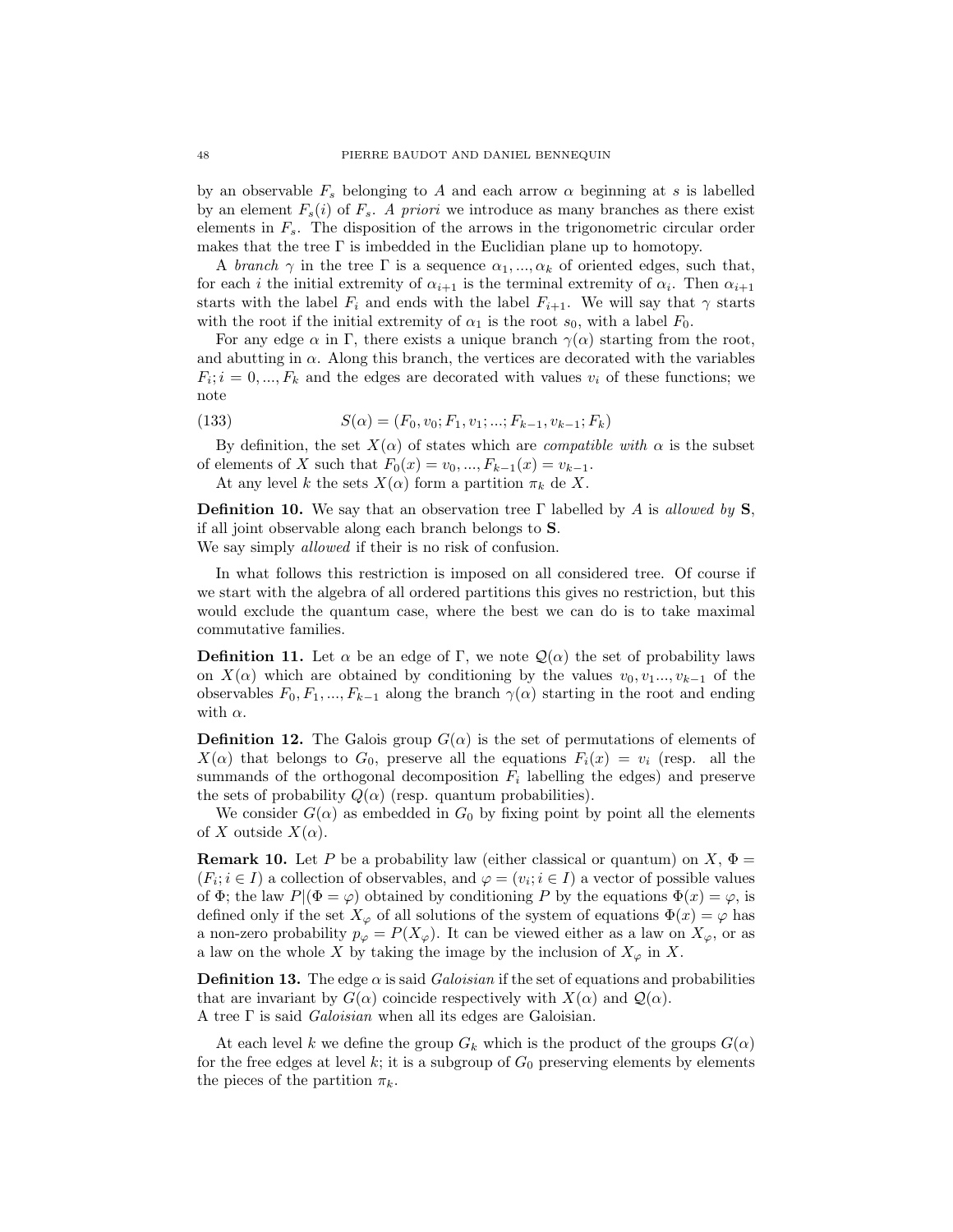Along the path  $\gamma$  the partition (or decomposition)  $\pi_l$ ,  $l \leq k$  of X is increasing (finer and finer) and the sequence of groups  $G_l, l \leq k$  is decreasing.

Along a branch the sets  $X(\alpha)$  are decreasing and the sequence of groups  $G_0, G(\alpha_1), ..., G(\alpha_k)$ is decreasing. We propose that the quotient  $G(\alpha_{i+1})/G(\alpha_i)$  gives a measure of the Galoisian information gained by applying  $F_i$  and obtaining the value  $v_i$ .

On each set  $X(\alpha)$  the images of the elements of the probability family Q form sets  $\mathcal{Q}(\alpha)$  of probabilities on  $X(\alpha)$ .

Thus also imposed in the group  $G(\alpha)$  to preserve the set  $\mathcal{Q}(\alpha)$ .

**Remark 11.** In terms of coding, introducing probabilities on the  $X(\alpha)$  permits to formulate the principle, that it is more efficient to choose, after the edge  $\alpha$ , the observation having the largest conditional entropy in  $Q(\alpha)$ . In what circumstances it gives the optimal discrimination tree is a difficult problem, even if the folklore admit that as a theorem. It is the problem of optimal coding.

In virtue of a Shannon's theorem, the minimal length is bounded below by entropy of the law on  $X$  if this law is unique. We found it works in a simple example of weighting  $(cf.$  paper 3  $[7]$ ).

Note however important differences between our approach and the traditional one for coding: for us A is given and  $\mathcal Q$  is given; they correspond respectively to an a priori limitation of possible codes for use (like a natural language), and to a set of possible a priori knowledges, for instance taking in account the Galois ambiguity in the system (Jaynes principle). All that is Bayesian in spirit.

**Definition 14.** We say that an observation tree Γ labelled by A is allowed by S and by  $X \in S$ , if it is allowed by  $S_X$ , which means that all joint observable along each branch is divided by X.

**Definition 15.**  $S(A)$  is the set of (ordered) observables  $\pi_k$  which can be obtained by allowed observation trees. For  $X \in \mathbf{S}$  we note  $\mathbf{S}_X(A)$  the set of (ordered) observables  $\pi_k$  which can be obtained by observation trees that are allowed by S and X.

<span id="page-50-0"></span>**Lemma 9.** The joint product defines a structure of monoid on the set  $S_X(A)$ .

*Proof.* Let  $\Gamma, \Gamma'$  be two observation trees allowed by A, S and  $X \in S$ , of respective lengths  $k, k'$ , giving final decompositions  $S, S'$ . To establish the lemma we must show that the joint  $SS'$  is obtained by a tree associated with A, allowed by S and X.

For that we just graft one exemplar of  $\Gamma'$  on each free edge of Γ. This new tree  $\Gamma\Gamma'$  is associated with A, and its final partition is clearly finer than S. It is also finer than S', because at the end of any branch of  $\Gamma\Gamma'$  we have an  $X(\beta)$  which is contained in the corresponding element of the final partition  $\pi_{k'}(\Gamma')$ . To finish the proof we have to show that each element of  $\pi_{k+k'}(\Gamma\Gamma')$  is the intersection of element of  $\pi_k(\Gamma)$  with one element of  $\pi_{k'}(\Gamma')$ , because we know these observables are in  $\mathcal{S}_X$ , which is a monoid, by the definition of information structure. But a complete branch  $\gamma \gamma'$  in  $\Gamma \Gamma'$ , going from the root to a terminal edge at level  $k + k'$ , corresponds to a word  $(F_0, v_0, F_1, v_1, ..., F_{k-1}, v_{k-1}, F'_0, v'_0, ..., F'_{k'-1}, v'_{k'-1},$  thus the final set of the branch  $\gamma \cdot \gamma'$  is defined by the equations  $F_i = v_i; i = 0, ..., k - 1$  et  $F'_{j} = v'_{j}; j = 0, ..., k' - 1$ , and is the intersection of the sets respectively defined by the first and second groups of equations, that belong respectively to  $\pi_k(\Gamma)$  and  $\pi_{k'}(\Gamma').$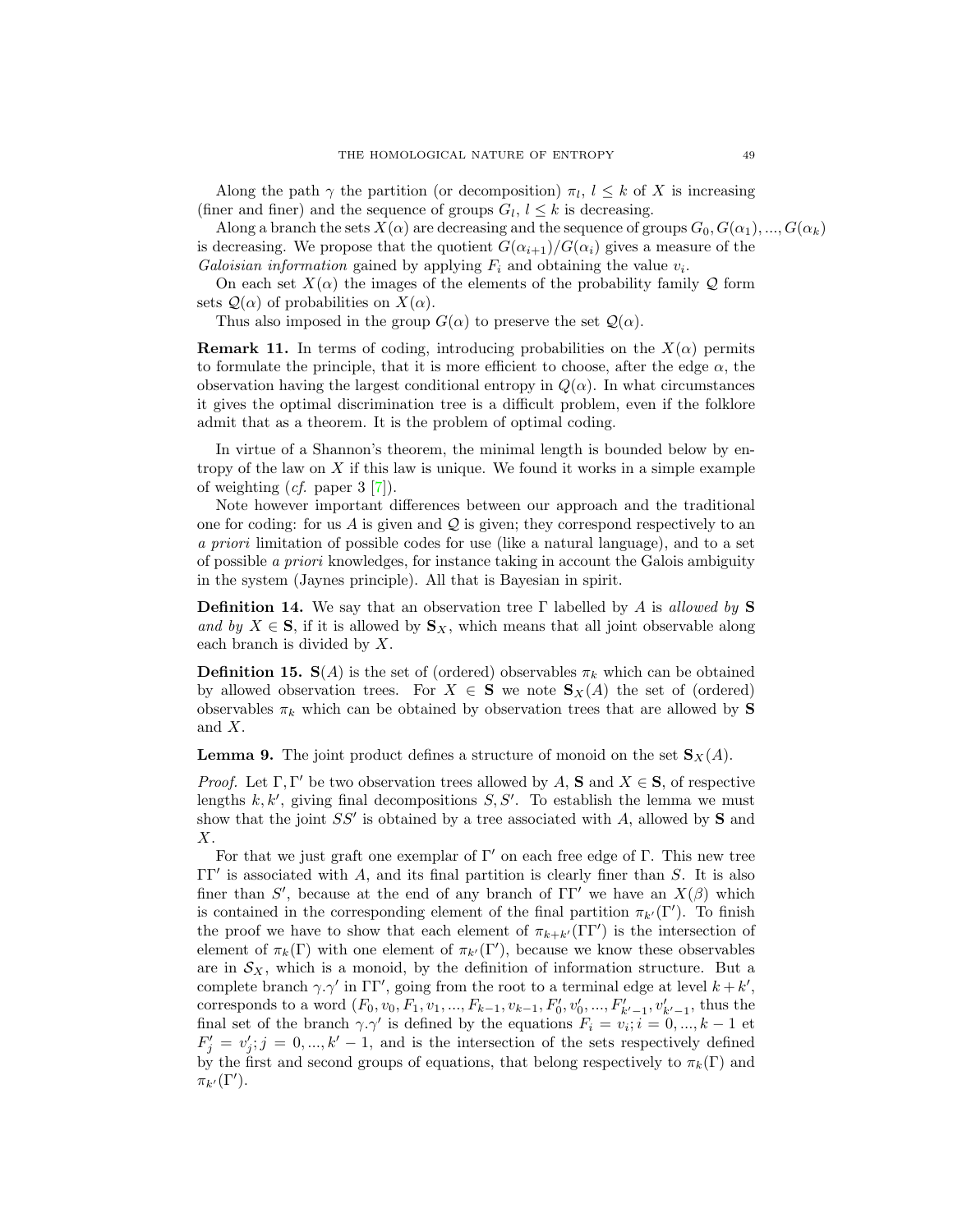Then  $S(A)$  form an information structure. In particular there is a unique maximal partition, initial element for each subcategory  $\mathbf{S}_X(A)$  in the information structure  $S(A)$ .

But on  $S(A)$  the operation of *grafting*, that we will describe now, is much richer than what we used in the above Lemma [9:](#page-50-0) we can graft an allowed tree on each free edge of an allowed tree, and this introduces to a theory of operads and monads for information theory.

# <span id="page-51-0"></span>6.3. Co-Homology of Observation Strategies.

Remember that the elements of the partitions or decompositions  $Y$  we are considering, are now numbered by the ordered set  $\{1, ..., L(Y)\}\$ , where  $L(Y)$  is the number of elements in the partition, or the decomposition, also called its length. In particular we consider as different two partitions which are labelled differently by the integers. This was already taken into account in the definition of the Galois groups. We define the *multi-products*  $\mu(m; n_1, ..., n_m)$  on the set of ordered partitions:

They are defined between a partition equipped with an ordering  $(\pi, \omega)$  with m pieces and m ordered partitions  $(\pi_1, \omega_1), ..., (\pi_m, \omega_m)$  of respective lengths  $n_1, ..., n_m$ ; the results is the ordered partition obtained by cutting each piece  $X_i$  of  $\pi$  by the corresponding decomposition  $\pi_i$  and renumbering the non-empty pieces by integers in the unique way compatible with the orderings  $\omega, \omega_1, ..., \omega_m$ . Observe the important fact that the result has in general less than  $n = n_1 + ... + n_m$  pieces. This introduces a strong departure from usual multi-products (*cf.* P. May  $[16, 42]$  $[16, 42]$ , Loday-Vallette [\[37\]](#page-64-5)). We do not have an *operad*, when introducing vector spaces  $V(m)$  generated by decompositions of length  $m$ , we get filtered but not graded structures. However a form of associativity and neutral element are preserved, hence we propose to name this structure a filtered operads.

There exists an evident unit to the right which is the unique decomposition of length 1.

The action of the symmetric group  $\mathfrak{S}_m$  on the products is evident, and does not respect the length of the result. We will designate by  $\mu_m$  the collection of products for the same length  $m$ .

The numbers  $m_i$  between 1 and  $n_i$  that counts the pieces of the decomposition of the element  $X_i$  of  $\pi$  are functions  $m_i(\pi, \omega, \pi_i, \omega_i)$ . There exists a growing injection  $\eta_i: [m_i] \to [n_i]$ , which depends only on  $(\pi, \omega, \pi_i, \omega_i)$  telling what indices of  $(\pi_i, \omega_i)$ survive in the product. These injections are integral parts of the structure of filtered operad. In particular, if we apply a permutation  $\sigma_i$  to  $[n_i]$ , *i.e.*, if we replace  $\omega_i$  by  $\omega_i \circ \sigma_i$ , the number can change.

The axioms of operadic unity and associativity, conveniently modified are easy to verify  $(cf. [7])$  $(cf. [7])$  $(cf. [7])$ . The reference we follow here is Fresse "Basic concepts of operads" [\[20\]](#page-64-7). For unity nothing has to be modified. For associativity (Figure 1.3 in Fresse  $[20]$ ), we modify by saying that if the  $(\pi_i, \omega_i)$  of lengths  $n_i$ , for i between 1 et k, are composed from  $\mu(n_i; n_i^1, ..., n_i^{n_i})$  with the  $n_i$ -uples  $(..., (\pi_i^j, \omega_i^j), ...)$  whose respective lengths are  $n_i^j$ , and if the result  $\mu_i$  for each i has length  $(m_i^1 + ... + m_i^{n_i})$ where  $m_i^j$  is function of  $(\pi_i, \omega_i)$  and  $(\pi_i^j, \omega_i^j)$ , then the product of  $(\pi, \omega)$  of length k with the  $\mu_i$  is the same as the one we would have obtained by composing  $\mu(k; n_1, ..., n_k)((\pi, \omega); (\pi_1, \omega_1), ...)$  with the  $m = m_1 + ... + m_k$  ordered decompositions  $(\pi_i^j, \omega_i^j)$  for j belonging to the image of  $\eta_i : [m_i] \to [n_i]$ . This result is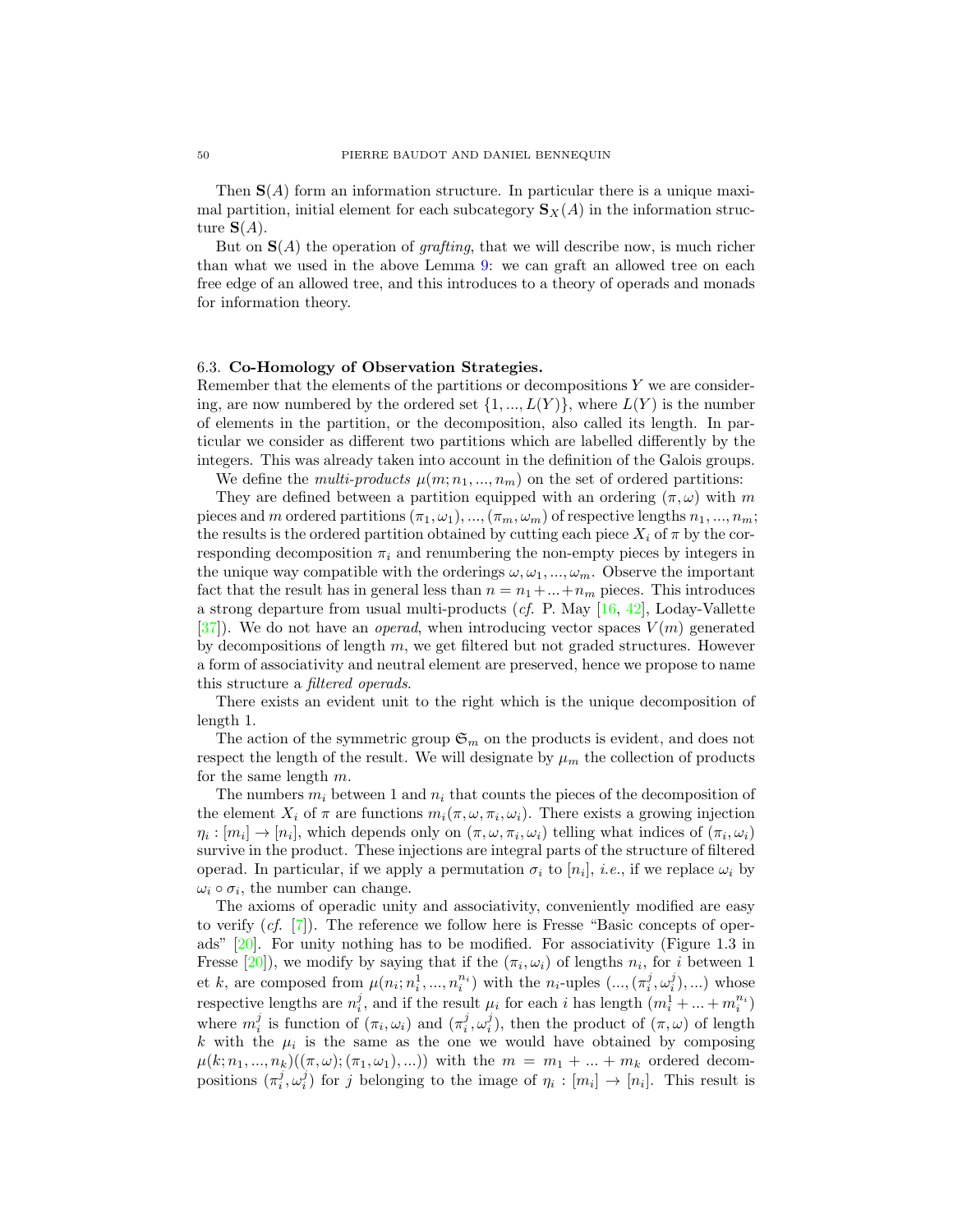more complicate to write than to prove, because it only expresses the associativity of the ordinary join of three partitions; from which ordering follows.

Moreover, the first axiom concerning permutations (Figure 1.1 in Fresse [\[20\]](#page-64-7)), can be modified, by considering only permutations of  $n_i$  letters which preserve the images of the maps  $\eta_i$ .

The second axiom, which concerns a permutation  $\sigma$  of k elements in  $\pi$ , and the inverse permutation of the partitions  $\pi_i$  can be reformulated by telling the effect of  $\sigma$  on the multiple product  $\mu$  is the same as the effect of  $\sigma$  on the indices of the  $(\pi_i, \omega_i)$ . In other terms, the effect of  $\sigma$  on  $\omega$  is compensated by the action of  $\sigma^{-1}$ on the indices of the  $(\pi_i, \omega_i)$ . One has to be careful, because the result of  $\mu$  applied to  $(\pi, \omega \circ \sigma)$  has in general not the same length as  $\mu$  applied to  $(\pi, \omega)$ . However the compensation implies that  $\mu_k$  is well defined on the quotient of the set of sequences  $((\pi,\omega),(\pi_1,\omega_1),\ldots)$  by the diagonal action of  $\mathfrak{S}_k$ , which permutes the k pieces of  $\pi$ and which permutes the indices  $i$  of the  $n_i$  in the other factors.

Geometrically, if the partition  $(\pi, \omega)$  in  $S(A)$  is generated by an observation tree  $Γ$  with m ending edges and the partitions  $(π<sub>i</sub>, ω<sub>i</sub>)$ ;  $i = 1, ..., m$  are generated by a collection of observation trees  $\Gamma_i$ ; then the result of the application of  $\mu(m; n_1, ..., n_m)$ to  $(\pi,\omega)$  and  $(\pi_i,\omega_i); i = 1,...,m$  is generated by the observation tree that is obtained by grafting each  $\Gamma_i$  on the vertex number i. Drawing the planar trees associated to three successive sets of decompositions for two successive grafting operations helps to understand the associativity property.

The fact that in general this does not give a tree with  $n_1 + ... + n_m$  free edges, where  $n_i$  denotes the number of free edges of  $\Gamma_i$  comes from the possibility to find an empty set  $X(\beta)$  at some moment along a branch of the grafted tree; this we call a dead branch. It expresses the fact that the empty set is excluded from the elements of a partition in the classical context, and the zero space excluded from the orthogonal decomposition in the quantum context. When computing conditioned probabilities we encounter the same problem if a set  $X(\beta)$  at some place in a branch has measure zero.

The dead branches and the lack of graduation cause a lot of difficulties for studying algebraically the operations  $\mu_m$ , thus we introduce more flexible objects, which are the ordered partitions with empty parts of  $\Omega$ , resp. ordered orthogonal decompositions with zero summands of E: such a partition  $\pi^*$  (resp. decomposition) is a family  $(E_1, ..., E_m)$  of disjoint subsets of  $\Omega$  (resp. orthogonal subspaces of E), such that their union (resp. sum) is  $\Omega$  (resp. E). The only difference with respect to ordered partitions, resp. decompositions, is that we accept to repeat  $\emptyset$  (resp. 0) an arbitrary high number of times. For shortening we will name generalized decompositions these new objects. The number m is named the degree of  $\pi^*$ . These objects are the natural results of applying rooted observation trees embedded in an oriented half plane.

The notions of adaptation to  $A$ ,  $S$  and  $X$  in  $S$  concerning the trees, apply to the generated generalized decompositions. The corresponding sets of generalized objets are written  $\mathbf{S}^*(A)$  and  $\mathbf{S}_X^*(A)$ .

The multi-product  $\mu(m; n_1, ..., n_m)$  extends naturally to generalized decompositions, and in this case the degrees are respected, i.e., the result of this operation is a generalized decomposition of degree  $n_1 + n_2 + ... + n_m$ .

Remark that we could write  $\mu^*(m; n_1, ..., n_m)$  for the multi-products extended to generalized decompositions, however we prefer to keep the same notation  $\mu(m; n_1, ..., n_m);$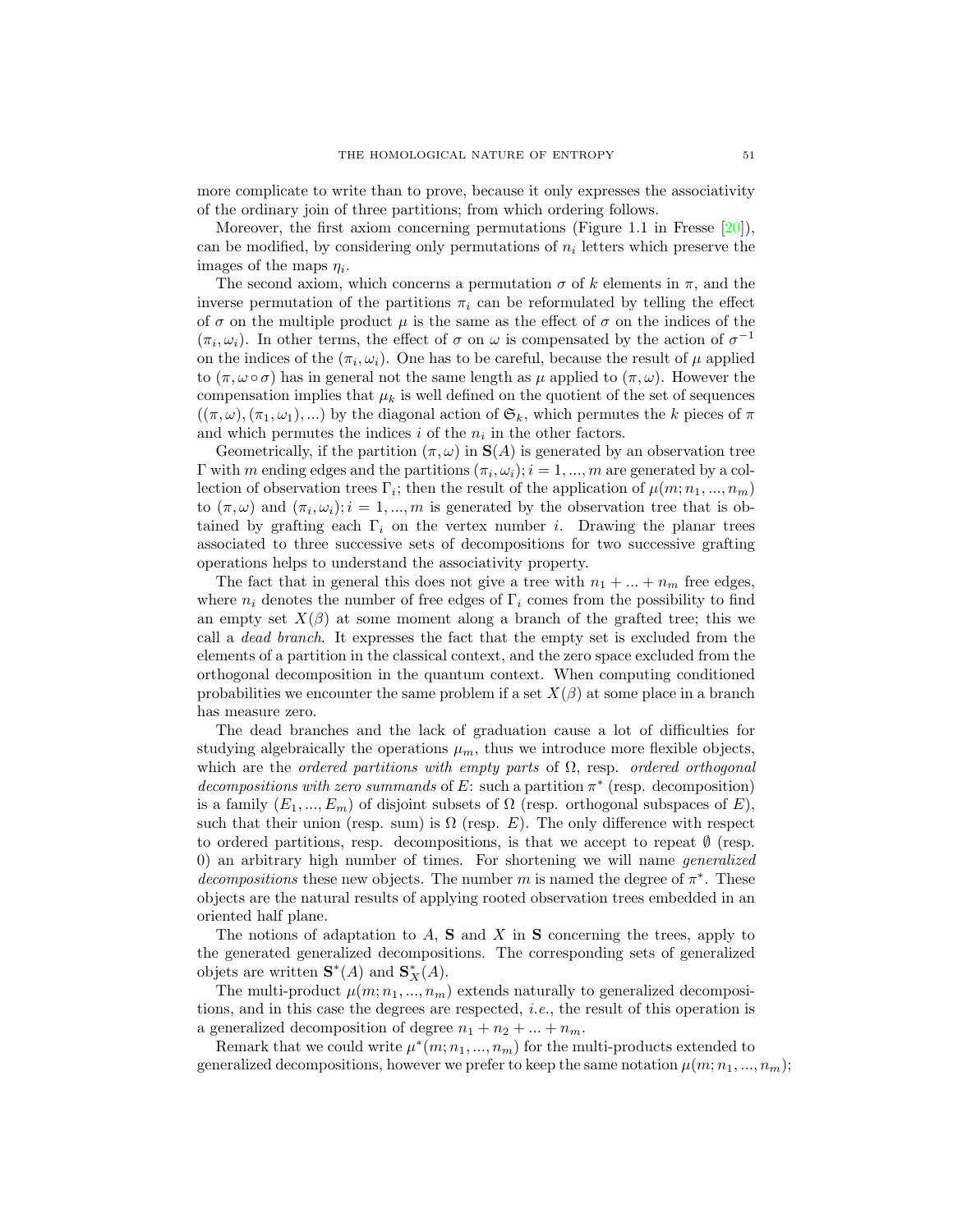this is justified by the following observation: to a generalized decomposition  $\pi^*$  is associated a unique ordered decomposition  $(\pi, \omega)$ , by forgetting the empty sets (resp. zero spaces) in the family, and the multi-product is compatible with this forgetting application. The gain of the extension is the easy construction of a monad we expose now.

The definition of operad was introduced by P. May [\[42\]](#page-65-5) as the right tool for studying the homology of infinite loop spaces; then it was recognized as a fundamental tool for algebraic topology, and many other topics, see Loday and Valette, Fresse.

We will encounter only "symmetric" operads.

The multiple products  $\mu_m$  on generalized decompositions can be assembled in a structure of monad by using the standard Schur construction (cf. Loday et Valette [\[37\]](#page-64-5), or Fresse, "on partitions" [\[20\]](#page-64-7)): For each  $X \in S$ , we introduce the real vector space  $V_X = V_X(A)$  freely generated by the set  $\mathbf{S}_X^*(A)$  of generalized decompositions obtained by observation trees that are allowed by  $A$ ,  $S$  and  $X$ ; the length  $m$  define a graduation  $V_X(m)$  of  $V_X$ . We put  $V_X(0) = 0$ .

The maps  $\mu_m$  generate m-linear applications from products of these spaces to themselves which respect the graduation; these applications, also denoted by  $\mu_m$ , are parameterized by the sets  $\mathbf{S}_{X}^{*}(m)$ , whose elements are the generalized decompositions of degree  $m$  which are divided by  $X$ :

(134) 
$$
\mu_m: V_X(m) \otimes_{\mathfrak{S}_m} V_X^{\otimes m} \to V_X
$$

The linear *Schur functor* from the category of real vector spaces to itself, is defined by the direct sum of symmetric co-invariants:

(135) 
$$
\mathcal{V}_X(W) = \bigoplus_{m \geq 0} V_X(m) \otimes_{\mathfrak{S}_m} W^{\otimes m}
$$

The composition of Schur functors is defined by

(136) 
$$
\mathcal{V}_X \circ \mathcal{V}_X = \bigoplus_{m \geq 0} V_X(m) \otimes_{\mathfrak{S}_m} \mathcal{V}_X^{\otimes m}.
$$

*i.e.*, for each real vector space  $W$ :

(137) 
$$
V_X \circ V_X(W) = \bigoplus_{m \geq 0} \bigoplus_{l \geq m} \bigoplus_{n_1, \dots, n_m; \sum_i n_i = l} V_X(m) \otimes_{\mathfrak{S}_m} \bigotimes_i V_X(n_i) \otimes_{\mathfrak{S}_{n_i}} W^{\otimes n_i}
$$
  
(138) 
$$
= \bigoplus_{l \geq 0} \bigoplus_{m \geq 0} \bigoplus_{n_1, \dots, n_m; \sum_i n_i = l} V_X(m) \otimes_{\mathfrak{S}_m} \bigotimes_i V_X(n_i) \otimes_{\mathfrak{S}_{n_1, \dots, n_k}} W^{\otimes l};
$$

where  $\mathfrak{S}_{n_1,\ldots,n_m}$  denotes the groups of permutations by blocs.

<span id="page-53-0"></span>**Proposition 5.** For each X in **S**, the collection of operations  $\mu_m$  defines a linear natural transformation of functors  $\mu_X : \mathcal{V}_X \circ \mathcal{V}_X \to \mathcal{V}_X$ ; and the trivial partition defines a linear natural transformation of functors  $\eta_X : \mathbb{R} \to \mathcal{V}_X$ , which satisfy the axioms of a monad (cf. MacLane "Categories for Working Mathematician" 2nd ed. [\[39\]](#page-65-2), and Alain Proute, Introduction a la Logique Categorique, 2013, Prepublications [\[47\]](#page-65-16)):

(139) 
$$
\mu_X \circ (\mathcal{V}_X \mu_X) = \mu_X \circ (\mu_X \mathcal{V}_X), \quad \mu_X \circ (\mathcal{V}_X \eta_X) = Id = \mu_X \circ (\eta_X \mathcal{V}_X)
$$

Proof. The argument is the same as the argument given in Fresse (partitions ...). The fact that the natural transformation  $\mu_X$  is well defined on the quotient by the diagonal action of the symmetric group  $\mathfrak{S}_m$  on  $V_X(m) \otimes \mathfrak{D}_i V_X(n_i) \otimes_{\mathfrak{S}_{n_1,...,n_m}}$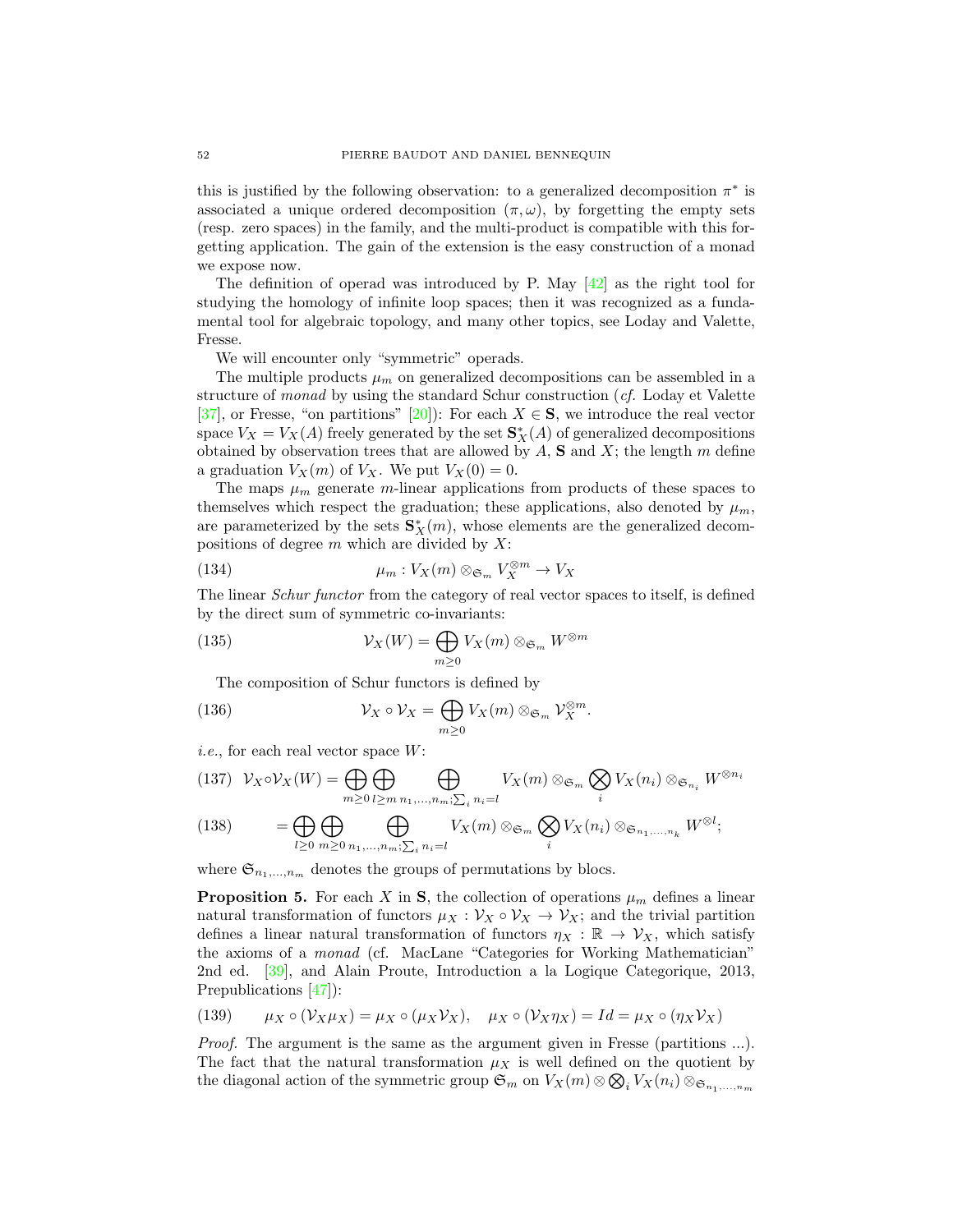W<sup>⊗s</sup> comes from the verification of the symmetry axiom and the properties of associativity and neutral element comes from the verification of the corresponding axiom.

Moreover all these operations are natural for the functor of inclusion from the category  $\mathbf{S}_Y$  to the category  $\mathbf{S}_X$  of observables divided by Y and X respectively when  $X$  divides  $Y$ ; therefore we have the following result:

**Proposition 6.** To each arrow  $X \to Y$  in the category **S** is associated a natural transformation of functors  $\rho_{X,Y} : \mathcal{V}_Y \to \mathcal{V}_X$ , making a morphism of monads; this defines a contravariant functor  $V$  from the category  $S$  to the category of monads, that we name the arborescent structural sheaf of S and A.

Considering the discrete topology on S, we introduce the topos of sheaves of modules over the functor in monads  $V$ , which we call the *arborescent information* topos associated to S and A.

As explained in Proute *loc.cit.* [\[47\]](#page-65-16) a monad in a category  $\mathcal C$  becomes a monoid in the category of endo-functors of  $C$ , thus the topos we introduce is equivalent to an ordinary ringed topos.

The monad  $\mathcal{V}_X$ , and the contravariant monadic functor  $\mathcal V$  on  $S$ , are better understood by considering trees, cf. Getzler-Jones [\[22\]](#page-64-28), Ginzburg-Kapranov [\[23\]](#page-64-29) and Fresse [\[20\]](#page-64-7); in our context we consider all observation trees labelled by elements of  $\mathbf{S}_X^*A$ :

if Γ is an oriented rooted tree of level k, each vertex v of Γ gives birth to  $m_v$  edges; we define

(140) 
$$
V_X(\Gamma)(W) = \bigotimes_{v \in \Gamma} V_X(m_v) \otimes_{\mathfrak{S}_{m_v}} W^{\otimes m_v}.
$$

The space  $V(\Gamma)(W)$  is the direct sum of spaces  $V_X(\Gamma_Y)(W)$  associated to trees which are decorated by a subset Y in  $\mathbf{S}_{X}^{*}(A)$ , with one element  $Y_v$  of  $\mathbf{S}_{X}(m)$  for each vertex v which gives birth to  $m_v$  edges. Then the iterated functors  $\mathcal{V}^{\circ k} = \mathcal{V} \circ ... \circ \mathcal{V}$ for  $k \geq 1$  are the direct sums of the functors  $V(\Gamma)$  of level k.

Remark that we could have worked directly with observation trees labelled by elements of A in spite of working with generalized partitions; this would have given a strictly larger monad but equivalent results.

Associated to probability families we define now a right  $\mathcal{V}_X$ -module (in the terms of Fresse, Partitions, the term  $V_X$ -algebra being reserved to a structure of left module on a constant functor).

For that we introduce the notion of *divided probability*.

**Definition 16.** A divided probability law of degree  $m$  is a sequence of triplets  $(p, P, U) = (p_1, P_1, U_1; \dots; p_m, P_m, U_m)$ , where  $p_i; i = 1, \dots, m$  are positive numbers of sum one, *i.e.*,  $p_1 + \ldots + p_m = 1$ , where each  $P_i$ ;  $i = 1, \ldots, m$  is a classical (resp. quantum) probability law when the corresponding  $p_i$  is strictly positive, and a probability law or the empty set when the corresponding  $p_i$  is equal to 0, and where each  $U_i$ ;  $i = 1, ..., m$  is the support in **X** of  $P_i$ ; moreover the  $U_i$  are assumed to be orthogonal (resp. disjoint in the classical case). The letter  $P$  will designate the probability  $p_1P_1 + ... + p_mP_m$ , where  $0.\emptyset = 0$  when it happens.

The symbol  $\mathcal{D}(m)$  designates the set of divided probabilities of degree m on **X**, and  $\mathcal{D}_X(m)$  denotes the subset made with probability laws in  $\mathbf{Q}_X$  adapted to a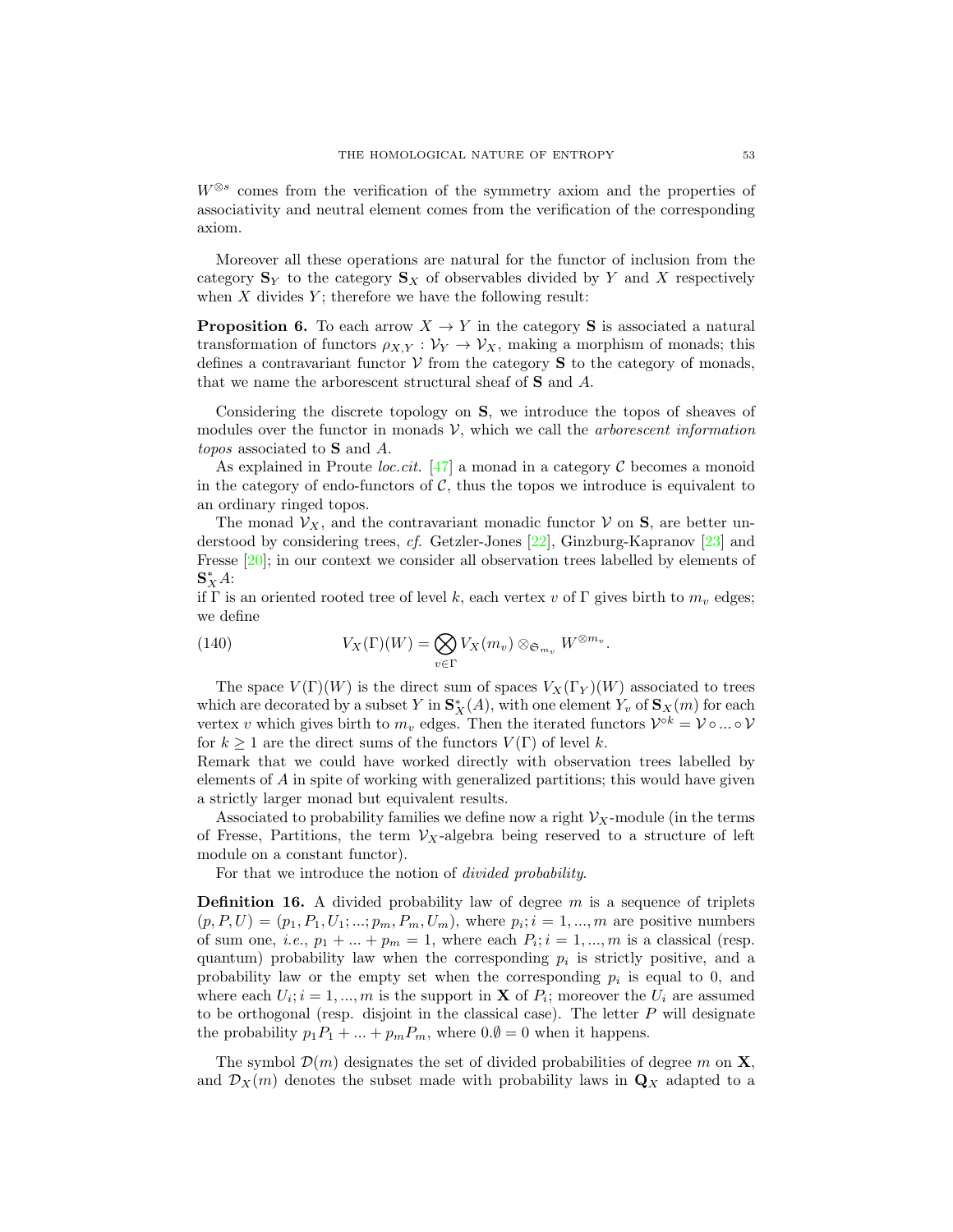variable X.

The vector space generated by  $\mathcal{D}_X(m)$  will be written  $\mathcal{L}_X(m)$ . We put  $\mathcal{L}_X(0) = 0$ .

We also introduce the subspace  $\mathcal{K}(m)$  of  $\mathcal{L}_X(m)$  which is generated by two families of vectors in  $\mathcal{L}_X(m)$ :

First the vectors

(141) 
$$
L(\lambda, p', p'', P, U) = \lambda(p', P, U) + (1 - \lambda)(p'', P, U) - (\lambda p' + (1 - \lambda)p'', P, U),
$$

where  $\lambda$  is any real number between 0 and 1, and  $(p', P, U)$ ,  $(p'', P, U)$  two divided probabilities associated to the same sequence of probability laws  $(P_1, ..., P_m)$  and the same supports  $(U_1, ..., U_m)$ ;

Second the vectors

(142) 
$$
D(p, P, U, Q, V) = (p, P, U) - (p, P', U'),
$$

where for each index *i* between 1 and *m*, such that  $p_i > 0$  we have  $P_i = P'_i$ , and consequently  $U_i = U'_i$ .

The we define the space of classes of divided probabilities as the quotient real vector space  $\mathcal{M}_X(m) = \mathcal{L}_X(m)/\mathcal{K}(m)$ . In particular  $M_X(0) = 0$ ,  $M_X(1)$  is freely generated over  $\mathbb R$  by the elements of  $\mathbf Q_X$ .

<span id="page-55-0"></span>**Lemma 10.** The space  $\mathcal{M}_X(m)$  is freely generated over  $\mathbb{R}$  by the vectors  $(\emptyset, ..., \emptyset, P_i, \emptyset, ..., \emptyset)$ of length m, where at the rank i,  $P_i$  is an element of  $\mathbf{Q}_X$ .

*Proof.* Let  $D = (p_1, P_1, U_1), ..., (p_m, P_m, U_m)$  be a divided probability; we consider for each i between 1 and  $m$  the divided probability

$$
D_i = (0, P_1, U_1), \dots, (0, P_{i-1}, U_{i-1}), (1, P_i, U_i), (0, P_{i+1}, U_{i+1}), \dots, (0, P_m, U_m),
$$

then the vector  $D - \sum_i p_i D_i$  is a sum of vectors of type L in  $\mathcal{K}_X(m)$ . However, for each *i*, the vector  $D_i - (\emptyset, ..., \emptyset, P_i, \emptyset, ..., \emptyset)$  is of type D, thus the particular vectors of the Lemma [10](#page-55-0) generate  $\mathcal{M}_X(m)$ .

Now, we prove that, if a linear combination of  $r$  of these vectors belongs to  $\mathcal{K}_X$ , the coefficients of this combination must all be equal to 0. We proceed by recurrence on r, the result being evident for  $r = 1$ . We also can suppose that at least two involved vectors have a non-empty element at the same place, which we can suppose to be  $i = 1$ . All vectors with  $p_1 = 0$  can be replaced by a vector where  $P_1 = \emptyset$  using an element of type D in  $\mathcal{K}_X(m)$ , then we can assume that at least one of the vectors has a  $p_1$  strictly positive, *i.e.*, equals to 1. Let us consider all these vectors  $D_1, ..., D_s$ , for  $2 \leq s \leq r$ , their other numbers  $p_i$  for  $i > 1$  are zero. The other vectors  $D_j$ , for  $j > s$  having the coordinate  $p_1$  equal to zero. Let  $\sum_j \lambda_j D_j$  be the linear combination of length r belonging to  $\mathcal{K}_X(m)$ ; this vector is a linear combination of vectors of type L and D. We can suppose that every  $\lambda_j$  is non-zero. Let us consider an element  $Q$  of  $\mathbf{Q}_X$  which appears in at least one of the  $D_j$ ,  $j \leq s$ ; this Q cannot appear in only one  $D_j$ , because the sum of coefficients  $\lambda$ multiplied by the first  $p_1$  in front of any given  $Q$  in a vector  $L$  or  $D$  is zero. Thus we have at least two  $D_j$  with the same  $P_1$ . We can replace the sum of them with  $\lambda_j$ positive (resp. negative) by only one special vector of the Lemma [10](#page-55-0) using a sum of multiples of vectors of type L. Then we are left with the case of two vectors,  $D_1, D_2$ having  $P_1 = Q$  such that  $\lambda_1 + \lambda_2 = 0$ , which means that  $\lambda_1 D_1 + \lambda_2 D_2$  is multiple of a vector of type D. Subtracting it we can apply the recurrence hypothesis and conclude that the considered linear relation is trivial.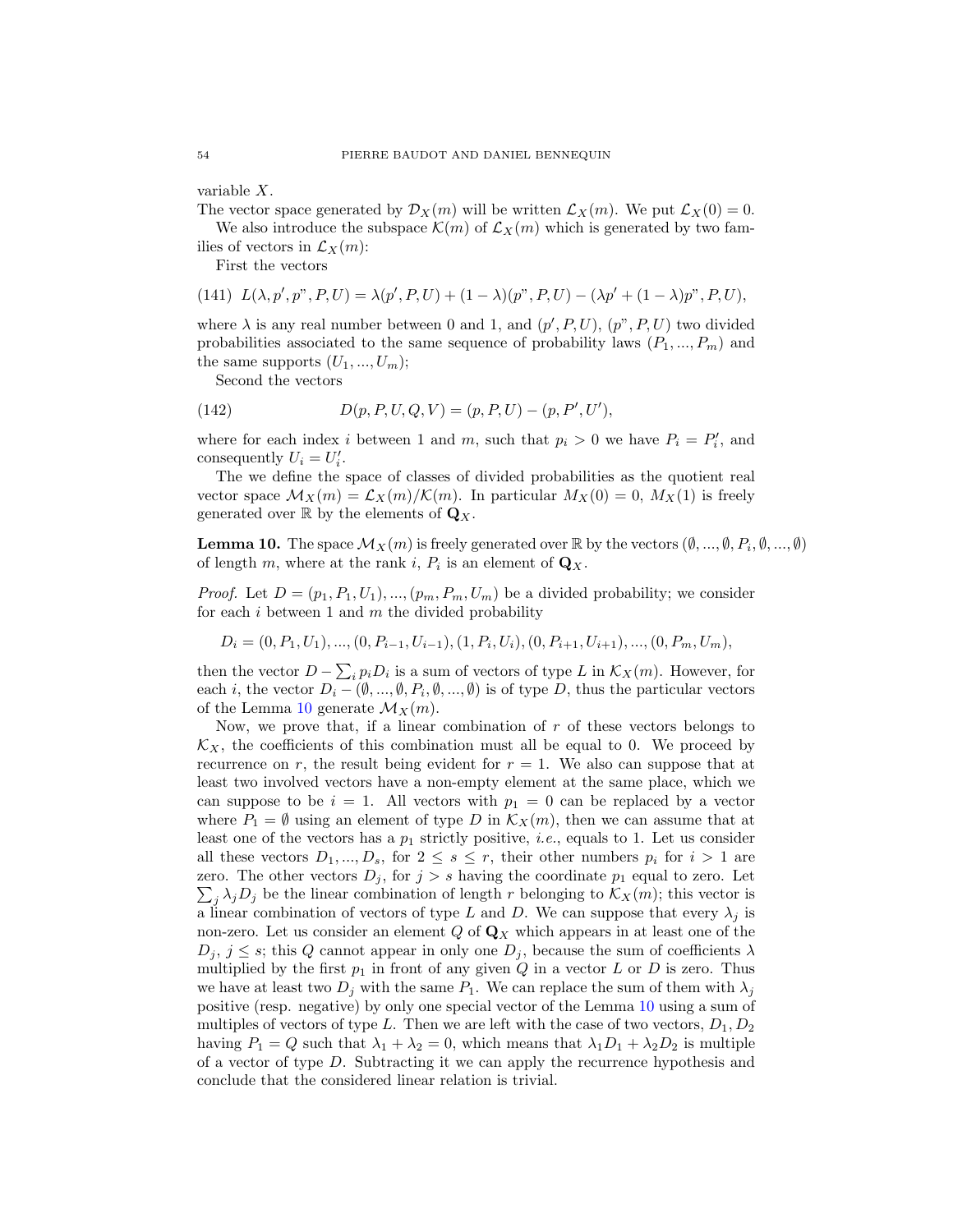As a corollary an equivalent definition of the spaces  $\mathcal{M}_X(m)$  would be the real vector space freely generated by pairs  $(P, i)$  where  $P \in \mathbf{Q}_X$  and  $i \in [m]$ . Such a vector, identified with  $(\emptyset, ..., P, ..., \emptyset)$  in  $\mathcal{L}_X(m)$ , where only the place i is non-empty, will be named a *simple vector* of degree m.

Let  $S = (S_1, ..., S_m)$  be a sequence of generalized decompositions in  $\mathbf{S}_{X}^{*}(A)$ , of respective degrees  $n_1, ..., n_m$ , with  $n = n_1 + ... + n_m$ , and let  $(p, P, U)$  be an element of  $\mathcal{D}_X(m)$ , we define  $\theta((p, P, U), S)$  as the following divided probability of degree n: if, for  $i = 1, ..., m$  the decomposition  $S_i$  is made of pieces  $E_i^{j_i}$  where  $j_i$  varies between 1 and  $n_i$ , we take for  $p_i^{j_i}$  is the classical probability  $\mathbb{P}(E_i^{j_i} \cap U_i)$ ; we take for  $P_i^{j_i}$  the law  $P_i$  conditioned by the event  $S_i = j_i$  which corresponds to  $E_i^{j_i}$ ; and we take for  $U_i^{j_i}$  the support of  $P_i^{j_i}$ . Then we order the obtained family of triples  $(p_i^{j_i}, P_i^{j_i}, U_i^{j_i})_{i=1,\dots,m; j_i=1,\dots,n_i}$  by the lexicographic ordering. It is easy to verify that the resulting sequence is a divided probability.

Extending by linearity we get a linear map,

(143) 
$$
\lambda_m : \mathcal{L}_X(m) \otimes V_X(n_1) \otimes \ldots \otimes V_X(n_m) \to \mathcal{L}_X(n_1 + \ldots n_m),
$$

By linearity a vector of type L in  $\mathcal{L}_X(m)$ , tensorized with  $S_1 \otimes ... \otimes S_m$  goes to a linear combination of vectors of type L in  $\mathcal{L}_X(n)$ . Moreover, if  $p_i = 0$  for an index *i* in  $[m]$ , all the  $p_i^{j_i}$  are zero, thus a vector of type D goes to a vector of type D. Then the map  $\lambda_m$  sends the subspace  $\mathcal{K}_X(m) \otimes V_X(n_1) \otimes ... \otimes V_X(n_m)$  into the subspace  $\mathcal{K}_X(n_1 + ... n_m)$ , thus it defines a linear map

(144) 
$$
\theta_m : \mathcal{M}_X(m) \otimes V_X(n_1) \otimes \ldots \otimes V_X(n_m) \to \mathcal{M}_X(n_1 + \ldots n_m),
$$

On a simple vector  $(P, i)$ , the operation  $\theta_m$  is independent of the  $S_j$  for  $i \neq i$ .

 $\bigoplus_m \mathcal{M}_X(m) \otimes_{\mathfrak{S}_m} W^{\otimes m}$  from the category of real vector space to itself, associated Now we introduce the Schur functor  $\mathcal{M}_X$  of symmetric co-invariant spaces  $\mathcal{M}_X(W)$  = to the G-module  $\mathcal{M}^*_X$  (*cf.* Loday and Valette [\[37\]](#page-64-5), Fresse [\[20\]](#page-64-7)), formed by the graded family  $\mathcal{M}_X(m); m \in \mathbb{N}$ .

Then the maps  $\theta_m$  define a natural transformation of functors:

(145) 
$$
\theta_X : \mathcal{M}_X \circ \mathcal{V} \to \mathcal{M}_X.
$$

In addition, this set of transformations behaves naturally with respect to  $X$  in the information category S. Note that it defines a co-variant functor, not a presheaf.

For simplicity, we will note in general  $\theta, \mu, \mathcal{F}, \mathcal{V}, \dots$  and not  $\theta_X, \mu_X, \mathcal{F}_X, \mathcal{V}_X, \dots$ but we memorize this is an abuse of language.

Then the composite functor  $\mathcal{M} \circ \mathcal{V}(W)$  is given by

$$
\mathcal{M}_X \circ \mathcal{V}_X(W) = \bigoplus_{m \geq 0} \mathcal{M}_X(m) \otimes_{\mathfrak{S}_m} \bigotimes_i (V_X(n_i) \otimes_{\mathfrak{S}_{n_i}} W^{\otimes n_i})
$$
  
= 
$$
\bigoplus_{n \geq 0} \bigoplus_{m \geq 0} \bigoplus_{n_1, \dots, n_m; \sum_i n_i = n} \mathcal{M}_X(m) \otimes_{\mathfrak{S}_m} \bigotimes_i V_X(n_i) \otimes_{\mathfrak{S}_{n_1, \dots, n_k}} W^{\otimes n};
$$

where  $\mathfrak{S}_{n_1,...,n_m}$  denotes the groups of permutations by blocs.

**Proposition 7.** The natural transformation  $\theta$  defines a right action in the sense of monads, i.e., we have

(146) 
$$
\theta \circ (\mathcal{F}\mu) = \theta \circ (\theta \mathcal{V}); \quad \theta \circ (\mathcal{F}\eta) = Id.
$$

Proof. The proof is the same as for proposition [5,](#page-53-0) by using the associativity of conditioning, and the Bayes identity  $P(A \cap B) = P(A|B)P(B)$ .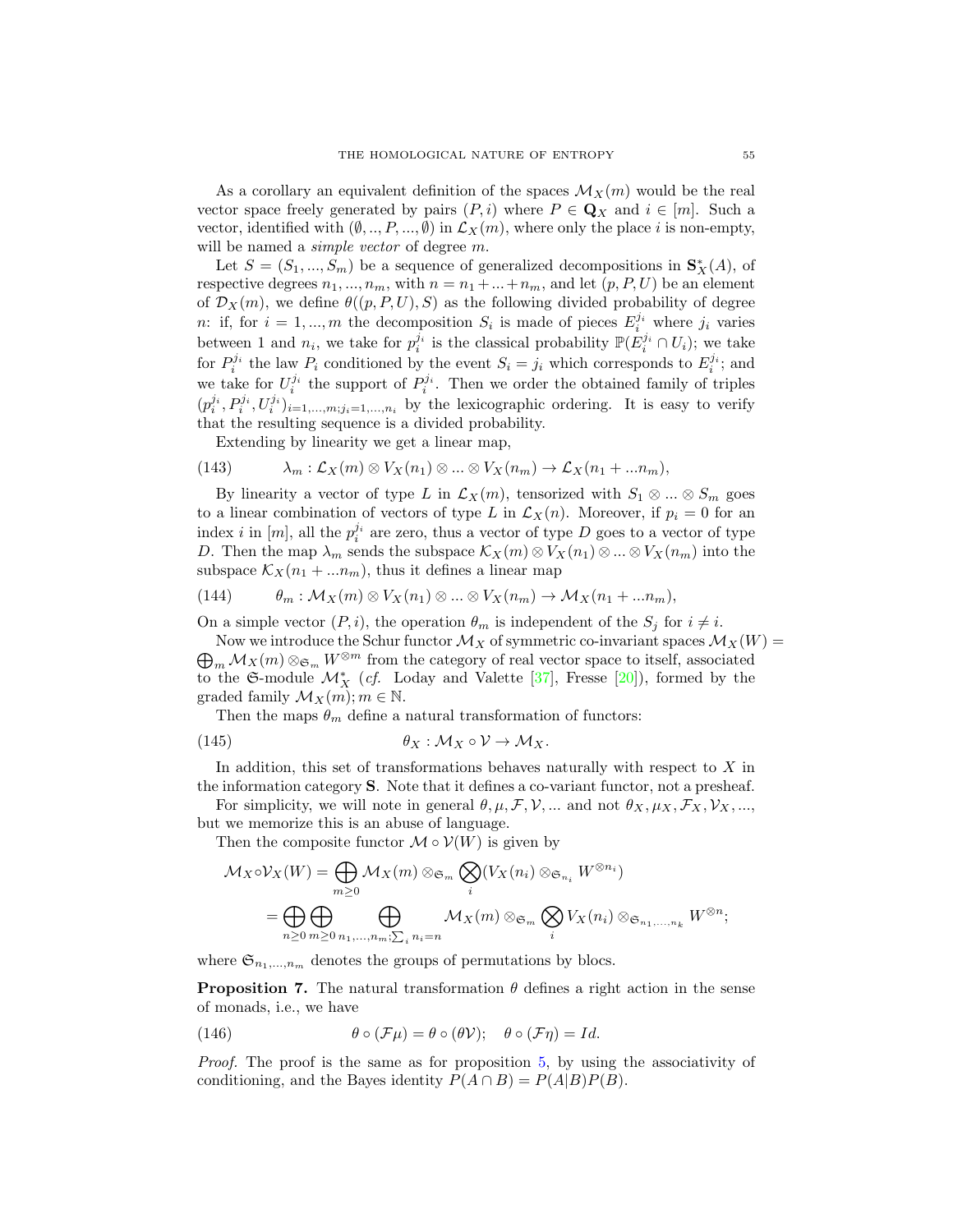Ginzburg and Kapranov [\[23\]](#page-64-29) gave a construction of the (co)bar complex of an operad based on decorated trees. It is a graded complex of operads, with a differential operator of degree −1. The dual construction can be found in Getzler et Jones [\[22\]](#page-64-28); it gives a graded complex of co-operads with a differential operator of degree +1. The link with quasi-free co-operads and operads (Quillen's construction) is developed by Fresse (in "partitions"  $[20]$ ); in this article Fresse also shows that these constructions correspond to the simplicial bar construction for the monads (Maclane) and to the natural notions of derived functors in this context.

In our case, with two right modules, the easiest way is to use the bar construction of Beck (1967) [\[9\]](#page-64-8), further explicited by Fresse with decorated trees in the case of monads coming from operads.

A morphism from a right module M over V to a right module R over V is a natural transformation f of the first functor in the second such that  $f \circ \theta_M = \theta_R \circ f \mathcal{V}$ .

In what follows we will use the module  $R$  which comes from the functor of symmetric powers:

(147) 
$$
\mathcal{R}(W) = \bigoplus_{m} S^{m}(W);
$$

it is the Schur functor associated to the trivial  $\mathfrak{S}_*$ -module,  $\mathcal{R}(m) = \mathbb{R}$ , *i.e.*, the action of  $\mathfrak{S}_m$  on  $\mathcal{R}(m)$  is trivial. We put  $\mathcal{R}(0) = \mathbb{R}$ .

The right action of  $\mathcal{V}_X$  is given by the map

(148) 
$$
\rho_m: \mathcal{R}_X(m) \otimes V_X(n_1) \otimes ... \otimes V_X(n_m) \to \mathcal{R}_X(n_1+...n_m),
$$

which send each generator  $(1, S_1, ..., S_m)$  to 1 in  $\mathcal{R}(n) = \mathbb{R}$ .

The axioms of a right module are easy to verify.

This V-module  $R$  will play the dual role of the trivial module in the case of information structure co-homology.

Following Beck (Triples, Algebras, Cohomology, 1967, 2002 [\[9\]](#page-64-8)), we consider the simplicial bar complex  $\mathcal{M}_X \circ \mathcal{V}_X^*$  extending the right module  $\mathcal M$  on  $\mathcal V$  by the sequence of modules  $\ldots \to \mathcal{M}_X \circ \mathcal{V}_X^{\circ(k+1)} \to \mathcal{M}_X \circ \mathcal{V}_X^{\circ k} \to \ldots$  Then we introduce the growing complex  $C^*(\mathcal{M}_X)$  of measurable morphisms from  $\mathcal{M}_X \circ \mathcal{V}_X^*$  to the symmetric right module R.

For a given  $k \geq 0$ , a morphism F from  $\mathcal{M}_X \circ \mathcal{V}_X^{\circ k}$  to R is defined by a family of maps  $F(N) : \mathcal{M}_X \circ \mathcal{V}_X^{\circ k}(N) \to \mathcal{R}(N) = \mathbb{R}$ , for  $N \in \mathbb{N}$ .

This gives a family of measurable numerical functions of a divided probability law  $(p, P, U)$ , of degree  $m \leq N$ , indexed by forests having m components trees of height k and having total number of ending branches N.

We denote such a family of functions by the symbol  $F_X(S_1; S_2; \ldots; S_k; (p, P, U)),$ indexed by X in S, where  $S_1; \ldots; S_k$  here designates the sets of decompositions present in the trees at each level from 1 to k.

First we remark that the compatibility with the action of  $\mathcal{V}_X$  to the right imposes that for any allowed set of variables  $S_{k+1}$  we must have

(149) 
$$
F_X(S_1; S_2; \ldots; \mu(S_k, S_{k+1}); (p, P, U)) = F_X(S_1; S_2; \ldots; S_k; (p, P, U)).
$$

By taking for  $S_k$  the collection  $(\pi_0, ..., \pi_0)$ , we deduce that  $F_X$  is independent of the last variable.

This has the effect of decreasing the degree in  $k$  by one, for respecting the preceding conventions on information cochains; *i.e.*, we pose  $\mathcal{C}^k(M_X) = Hom(\mathcal{M}_X \circ$  $\mathcal{V}^{\circ (k+1)}, \mathcal{R}$ ).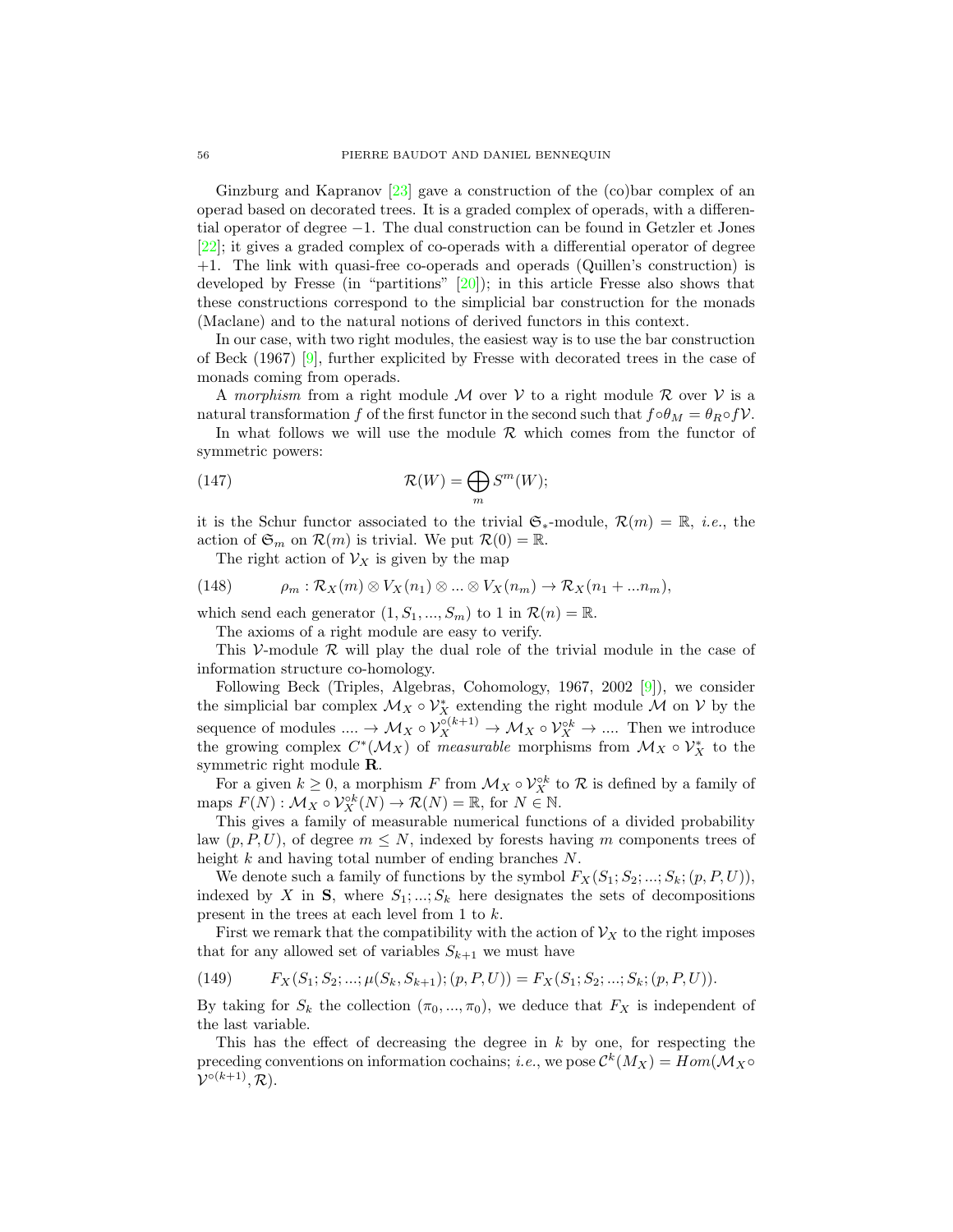Secondly, as we are working with the quotient of the space generated by divided probabilities  $(p, P, U)$  by the space generated by linearity relations on the external law p, for  $(p, P, U)$  of degree m, we have

<span id="page-58-0"></span>(150) 
$$
F_X(S_1; S_2; ...; S_k; (p, P, U)) = \sum_{i=1}^m p_i F_X(S_1; S_2; ...; S_k; (P_i; i, m));
$$

where  $(Q; i, m)$  designates the divided probability of degree m where all the laws in the sequence are empty except for the number  $i$  where it is equal to  $Q$ .

Moreover, from the definition of  $\theta$  and the rule of composition of functors, for any  $m \geq 1$  and  $i \in [m]$ , and any simple vector  $(Q, i, m)$ , the value of F on any forest depends only on the tree component of index  $i$ ; that we can summarize by the following identity:

(151) 
$$
F_X(S_1; S_2; \dots; S_k; (Q; i, m)) = F_X(T(S_1^i; S_2^i; \dots; S_k^i); (Q; i, m));
$$

where  $T(S_1^i; S_2^i; \ldots; S_k^i)$  designates the tree numbered by i, prolonged in any manner at all the places  $j \neq i$ .

**Definition 17.** An element of  $\mathcal{C}^k(M_X)$  is said *regular* when for each degree m and each index i between 1 and m, we have, for each ordered forest  $S_1; S_2; \ldots; S_k$  of m trees, and each probability Q,

(152) 
$$
F_X(S_1; S_2; \dots; S_k; (Q; i, m)) = F_X(S_1^i; S_2^i; \dots; S_k^i; Q);
$$

where  $S_1^i; S_2^i; \ldots; S_k^i$  designates the tree number *i*.

Due to Equation [\(150\)](#page-58-0), this makes that regular elements are defined by their values on trees and ordinary, not divided probabilities.

The adjective regular can be better interpreted as "local in the sense of observation trees".

The vector space  $\mathcal{C}_X^k(N)$  is generated by families of functions of divided probabilities  $F_X(S_1; S_2; \ldots; S_k; (p, P, U))$ , indexed by X in S and forests  $S_1; \ldots; S_k$  of level k. These families are supposed *local* with respect to  $X$ , which means that it is compatible with direct image of probabilities under observables in  $S^*$ .

Remark 12. As we showed in the static case, in the classical context, locality is equivalent to the fact that the values of the functions depend on  $\mathbb P$  through the direct images of  $\mathbb P$  by the joint of all the ordered observables which decorate the tree (the joint of the joints along branches); but this is not necessarily true in the quantum context, where it depends on **Q**. However it is true for  $\mathbf{Q}^{min}$ , in particular  $\mathbf{Q}^{can}$  which is the most natural choice.

The spaces  $\mathcal{C}^k(\mathcal{M}_X)$  form a natural degree one complex:

The faces  $\delta_i^{(k)}$ ;  $1 \leq i \geq k$  are given by applying  $\mu$  on  $\mathcal{V} \circ \mathcal{V}$  at the places  $(i, i + 1)$ ; the last face  $\delta_{k+1}^{(k)}$ ;  $1 \leq i \geq k$  consists in forgetting the last functor, the operation denoted by  $\epsilon$ ; and the zero face is given by the action  $\theta$ . Then the boundary  $\delta^{(k)}$  is the alternate sum of the operators  $\delta_i^{(k)}$ ;  $0 \le i \ge k+1$ : if F is measurable morphism from  $\mathcal{M} \circ \mathcal{V}^{\circ k}$  to  $\mathbb{R}$ , then

<span id="page-58-1"></span>(153) 
$$
\delta F = F \circ (\theta \mathcal{V}^{\circ k}) - \sum_{i=0,...,k-1} (-1)^i F \circ \mathcal{M} \mathcal{V}^{\circ i} \mu \mathcal{V}^{\circ k-i-1} - (-1)^k F \circ \mathcal{M} \mathcal{V}^{\circ k} \epsilon.
$$

The zero face in the complex  $\mathcal{C}_X^*$  corresponds to the right action of the monad  $V_X$  on divided probabilities; on regular cochains it is expressed by a generalization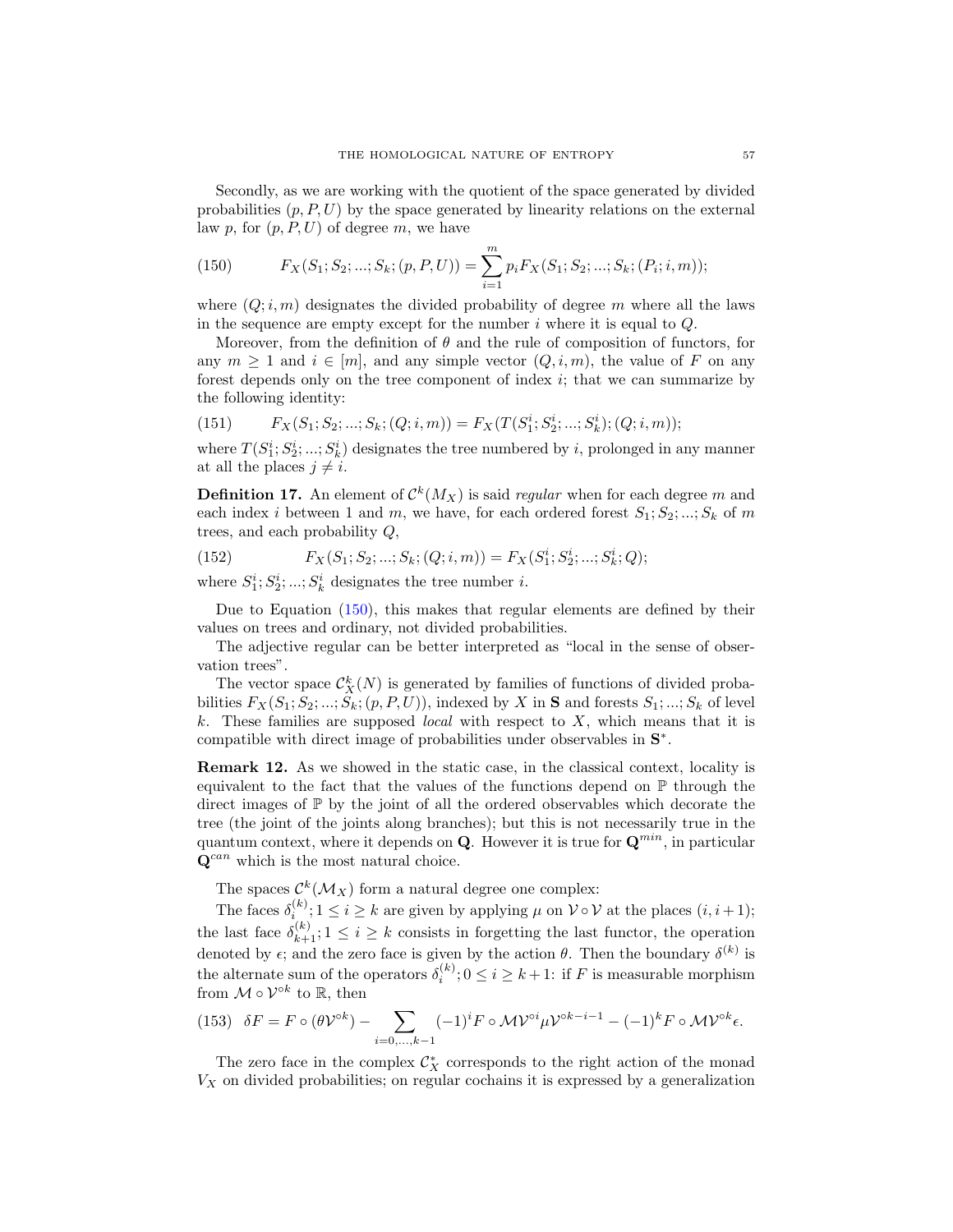of the formula [\(20\)](#page-16-2): if  $(P, i, m)$  is a simple vector of degree m and  $S_0; S_1; \ldots; S_k$  a forest of level  $k + 1$ , with m component trees, then

<span id="page-59-0"></span>
$$
F_{S_0}(S_1; \ldots; S_k; (P, i, m)) = F(S_1; \ldots; S_k; \theta((P, i, m)S_0))
$$
  
(154)
$$
= \sum_{j_i=1,\ldots,n_i} \mathbb{P}(S_0^i = j_i) F((S_1^{j_i}; S_2^{j_i}; \ldots; S_2^{j_i}; (P | (S_0^i = j_i)),
$$

where  $S_1^{j_i}; S_2^{j_i}; \dots; S_k^{j_i}$  designates the tree number  $j_i$  grafted on the branch  $j_i$  of the variable  $S_{0,i}$  at the place i in the collection  $S_0$ .

The formula [\(154\)](#page-59-0) is compatible with the existence of dead branches.

Note that natural integers come into the play under two different aspects:  $m$ is for the internal monadic degree and counts the number of components, or the length of partitions,  $k$  is for the height of the trees in the forest. The number  $k$ gives the degree in co-homology.

The coboundary  $\delta$  of  $\mathcal{C}^*$  is of degree  $+1$  with respect to k and degree 0 with respect to m. For any  $m \in \mathbb{N}$ , the operator  $\delta$  has the formula of the coboundary given by the simplicial structure associated to  $\theta$  and  $\mu$ .

$$
\delta F(S(\mathbf{155})...; S_k; (p, P, U)) = F_{S_0}(S_1; ...; S_k; (p, P, U))
$$
  
+ 
$$
\sum_{i=1}^{i=k} (-1)^i F(S_0; ...; \mu(S_{i-1} \otimes S_i); S_{i+1}; ...; S_k; (p, P, U))
$$
  
+ 
$$
(-1)^{k+1} F(S_0; ...; S_{k-1}; (p, P, U))
$$

We constat that locality is preserved by  $\delta$ .

**Lemma 11.** If the transformation F is regular, then  $\delta F$  is regular; in other terms, the regular elements form a sub-complex  $\mathcal{C}_r^k(\mathcal{M}_X)$ .

*Proof.* Let  $(P, i, m)$  be a simple vector and  $S_0; \ldots; S_k$  a forest with m components; let us denote by  $S_0^j$  the variable number j having degree  $n_j$ , and  $n = n_1 + ... + n_m$ ; we have

<span id="page-59-1"></span>
$$
\delta F(S_0; \ldots; S_k; (P, i, m))
$$
\n
$$
(156) \quad F(S_1; \ldots; S_k; \theta((P, i, m)S_0^i)) - F(\mu(S_0, S_1); \ldots; S_k; (P, i, m)) - \ldots
$$
\n
$$
+ (-1)^k F(S_0; \ldots; \mu(S_{k-1}, S_k); (P, i, m)) + (-1)^{k+1} F(S_0; \ldots; S_{k-1}; (P, i, m)).
$$

The first term on the right is a combination of the image of  $F$  for the  $n_i$  simple vectors  $PS_0^{i,j_i}$  of degree  $n = n_1 + ... + n_m$  which result from the division of  $(P, i, m)$ by  $S_0^i$ . If F is regular, this combination is the same as the combination of the simple vectors of degree  $n_i$  constituting the division of  $(P, i, m)$  by  $S_0^i$ , which gives the same result as the first term on the right in the formula

<span id="page-59-2"></span>
$$
\delta F(S_0^i; (15S_k^i; (P, 1, 1)) = F(S_1^i; \dots; S_k^i; \theta(P, S_0^i)) - F(\mu(S_0^i, S_1^i); \dots; S_k^i; P) - \dots + (-1)^k F(S_0^i; \dots; \mu(S_{k-1}^i, S_k^i); P) + (-1)^{k+1} F(S_0^i; \dots; S_{k-1}^i; P).
$$

If F is regular the term number  $l > 1$  on the right of the equation [\(156\)](#page-59-1) coincides with the corresponding term on the right of the Equation  $(157)$ .

Therefore the terms on the left in Equation [\(156\)](#page-59-1) coincides with the left term in [\(157\)](#page-59-2); which establishes the lemma.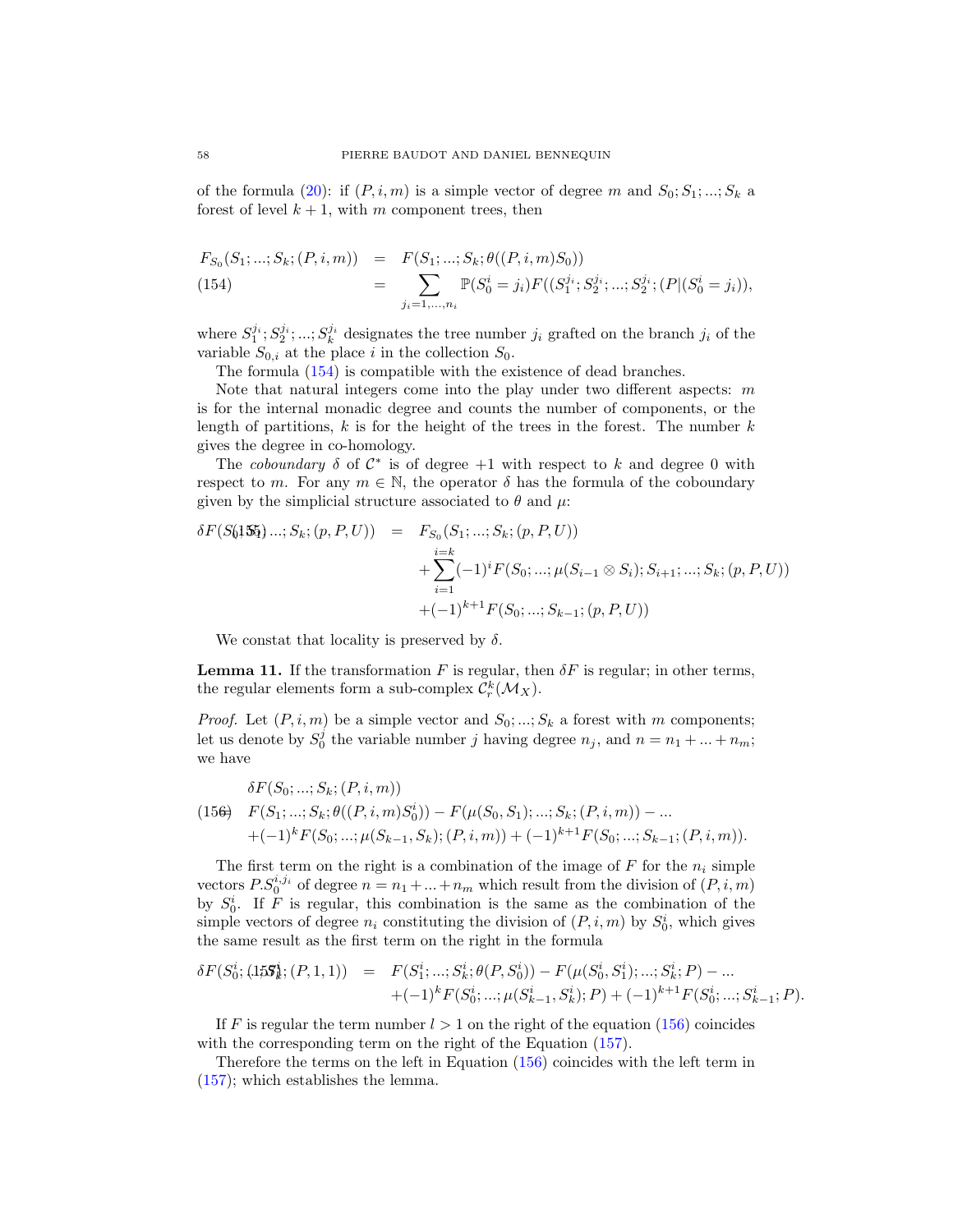We define  $\mathcal{C}_r^*(\mathcal{M}_X)$  as the sub-complex of regular vectors in  $\mathcal{C}^*(\mathcal{M}_X)$ . Its elements are named tree information cochains or arborescent information cochains.

By definition, the *tree information co-homology* is the homology of this regular complex, considered as a sheaf of complexes over the category  $S(A)$ , *i.e.*, a contravariant functor. This corresponds to the topos information co-homology in the monadic context.

To recover the case of the ordinary algebra of partitions, and the formulas of the bar construction in the first sections of this article, we have to take the special case where all the decompositions of the same level coincide at every level of the forests. In this case, we can replace the quotient  $\mathcal{M}_X$  by the modules of conditioning by a redefinition of the action on functions  $\mathcal{F}_X$ . However the notion of divided probabilities for observation trees and the definition of co-homology in the monadic context can be seen as the natural basis of information co-homology.

When  $k = 0$ , in the classical case, a cochain is a function  $f(\mathbb{P})$ , the locality condition tells that it is a constant; and in this case it is a cocycle because the sum of probabilities equals one implies  $f(\mathbb{P}) = f_S(\mathbb{P})$ . Then  $H^0_\tau$  has dimension one.

When  $k = 0$ , in the quantum case, the spectral functions of  $\rho$  in the  $\mathbf{Q}_X$  gives invariant information co-chains. Among them the Von Neumann entropy is specially relevant because its co-boundary gives the classical entropy. However, only the constant function is an invariant zero degree co-cycle. Thus again  $H_U^0$  has dimension one.

For  $k = 1$ , a cochain is given by a function  $F_X(S; P)$ , such that, each time we have  $X \to Y \to S$  and elements of Y refines S, we have  $F_X(S; P) = F_Y(S; Y_*P)$ . It is a cocycle when for every collection  $S_1, ..., S_m$  of m observables, where m is the length of S, we have

(158) 
$$
F(\mu_m(S, (S_1, ..., S_m)); P) = F(S; P) + \sum_i \mathbb{P}(S = i) F(S_i; P | S = i).
$$

Note that the partition  $\mu_m(S,(S_1,...,S_m))$  is not the joint of S and the  $S_i$  for  $i \geq 1$ , except when all the  $S_i$  coincide. Thus it is amazing that the ordinary entropy also satisfies this functional equation, finer than the Shannon's identity:

**Proposition 8.** The usual entropy  $H(S_*\mathbb{P}) = H(S; \mathbb{P})$  is an arborescent co-cycle.

*Proof.* By linearity on the module of divided probabilities  $\mathcal{M}_X$ , we can decompose the probability  $\mathbb P$  in the conditional probabilities  $\mathbb P|(S=s)$ , thus we can restrict the proof of the lemma to the case where  $S = \pi_0$  is the trivial partition, *i.e.*,  $m = 1$ .

Let  $X_i$ ;  $i = 1, ..., m$  denote the elements of the partition associated to  $S_0$  and  $X_i^j$ ;  $j = 1, ..., n_i$  the pieces of the intersection of  $X_i$  with the elements of the partition associate to  $S_i$ ; note  $p_i$  the probability of the event  $X_i$  and  $p_i^j$  the probability of the event  $X_i^j$ ; we have

(159) 
$$
H(\mu_m(S_0; (S_1, ..., S_m)); \mathbb{P}) = -\sum_{i=1}^{i=m} \sum_{j=1}^{j=n_i} p_i^j \log_2 p_i^j,
$$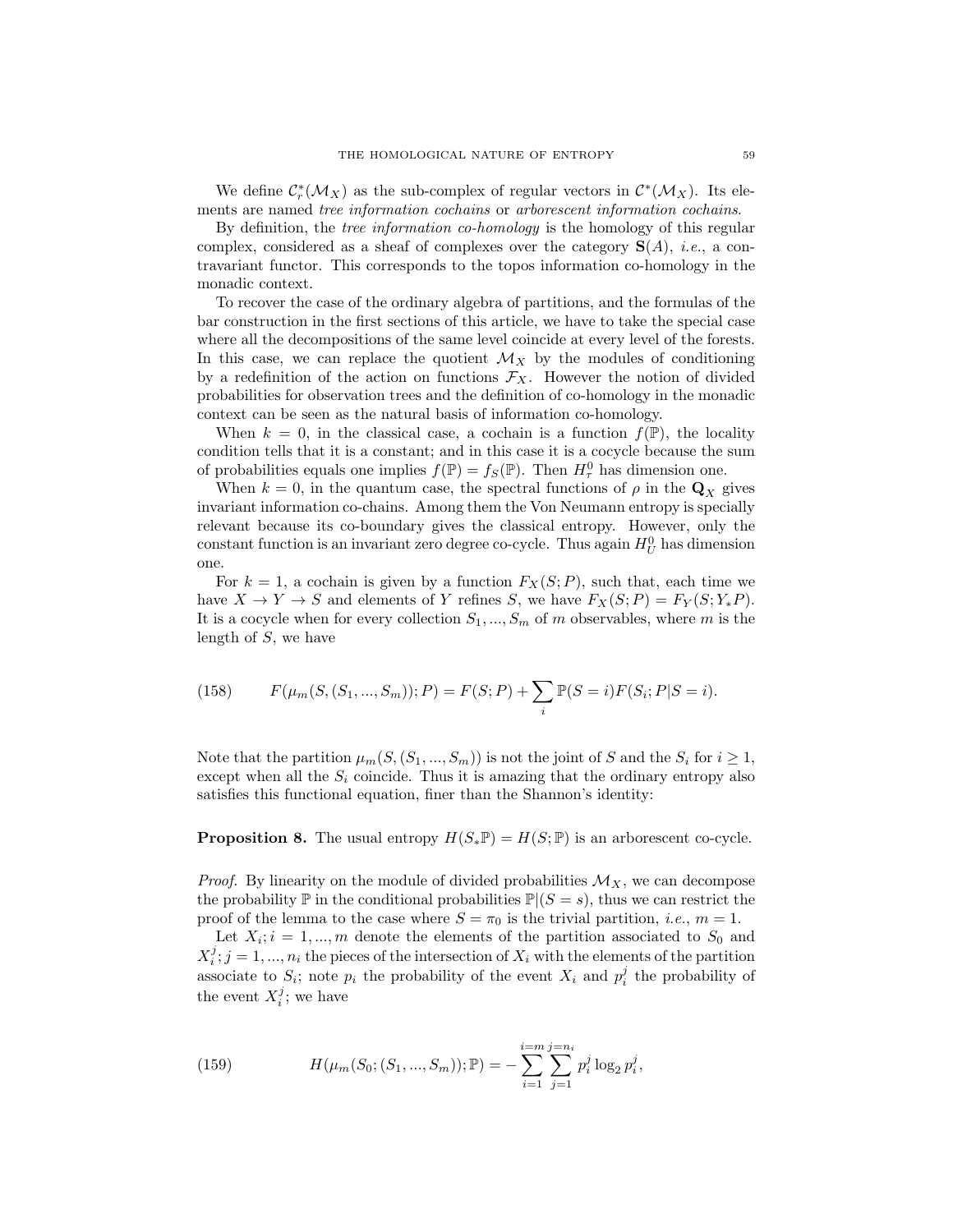and

(160) 
$$
H_{S_0}(S_1; ...; S_m; \mathbb{P}) = -\sum_{i=1}^{i=m} p_i \sum_{j=1}^{j=n_i} \frac{p_i^j}{p_i} \log_2 \frac{p_i^j}{p_i}
$$

(161) 
$$
= -\sum_{i=1}^{i=m} \sum_{j=1}^{j=n_i} p_i^j (\log_2 p_i^j - \log_2 p_i)
$$

(162) 
$$
= -\sum_{i=1}^{i=m} \sum_{j=1}^{j=n_i} p_i^j \log_2 p_i^j + \sum_{i=1}^{i=m} \log_2 p_i \sum_{j=1}^{j=n_i} p_i^j
$$

(163) 
$$
= -\sum_{i=1}^{i=m} \sum_{j=1}^{j=n_i} p_i^j \log_2 p_i^j + \sum_{i=1}^{i=m} p_i \log_2 p_i,
$$

then

(164) 
$$
H(\mu_m(S_0; (S_1, ..., S_m)); \mathbb{P}) - H_{S_0}(S_1; ...; S_m; \mathbb{P}) = H(S_0; \mathbb{P}).
$$

Q.E.D.

This identity was discovered by Faddeev, Baez, Fritz, Leinster see [\[3\]](#page-63-4). However, we propose that information homology explains its significance.

When the category of quantum information  $S$ , the set A and the probability functor Q are invariant under the unitary group, and if we choose a classical full subcategory  $S$ , there is trace map from  $Q$  to  $Q$ , induces a morphism from the classical arborescent co-homology of  $S$ ,  $A$  and  $Q$  to the invariant quantum arborescent co-homology of  $S$ , A and  $Q$ .

As a corollary of the Lemma [10](#page-55-0) and the Theorems [1](#page-22-0) and [3,](#page-39-0) we obtain the following result:

<span id="page-61-1"></span>**Theorem 4.** (i) both in the classical and the invariant quantum context, if  $S(A)$  is connected, sufficiently rich, and if Q is canonical, every 1-co-cycle is co-homologous to the entropy of Shannon; *(ii)* in the classical case  $H^1(\mathcal{S}, A, \mathcal{Q})$  is the vector space of dimension 1 generated by the entropy; (*iii*) in the quantum case  $H_U^1(\mathbf{S}, A, \mathbf{Q}) = 0$ , and the only invariant 0-cochain which has for co-boundary the Shannon entropy is (minus) the Von-Neumann entropy.

# <span id="page-61-0"></span>6.4. Arborescent Mutual Information.

For  $k = 2$ , a cochain is given by a local function of a probability and a rooted decorated tree of level 2. It is a cocycle when the following functional equation is satisfied

<span id="page-61-2"></span>(165) 
$$
\sum_{i} \mathbb{P}(S = i) F(T_i; U_i; P | S = i) - F(S; T; P)
$$

$$
= F(\mu_m(S \circ T); U; P) - F(S; (\mu_{n_i}(T_i \circ U_i); i \in [m]); P),
$$

where S denotes a variable of length m, T a collection of m variables  $T_1, ..., T_m$ of respective lengths  $n_1, ..., n_m$  and U a collection of variables  $U_{i,j}^k$  of respective lengths  $n_{i,j}$ , with i going from 1 to m, j going from 1 to  $n_i$  and k going from 1 to  $n_{i,j}$ ; the notation  $U_i$  denoting the collection of variables  $U_{i,j}^k$  of index i.

Our aim is to extend in the monadic context the topological action of the ordinary information structure on functions of probability used in the discussion of mutual information.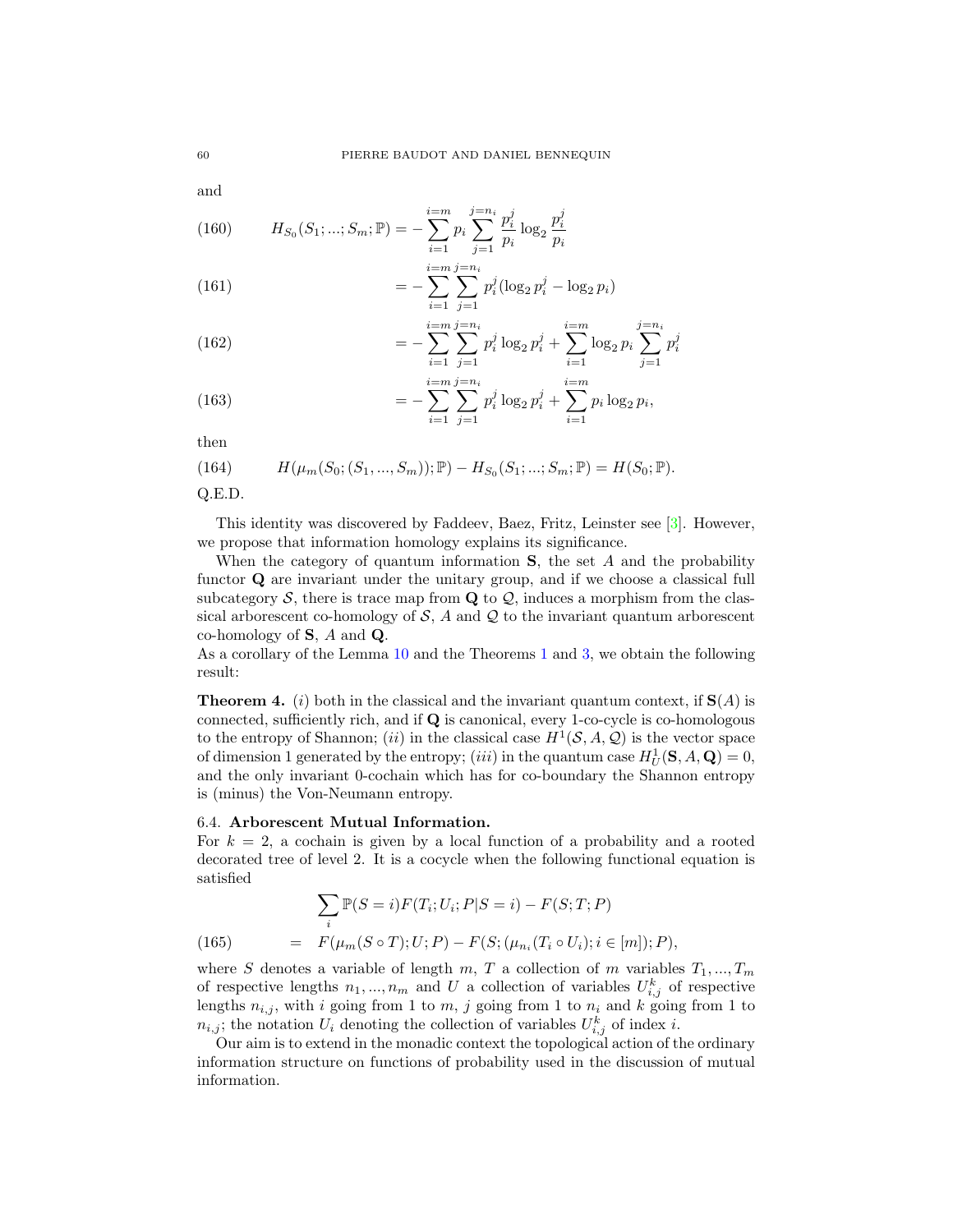For that, we define another structure of  $\mathcal{V}_X$ -right module on the functor  $\mathcal{M}_X$ associated to probabilities, by defining the following map  $\theta_t(m)$  from  $\mathcal{M}_X(m)$  tensorized with  $V_X(n_1) \otimes ... \otimes V_X(n_m)$  to  $\mathcal{M}_X(n)$ , for  $n = n_1 + ... + n_m$ :

(166) 
$$
\theta_t((P, i, m) \otimes S_1 \otimes ... \otimes S_m) = \sum_{j=1,...,n_i} (P, (i, j), n).
$$

Remark that the generalized decompositions  $S_i$  are used only through the orders on their elements.

As for R, it is easy to verify that the collection of maps  $\theta_t(m)$  defines a right action of the monad  $\mathcal{V}_X$  on the Schur functor  $\mathcal{M}_X$ .

Then we consider as before, the graded vector space  $C^*(\mathcal{M}_X)$  of homomorphisms of V-modules from the functors  $\mathcal{M} \circ \mathcal{V}^{\circ k}$ ;  $k \geq 0$  to the functor  $\mathcal{R}$  which are measurable in the probabilities P. As before, on  $C^*(\mathcal{M}_X)$ , we shift the degree by one, because of the independency with respect to the last stage of the forest, which follows from the trivial action on R.

The topological coboundary operator  $\delta_t$  is defined in every degree by the formula of the simplicial bar construction, as in Equation [\(153\)](#page-58-1) for  $\delta$ , but with  $\theta_t$  replacing θ. It corresponds to the usual simplicial complex of the family  $\mathcal{V}^{ok}$ . A cochain is represented by a family of functions of probability laws  $F_X(S_1; \ldots; S_k; (P, i, m))$ , where  $S_1, ..., S_k$  denotes a forest with m trees of level k. The operator  $\delta_t$  is given by

<span id="page-62-0"></span>(167) 
$$
\delta_t F(S_0; \dots; S_k; (P, i, m)) = F(S_1; \dots; S_k; \theta_t((P, i, m), S_0))
$$

$$
- F(\mu(S_0, S_1); \dots; S_k; (P, i, m)) - \dots + (-1)^k F(S_0; \dots; \mu(S_{k-1}, S_k); (P, i, m))
$$

$$
+ (-1)^{k+1} F(S_0; \dots; S_{k-1}; (P, i, m)).
$$

where  $n = n_1 + ... + n_m$  is the sum of numbers of branches of the generalized decompositions  $S_0^i$  for  $i = 1, ..., m$ .

As for  $\delta$ , a value  $F(S_1; \ldots; S_k; (P, j, n)$  depends only on the tree  $S_1^j; \ldots; S_k^j$  rooted at the place numbered by j in the forest  $S_1; \ldots; S_k$ .

**Lemma 12.** The coboundary  $\delta_t$  sends a regular cochain to a regular cochain.

*Proof.* Consider a simple vector  $(P, i, m)$  in  $\mathcal{M}_X(m)$  and a forest  $S_0; \ldots; S_k$  with m components; we denote by  $S_0^j$  the variable number j having degree  $n_j$ , and  $n = n_1 + \ldots + n_m$ , and we consider the formula [\(167\)](#page-62-0).

If  $F$  is regular the first term on the right is the sum of the images by  $F$  for  $P$ and the  $n_i$  trees  $S_1^{i,j_i}$  which result from the forgetting of the first branches  $S_0^i$ , and the other terms on the right are equal to the value of  $F$  for  $P$  and the tree rooted at *i* in  $S_0$ . On the other side for the tree  $S_0^i$ , ...;  $S_k^i$ , if F is regular, we have

$$
(168)
$$

$$
\delta F(S_0^i; ...; S_k^i; (P, 1)) = \sum_j F(S_1^{i,j}; ...; S_k^{i,j}; (P, 1)) - F(\mu(S_0^i, S_1^i); ...; S_k^i; (P, 1)) - ... + (-1)^k F(S_0^i; ...; \mu(S_{k-1}^i, S_k^i); (P, 1)) + (-1)^{k+1} F(S_0^i; ...; S_{k-1}^i; (P, 1)).
$$

Thus  $\delta F$  is topologically regular.

Consequently we can restrict  $\delta_t$  to the subcomplex  $\mathcal{C}_r^*(N_X)$ , and name its homology the arborescent, or tree, topological information co-homology, written  $H^*_{\tau,t}(\mathbf{S}^*,A,\mathbf{Q})$ .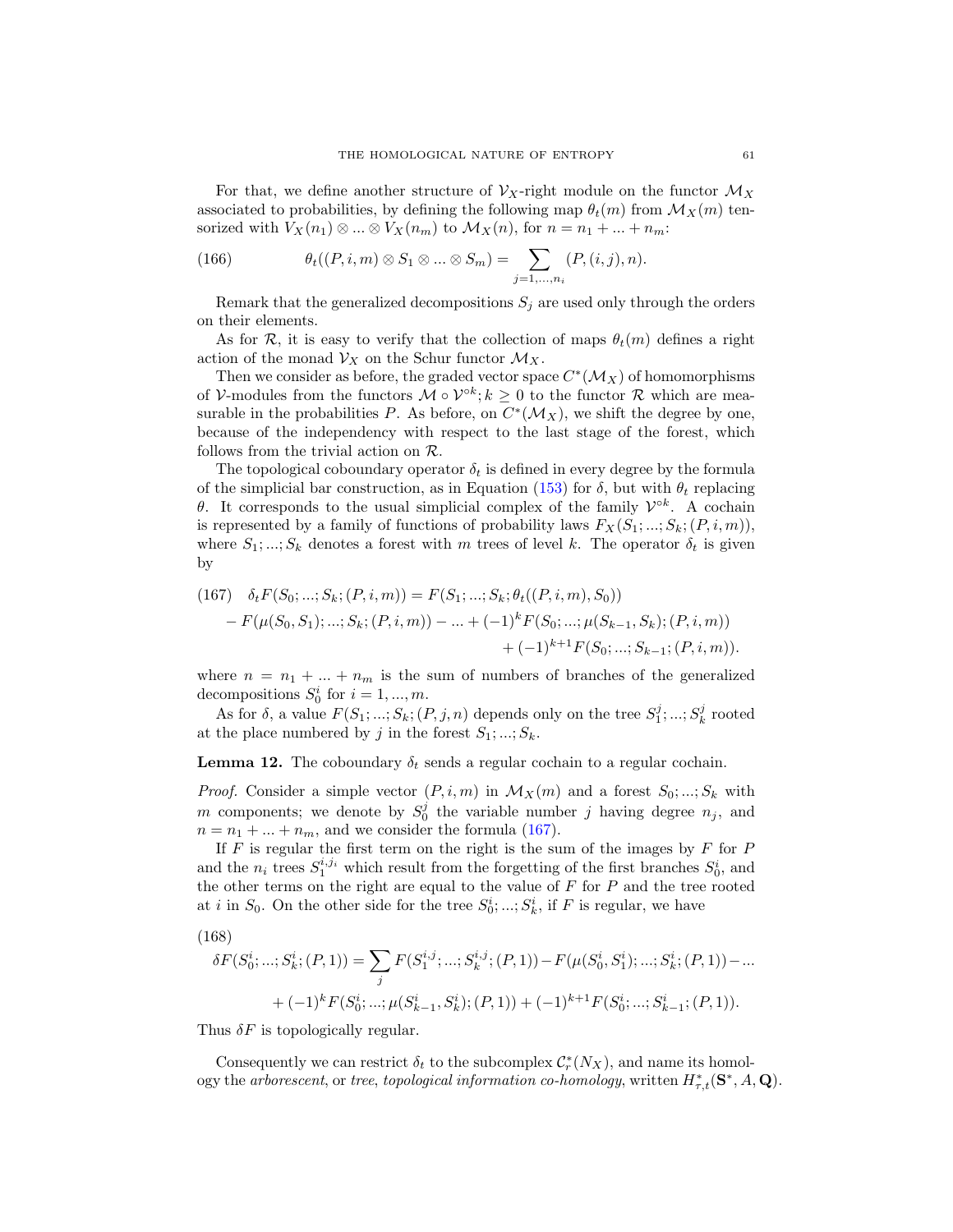Now we suggest to extend the notion of mutual information  $I(X; Y; \mathbb{P})$  in the way it will be a cocycle for this co-homology as it was the case for the Shannon mutual information in the ordinary topological information complex. We suggest to adopt the formulas using  $\delta$  and  $\delta_t$ , as in the standard case:

**Definition 18.** Let  $H(T; (P, i, m))$  denotes the regular extension to forests of the usual entropy; then the *mutual arborescent information* between a partition S of length m and a collection T of m partitions  $T_1, ..., T_m$  is defined by

(169) 
$$
I_{\alpha}(S;T; \mathbb{P}) = \delta_t H(S;T; \mathbb{P}).
$$

The identity  $\delta H = 0$  implies

(170) 
$$
I_{\alpha}(S;T; \mathbb{P}) = \sum_{i=1}^{i=m} H(T_i; \mathbb{P}) - \mathbb{P}(S = i)H(T_i; \mathbb{P}|S = i)).
$$

In the particular case were all the  $T_i$  are equal to a variable  $T$ , it gives

$$
I_{\alpha}(S;T; \mathbb{P}) = \sum_{i=1}^{i=m} \mathbb{P}(S=i)(H(T; \mathbb{P}) - H(T; \mathbb{P}|S=i)) + (m-1)H(T; \mathbb{P})
$$
  
=  $H(T; P) - \sum_{i=1}^{i=m} \mathbb{P}(S=i)H(T; \mathbb{P}|S=i)) + (m-1)H(T; \mathbb{P})$   
=  $H(T; \mathbb{P}) - H_{S}(T; \mathbb{P}) + (m-1)H(T; \mathbb{P}),$ 

then

(171) 
$$
I_{\alpha}(S;T; \mathbb{P}) = I(S;T; \mathbb{P}) + (m-1)H(T; \mathbb{P}).
$$

For  $\mathcal{S}(A)$ , the function  $I_{\alpha}$  is an arborescent topological 2-cocycle.

It satisfies the Equation [\(165\)](#page-61-2) were P replaces conditional probabilities  $\mathbb{P}((S = i)$ and where the factors  $\mathbb{P}(S = i)$  disappear. Remark that, in this manner, maximization of  $I_{\alpha}(S;T;\mathbb{P})$  comports maximization of usual mutual information  $I(S;T;\mathbb{P})$ and unconditioned entropies  $H(T_i; \mathbb{P})$ .

Pursuing the homological interpretation of higher mutual information quantities given by the Formulas  $(55)$  and  $(56)$ , we suggest the following definition:

Definition 19. The mutual arborescent informations of higher orders are given by  $I_{\alpha,N} = -(\delta \delta_t)^M H$  for  $N = 2M + 1$  odd and by  $I_{\alpha,N} = \delta_t(\check{\delta \delta_t})^M H$  for  $N = 2M + 2$ even.

#### <span id="page-63-0"></span>**REFERENCES**

- <span id="page-63-6"></span>[1] M. Artin, A. Grothendieck, and J.L. Verdier, Thorie des topos et cohomologie tale des schmas  $-$  (sga 4) vol *i,ii,iii*, Berlin; New York, Springer-Verlag, coll. Lecture notes in mathematics ,? 1972, 1964.
- <span id="page-63-8"></span>[2] C.G. Bachet de Mziriac, Problmes plaisans et dlectables, qui se font par les nombres, rdition : A. Blanchard, Paris 1993, 1612.
- <span id="page-63-4"></span>[3] J.C. Baez, T. Fritz, and T. Leinster, A characterization of entropy in terms of information loss, Entropy 13 (2011), 1945–1957.
- <span id="page-63-7"></span>[4] R. Balian, Emergences in quantum measurement processes, KronoScope 13:1 (2013), 85–95.
- <span id="page-63-1"></span>[5] P. Baudot and D. Bennequin, *Information topology i*, Preprint I (2015).
- <span id="page-63-3"></span> $[6]$   $\_\_\_\_\_\$ , *Information topology ii*, Preprint II (2015).
- <span id="page-63-5"></span>[7] \_\_\_\_\_\_, *Information topology iii*, Preprint III (2015).
- <span id="page-63-2"></span>[8] P. Baudot and D. Bennequin, Topological forms of information., AIP Conf. Proc. 1641 (2015), 213–221.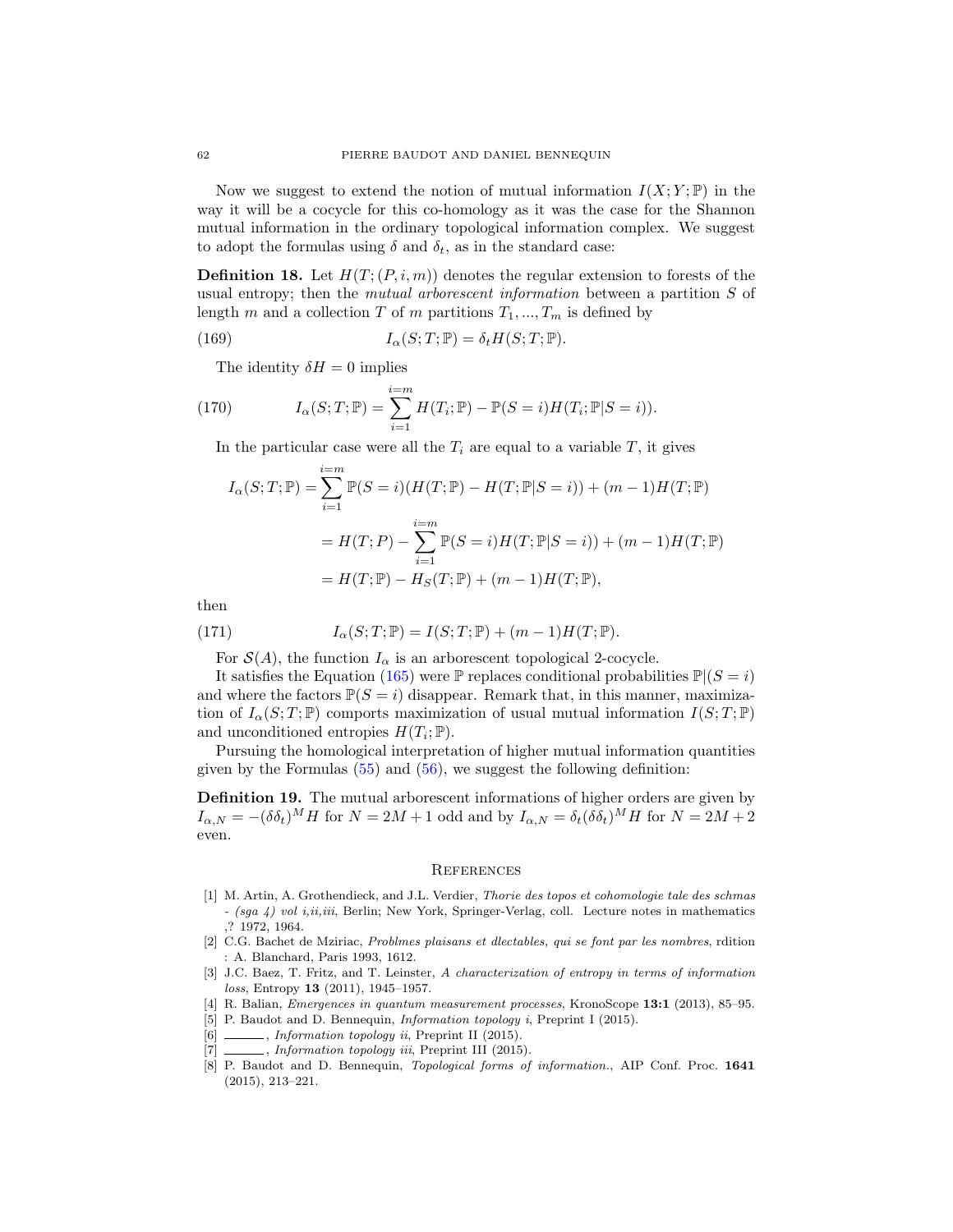- <span id="page-64-8"></span>[9] J. Beck, Triples, algebras and cohomology, Dissertation, Columbia University., 1967.
- <span id="page-64-22"></span>[10] A. Borel and L. Ji, Compactifications of symmetric and locally symmetric spaces, Mathematics: Theory & Applications, Boston, MA: Birkhuser Boston., 2006.
- <span id="page-64-15"></span>[11] N. Bourbaki, Algbre, chapitre 10, algbre homologique, Masson, paris., 1980.
- <span id="page-64-6"></span>[12] N. Brenner, S. Strong, R. Koberle, and W. Bialek, Synergy in a neural code., Neural Computation. 12 (2000), 1531–1552.
- <span id="page-64-16"></span>[13] S. Cartan, H.and Eilenberg, Homological algebra, The Princeton University Press, Princeton, 1956.
- <span id="page-64-4"></span>[14] J.L. Cathelineau, Sur l'homologie de sl2 a coefficients dans l'action adjointe, Math. Scand. 63 (1988), 51–86.
- <span id="page-64-24"></span>[15] G. Catren, Towards a group-theoretical interpretation of mechanics., Phil. Sci arch. http://philsci-archive.pitt.edu/10116/ (2013).
- <span id="page-64-27"></span>[16] F.R. Cohen, T.J. Lada, and J.P. May, The homology of iterated loop spaces, Lecture Notes in Mathematics 533, Springer, Berlin, 1976.
- <span id="page-64-21"></span>[17] J.A. Cover, T.M.; Thomas, Elements of information theory., Wiley Series in Telecommunication, 1991.
- <span id="page-64-23"></span>[18] A. Doering and C.J. Isham, Classical and quantum probabilities as truth values., Journal of Mathematical Physics Vol: 53 (2012).
- <span id="page-64-3"></span>[19] Ph. Elbaz-Vincent and H. Gangl, On poly(ana)logs i., Compositio Mathematica 130(2) (2002), 161–214.
- <span id="page-64-7"></span>[20] B. Fresse, Koszul duality of operads and homology of partitionn posets., Contemp. Math. Amer. Math. Soc. 346 (2004), pp. 115–215.
- <span id="page-64-14"></span>[21] P. Gabriel, Objets injectifs dans les catgories abliennes, Sminaire Dubreil. Algbre et thorie des nombres tome 12, no2 , exp. n17 (1958-1959), p. 1–32.
- <span id="page-64-28"></span>[22] E. Getzler and J. D. S. Jones, Operads, homotopy algebra and iterated integrals for double loop spaces, preprint. arXiv:hep-th/9403055v1 (1994).
- <span id="page-64-29"></span>[23] V. Ginzburg and M. M. Kapranov, *Koszul duality for operads*, Duke Math. J. **76** (1994), pp. 203–272.
- <span id="page-64-9"></span>[24] M. Gromov, In a search for a structure, part 1: On entropy., unpublished manuscript http://www.ihes.fr/ gromov/PDF/structre-serch-entropy-july5-2012.pdf (2013).
- <span id="page-64-13"></span>[25] A. Grothendieck, Sur quelques points d'algbre homologique, i, Tohoku Math. J. Vol 9, Nb  $2(1957), 119-221.$
- <span id="page-64-11"></span>[26] T. S. Han, Linear dependence structure of the entropy space, Information and Control. vol. 29 (1975), p. 337–368.
- <span id="page-64-2"></span>[27] Kuo Ting Hu, On the amount of information., Theory Probab. Appl. 7(4) (1962), 439–447.
- <span id="page-64-25"></span>[28] E. T. Jaynes, Information theory and statistical mechanics, Statistical Physics. New York: Benjamin., 1963.
- <span id="page-64-26"></span>[29] , Prior probabilities., IEEE Transactions on Systems Science and Cybernetics 4 (3) (1968), pp.227–241.
- <span id="page-64-17"></span>[30] D.G. Kendall, Functional equations in information theory, Z. Wahrscheinlichkeitstheorie 2 (1964), p. 225–229.
- <span id="page-64-20"></span>[31] A.I. Khinchin, Mathematical foundations of information theory, New York: Dover. Translated by R. A. Silverman and M.D. Friedman from two Russian articles in Uspekhi Matematicheskikh Nauk, 7 (1953): 320 and 9 (1956): 1775, 1957.
- <span id="page-64-10"></span>[32] Hoon Kim, John Watkinson, Vinay Varadan, and Dimitris Anastassiou, Multi-cancer computational analysis reveals invasion-associated variant of desmoplastic reaction involving inhba, thbs2 and col11a1, BMC Medical Genomics , 3:51 (2010).
- <span id="page-64-0"></span>[33] A. Kolmogorov, Combinatorial foundations of information theory and the calculus of probabilities, Russ. Math. Surv. 38 29 (1983).
- <span id="page-64-12"></span>[34] A. N. Kolmogorov, Grundbegriffe der wahrscheinlichkeitsrechnung.(english translation (1950): Foundations of the theory of probability.), Springer, Berlin (Chelsea, New York)., 1933.
- <span id="page-64-19"></span>[35] M. Kontsevitch, The 11/2 logarithm, Unpublished note. Reproduced in Elbaz-Vincent & Gangl, 2002 On poly(ana)logs I. Compositio Mathematica (1995).
- <span id="page-64-18"></span>[36] P.M. Lee, On the axioms of information theory, The Annals of Mathematical Statistics Vol. 35, No. 1 (1964), pp. 415–418.
- <span id="page-64-5"></span>[37] J-L. Loday and B. Valette, Algebraic operads., Springer, 2012.
- <span id="page-64-1"></span>[38] S. Mac Lane, Homology., Classic in Mathematics, Springer, Reprint of the 1975 edition, 1975.